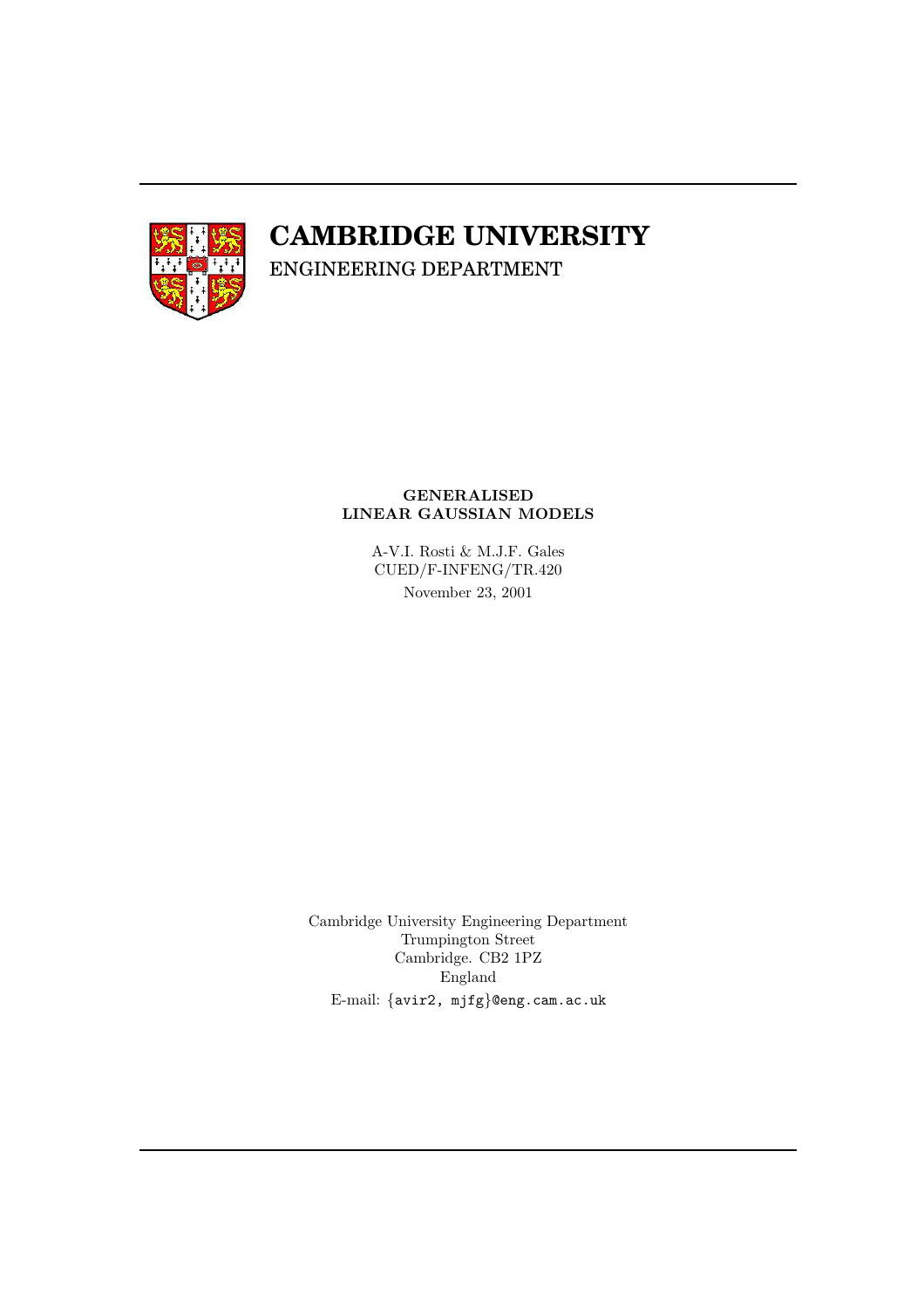#### Abstract

This paper addresses the time-series modelling of high dimensional data. Currently, the hidden Markov model (HMM) is the most popular and successful model especially in speech recognition. However, there are well known shortcomings in HMMs particularly in the modelling of the correlation between successive observation vectors; that is, inter-frame correlation. Standard diagonal covariance matrix HMMs also lack the modelling of the spatial correlation in the feature vectors; that is, intra-frame correlation. Several other time-series models have been proposed recently especially in the segment model framework to address the inter-frame correlation problem such as Gauss-Markov and dynamical system segment models. The lack of intra-frame correlation has been compensated for with transform schemes such as semi-tied full covariance matrices (STC). All these models can be regarded as belonging to the broad class of generalised linear Gaussian models. Linear Gaussian models (LGM) are popular as many forms may be trained efficiently using the expectation maximisation algorithm. In this paper, several LGMs and generalised LGMs are reviewed. The models can be roughly categorised into four combinations according to two different state evolution and two different observation processes. The state evolution process can be based on a discrete finite state machine such as in the HMMs or a linear first-order Gauss-Markov process such as in the traditional linear dynamical systems. The observation process can be represented as a factor analysis model or a linear discriminant analysis model. General HMMs and schemes proposed to improve their performance such as STC can be regarded as special cases in this framework.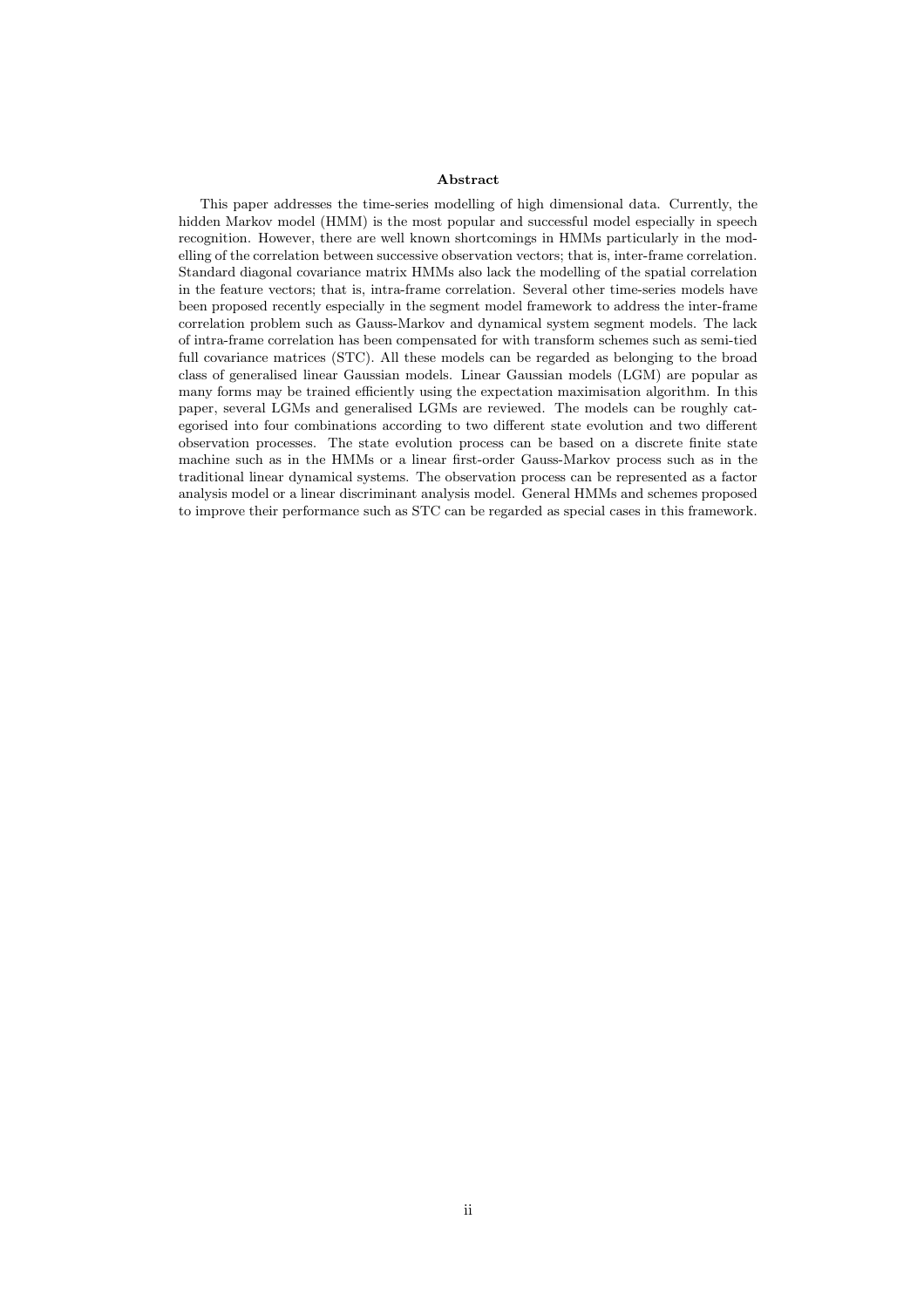## 1 Introduction

Currently, the most popular and successful time-series model is the hidden Markov model (HMM). HMMs can be applied in a broad range of areas such as speech recognition, bioinformatics and stock market analysis. For example HMM based large vocabulary speech recognition systems have dominated the standard evaluation tasks such as Broadcast News Transcription and Switchboard. The benefits of using HMMs include efficient training and recognition algorithms in which the automatic segmentation using Viterbi algorithm [35] is in very significant role. On the other hand, the state conditional independence assumption in HMMs is a major drawback in case of strongly correlated feature vectors such as in speech recognition [6]. This correlation between successive feature vectors is often called inter-frame correlation. To overcome this deficiency of HMMs, several schemes have been proposed from segmental features to segment models [34]. In general, the use of segment models is restricted by the complicated algorithms due to additional duration models.

Another drawback in the standard diagonal covariance matrix HMMs is its weak spatial correlation modelling. Despite the attempts to reduce this intra-frame correlation by front-end transforms such as discrete cosine transform (DCT) in case of standard Mel-frequency cepstral coefficients [42] there is always some correlation present due to the fixed basis functions in DCT. An optimal front-end should employ data dependent transform bases such as in Karhunen-Loève transform [10] but the complexity of the system becomes equivalent to a full covariance matrix HMMs. Several multiple class based transform schemes have been proposed; e.g., semi-tied full covariance matrices (STC) [11]. Linear discriminant analysis and factor analysis have been also proposed to overcome this problem [29, 40]. In addition to correlation modelling they address the problem of high dimensionality of the feature vectors by allowing lower dimensional subspaces to be used.

The machine learning community has been interested in linear Gaussian models (LGM) for some time now [38] due to the efficiency and applicability of the expectation maximisation (EM) algorithm [5] which provides a consistent framework in supervised learning. Despite the attempts to unify the field of LGMs, several interesting models have been omitted; e.g., independent factor analysis [1], linear discriminant analysis and its extensions [12, 29, 26]. The forms of models reviewed in this paper generalise some of the currently used techniques in the HMM framework such as semi-tied full covariance matrices.

Linear Gaussian models are a subset of more general state-space models that consist of state evolution process and observation process. Strictly speaking linear Gaussian models are state-space models in which the state evolution and observation equations are linear and the distributions are Gaussians [38]. Some models presented in this paper deviate from the strict definition in that mixtures of Gaussians are allowed as the distributions. Therefore they are called generalised LGMs. This generalisation is important in case of feature vectors which tend to have multi-modal distributions due to source and environment differences such as in speech recognition.

Linear Gaussian models also allow the investigation of new subspaces of the feature vectors which often tend to be very high in dimensionality. It is well known that the inclusion of dynamic features such as first and second-order differences to the vectors of cepstral coefficients increase the performance of many recognition systems. That is often thought to handle partially the interframe correlation. It is not guaranteed, though, that the standard feature space is optimal [12] and one might argue that there exists some optimal subspace where the modelling assumptions hold better. Determining the optimal state-space dimensionality for different models would be an interesting topic by itself but it is not included in this paper.

This paper is organised as follows. In Section 2, the general modelling framework is described by introducing the stochastic processes involved. Bayesian networks are briefly introduced as a way of illustrating the conditional independencies in probabilistic models. Also, the expectation maximisation algorithm used in estimating the model parameters is outlined. Static models based on factor analysis and mixtures of factor analysers are described in Section 3. In Section 4, linear dynamical systems are presented. Various modelling assumptions used to either decrease the number of model parameters or modify them to better suit the nature of complex signals are introduces as well. Hidden Markov models and an extension of HMMs combining it with a generic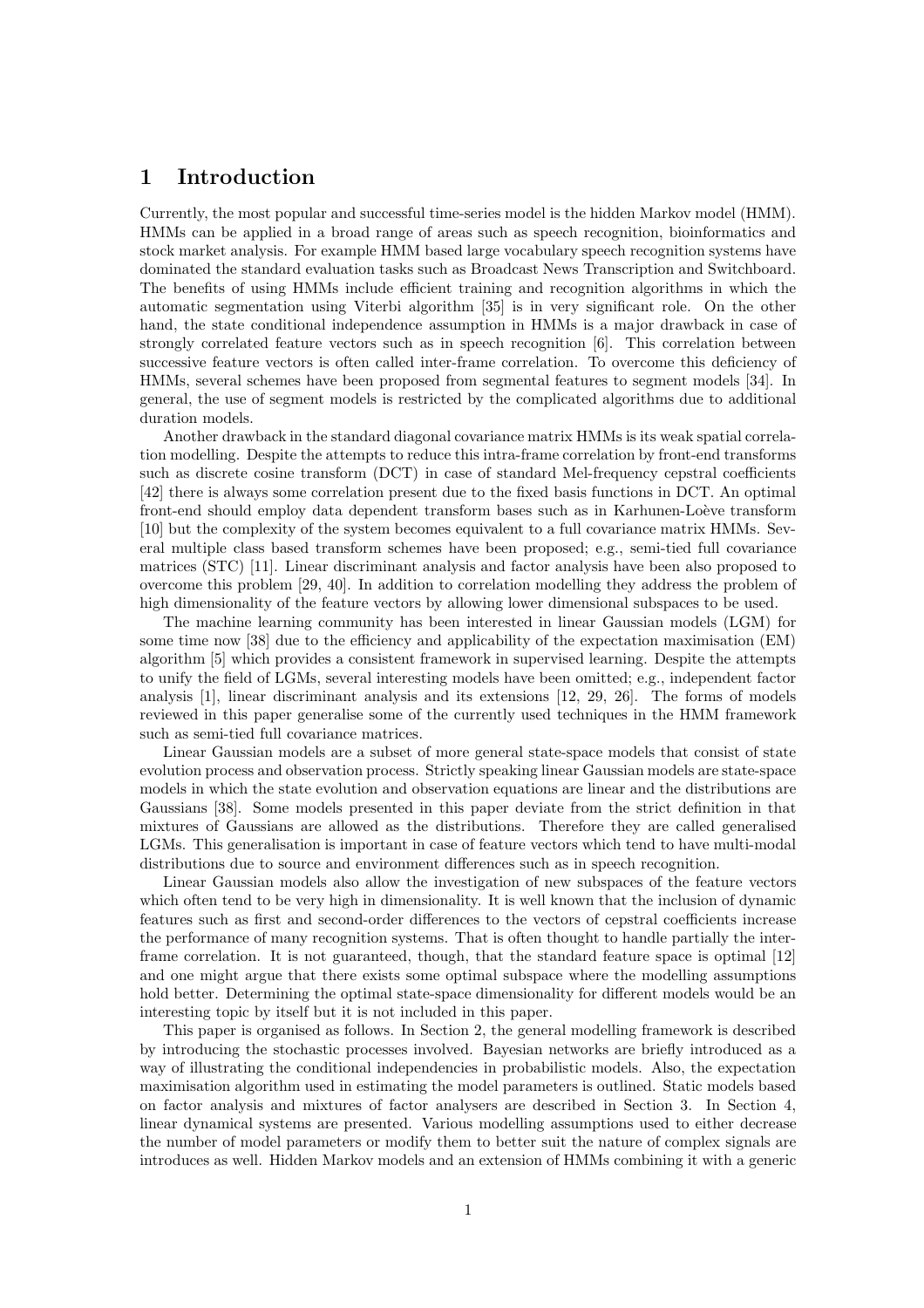factor analyser are introduced in Section 5. Section 6 is devoted to linear discriminant analysis based observation processes in the both cases of discrete and continuous state evolution processes. In section 7, implementation issues are discussed. Finally, Section 8 concludes this paper and some future directions are proposed.

## 2 Generalised Linear Gaussian Models

State-space models are generally based on a k dimensional state vector<sup>1</sup>  $x_t$  and a p dimensional observation vector  $o_t$  which satisfy the following generative model

$$
\boldsymbol{x}_{t+1} = f(\boldsymbol{x}_1, \dots, \boldsymbol{x}_t, \boldsymbol{w}_t)
$$
(1)  

$$
\boldsymbol{o}_t = g(\boldsymbol{x}_t, \boldsymbol{v}_t)
$$
(2)

where the function  $f(.)$  describes the state evolution process and the function  $g(.)$  the observation process. Random vectors  $w_t$  and  $v_t$  are called state evolution noise and observation noise, respectively. Although the models described by Eqs. 1 and 2 can exhibit any linear or non-linear functions, the models presented in this paper are restricted to linear ones. In strict definition of linear Gaussian models the noise sources  $w_t$  and  $v_t$  are distributed according to Gaussian distributions  $\mathcal{N}(\boldsymbol{\mu}_t^{(x)}, \boldsymbol{\Sigma}_t^{(x)})$  and  $\mathcal{N}(\boldsymbol{\mu}_t^{(o)}, \boldsymbol{\Sigma}_t^{(o)})$ . Since many feature vectors generally do not have unimodal distributions due to source and environment variability, the unimodal assumption is relaxed by including mixture models in this paper. Often the time dependence of the noise source statistics is also omitted so that the distributions have static parameters,  $\mu^{(o)}$  and  $\mu^{(x)}$ . In the same way the noise vectors can be written without the time indices as  $v$  and  $w$ .

The state evolution process may be viewed as some underlying phenomenon which may be inherent for the process to be modelled. Alternatively, it may be viewed only as a compact representation of the high dimensional observation vectors. For example in speech recognition, the state vector may be viewed as representing positions of the articulatory organs and the state evolution process,  $f(\cdot)$ , describes their movement in time. Although the above generic model fits into this interpretation, the linear Gaussian models are a crude approximation since the movement of articulators is rather non-linear [4]. Due to this non-linear nature, the articulatory interpretation is not often stressed.

The observation equation,  $q(\cdot)$ , describes the function mapping the current state vector  $x_t$ mixed with the observation noise  $v_t$  onto the current observation  $o_t$  which is usually higher in dimensionality; i.e,  $p > k$ . For example in speech recognition, the observation process may be viewed as mapping the positions of the articulatory organs onto the measurable acoustic representation where the observation noise  $v_t$  represents all the noise induced by the environment and the recording equipment. As in case of state evolution process, this interpretation is only valid for non-linear models [4]. In this paper, the observation process is only viewed as a scheme to carry out dimensionality reduction.

#### 2.1 State Evolution Process

Firstly, all the state evolution processes used in the following sections are presented. Although the dynamic models are more interesting, the static counterparts provide a general framework to

<sup>&</sup>lt;sup>1</sup>In this paper, bold capital letters are used to denote matrices e.g.  $A$ , bold letters refer to vectors e.g.  $a$  and plain letters represent scalars e.g. c. All vectors are column vectors. Prime is used to denote the transpose of a matrix or a vector e.g.  $A', a'$ . The determinant of a matrix is denoted by  $|A|$ . Gaussian distributed vectors e.g. x with mean vector  $\mu$  and covariance matrix  $\Sigma$  are denoted by  $x \sim \mathcal{N}(\mu, \Sigma)$ . The likelihood of a vector z being generated by the above Gaussian; i.e., the Gaussian evaluated at the point z, is represented as  $p(z) = \mathcal{N}(z; \mu, \Sigma)$ . Vectors distributed according to a mixture of Gaussians are denoted shortly by  $x \sim \sum_m c_m \mathcal{N}(\mu_m, \Sigma_m)$ . As opposed to the lower case letter  $p$  used to represent a continuous distribution, a capital letter  $P$  is used to denote a probability mass function of a discrete variables. The probability that a discrete random variable  $\omega$  equals m is denoted shortly as  $P(\omega = m) = P_{\omega}(m)$  and the subscript is also omitted if not ambiguous.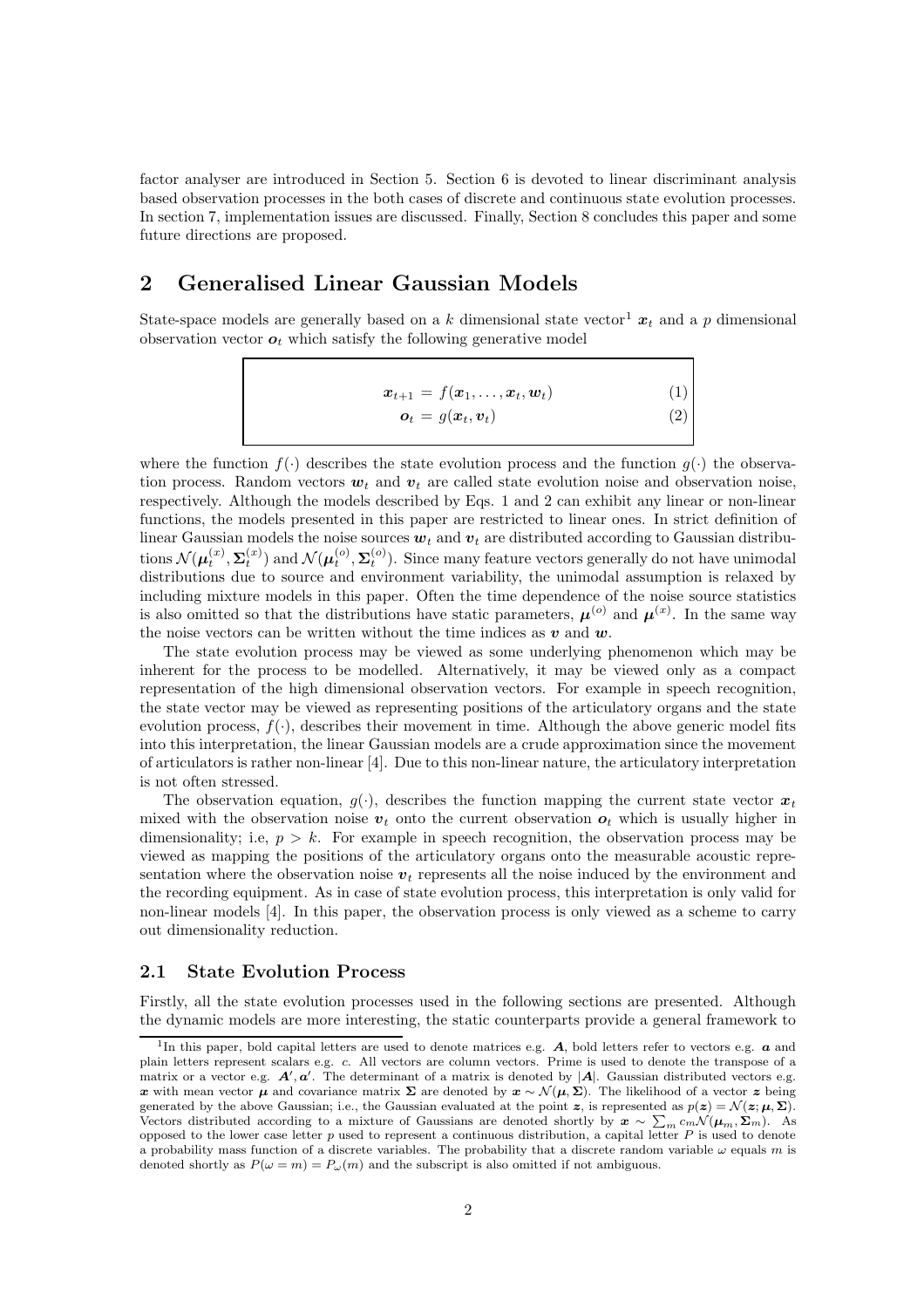begin with. The relationship between the static models and the traditional covariance modelling techniques are discussed in the following sections.

The simplest non-trivial stochastic state evolution process is a static multivariate Gaussian with a mean vector  $\mu^{(x)}$  and a covariance matrix  $\Sigma^{(x)}$ . In the case of static models, the time index  $t$  in the subscript is omitted. The generative model can be represented as follows

$$
\boldsymbol{x} = \boldsymbol{w}, \qquad \boldsymbol{w} \sim \mathcal{N}(\boldsymbol{\mu}^{(x)}, \boldsymbol{\Sigma}^{(x)})
$$
(3)

It is often possible to make further assumptions about the distribution of the noise depending on the situation. Especially diagonal covariance matrices can be used if the state evolution noise is assumed to be spatially uncorrelated.

The mixture of Gaussians state process adds a new discrete hidden layer in the model where the individual Gaussians are selected by a hidden discrete mixture indicator variable  $\omega$ . Generally, mixture of Gaussians model can be represented as follows

$$
\boldsymbol{x} = \boldsymbol{w}, \qquad \boldsymbol{w} \sim \sum_{n} c_n^{(x)} \mathcal{N}(\boldsymbol{\mu}_n^{(x)}, \boldsymbol{\Sigma}_n^{(x)}) \tag{4}
$$

where the mixture priors  $c_n^{(x)} = P_\omega(n)$  must sum to unity to guarantee  $p(x)$  being a true distribution. It is also possible to use factorial mixture of Gaussians where individual elements of the noise vector are drawn from a univariate mixture of Gaussians; e.g., see [1]. The factorial mixture includes a stronger assumption on the independence of the individual state vector components but provides more flexible modelling of the component variances. The difference between mixture and factorial mixture models is the same as between vector quantisation and cooperative vector quantisation [43] as well as hidden Markov models and factorial hidden Markov models [18].

The simplest dynamic state evolution process is a linear first-order Gauss-Markov random process. A Markov assumption is made to the general state evolution process in Eq. 1 so that the current state vector  $x_t$  depends only on the previous state vector  $x_{t-1}$ . The new state vector is generated by a linear state evolution process from the current state vector as follows

$$
\boldsymbol{x}_{t+1} = \boldsymbol{A}_t \boldsymbol{x}_t + \boldsymbol{w}_t, \qquad \boldsymbol{w}_t \sim \mathcal{N}(\boldsymbol{\mu}_t^{(x)}, \boldsymbol{\Sigma}_t^{(x)}) \tag{5}
$$

where  $A_t$  is a k by k state transition matrix and w the state evolution noise. Since the initial state vector  $x_1$  is assumed to be a Gaussian with a mean vector  $\mu^{(i)}$  and a covariance matrix  $\Sigma^{(i)}$ , all the subsequent state vectors are Gaussian distributed as follows

$$
p(\boldsymbol{x}_t|\boldsymbol{x}_{t-1}) = \mathcal{N}(\boldsymbol{x}_t; \boldsymbol{A}_t \boldsymbol{x}_{t-1} + \boldsymbol{\mu}_t^{(\boldsymbol{x})}, \boldsymbol{\Sigma}_t^{(\boldsymbol{x})})
$$
(6)

and their joint likelihood is a Gaussian. The state evolution noise is often assumed to be zero mean and spatially uncorrelated; i.e.,  $\Sigma^{(x)}$  is diagonal. Non-zero mean vector corresponds to a constant drift of the state vector in the direction of  $\mu^{(x)}$  and diagonality of  $\Sigma^{(x)}$  is often used to reduce the number of model parameters. If the state evolution noise is distributed as a mixture of Gaussians, the state vector is also distributed according to a mixture of Gaussians with the number of components growing exponentially. The implications of this growth are discussed later in this paper.

A Gauss-Markov random process with parameters

$$
\mu^{(i)} = \begin{bmatrix} -1 \\ -2 \end{bmatrix}, \quad \Sigma^{(i)} = \begin{bmatrix} 1.3 & 0 \\ 0 & 2.5 \end{bmatrix}, \quad A = \begin{bmatrix} 0.9 & -0.2 \\ 0.6 & 0.6 \end{bmatrix}, \quad \mu^{(x)} = \begin{bmatrix} 1.8 \\ 1.3 \end{bmatrix}, \quad \Sigma^{(x)} = \begin{bmatrix} 0.3 & 0 \\ 0 & 0.5 \end{bmatrix}
$$

is illustrated on the left-hand side of Figure 1. At  $t = 1$ , the main axes of the k dimensional ellipsoid  $(k = 2$  in the figure) representing the covariance matrix of the state vector are parallel to the coordinate axes since a diagonal initial state covariance matrix is used. At every subsequent time step, the covariance ellipsoid of the preceding state vector is stretched and rotated according to the state evolution matrix and the resulting ellipsoid is convolved with the ellipsoid representing the state evolution noise covariance. The state evolution noise mean vector causes the linear drift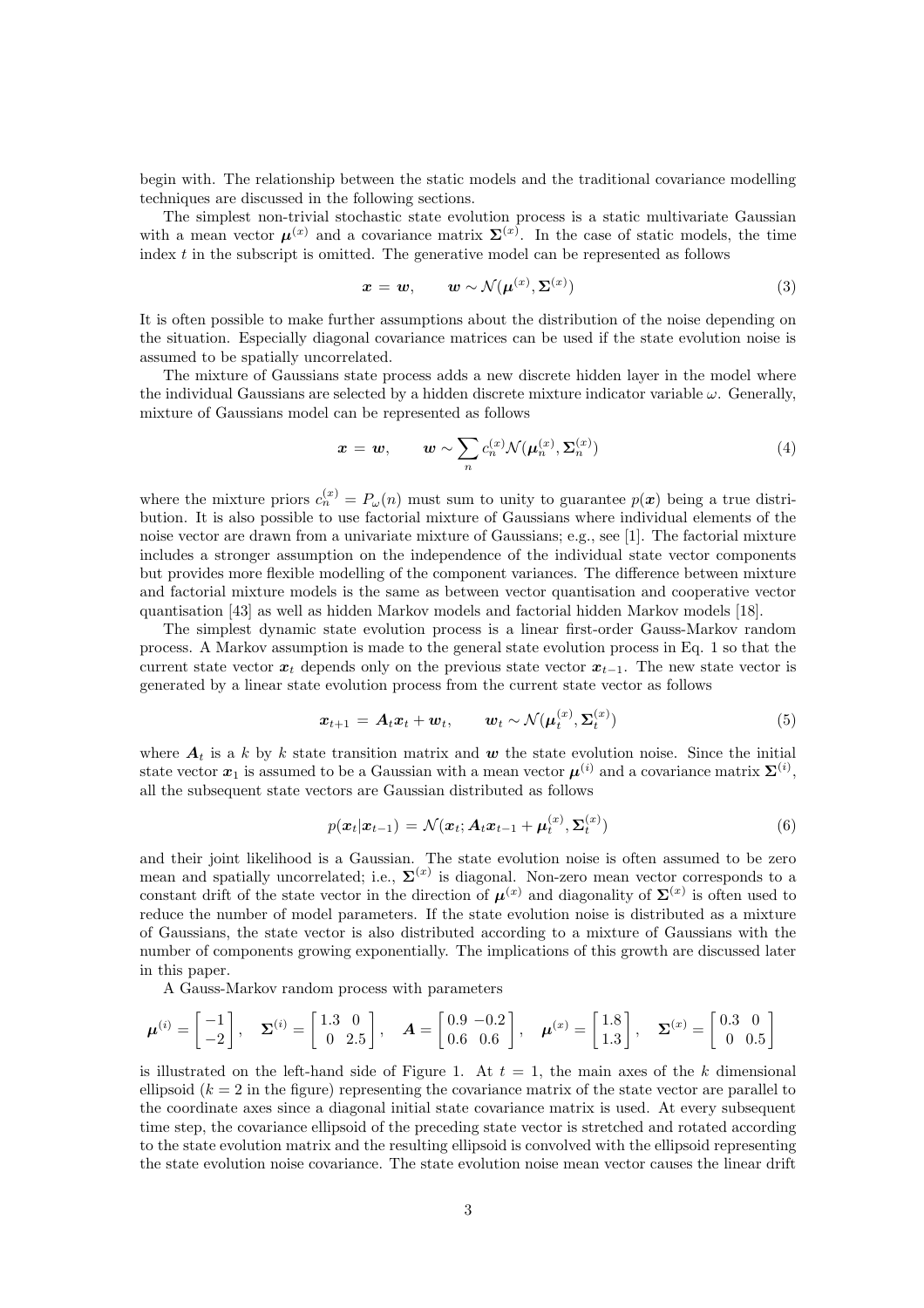

Figure 1: State evolution processes of 6 time steps in length. 1) Linear first-order Gauss-Markov process. 2) Hidden Markov model.

of the ellipsoid centres (marked by x). In modelling of zero mean signals, state evolution noise mean can be omitted.

The last type of the state evolution can be assumed to be generated by a discrete state sequence rather than continuous as above. The most commonly used dynamic discrete state model is the hidden Markov model (HMM). The hidden Markov models are based on  $N_s$  hidden states with state conditional densities  $b_j(x_t) = p(x_t|j)$ , a set of transition probabilities  $a_{ij} = P_{q_t|q_{t-1}}(j|i)$  and initial state probabilities  $\pi_j = P_{q_1}(j)$ . The joint likelihood of the state vector sequence X and the discrete state sequence Q is

$$
p(\boldsymbol{X}, Q) = \pi_{q_1} b_{q_1}(\boldsymbol{x}_1) a_{q_1 q_2} b_{q_2}(\boldsymbol{x}_2) a_{q_2 q_3} b_{q_3}(\boldsymbol{x}_3) \dots \tag{7}
$$

Since, in practise, the underlying discrete state sequence is unknown (hidden) the likelihood is estimated by summing over all possible discrete state sequences

$$
p(\boldsymbol{X}) = \sum_{\{Q_T\}} \pi_{q_1} \prod_{t=2}^T b_{q_t}(\boldsymbol{x}_t) a_{q_{t-1}q_t}
$$
\n(8)

where  ${Q_T}$  denotes the set of all possible state sequences of length T. In HMMs the output vectors are generated by one of the  $N<sub>s</sub>$  discrete states and the transition from one discrete state to the next is assumed to be abrupt. The hidden Markov model as a generative model for  $x_i$  is represented later in this paper as follows

$$
x_t \sim \mathcal{M}^{hmm} \tag{9}
$$

A three state hidden Markov model state evolution process with the following state distribution parameters

$$
\boldsymbol{\mu}_1^{(x)} = \begin{bmatrix} -1 \\ -2 \end{bmatrix} \qquad \boldsymbol{\mu}_2^{(x)} = \begin{bmatrix} 3 \\ 1 \end{bmatrix} \qquad \boldsymbol{\mu}_3^{(x)} = \begin{bmatrix} 7 \\ 4 \end{bmatrix}
$$

$$
\boldsymbol{\Sigma}_1^{(x)} = \begin{bmatrix} 2.3 & 0 \\ 0 & 3.5 \end{bmatrix} \boldsymbol{\Sigma}_2^{(x)} = \begin{bmatrix} 3.7 & 0 \\ 0 & 3.1 \end{bmatrix} \boldsymbol{\Sigma}_3^{(x)} = \begin{bmatrix} 2.7 & 0 \\ 0 & 2.1 \end{bmatrix}
$$
(10)

is depicted on the right-hand side of Figure 1. Since diagonal state conditional densities are used, the main axes of the k dimensional ellipsoid  $(k = 2$  in the figure) at a given time are parallel to the coordinate axes. The figure represents a three state HMM and one possible assignment of the state vectors into the states in case of a sequence of six output vectors. The HMM performs clustering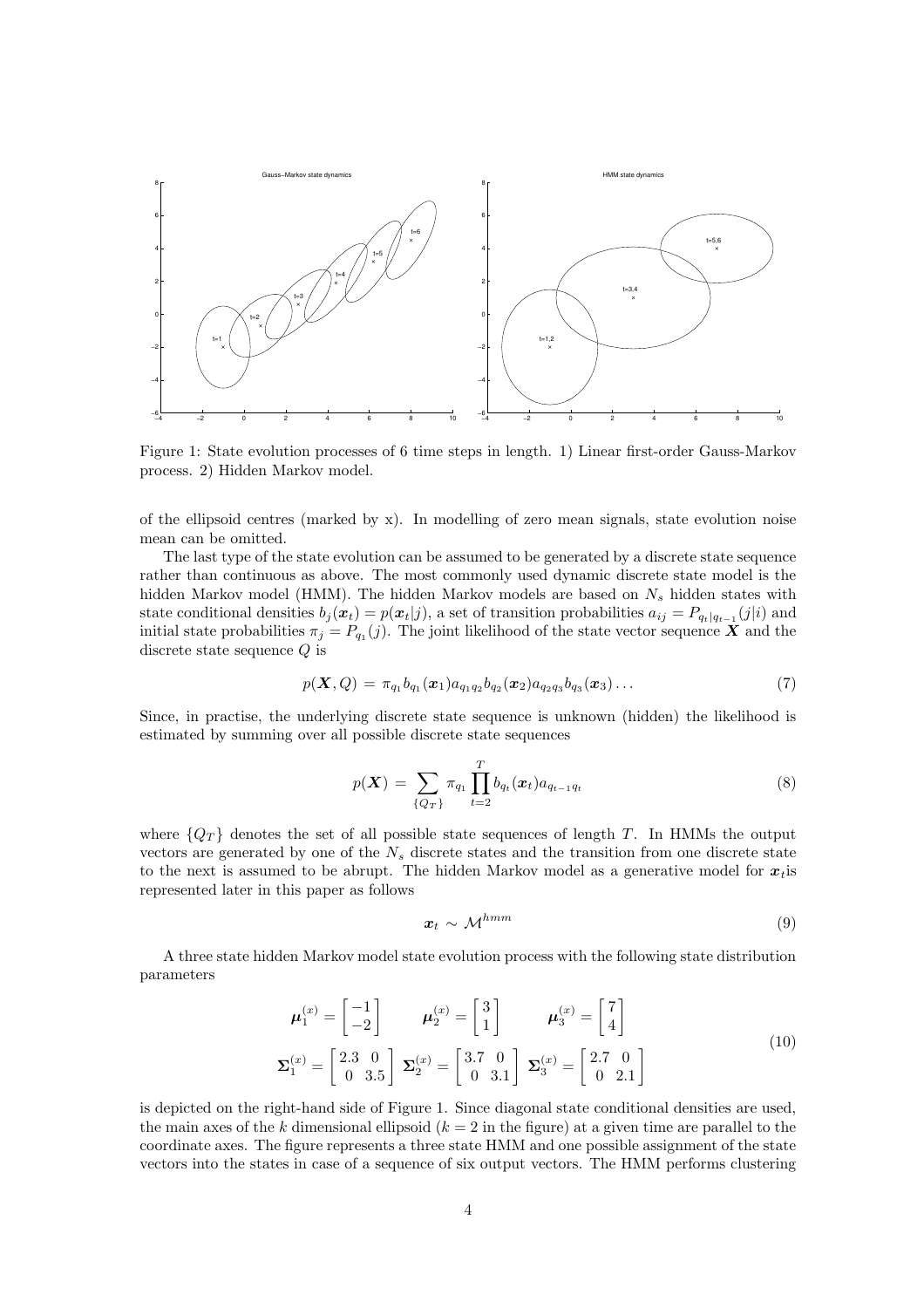of the state vector space in case of full transition probability matrix but different constraints can be set for the transition probabilities according to the nature of the signals to be modelled. In case of causal time-series modelling, so called left to right HMMs are often used so that the discrete states represent parts of the modelling units that can occur only sequentially.

#### 2.2 Observation Process

Two different observation processes are presented here. Both processes can perform dimension reduction in that the state-space is lower in dimensionality than the observation space;  $k < p$ . The first observation equation is called factor analysis (FA) since in a static case, the model reduces to a standard FA model with some additional assumptions about the state and noise distributions. The factor analysis observation process can be represented as

$$
\boldsymbol{o}_t = \boldsymbol{C}_t \boldsymbol{x}_t + \boldsymbol{v}_t, \qquad \boldsymbol{v}_t \sim \mathcal{N}(\boldsymbol{\mu}_t^{(o)}, \boldsymbol{\Sigma}_t^{(o)}) \tag{11}
$$

where C is a p by k observation matrix and v the observation noise. The observation noise is independent of the state vector and its covariance matrix is often assumed to be diagonal to capture the correlation into the observation matrix. In case of static data modelling, the time indices in the observation equation can be omitted. If the current state vector is Gaussian distributed, the current observation is a Gaussian with the following distribution

$$
p(\boldsymbol{o}_t|\boldsymbol{x}_t) = \mathcal{N}(\boldsymbol{o}_t;\boldsymbol{C}_t\boldsymbol{x}_t + \boldsymbol{\mu}_t^{(o)},\boldsymbol{\Sigma}_t^{(o)})
$$
(12)

and all the possible joint distributions are Gaussians. Factor analysis and different mixture assumptions are described in more detail in Section 3.

The second type of the observation equation is called linear discriminant analysis (LDA) because in a restricted static case, the model reduces to a standard LDA. The meaningful dimensions are modelled by the state vector and the nuisance dimensions are modelled by a single Gaussian distributed observation noise as follows

$$
\boldsymbol{o}_t = \boldsymbol{C}_t \begin{bmatrix} \boldsymbol{x}_t \\ \boldsymbol{v}_t \end{bmatrix}, \qquad \boldsymbol{v}_t \sim \mathcal{N}(\boldsymbol{\mu}_t^{(o)}, \boldsymbol{\Sigma}_t^{(o)}) \tag{13}
$$

where  $C_t$  is a p by p matrix and v is a p-k dimensional vector. There are several ways to express the posterior of the observations. The most commonly used is

$$
p(\boldsymbol{o}_t|\boldsymbol{x}_t) = \text{abs}|\boldsymbol{C}_t^{-1}|\mathcal{N}(\boldsymbol{C}_t^{-1}\boldsymbol{o}_t; \begin{bmatrix} \boldsymbol{x}_t \\ \boldsymbol{\mu}_t^{(o)} \end{bmatrix}, \begin{bmatrix} \mathbf{0} & \mathbf{0} \\ \mathbf{0} & \boldsymbol{\Sigma}_t^{(o)} \end{bmatrix}) \tag{14}
$$

where the first  $k$  columns and  $k$  rows of the covariance matrix are filled with zeroes because the first k elements of the observation vector are deterministic given the current state vector  $x_t$ . The first term in the equation is needed to scale the likelihood to be valid and the absolute value is needed to guarantee non-negative likelihoods. Since the deterministic elements do not have any influence on the likelihoods, another way of representing the posterior is

$$
p(\boldsymbol{o}_t|\boldsymbol{x}_t) = \mathcal{N}(\boldsymbol{o}_t; \boldsymbol{C}_t \begin{bmatrix} \boldsymbol{x}_t \\ \boldsymbol{\mu}_t^{(o)} \end{bmatrix}, \boldsymbol{C}_{t[p-k]} \boldsymbol{\Sigma}_t^{(o)} \boldsymbol{C}'_{t[p-k]})
$$
(15)

where  $C_{t[p-k]}$  denotes a matrix consisting of the  $p-k$  rightmost columns of matrix  $C_t$ . In this representation, the covariance matrix is clearly non-singular provided the transformation and the observation noise covariance are non-singular as well. Linear discriminant analysis is reviewed in more detail in Section 6.

#### 2.3 Basic Models

Different combinations of the state and observation processes presented in this paper are depicted in Figures<sup>2</sup> 2 and 3. Figure 2 depicts models based on static state evolution process. In the top of

<sup>&</sup>lt;sup>2</sup>These diagrams do not illustrate all the possible forms of linear Gaussian models. E.g., several combinations using LDA observation process are not present.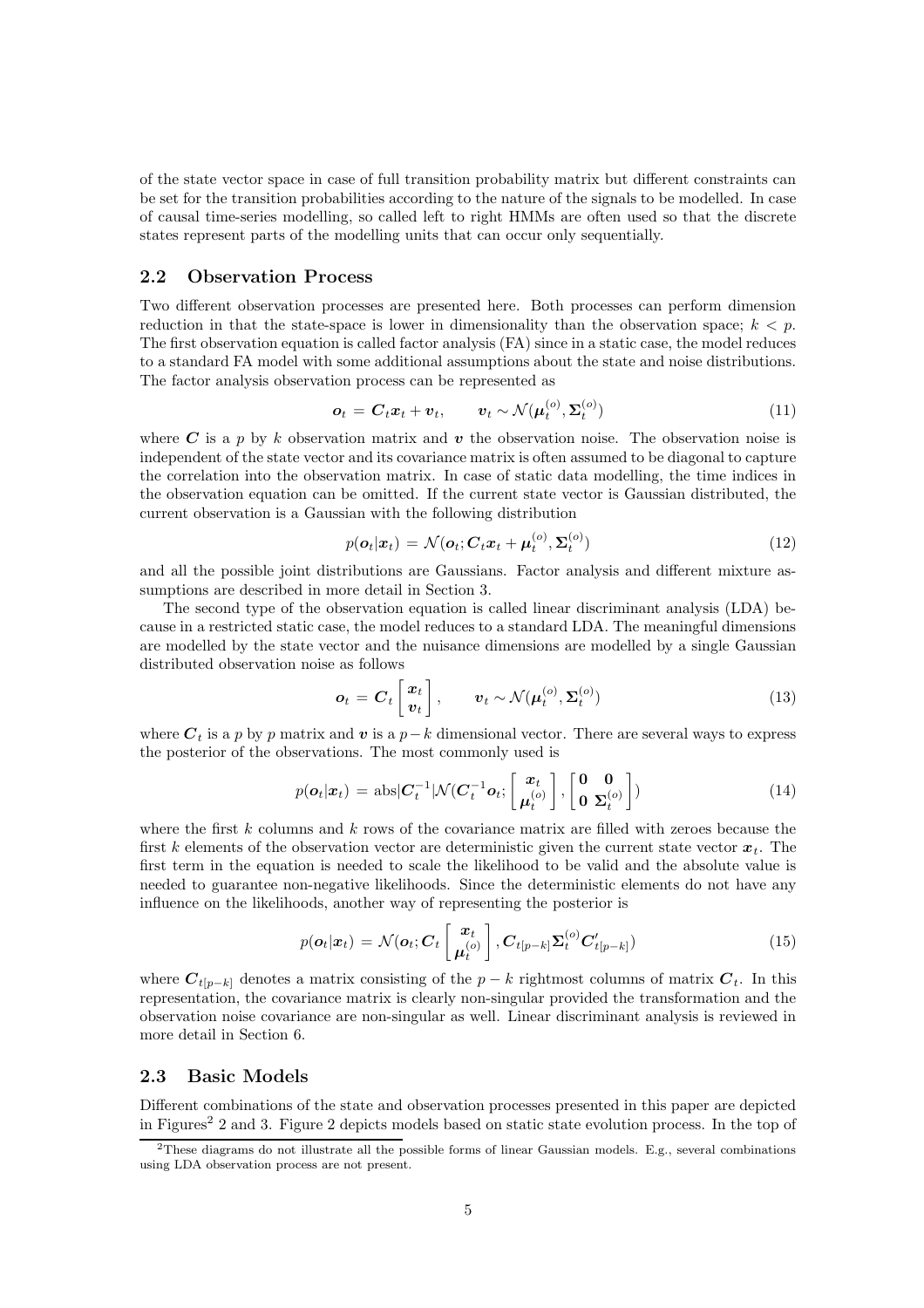the diagram is a single static multivariate Gaussian as the basis for all the subsequent models. A mixture of Gaussians can be regarded as vector quantisation with the Gaussian mean vectors as the cluster centres. Vector quantisation is often used in the initialisation of, e.g., HMM parameters [42]. Instead of using only one code-book to assign a vector into a single cluster, cooperative vector quantisation [43] or factorial mixture of Gaussians uses several independent code-books in a distributed manner. All the three models above correspond to state-space model with identity matrix as the observation matrix and zero observation noise.



Figure 2: Diagram of static linear Gaussian models. The arrows represent additional properties to the model they are attached to.

Factor analysis [20, 26, 39] is based on a static multivariate Gaussian state process and a factor analysis observation process. In standard factor analysis the state vectors are assumed to be distributed according to a standard Gaussian density,  $\mathcal{N}(\mathbf{0}, \mathbf{I})$ . Independent factor analysis [1], mixture of factor analysers [15] and shared factor analysis [22] are based on the factor analysis model with different mixture assumptions. These mixture assumptions are described in a unified way in Section 3. Linear discriminant analysis [26] is another static data modelling scheme with linear discriminant analysis observation process.



Figure 3: Dynamic linear Gaussian models and how they relate to some of the static models.

Dynamic linear Gaussian models and the corresponding static models are illustrated in Figure 3. Dynamic models with factor analysis observation process include linear dynamical systems [6, 7, 16, 32, 34, 38], mixture of linear dynamical systems and switching state-space model [17, 33]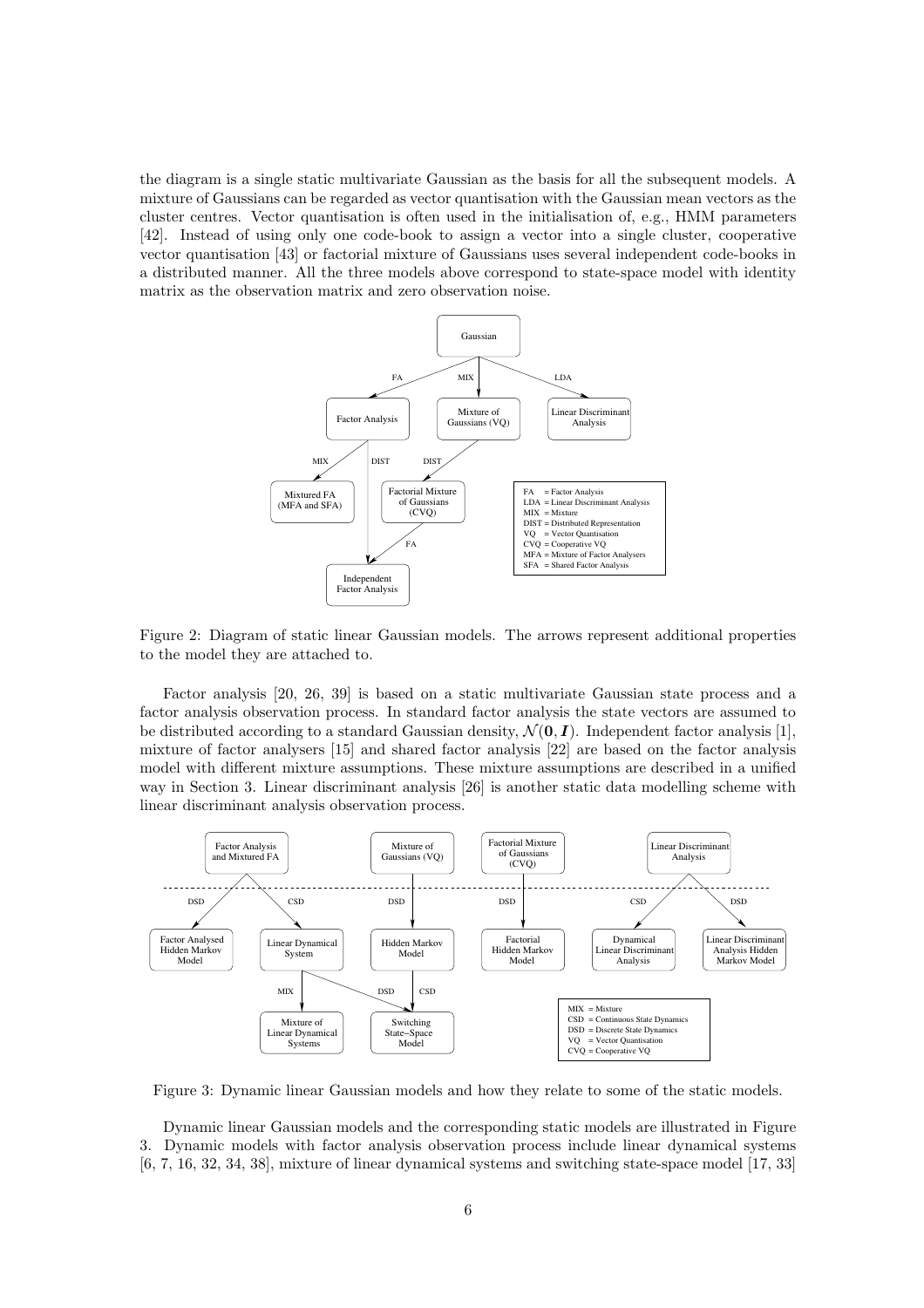as well as different variations of factor analysed HMMs presented later in this paper and its restricted version in [40]. The linear discriminant observation process is illustrated in case of HMM based [12, 21, 29] and linear first-order Gauss-Markov based state evolution processes. The dynamical linear discriminant analysis is presented later in this paper.

Standard hidden Markov model [35, 42] can be considered as a special case of both the observation processes by just omitting the observation noise and setting the observation matrix to an identity matrix; i.e.,  $C = I$ . Also semi-tied covariance matrix HMMs (STC) [11] can be described by both observation processes when  $k = p$  and  $v = 0$ . Factorial hidden Markov models [18] use distributed representation of the discrete state-space so that several independent HMMs can be viewed to have produced the observation vectors.

#### 2.4 Bayesian Networks

In this paper, Bayesian networks [14] are used to illustrate the statistical independencies between different random variables in the probabilistic models. Bayesian networks are directed acyclic graphs, also known as graphical models. The notation is adopted from [33] where round nodes were used to denote continuous and squared nodes discrete random variables. The observable variables are shaded and the lack of an arrow between nodes represents conditional independence.

As an example, consider three continuous random variables  $z, x$  and  $o$  of which  $o$  is observed and the others are hidden. The joint likelihood can be factored as a product of conditional likelihoods as follows

$$
p(z, x, o) = p(z)p(x|z)p(o|x, z)
$$
\n(16)

This factorisation is perfectly valid in every case. If no assumptions of conditional independence can be made, the corresponding Bayesian network must be illustrated as the first network in Figure 4. There are two arrows pointing the node representing  $\boldsymbol{o}$  since in the above factorisation  $o$  depends on both  $z$  and  $x$ .



Figure 4: Examples of Bayesian networks representing different assumptions on conditional independence. 1) Continuous random variables  $z, x$  and  $\boldsymbol{o}$  (shading denotes observable) are fully dependent, 2) **o** is conditionally independent of z given x, 3) discrete random variable  $q_{t+1}$  is conditionally independent of all its predecessors given  $q_t$  (discrete Markov chain).

If the random variable  $\boldsymbol{o}$  is assumed to be conditionally independent of  $\boldsymbol{z}$  given  $\boldsymbol{x}$  the joint likelihood can be rewritten as follows

$$
p(z, x, o) = p(z)p(x|z)p(o|x)
$$
\n(17)

The corresponding Bayesian network is depicted as the second graph in Figure 4. The arrow between the nodes representing  $z$  and  $\boldsymbol{o}$  can be deleted.

As another example, consider an ordered set of discrete random variables,  $Q = q_1, \ldots, q_T$ which are encountered several times in the following sections. The joint likelihood of the variables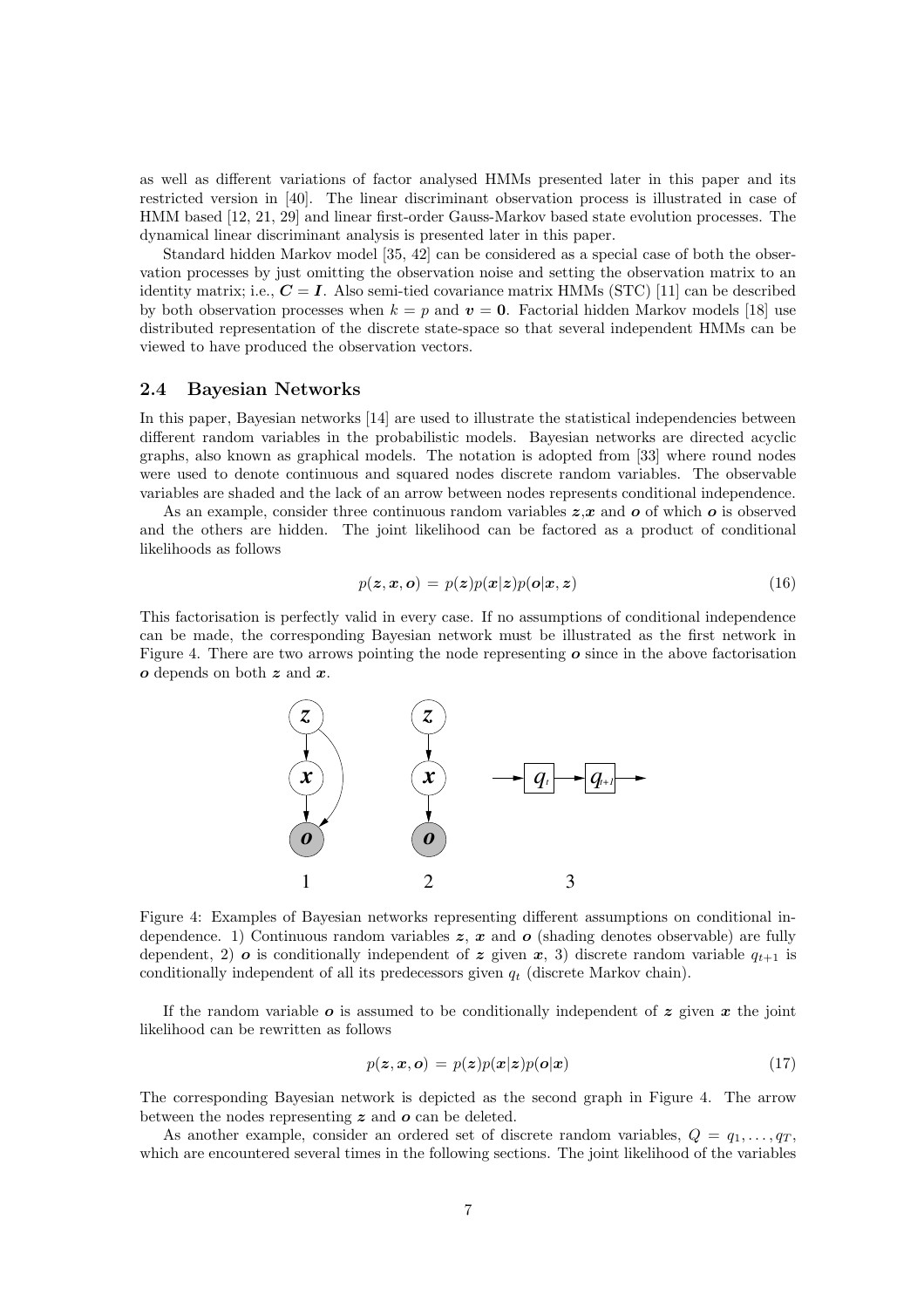up to time instant  $t + 1$  can be written using conditional likelihoods as follows

$$
P(q_1, \ldots, q_{t+1}) = P(q_1)P(q_2|q_1)P(q_3|q_1, q_2) \ldots P(q_{t+1}|q_1, \ldots, q_t)
$$
\n(18)

Often a simplification is achieved by using a Markov assumption which says that the likelihood of the variable  $q_{t+1}$  is conditionally independent of all the other previous variables given the immediate predecessor  $q_t$ ; i.e.,

$$
P(q_{t+1}|q_1,\ldots,q_t) = P(q_{t+1}|q_t)
$$
\n(19)

This is often called a discrete Markov chain and is illustrated as the third graph of Figure 4.

#### 2.5 The EM Algorithm

Estimation of the parameters in probabilistic models involving latent (hidden) variables is often carried out using the expectation maximisation (EM) algorithm [5]. To find the maximum likelihood (ML) estimates for the model parameters, the joint log-likelihood of the data  $\log p(\boldsymbol{O})$ has to be maximised. This can be done in a single run if there are no hidden variables present. The hidden variables, often a collection of hidden state vectors  $X$ , can be regarded as missing data. In the EM framework the objective is to maximise the log-likelihood of the complete data,  $\log p(\mathbf{O}, \mathbf{X}|\mathcal{M})$ , given the new model parameters,  $\mathcal{M}$ , via an iterative two step process of estimating the ML solution for the hidden state vectors given the observed data, and then maximising the joint log-likelihood.

By using Jensen's inequality, the joint log-likelihood of the data given the new model parameters is bound from below as follows

$$
\log p(\boldsymbol{O}|\hat{\mathcal{M}}) = \log \int p(\boldsymbol{O}, \boldsymbol{X}|\hat{\mathcal{M}}) d\boldsymbol{X} \ge \int p^{\circ}(\boldsymbol{X}|\boldsymbol{O}) \log \frac{p(\boldsymbol{O}, \boldsymbol{X}|\hat{\mathcal{M}})}{p^{\circ}(\boldsymbol{X}|\boldsymbol{O})} d\boldsymbol{X}
$$
(20)

where  $p^{\circ}(\mathbf{X}|\mathbf{O})$  is an arbitrary conditional distribution and  $\mathcal{\hat{M}}$  is the set of new parameters. The equality in Eq. 20 is attained exactly when the conditional distribution is chosen to be the posterior of the state sequence given the observation sequence and the set of old model parameters,  $p^{\circ}(\mathbf{X}|\mathbf{O}) = p(\mathbf{X}|\mathbf{O},\mathcal{M})$ . Since the denominator on the right hand side of Eq. 20 is independent of the new model parameters, the function to be maximised reduces to the expectation of the log-likelihood of the complete data given the new model parameters with respect to the sequence of state vectors given the observation sequence and the old model parameters; i.e.,

$$
Q(\mathcal{M},\hat{\mathcal{M}}) = E\{\log p(\boldsymbol{O},\boldsymbol{X}|\hat{\mathcal{M}})|\boldsymbol{O},\mathcal{M}\} = \int p(\boldsymbol{X}|\boldsymbol{O},\mathcal{M})\log p(\boldsymbol{O},\boldsymbol{X}|\hat{\mathcal{M}})d\boldsymbol{X}
$$
(21)

which is often called as an auxiliary function and is denoted by  $\mathcal{Q}(\mathcal{M},\mathcal{M})$ . The selection of the arbitrary conditional distribution guarantees that in any iteration, the likelihood never decreases.

The derivation of the EM algorithm for a given model always starts off with finding the expected state statistics given the observation sequence and finding the log-likelihood function for the complete data. With linear Gaussian models the statistics of the posterior needed in the maximisation of the auxiliary function are just the mean vector and covariance matrix since the posteriors are also Gaussian. In case of dynamic models based on Gauss-Markov dynamics, the cross covariance matrix between two successive state vectors has to be obtained but it is easy to obtain since the state vectors are also jointly Gaussian.

In the appendices, the auxiliary function is written as a function of the new model parameters marked with caps; e.g.  $\ddot{C}$ . It has to be noted that in the M step,  $\ddot{C}$  is treated as a variable for which the value that maximises the auxiliary function is determined using standard optimisation methods.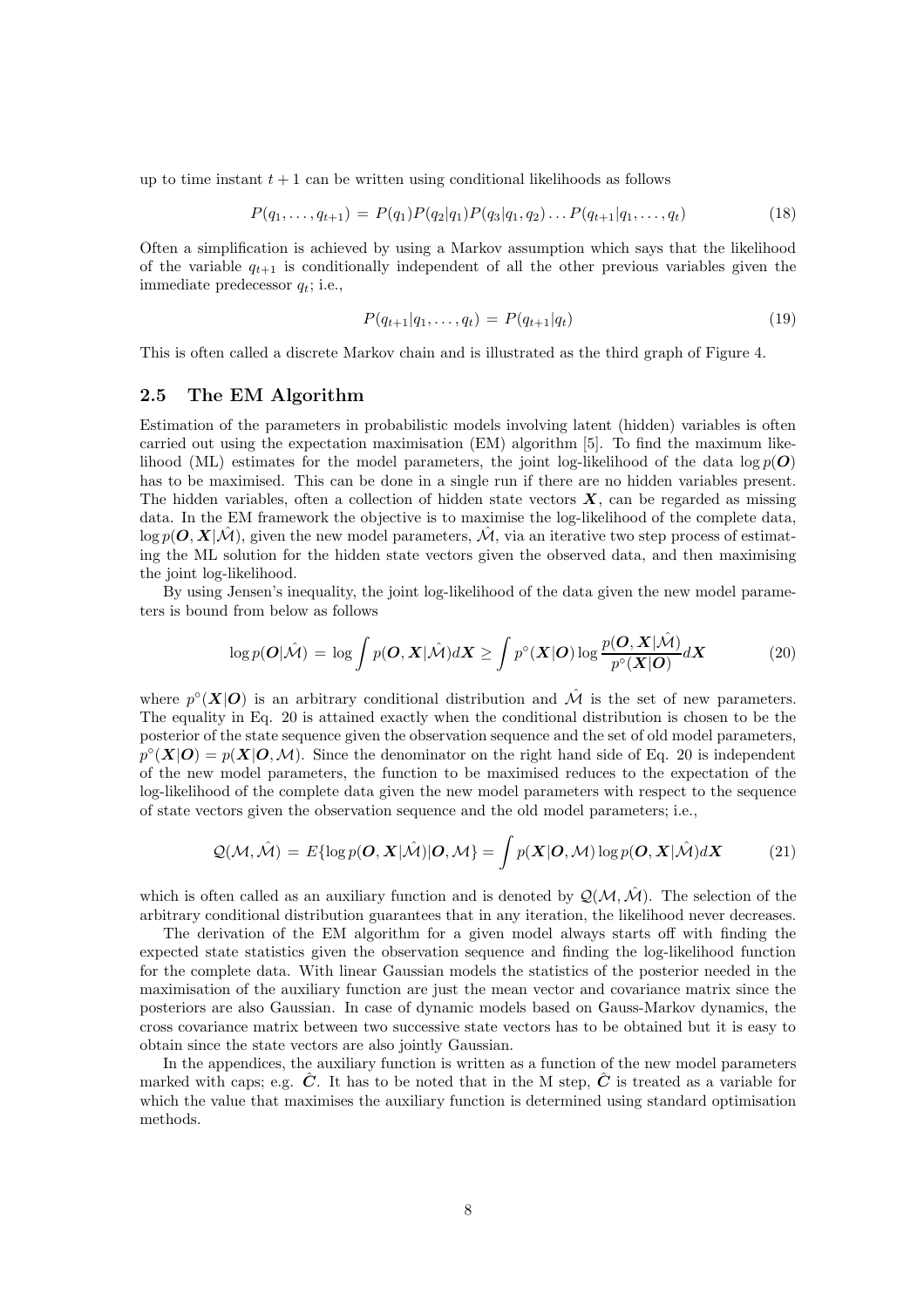## 3 Factor Analysis

Factor analysis is a statistical method for modelling the covariance structure of high dimensional static data using a small number of latent (hidden) variables [26]. Traditionally, the latent variables (state vector), x, are assumed to be distributed according to a standard Gaussian density,  $\mathcal{N}(0, I)$ , so that the covariance structure would be captured into the factor loading matrix (observation matrix)  $C$ . If the state vectors had a non-zero mean and its covariance matrix was not an identity matrix, the model would be degenerate since the state vector mean can always be subsumed to the observation noise mean vector and the covariance structure to the observation matrix [38]. The observation noise is assumed to be a Gaussian with mean vector  $\mu^{(o)}$  and diagonal covariance matrix  $\Sigma^{(o)}$ . Diagonality of the observation noise covariance matrix is important since otherwise the parameter estimation could choose the loading matrix to be zero and estimate the observation noise by the sample averages. This would be a maximum likelihood estimate but not very interesting since all the information would be regarded as a p dimensional noise and no gain would be attained by the covariance model.



Figure 5: Bayesian network representing factor analysis model.

The generative model of factor analysis can be written as follows

$$
\boldsymbol{x} = \boldsymbol{w}, \qquad \boldsymbol{w} \sim \mathcal{N}(\boldsymbol{0}, \boldsymbol{I}) \tag{22}
$$
\n
$$
\boldsymbol{o} = \boldsymbol{C}\boldsymbol{x} + \boldsymbol{v}, \qquad \boldsymbol{v} \sim \mathcal{N}(\boldsymbol{\mu}^{(o)}, \boldsymbol{\Sigma}^{(o)}) \tag{23}
$$

where the state vector x is k dimensional, the observation noise v as well as the observation  $\boldsymbol{o}$  are p dimensional and  $C$  is a p by k observation matrix. The generative model of factor analysis can be represented as the Bayesian network in Figure 5. The likelihood of an observation given the state is simply

$$
p(\boldsymbol{o}_j|\boldsymbol{x}) = \mathcal{N}(\boldsymbol{o}_j; \boldsymbol{C}\boldsymbol{x} + \boldsymbol{\mu}^{(o)}, \boldsymbol{\Sigma}^{(o)})
$$
(24)

since when the state vector  $x$  is given, the product  $Cx$  is a constant vector added to the observation noise vector  $v$ . Furthermore, the joint likelihood of the state and observation is Gaussian with the following distribution

$$
p(\boldsymbol{o}_j, \boldsymbol{x}) = \mathcal{N}(\begin{bmatrix} \boldsymbol{o}_j \\ \boldsymbol{x} \end{bmatrix}; \begin{bmatrix} \boldsymbol{\mu}^{(o)} \\ \mathbf{0} \end{bmatrix}, \begin{bmatrix} \boldsymbol{CC'} + \boldsymbol{\Sigma}^{(o)} & \boldsymbol{C} \\ \boldsymbol{C'} & \boldsymbol{I} \end{bmatrix})
$$
(25)

According to the generative model in Eqs. 22 and 23, the k dimensional factors are distributed as a standard Gaussian distribution as illustrated on the upper left-hand side of Figure 6 where  $k = 1$ . The covariance matrix of the factors is therefore a k dimensional ball with unit radius. The k dimensional ball is then stretched and rotated according to the observation matrix  $C$ . The observation noise covariance can be represented as a  $p$  dimensional ellipsoid with the main axes parallel to the coordinate axes due to the diagonal covariance matrix assumption. Since the sum of two independent random variables is distributed according to the convolution of the individual distributions, the covariance matrix of the transformed factors is convolved with the ellipsoid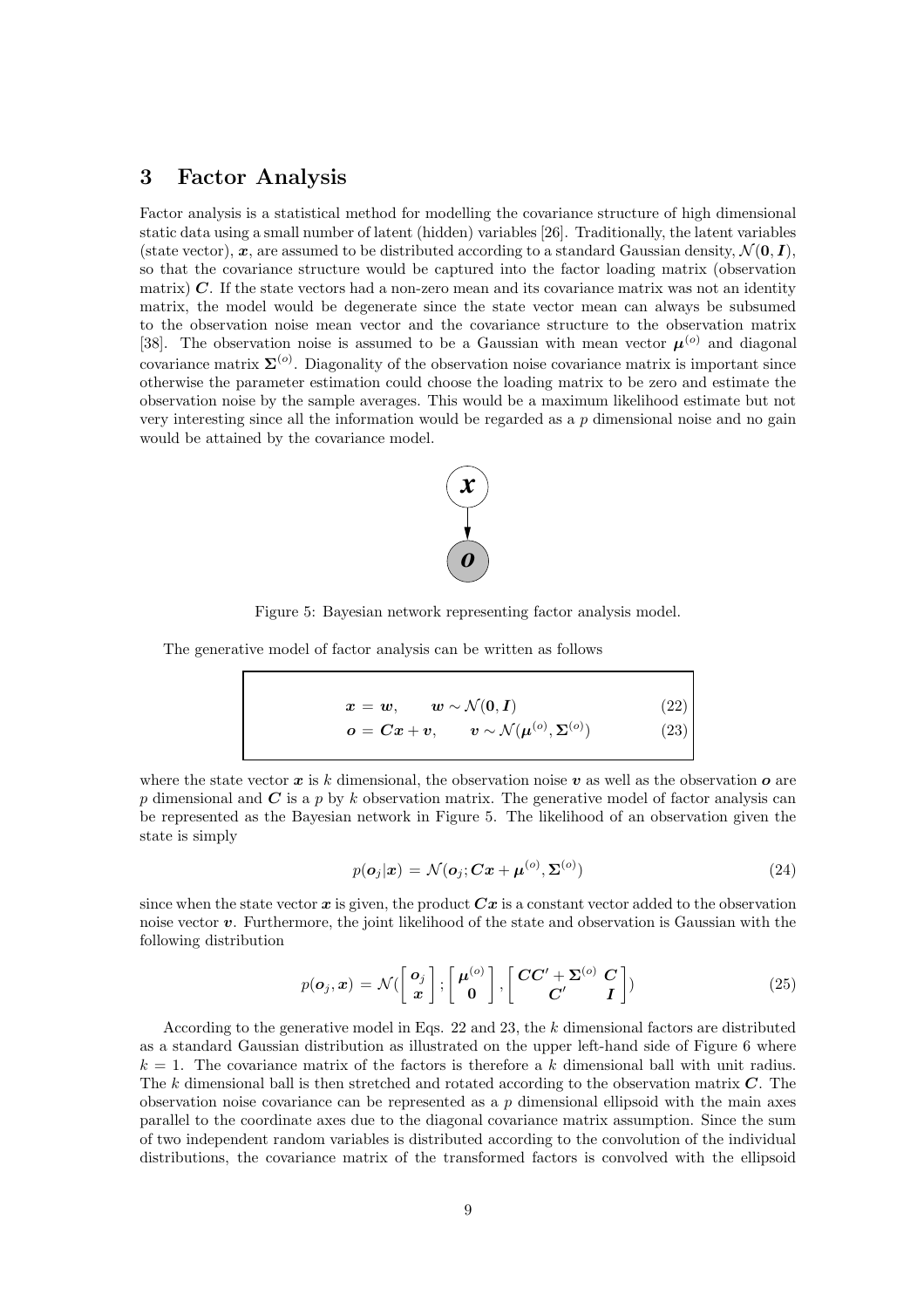

Figure 6: Factor analysis with 1-dimensional state-space and 2-dimensional observation space.  $\mathcal{N}(0, 1)$  distributed state vectors, x, are stretched and rotated according to the transform  $\mathbf{C}$ , and  $\mathcal{N}(\mathbf{0}, \mathbf{\Sigma}^{(o)})$  distributed noise vectors are added to form the observation vectors. It should be noted that a sum of two random variables is distributed according to the convolution of the individual distributions; in this example  $\mathcal{N}(\mathbf{0}, \mathbf{CC}' + \mathbf{\Sigma}^{(o)})$ .

representing the observation noise covariance as depicted on the bottom right-hand side of Figure 6.

The number of parameters needed to model the observations as a single  $p$  dimensional multivariate Gaussian is  $p(p+1)/2 + p$  where the first term in the sum corresponds to the symmetric covariance matrix and the second to the mean vector. A factor analysis model requires  $pk + 2p$  parameters where the first term of the sum corresponds to the factor loading matrix and the second to the diagonal covariance matrix and the mean vector of the observation noise. A reduction in the number of model parameters by using factor analysis can be attained by choosing the state-space dimensionality according to  $k < (p-1)/2$ .

There are two different approaches in solving the factor analysis problem [26]. The direct method is computationally very expensive since it requires spectral factorisation of the factor loading matrix. The maximum likelihood (ML) solution suits better the linear Gaussian model framework presented here since the efficient EM algorithm can be used.

#### 3.1 EM Algorithm for Factor Analysis

Let  $\mathbf{O} = \mathbf{o}_1, \ldots, \mathbf{o}_N$  be a set of N independent observation vectors. In the case of factor analysis the auxiliary function can be simplified since the log-likelihood of the complete data depends only on the observation vectors due to the distribution assumption on the factors. The auxiliary function can be expressed as follows

$$
Q(\mathcal{M}, \hat{\mathcal{M}}) = E\{ \log p(\boldsymbol{O}|\boldsymbol{x}, \hat{\mathcal{M}}) | \boldsymbol{O}, \mathcal{M} \} = \sum_{j=1}^{N} \int p(\boldsymbol{x}|\boldsymbol{o}_j, \mathcal{M}) \log p(\boldsymbol{o}_j|\boldsymbol{x}, \hat{\mathcal{M}}) d\boldsymbol{x}
$$
(26)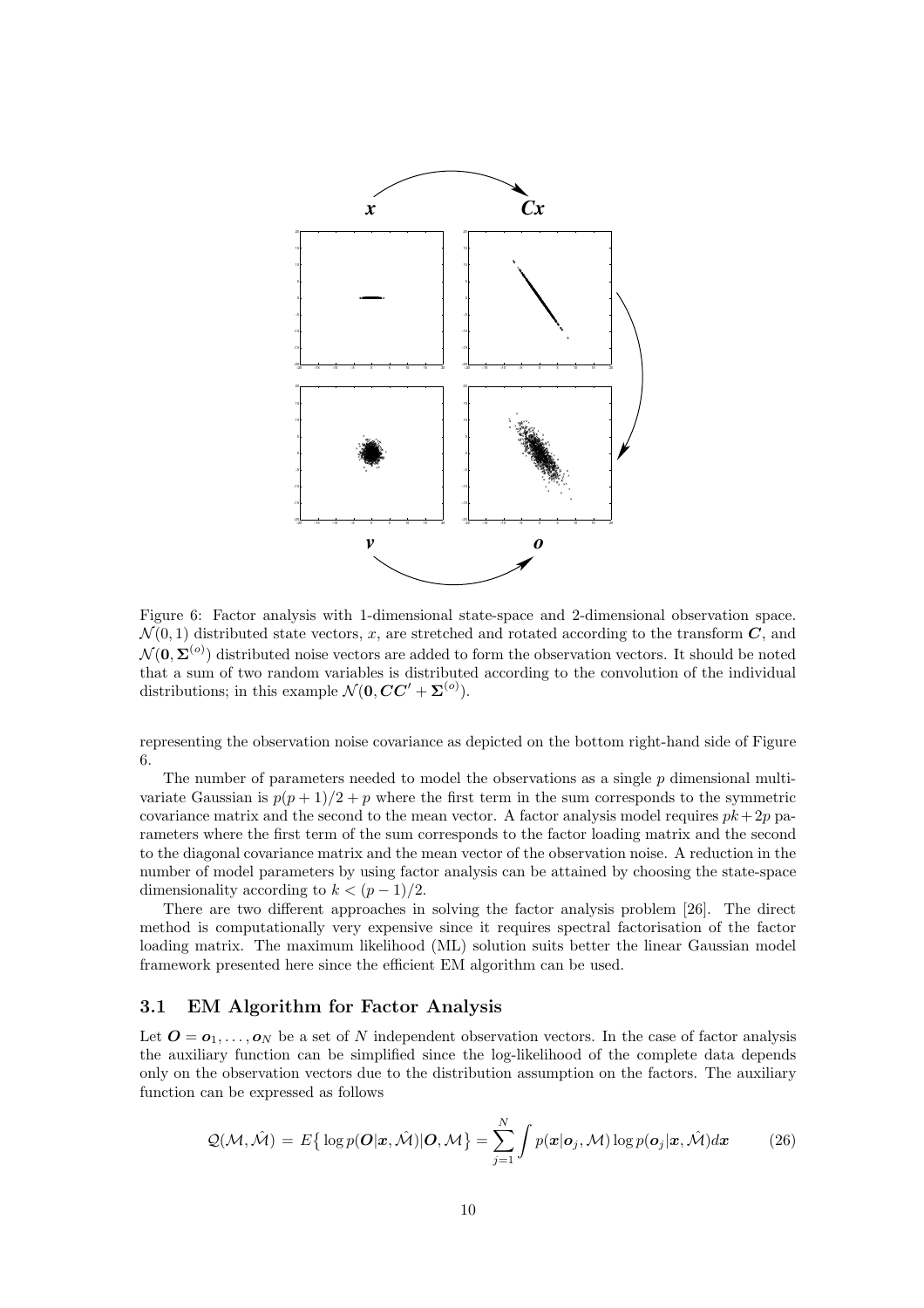where  $\hat{\mathcal{M}}$  is the set of new model parameters. Since the observation vectors are independent, the posterior of the data given the factors becomes a sum after taking the logarithm.

The E step requires estimating the statistics of the posterior of the state vectors. Since the posterior is also a Gaussian, only the first and second-order statistics are non-zero as follows

$$
\hat{\boldsymbol{x}}(j) = \boldsymbol{K}(\boldsymbol{o}_j - \boldsymbol{\mu}^{(o)})
$$
\n(27)

$$
\hat{\mathbf{R}}(j) = \mathbf{I} - \mathbf{K}\mathbf{C} + \hat{\mathbf{x}}(j)\hat{\mathbf{x}}'(j)
$$
\n(28)

where  $K = C'(CC' + \Sigma^{(o)})^{-1}$  which can be computed in advance for the current model set.

The M step is also very straightforward. However it requires some manipulation to obtain the new parameters using convenient matrix operations. The new model parameters can be obtained by the following two re-estimation formulae

$$
\left[\hat{\boldsymbol{C}}\ \hat{\boldsymbol{\mu}}^{(o)}\right] = \Big(\sum_{j=1}^N \left[\ \boldsymbol{o}_j \hat{\boldsymbol{x}}'(j)\ \boldsymbol{o}_j\ \right] \Big) \Big(\sum_{j=1}^N \left[\begin{array}{c} \hat{\boldsymbol{R}}(j)\ \hat{\boldsymbol{x}}(j) \\ \hat{\boldsymbol{x}}'(j) \end{array}\right] \Big)^{-1} \tag{29}
$$

$$
\hat{\Sigma}^{(o)} = \frac{1}{N} \sum_{j=1}^{N} \text{diag} \left( \boldsymbol{o}_j \boldsymbol{o}_j' - \left[ \hat{\boldsymbol{C}} \ \hat{\boldsymbol{\mu}}^{(o)} \right] \left[ \ \boldsymbol{o}_j \hat{\boldsymbol{x}}'(j) \ \boldsymbol{o}_j \right]'\right) \tag{30}
$$

where  $\text{diag}(\cdot)$  denotes setting the elements outside the main diagonal to zeroes. The details of the derivation are presented in Appendix B.

#### 3.2 Mixture of Factor Analysers

The standard factor analysis model works well for correlated data with Gaussian distribution provided the number of factors (state-space dimensionality) is chosen well. In reality the data are not always Gaussian distributed; e.g., speech feature vectors may have bimodal distributions due to the gender variations. A generic mixture of factor analysers (MFA) is based on three random indicator variables  $\omega^x$ ,  $\omega^o$  and  $\omega^c$  with priors  $c_n^{(x)} = P_{\omega^n}(m)$ ,  $c_m^{(o)} = P_{\omega^o}(m)$  and  $c_l^{(c)} = P_{\omega^c}(l)$ . The Bayesian network corresponding to this model is illustrated as the first graph in Figure 7. The state-space indicator,  $\omega^x$ , chooses the state noise parameters  $(\mu_n^{(x)}, \Sigma_n^{(x)})$  from  $M^{(x)}$  different sets, the observation noise indicator,  $\omega^o$ , chooses the state noise parameters  $(\mu_m^{(o)}, \Sigma_m^{(o)})$  from  $M^{(o)}$  different sets and the observation matrix indicator chooses a constant matrix  $C_l$  from  $M^{(c)}$ alternatives.

It should be noted that in this generic notation, the distribution of the observation matrix is crucial for the model to be a generalised linear Gaussian model. If the observation matrix is Gaussian distributed, the observations are not anymore distributed as Gaussians or even mixtures of Gaussians. To guarantee the observations being Gaussians, the observation matrix is chosen by the mixture indicator from a set of possible constant matrices. Therefore, the observation matrix is distributed according to a weighted delta distribution as presented in the generative model below.

Several parameters of MFA can be assumed to depend on the same mixture indicator. For example, the second graph in Figure 7 represents a model where all the observation parameters  $(C_m, \mu_m^{(o)}, \Sigma_m^{(o)})$  depend on the same indicator,  $\omega^o$ . The third graph depicts a case where all the parameters,  $(\mu_m^{(x)}, \Sigma_m^{(x)}, C_m, \mu_m^{(o)}, \Sigma_m^{(o)})$ , depend on a single indicator,  $\omega$ . In this paper only the latter two cases are considered.

The generative model for the generic case without parameter tying can be written as

$$
\boldsymbol{x} = \boldsymbol{w}, \qquad \boldsymbol{w} \sim \sum_{n} c_n^{(x)} \mathcal{N}(\boldsymbol{\mu}_n^{(x)}, \boldsymbol{\Sigma}_n^{(x)}) \qquad (31)
$$

$$
\boldsymbol{v} \sim \sum_{n} c_m^{(o)} \mathcal{N}(\boldsymbol{\mu}_m^{(o)}, \boldsymbol{\Sigma}_m^{(o)})
$$

$$
\boldsymbol{o} = \boldsymbol{C}\boldsymbol{x} + \boldsymbol{v}, \qquad \boldsymbol{C} \sim \sum_{l}^{m} c_l^{(c)} \delta(\boldsymbol{C} - \boldsymbol{C}_l) \qquad (32)
$$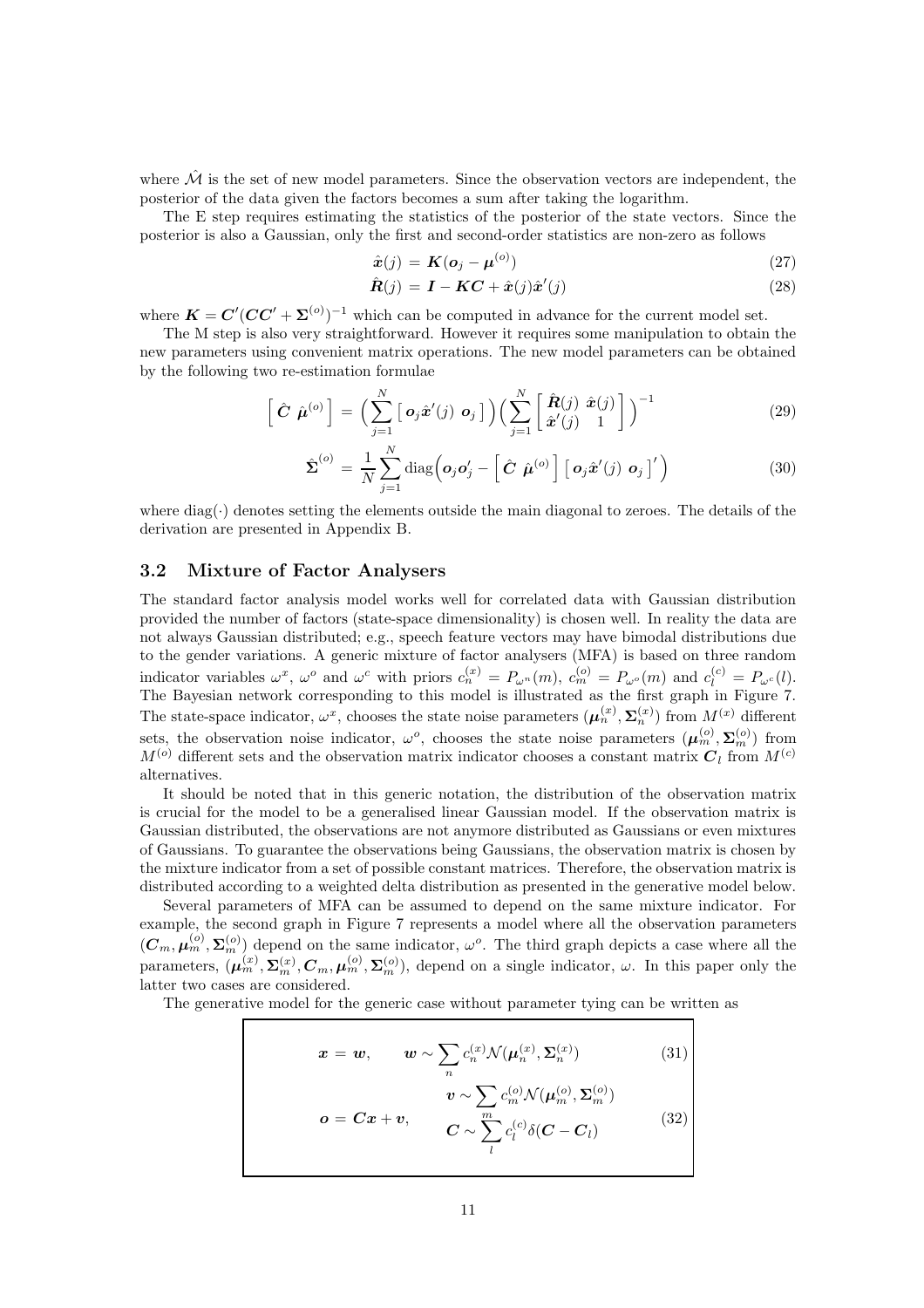

Figure 7: Bayesian networks representing mixture of factor analysers. 1) Generic MFA with three mixture indicators. 2) Observation parameters  $(C_m, \mu_m^{(o)}, \Sigma_m^{(o)})$  depend on the same indicator. 3) All parameters  $(\mu_m^{(x)}, \Sigma_m^{(x)}, C_m, \mu_m^{(o)}, \Sigma_m^{(o)})$  depend on the same indicator.

which can be easily modified to represent any of the other mixture models just by modifying the corresponding superscripts. Only difference between the training of these models comes with the posterior estimation. Using the conditional independence assumptions, the joint likelihood of the observation, state and the mixture components is simply

$$
p(\boldsymbol{o}_j, \boldsymbol{x}, m, n) = c_n^{(\boldsymbol{x})} p(\boldsymbol{x}|n) c_m^{(\boldsymbol{o})} p(\boldsymbol{o}_j | \boldsymbol{x}, m)
$$
\n(33)

In general, learning the model parameters of mixture of factor analysers can be carried out by the EM algorithm. The normal factor analysis E step has to be modified to take component posteriors into account. Regardless of the model assumptions, the joint component posteriors can be represented as follows

$$
\gamma_{mn}(j) = P(m,n|\mathbf{o}_j,\mathcal{M}) = \frac{c_m^{(o)}c_n^{(x)}p(\mathbf{o}_j|m,n,\mathcal{M})}{\sum_{l=1}^{M^{(o)}}c_l^{(o)}\sum_{i=1}^{M^{(x)}}c_i^{(x)}p(\mathbf{o}_j|l,i,\mathcal{M})}
$$
(34)

where  $p(\boldsymbol{o}_i | m, n, \mathcal{M})$  varies according to the choice of the scheme. In the second case of the figure it can be written as

$$
p(\boldsymbol{o}_j|m,n,\mathcal{M}) = \mathcal{N}(\boldsymbol{o}_j; \boldsymbol{C}_m \boldsymbol{\mu}_n^{(x)} + \boldsymbol{\mu}_m^{(o)}, \boldsymbol{C}_m \boldsymbol{\Sigma}_n^{(x)} \boldsymbol{C}_m + \boldsymbol{\Sigma}_m^{(o)})
$$
(35)

The estimation of the first and second-order component dependent expected state statistics,  $\hat{\boldsymbol{x}}_{mn}(j) = E\{\boldsymbol{x}|\boldsymbol{o}_j, m, n, \mathcal{M}\}\$ and  $\hat{\boldsymbol{R}}_{mn}(j) = E\{\boldsymbol{x}\boldsymbol{x}'|\boldsymbol{o}_j, m, n, \mathcal{M}\}\)$ , has to be modified accordingly.

The re-estimation of the model parameters in the third case of mixture of factor analysers is the same as in case of a standard factor analyser in Eqs. 29 and 30 apart from the inclusion of the mixture posteriors given above. The M steps for the other mixture assumptions are described in the following two sections. The estimation of the new component priors,  $\hat{c}_m^{(o)}$  and  $\hat{c}_n^{(x)}$ , can be carried out as follows

$$
\hat{c}_m^{(o)} = \frac{1}{N} \sum_{j=1}^N \gamma_m^{(o)}(j) \tag{36}
$$

$$
\hat{c}_n^{(x)} = \frac{1}{N} \sum_{j=1}^N \gamma_n^{(x)}(j) \tag{37}
$$

The derivation for this is presented in Appendix C.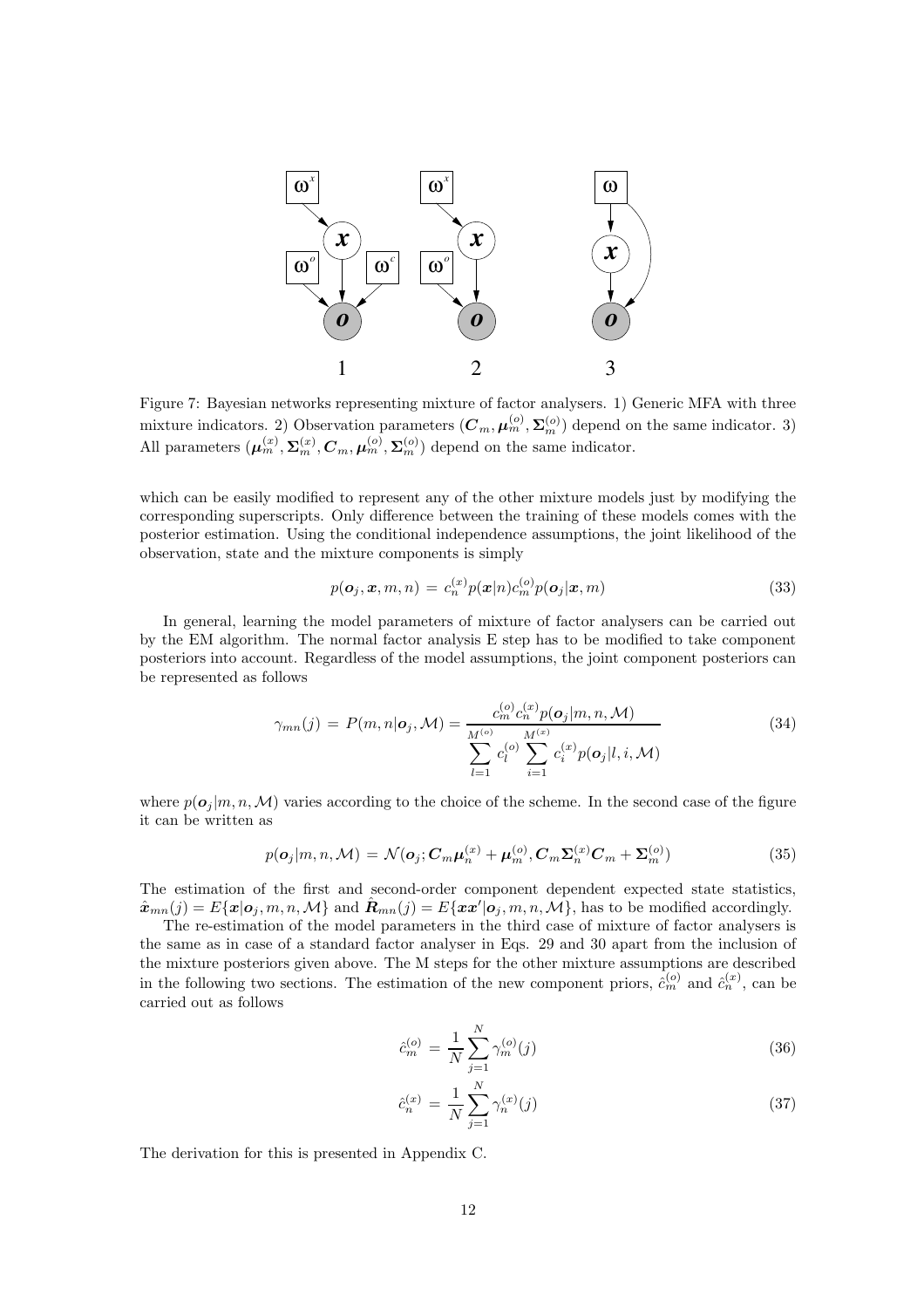#### 3.3 Mixtures of Factors

In this section a mixture of factor analysers with a mixture of Gaussians as the state process is presented. Similar approach is taken in the independent factor analysis (IFA) [1] apart from the independence assumption. The main difference is that IFA is based on factorial mixture of Gaussians where the elements of the state vector (factors) are assumed independent and generated individually by univariate mixtures of Gaussians. Bayesian networks corresponding to a factor analyser with mixtures of factors and IFA are depicted in Figure 8.



Figure 8: Bayesian networks representing factor analysers with mixtures of factors. 1) One mixture indicator chooses the factors (state vector). 2) In IFA, every factor has its own mixture indicator.

It should be noted that only  $(M-1)(2k+1)$  additional parameters are effectively used in this model due to the degeneracy mentioned with the standard factor analysis model. The mean vector and the covariance matrix of one state noise component can always be subsumed to the observation noise mean vector and the observation matrix, respectively. Also, only M−1 parameters are needed to define the component priors.

Using a mixture of Gaussians as the state evolution noise makes the E step a bit more complicated. The conditioning of multivariate Gaussians presented in Appendix A.2 becomes useful. Detailed derivation of the E step is presented in Appendix C. The sufficient statistics of the state posterior given the observation and the mixture component are

$$
\hat{\mathbf{x}}_n^{(x)}(j) = \mu_n^{(x)} + K_n(o_j - C\mu_n^{(x)} - \mu^{(o)})
$$
\n(38)

$$
\hat{\boldsymbol{R}}_n^{(x)}(j) = \boldsymbol{\Sigma}_n^{(x)} - \boldsymbol{K}_n \boldsymbol{C} \boldsymbol{\Sigma}_n^{(x)} + \hat{\boldsymbol{x}}_n^{(x)}(j) \hat{\boldsymbol{x}}_n(j)'
$$
(39)

where  $K_n = \sum_n^{(x)} C' (C \sum_n^{(x)} C' + \Sigma^{(o)})^{-1}$ . Since all the observation parameters are tied over the mixture indicator, the state posteriors given the observation are needed. They can be obtained easily as follows

$$
\hat{\boldsymbol{x}}(j) = \sum_{n=1}^{M} \gamma_n^{(x)}(j) \hat{\boldsymbol{x}}_n^{(x)}(j)
$$
\n(40)

$$
\hat{\mathbf{R}}(j) = \sum_{n=1}^{M} \gamma_n^{(x)}(j) \hat{\mathbf{R}}_n^{(x)}(j)
$$
(41)

where  $\gamma_n^{(x)}(j)$  corresponds to the posterior of the state-space mixture component. These statistics can be used in the re-estimation of the observation parameters as in normal factor analysis case; see Eqs. 29 and 30.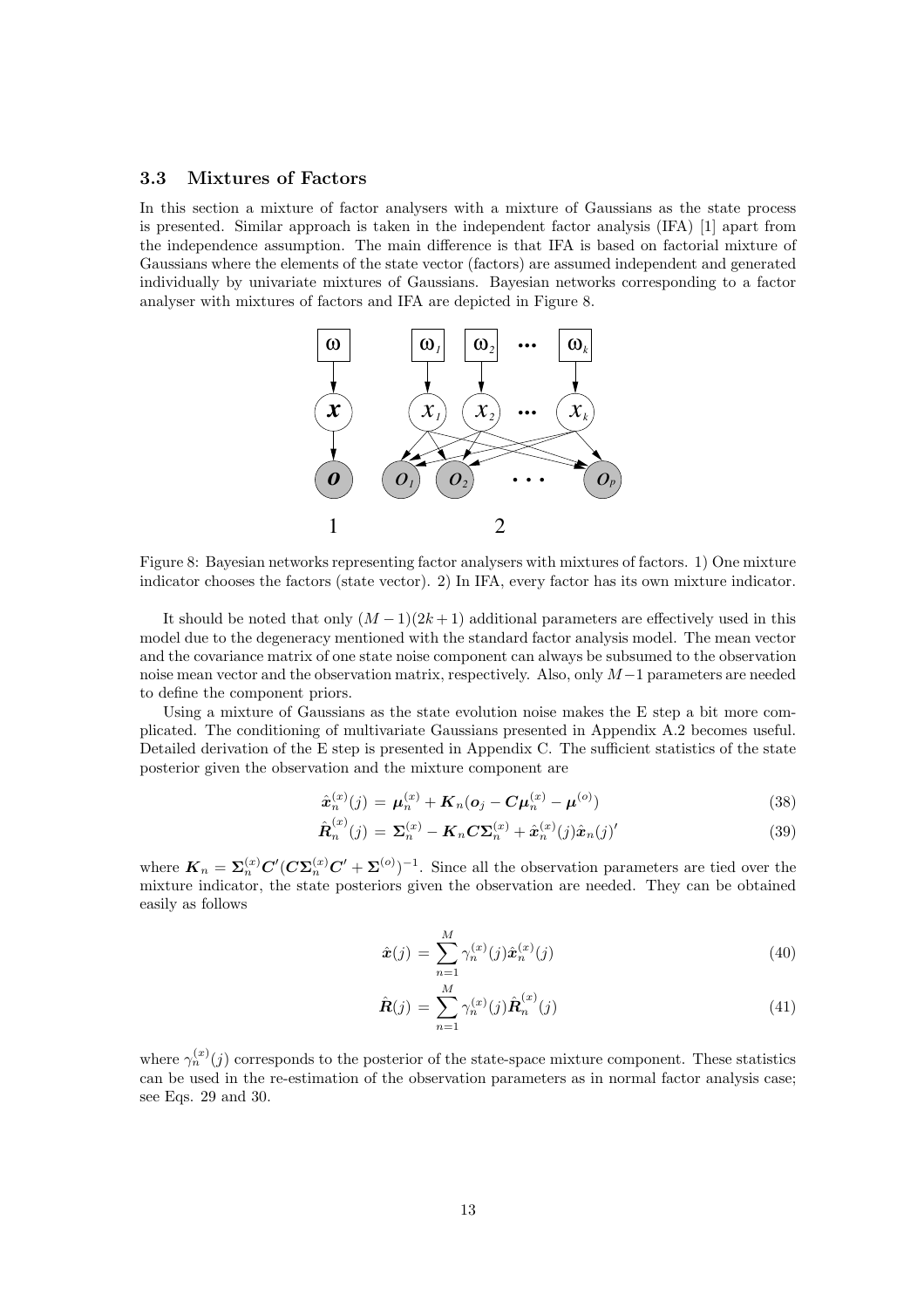The re-estimation formulae for the state parameters are

$$
\hat{\mu}_n^{(x)} = \frac{\sum_{j=1}^N \gamma_n^{(x)}(j)\hat{x}_n^{(x)}(j)}{\sum_{j=1}^N \gamma_n^{(x)}(j)}
$$
(42)

$$
\hat{\Sigma}_n^{(x)} = \text{diag}\bigg(\frac{\sum_{j=1}^N \gamma_n^{(x)}(j) \hat{\boldsymbol{R}}_n^{(x)}(j)}{\sum_{j=1}^N \gamma_n^{(x)}(j)} - \hat{\boldsymbol{\mu}}_n^{(x)} \hat{\boldsymbol{\mu}}_n^{(x)}\bigg)
$$
(43)

assuming all the model parameters are updated in the same run. If only covariance matrices are to be re-estimated, Eq. 43 will be more complicated since the substitution of the new mean vector simplifies the formula as seen in Appendix C.

The update formulae for independent factor analysis can be derived in the same way. The advantage of IFA is to have effectively more different state distributions with fewer underlying Gaussian mixture components. The usefulness of IFA depends on the validity of the independence assumption which is not generally true in case of speech feature vectors.

#### 3.4 Mixture of Observation Processes

Mixturing the observation process increases the number of model parameters significantly and therefore tying becomes important. In [15] the noise covariance matrices were chosen to be tied so that the state to observation space transforms are distinct to each mixture component. This model was called mixture of factor analysers (MFA) but it should not be mixed with the generic mixture model in this paper. In [22] the observation matrices were tied and it is called shared factor analysis (SFA) in this paper. Both the models can be illustrated by the same Bayesian network in Figure 9.



Figure 9: Bayesian network representing factor analyser with mixture of observation processes.

The MFA model provides more freedom in choosing the number of factors,  $k$ , in each analyser but the number of model parameters is much higher since M full  $C_m$  matrices have to be estimated. In SFA framework the observation noise is modelled as a mixture of Gaussians and the observation matrix is shared so that less model parameters  $(M2p \text{ additional})$  have to be estimated due to the diagonal covariance matrix assumption.

The parameters for the mixture of factor analysers can be obtained after finding the component and state posteriors given the observation and the mixture component. The derivation for the M step can be found in [15]. The re-estimation formulae for individual parameters of the MFA model can be represented as follows

$$
\left[\hat{\mathbf{C}}_m \ \hat{\boldsymbol{\mu}}_m^{(o)}\right] = \left(\sum_{j=1}^N \gamma_m^{(o)}(j) \left[\mathbf{o}_j \hat{\mathbf{x}}_m^{(o) \prime}(j) \ \mathbf{o}_j\right]\right) \left(\sum_{j=1}^N \gamma_m^{(o)}(j) \left[\hat{\mathbf{R}}_m^{(o)}(j) \ \hat{\mathbf{x}}_m^{(o)}(j)\right]\right)^{-1} \tag{44}
$$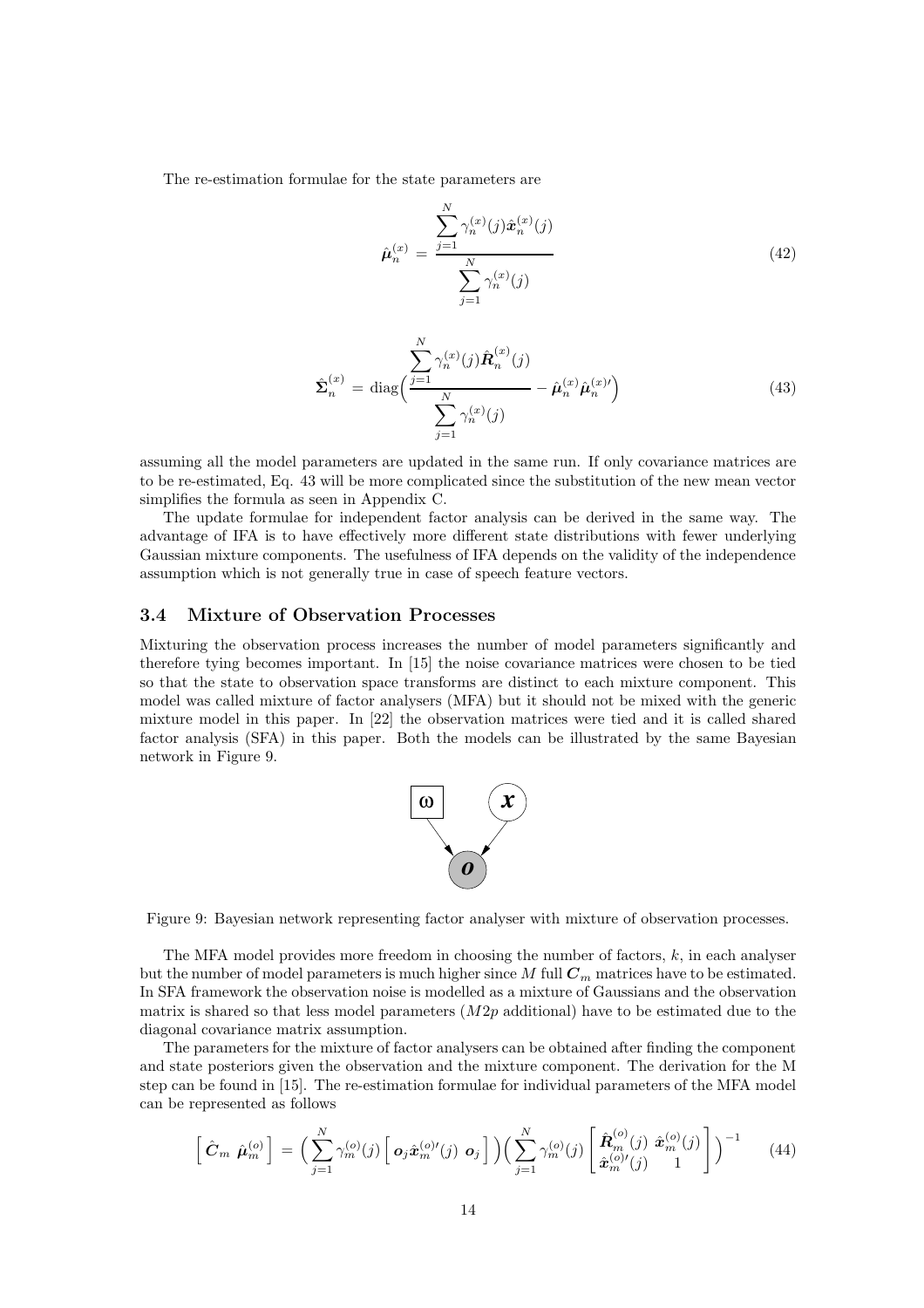The derivation follows very closely to that of the normal factor analysis since the observation matrix is shared and cancels nicely during the re-estimation of the other parameters. The reestimation of the shared observation noise covariance matrix is simple and can be represented as follows

$$
\hat{\Sigma}^{(o)} = \frac{1}{N} \sum_{j=1}^{N} \sum_{m=1}^{M} \gamma_m^{(o)}(j) \text{diag}\left(\boldsymbol{o}_j \boldsymbol{o}_j' - \left[\hat{\boldsymbol{C}}_m \ \hat{\boldsymbol{\mu}}_m^{(o)}\right] \left[\boldsymbol{o}_j \hat{\boldsymbol{x}}_m^{(o) \prime}(j) \ \boldsymbol{o}_j\right]'\right) \tag{45}
$$

This is easy to verify since the re-estimation formulae for the other parameters are consistent with the standard factor analysis framework.

Optimisation of the model parameters for the shared factor analysis is more difficult since the re-estimation formulae for any of the model parameters cannot be represented using only the sufficient statistics. Therefore the derivation follows generalised EM algorithm where in addition to the sufficient statistics, the old observation noise parameters are used in updating the observation matrix. This optimisation strategy is the same as used for the optimisation of maximum likelihood linear regression [30] transform matrix in HMM based speaker adaptation. To make the optimisation one row at a time easy, diagonal observation noise covariance matrices have to be used.

To be able to stick to the notation, let  $\hat{B} = \hat{C}'$ . The rows of the observation matrix can now be optimised through the columns of the  $\hat{B}$  matrix. In order to do that, the following statistics have to be defined

$$
G_l = \sum_{m=1}^{M} \frac{1}{\sigma_{ml}^{(o)2}} \sum_{j=1}^{N} \gamma_m^{(o)}(j) \hat{\boldsymbol{R}}_m^{(o)}(j)
$$
(46)

$$
\mathbf{k}_{l} = \sum_{m=1}^{M} \frac{1}{\sigma_{ml}^{(o)2}} \sum_{j=1}^{N} \gamma_{m}^{(o)}(j) (\mathbf{o}_{jl} - \mu_{ml}^{(o)}) \hat{\mathbf{x}}_{m}^{(o)}(j) \tag{47}
$$

where  $\sigma_{ml}^{(o)2}$  is the lth diagonal element of the observation noise covariance matrix  $\Sigma_{m}^{(o)}$ ,  $o_{jl}$  is the Ith element of the observation vector  $o_j$  and  $\mu_{ml}^{(o)}$  is the lth element of the observation noise mean vector  $\mu_m^{(o)}$ . The columns of the  $\hat{B}$  matrix can be obtained as follows

$$
\hat{\boldsymbol{b}}_l = \boldsymbol{G}_l^{-1} \boldsymbol{k}_l \tag{48}
$$

over all the p rows and the new observation matrix is  $\hat{C} = \begin{bmatrix} \hat{b}_1 \dots \hat{b}_p \end{bmatrix}$ .

The observation noise parameters can be re-estimated in the usual way apart from the simplified formula for the observation noise covariance matrix. The individual component parameters can be re-estimated as follows

$$
\hat{\mu}_{m}^{(o)} = \frac{\sum_{j=1}^{N} \gamma_{m}^{(o)}(j)(\mathbf{o}_{j} - \hat{C}\hat{\mathbf{x}}_{m}^{(o)}(j))}{\sum_{j=1}^{N} \gamma_{m}^{(o)}(j)}
$$
\n
$$
\hat{\Sigma}_{m}^{(o)} = \frac{1}{\sum_{j=1}^{N} \gamma_{m}^{(o)}(j)} \sum_{j=1}^{N} \gamma_{m}^{(o)}(j) \text{diag}\left(\mathbf{o}_{j}\mathbf{o}_{j}^{\prime} - \left[\hat{C} \hat{\boldsymbol{\mu}}_{m}^{(o)}\right] \left[\mathbf{o}_{j}\hat{\mathbf{x}}_{m}^{(o)\prime}(j) \mathbf{o}_{j}\right]^{\prime} - \left[\mathbf{o}_{j}\hat{\mathbf{x}}_{m}^{(o)\prime}(j) \mathbf{o}_{j}\right] \left[\hat{C} \hat{\boldsymbol{\mu}}_{m}^{(o)}\right]^{\prime} + \left[\hat{C} \hat{\boldsymbol{\mu}}_{m}^{(o)}\right] \left[\hat{\mathbf{R}}_{m}^{(o)}(j) \hat{\mathbf{x}}_{m}^{(o)}(j)\right] \left[\hat{C} \hat{\boldsymbol{\mu}}_{m}^{(o)}\right]^{\prime}\right) \quad (50)
$$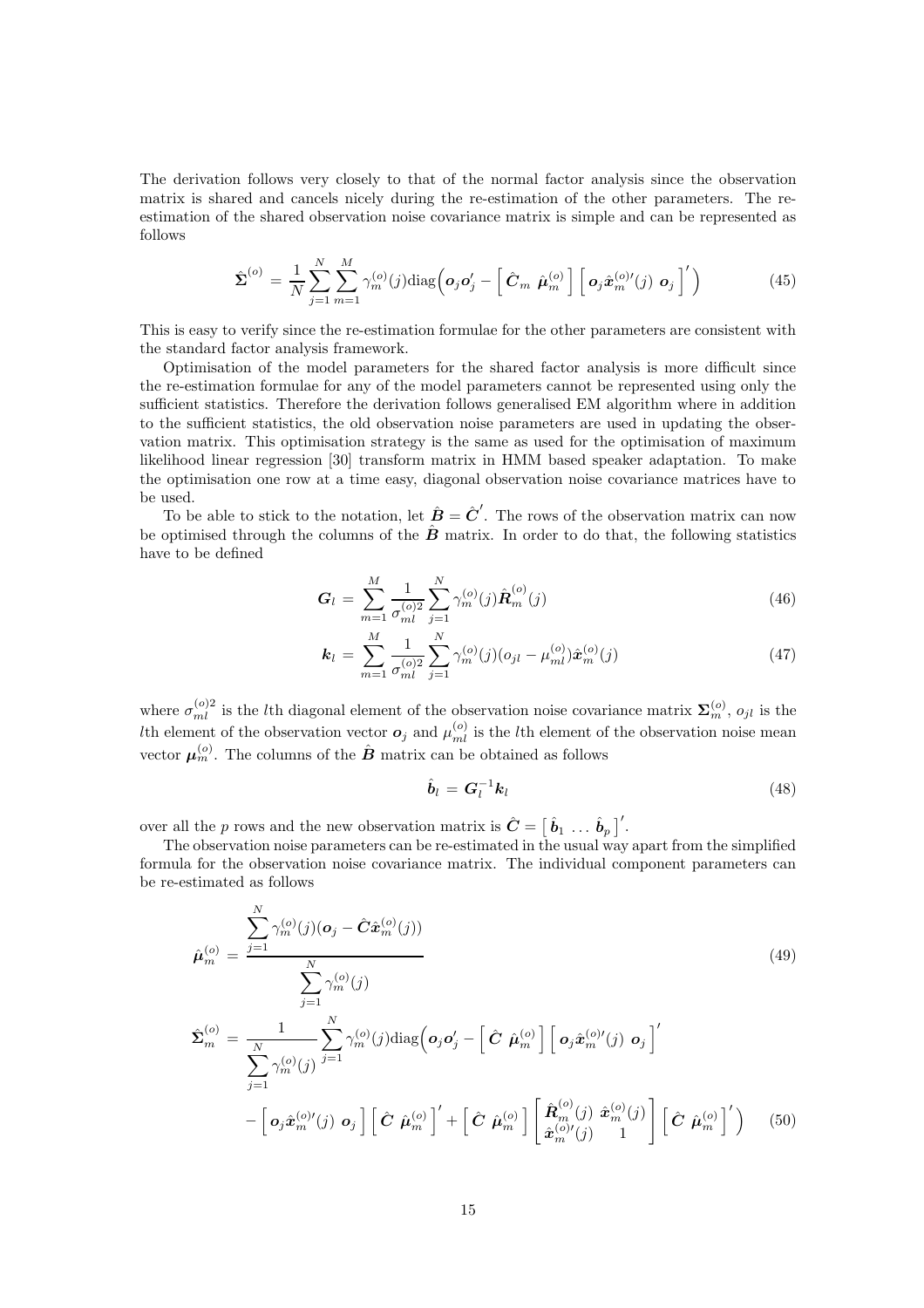#### 3.5 Decoding Cost

When using any of the factor analysis models presented above, the likelihood of the observation being generated by a given model can be obtained by using Eq. 35. In case of mixture of factor analysers it has to be weighted by the corresponding mixture priors and the resulting joint likelihoods of the observation and the mixture components have to be summed over the components. The majority of the cost involved in obtaining the likelihood is due to inverting the corresponding full covariance matrices in the observation space,  $C_m \Sigma_n^{(x)} C_m + \Sigma_m^{(o)}$ . Instead of inverting a  $p$  by  $p$  matrix there is a useful result from matrix algebra that converts the problem to inverting a k by k matrix as discussed later in Section 7. Furthermore, it should be noted that all the full inverse covariance matrices in the observation space can be pre-computed before starting off with the decoding.

## 4 Linear Dynamical Systems

Linear dynamical systems (LDS) are the simplest dynamical models with continuous state vectors. The state evolution process is a linear first-order Gauss-Markov random process and the observation process is a factor analyser. The benefits of using linear dynamical systems in speech recognition are the smooth trajectory modelling, improved covariance modelling and it allows subspace modelling [34].

Linear dynamical systems are based on continuous hidden k dimensional state vectors,  $x_t$ , which evolve according to first-order Markov dynamics. A p dimensional observation vector,  $o_t$ , is generated from the current state by a linear observation process. LDS can be described by the following two equations

$$
\boldsymbol{x}_{t+1} = \boldsymbol{A}\boldsymbol{x}_t + \boldsymbol{w}, \qquad \boldsymbol{w} \sim \mathcal{N}(\boldsymbol{\mu}^{(x)}, \boldsymbol{\Sigma}^{(x)}) \qquad (51)
$$
\n
$$
\boldsymbol{o}_t = \boldsymbol{C}\boldsymbol{x}_t + \boldsymbol{v}, \qquad \boldsymbol{v} \sim \mathcal{N}(\boldsymbol{\mu}^{(o)}, \boldsymbol{\Sigma}^{(o)}) \qquad (52)
$$

where A is a k by k state transition matrix and C is a p by k observation matrix. Vectors  $w$  and v are called the state evolution noise and observation noise respectively, and they are independent of each other and of the values  $x_t$  and  $o_t$ . Both of these noise sources are Gaussian distributed and temporally uncorrelated (white) processes; therefore,  $x_t$  is a first-order Gauss-Markov random vector process. It should be noted that the observation process is a dynamic version of the factor analysis. The model parameters are  $M = {\mu^{(i)}, \Sigma^{(i)}, A, \mu^{(x)}, \Sigma^{(x)}, C, \mu^{(o)}, \Sigma^{(o)}}$ . Traditionally, linear dynamical systems do not contain noise mean vectors but they have been included in the generic notation. On top of being more general, mean vectors prove to be essential when dealing with mixture models as already seen in the case of the factor analysis.



Figure 10: Dynamic Bayesian network representing a linear dynamical system.

The generative model above can be represented as a dynamic Bayesian network depicted in Figure 10. Since the noise sources are Gaussian distributed,  $x_t$  and  $\boldsymbol{o}_t$  are Gaussian distributed and their conditional densities are

$$
p(\boldsymbol{x}_t|\boldsymbol{x}_{t-1}) = \mathcal{N}(\boldsymbol{x}_t; \boldsymbol{A}\boldsymbol{x}_{t-1} + \boldsymbol{\mu}^{(x)}, \boldsymbol{\Sigma}^{(x)})
$$
\n(53)

$$
p(\boldsymbol{o}_t|\boldsymbol{x}_t) = \mathcal{N}(\boldsymbol{o}_t; \boldsymbol{C}\boldsymbol{x}_t + \boldsymbol{\mu}^{(o)}, \boldsymbol{\Sigma}^{(o)})
$$
\n(54)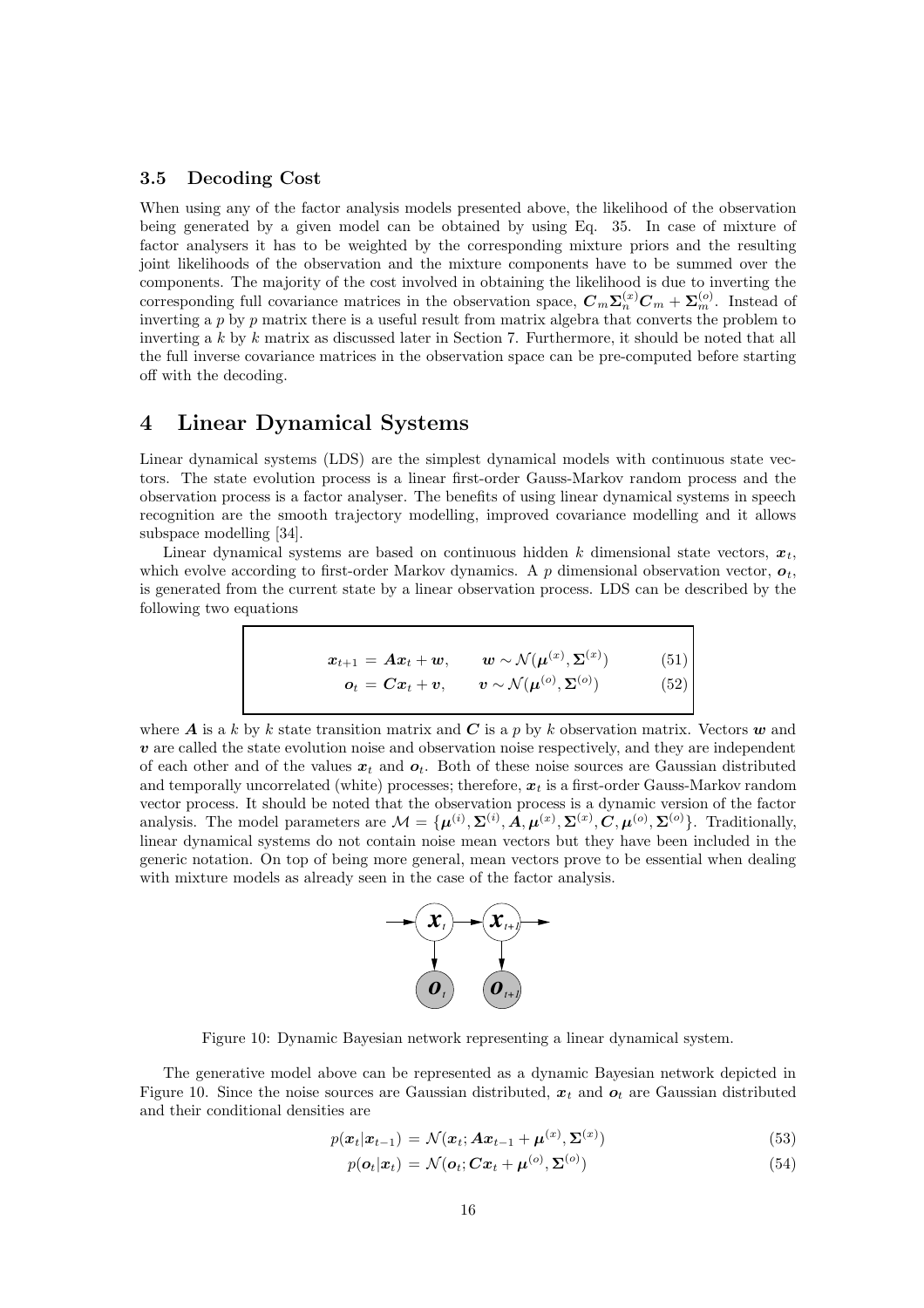which is consistent with the conditional independencies illustrated in the figure. By assuming a Gaussian initial state density,  $x_1 \sim \mathcal{N}(\boldsymbol{\mu}^{(i)}, \boldsymbol{\Sigma}^{(i)})$ , and using the Markov property, the joint density of an observation sequence,  $\boldsymbol{O} = \boldsymbol{o}_1, \boldsymbol{o}_2, \ldots, \boldsymbol{o}_T$ , and state sequence,  $\boldsymbol{X} = \boldsymbol{x}_1, \boldsymbol{x}_2, \ldots, \boldsymbol{x}_T$ , can be represented as

$$
p(\boldsymbol{X}, \boldsymbol{O}) = p(\boldsymbol{x}_1) \prod_{t=2}^{T} p(\boldsymbol{x}_t | \boldsymbol{x}_{t-1}) \prod_{t=1}^{T} p(\boldsymbol{o}_t | \boldsymbol{x}_t)
$$
\n(55)

The number of model parameters is large in the standard LDS and reliable estimation of the model parameters becomes hard. Noting the same degeneracy regarding the state noise parameters as with the standard factor analysis, the effective number of parameters is  $p+p(p+1)/2+pk+k^2+$  $k + k(k + 1)/2$  where the first two terms correspond to the observation noise statistics, the next two to the observation matrix and the state evolution matrix, respectively, and the last two to the initial state statistics. The generic model can be modified by introducing several restrictions to the model such as using diagonal noise covariance matrices and tying parameters especially when using mixture models. These restrictions and mixture models are reviewed after the parameter estimation has been presented.

#### 4.1 EM Algorithm for LDS

Learning the parameters (system identification) of a linear dynamical system given only a sequence of observations can be carried out using again the powerful expectation maximisation algorithm [7]. The auxiliary function to be maximised can be represented as follows

$$
Q(\mathcal{M},\hat{\mathcal{M}}) = E\{ \log p(\mathbf{X},\boldsymbol{O}|\hat{\mathcal{M}})|\boldsymbol{O},\mathcal{M} \} = \int p(\mathbf{X}|\boldsymbol{O},\mathcal{M}) \log p(\mathbf{X},\boldsymbol{O}|\hat{\mathcal{M}}) d\mathbf{X}
$$
(56)

Due to the Markov assumption in the state dynamics, the observations are dependent on the respective states and the state posteriors become dependent on the entire observation sequence. Therefore, it is essential in estimating the sufficient statistics for the M step to take the entire observation sequence into account. This must be done in two passes by first estimating the state posteriors given the observations up to the current time index; i.e.,  $E{\lbrace \mathbf{x}_t | \mathbf{o}_1, ..., \mathbf{o}_t \rbrace}$ and  $E\{\boldsymbol{x}_t \boldsymbol{x}_t' | \boldsymbol{o}_1, \dots, \boldsymbol{o}_t\}$ . Using these statistics, the state posteriors given the entire observation sequence can be obtained; i.e.,  $E\{\bm{x}_t | \bm{O}\}$  and  $E\{\bm{x}_t \bm{x}'_t | \bm{O}\}$ . Since both of these posteriors are Gaussians, it is rather easy to derive the recursions for the estimates using matrix algebra and the generalised forward-backward algorithm as described in Appendix E.1.

By defining  $\mathbf{x}^{(\tau)}(t) = E\{\mathbf{x}_t | \mathbf{o}_1, \dots, \mathbf{o}_\tau\}, \mathbf{R}^{(\tau)}(t) = E\{\mathbf{x}_t \mathbf{x}_t' | \mathbf{o}_1, \dots, \mathbf{o}_\tau\}$  and  $\mathbf{\Sigma}^{(\tau)}(t) = \mathbf{R}^{(\tau)}(t) \mathbf{x}^{(\tau)}(t)\mathbf{x}^{(\tau)}(t)$  the forward recursion can be represented as follows

$$
\boldsymbol{x}^{(t-1)}(t) = \boldsymbol{A}\boldsymbol{x}^{(t-1)}(t-1) + \boldsymbol{\mu}^{(x)}
$$
\n(57)

$$
\Sigma^{(t-1)}(t) = A\Sigma^{(t-1)}(t-1)A' + \Sigma^{(x)}
$$
\n(58)

$$
\Sigma^{(e)}(t) = C\Sigma^{(t-1)}(t)C' + \Sigma^{(o)}
$$
\n(59)

$$
\mathbf{K}(t) = \mathbf{\Sigma}^{(t-1)}(t)\mathbf{C}'\mathbf{\Sigma}^{(e)-1}(t)
$$
\n(60)

$$
\mathbf{e}(t) = \mathbf{o}_t - \mathbf{C} \mathbf{x}^{(t-1)}(t) - \boldsymbol{\mu}^{(o)}
$$
(61)

$$
\mathbf{x}^{(t)}(t) = \mathbf{x}^{(t-1)}(t) + \mathbf{K}(t)\mathbf{e}(t)
$$
\n(62)

$$
\Sigma^{(t)}(t) = \Sigma^{(t-1)}(t) - K(t)C\Sigma^{(t-1)}(t)
$$
\n(63)

where  $\mathbf{x}^{(0)}(1) = \mathbf{\mu}^{(i)}$  and  $\mathbf{\Sigma}^{(0)}(1) = \mathbf{\Sigma}^{(i)}$ . The matrix  $\mathbf{K}(t)$  is traditionally called the Kalman gain matrix and the vector  $e(t)$  is called the prediction error or the innovation vector [27, 28]. The innovation vector contains the "new" information that cannot be predicted, hence the name.

The generic scaled forward algorithm allows the likelihood of the observation sequence to be obtained via the scaling factors. The scaling factors which represent the posterior of the current observation given all the previous observations,  $\kappa_t = p(o_t|o_1, \ldots, o_{t-1})$ , can be obtained by

$$
\kappa_t = \mathcal{N}(\boldsymbol{e}(t); \mathbf{0}, \boldsymbol{\Sigma}^{(e)}(t))
$$
\n(64)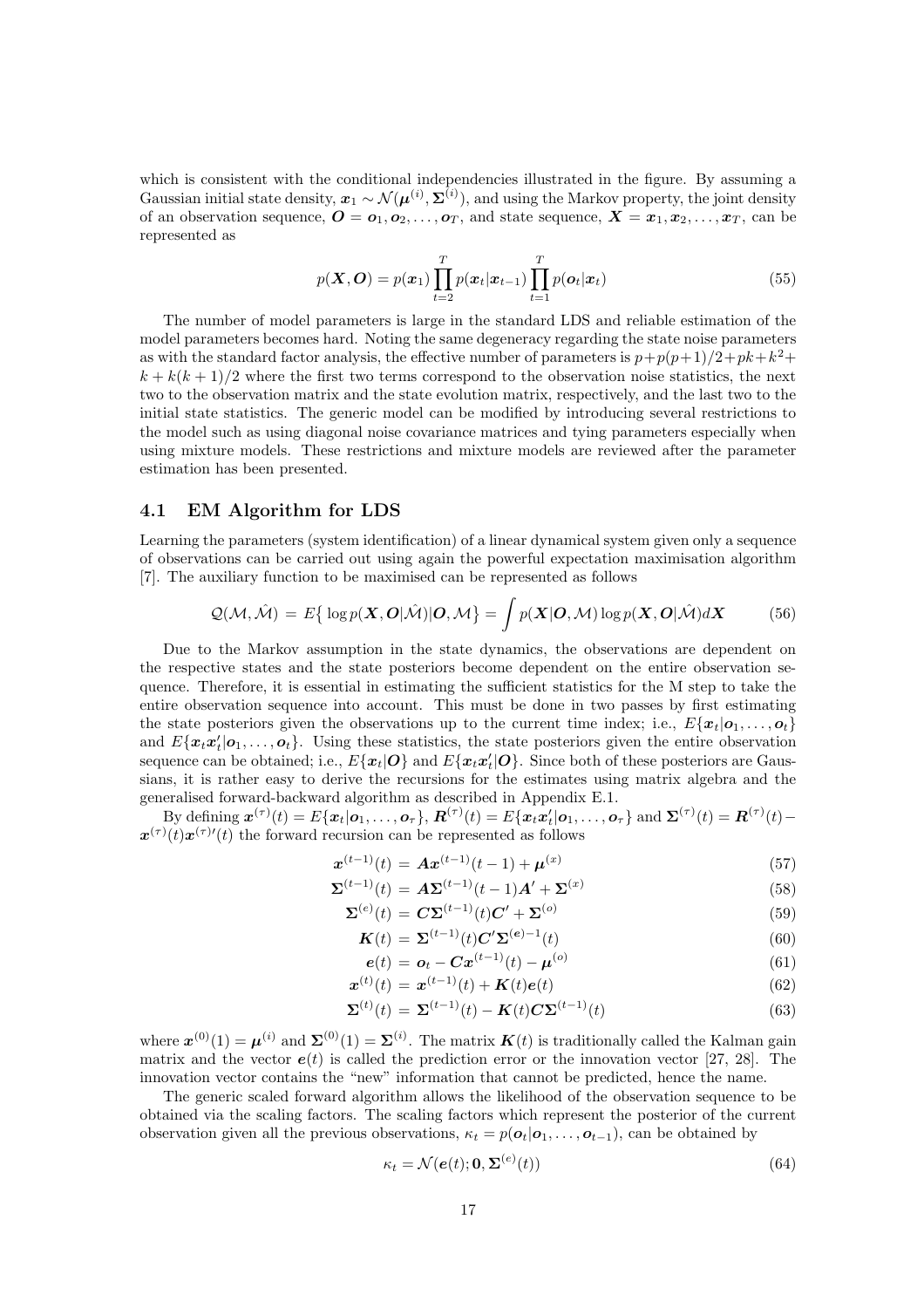and the joint likelihood of an observation sequence is simply  $p(O) = \prod_{t=1}^{T} \kappa_t$ .

The parallel backward recursion, also known as Kalman or Rauch-Tung-Streibel smoother [36, 37], is derived in Appendix E.2. By defining  $\hat{x}(t) = E\{x_t | \mathbf{O}\}\$ and  $\hat{R}(t) = E\{x_t x_t' | \mathbf{O}\}\$ the estimates of the required statistics can now be initialised as  $\hat{\mathbf{x}}(T) = \mathbf{x}^{(T)}(T)$ ,  $\hat{\mathbf{\Sigma}}(T) = \mathbf{\Sigma}^{(T)}(T)$ and  $\hat{\mathbf{R}}(T) = \hat{\Sigma}(T) + \hat{\mathbf{x}}(T)\hat{\mathbf{x}}'(T)$ . The rest of the estimates can be obtained by using the following Kalman smoother recursions,

$$
J(t-1) = \Sigma^{(t-1)}(t-1)A'(\Sigma^{(t-1)}(t))^{-1}
$$
\n(65)

$$
\hat{\boldsymbol{x}}(t-1) = \boldsymbol{x}^{(t-1)}(t-1) + \boldsymbol{J}(t-1) (\hat{\boldsymbol{x}}(t) - \boldsymbol{x}^{(t-1)}(t))
$$
\n(66)

$$
\hat{\Sigma}(t-1) = \Sigma^{(t-1)}(t-1) + J(t-1)\big(\hat{\Sigma}(t) - \Sigma^{(t-1)}(t)\big)J'(t-1) \tag{67}
$$

$$
\hat{\boldsymbol{\Sigma}}^{(t-1)}(t) = \hat{\boldsymbol{\Sigma}}(t)\boldsymbol{J}'(t-1) \tag{68}
$$

for time indices  $t = T, \ldots, 2$ . Then  $\hat{R}(t) = \hat{\Sigma}(t) + \hat{x}(t)\hat{x}'(t)$  and  $\hat{R}^{(t-1)}(t) = \hat{\Sigma}^{(t-1)}(t) + \hat{x}(t)\hat{x}'(t-$ 1). This recursion is considerably more efficient than the traditional recursion presented in [38] since the estimate of the cross covariance of two consecutive state vectors,  $\hat{\Sigma}^{(t-1)}(t)$ , can be obtained via one matrix multiplication in contrast to four in the traditional method. This simplification follows directly from the joint Gaussianity of the state posteriors [32].

The derivation of the re-estimation formulae for linear dynamical systems is outlined in Appendix E.3. Same re-estimation formulae can be found in [34] and can be nicely expressed by the following matrix operations

$$
\left[\hat{\mathbf{C}}\ \hat{\boldsymbol{\mu}}^{(o)}\right] = \Big(\sum_{t=1}^{T} \left[\ \boldsymbol{o}_{t}\hat{\boldsymbol{x}}'(t)\ \boldsymbol{o}_{t}\ \right] \Big) \Big(\sum_{t=1}^{T} \left[\begin{matrix} \hat{\boldsymbol{R}}(t)\ \hat{\boldsymbol{x}}(t)\ 1 \end{matrix}\right] \Big)^{-1} \tag{69}
$$

$$
\hat{\Sigma}^{(o)} = \frac{1}{T} \sum_{t=1}^{T} \left( o_t o_t' - \left[ \hat{C} \hat{\boldsymbol{\mu}}^{(o)} \right] \left[ o_t \hat{\boldsymbol{x}}'(t) \boldsymbol{o}_t \right]' \right)
$$
\n(70)

$$
\left[\hat{\mathbf{A}}\hat{\boldsymbol{\mu}}^{(x)}\right] = \left(\sum_{t=2}^{T} \left[\hat{\mathbf{R}}^{(t-1)}(t)\hat{\mathbf{x}}(t)\right]\right) \left(\sum_{t=2}^{T} \left[\frac{\hat{\mathbf{R}}(t-1)\hat{\mathbf{x}}(t-1)}{\hat{\mathbf{x}}'(t-1)}\right]\right)^{-1} \tag{71}
$$

$$
\hat{\Sigma}^{(x)} = \frac{1}{T-1} \sum_{t=2}^{T} \left( \hat{\boldsymbol{R}}(t) - \left[ \hat{\boldsymbol{A}} \hat{\boldsymbol{\mu}}^{(x)} \right] \left[ \hat{\boldsymbol{R}}^{(t-1)}(t) \hat{\boldsymbol{x}}(t) \right]' \right)
$$
(72)

$$
\hat{\boldsymbol{\mu}}^{(i)} = \hat{\boldsymbol{x}}(1) \tag{73}
$$

$$
\hat{\Sigma}^{(i)} = \hat{R}(1) - \hat{\mu}^{(i)} \hat{\mu}^{(i)\prime}
$$
\n(74)

where the noise covariance matrices are full.

#### 4.2 Diagonal Covariance and State Transition Matrices

To reduce the number of model parameters and to guarantee that the state transition matrix and observation matrix model the covariance structure of the data, it is possible to restrict the noise source covariance matrices to be diagonal. The only modifications to the re-estimation formulae are just taking the main diagonal elements of the re-estimated matrices as follows

$$
\hat{\Sigma}^{(o)} = \frac{1}{T} \sum_{t=1}^{T} \text{diag} \left( \boldsymbol{o}_t \boldsymbol{o}_t' - \left[ \hat{\boldsymbol{C}} \ \hat{\boldsymbol{\mu}}^{(o)} \right] \left[ \boldsymbol{o}_t \hat{\boldsymbol{x}}'(t) \ \boldsymbol{o}_t \right]' \right) \tag{75}
$$

$$
\hat{\Sigma}^{(x)} = \frac{1}{T-1} \sum_{t=2}^{T} \text{diag}\left(\hat{\boldsymbol{R}}(t) - \left[\hat{\boldsymbol{A}} \hat{\boldsymbol{\mu}}^{(x)}\right] \left[\hat{\boldsymbol{R}}^{(t-1)}(t) \hat{\boldsymbol{x}}(t)\right]'\right) \tag{76}
$$

$$
\hat{\boldsymbol{\Sigma}}^{(i)} = \text{diag}\left(\hat{\boldsymbol{R}}(1) - \hat{\boldsymbol{\mu}}^{(i)}\hat{\boldsymbol{\mu}}^{(i)\prime}\right)
$$
\n(77)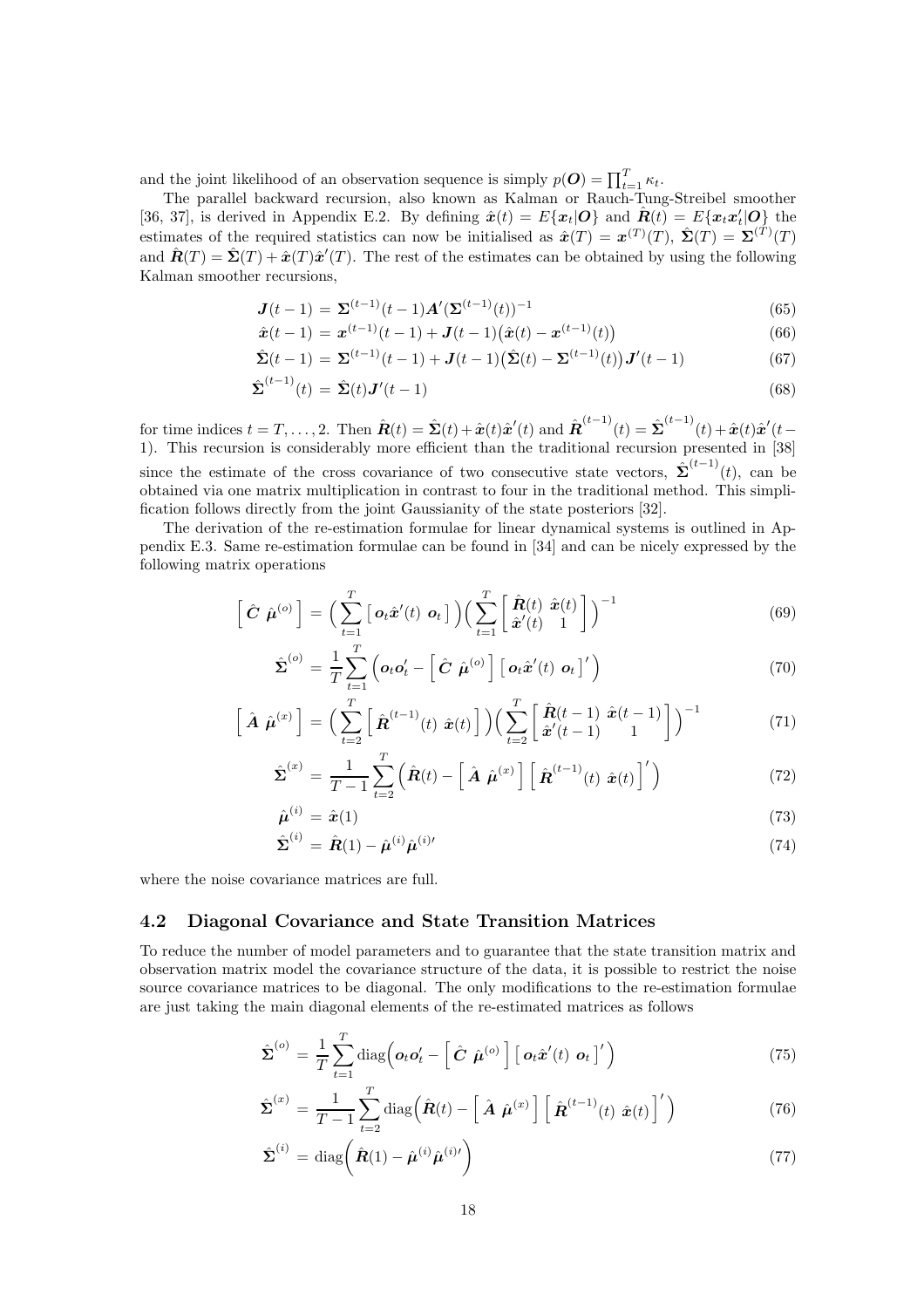In practise, it is, of course, not necessary to calculate the full covariance matrices but just the diagonal elements. The number of parameters for a diagonal covariance LDS is  $2p + pk + k^2 + 2k$ .

It is possible to further reduce the number of model parameters by assuming diagonal state transition matrix which corresponds to an independent state trajectory assumption provided that the covariance matrices are diagonal as well. The Kalman filter and smoother recursions do not need any modifications since they give the maximum likelihood estimates for the required statistics regardless the structure of the matrices. The covariance matrices obtained by Kalman smoother will be full matrices even if the state transition matrix is diagonal due to the full observation matrix. Therefore the re-estimation formula for the state transition matrix without state evolution noise mean vector has to be modified as follows

$$
\hat{\boldsymbol{A}} = \left(\text{diag}\left(\sum_{t=2}^{T} \hat{\boldsymbol{R}}^{(t-1)}(t)\right)\right) \left(\text{diag}\left(\sum_{t=2}^{T} \hat{\boldsymbol{R}}(t-1)\right)\right)^{-1} \tag{78}
$$

Unfortunately, the state evolution noise mean vector cannot be re-estimated simultaneously with the diagonal state transition matrix. The simultaneous re-estimation would require major changes in the notation and an inefficient form of Eq. 71 should be used. The re-estimation has to be done separately as follows

$$
\hat{\mathbf{A}} = \left( \text{diag}\Big(\sum_{t=2}^{T} \hat{\mathbf{R}}^{(t-1)}(t) - \frac{1}{T-1} \sum_{t=2}^{T} \hat{\mathbf{x}}(t) \sum_{t=2}^{T} \hat{\mathbf{x}}'(t-1) \Big) \right)
$$

$$
\left( \text{diag}\Big(\sum_{t=2}^{T} \hat{\mathbf{R}}(t-1) - \frac{1}{T-1} \sum_{t=2}^{T} \hat{\mathbf{x}}(t-1) \sum_{t=2}^{T} \hat{\mathbf{x}}'(t-1) \Big) \right)^{-1} \tag{79}
$$

$$
\hat{\boldsymbol{\mu}}^{(x)} = \frac{1}{T-1} \sum_{t=2}^{T} \left( \hat{\boldsymbol{x}}(t) - \hat{\boldsymbol{A}} \hat{\boldsymbol{x}}(t-1) \right)
$$
\n(80)

It is easy to verify that Eq. 76 can be used to re-estimate the state evolution noise covariance if diagonal covariance matrices are used as well. In case of full covariance matrices, all the terms in Eq. 255 need to be used.

#### 4.3 Mixture of Linear Dynamical Systems

In linear dynamical systems, the observation vectors are also Gaussian distributed. A Gaussian density is unimodal whereas often the feature vectors are multi-modal as noted already. Therefore, mixture models are more interesting. There are three distinct noise models present in the linear dynamical systems; the initial state, the state evolution noise and the observation noise. If mixtures were used in the state evolution noise, there would be exponential growth in the number of observation components. Propagating M mixture components through the state evolution equations leads to  $M<sup>2</sup>$  components after first time instant and in the end of an observation sequence there are  $M<sup>T</sup>$  components. However, there are several approximate approaches for dealing with this exponential growth as discussed in [33]. Most of the approximate methods work well only in the filtering and the smoothing is more prone to errors. Similar exponential growth occurs in the state posteriors if mixture models are used as the observation noise or the initial state distribution.

The most generic form of a mixture of linear dynamical systems is depicted on the left-hand side of Figure 11. The observation matrix can be distributed according to a mixture model like in the case of a mixture of factor analysers in Section 3.2. The same applies for the state transition matrix for which a mixture indicator  $\omega_t^a$  is used. The generative model for this model can be written as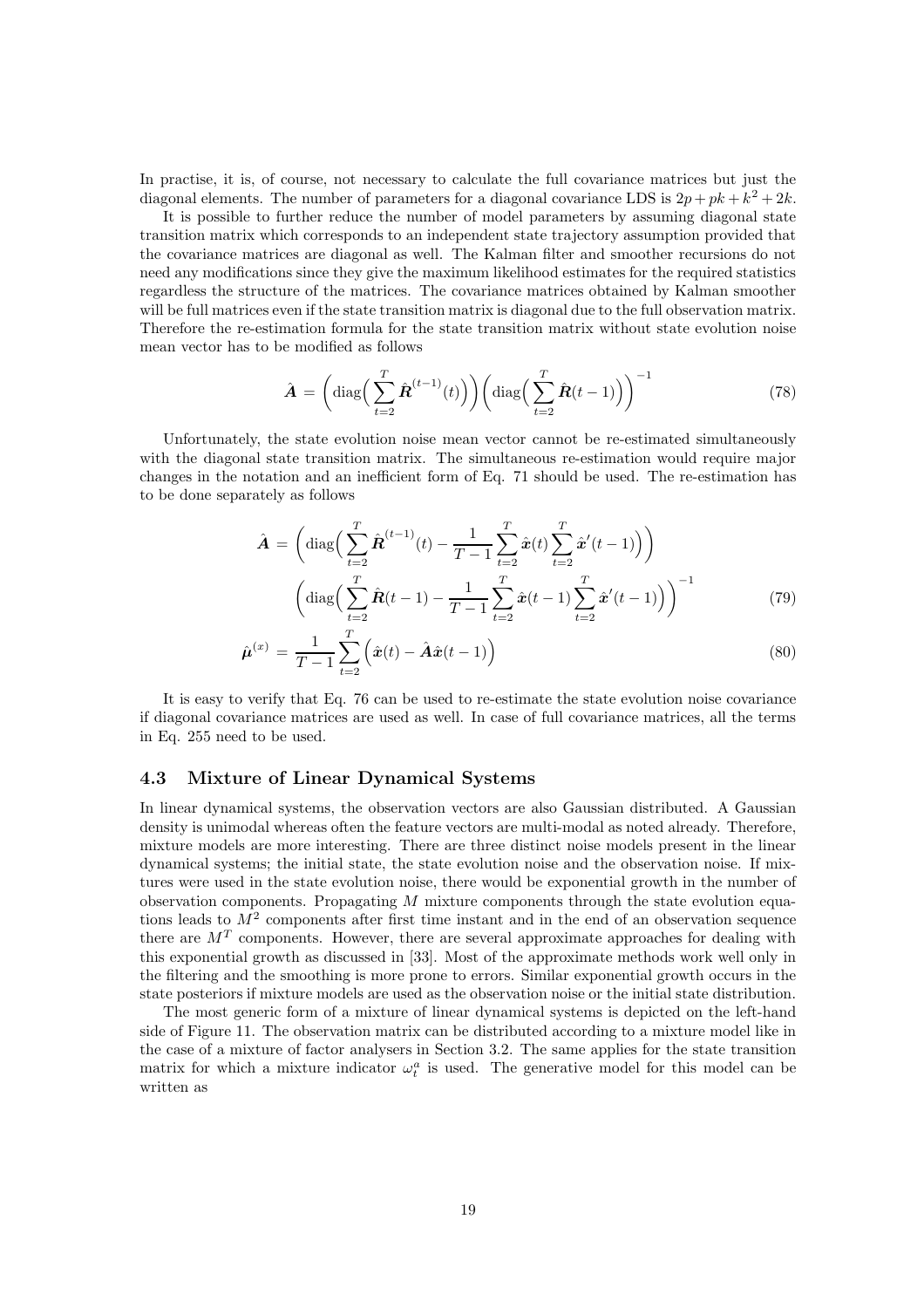$$
\boldsymbol{x}_{t+1} = \boldsymbol{A}\boldsymbol{x}_t + \boldsymbol{w}, \qquad \boldsymbol{A} \sim \sum_i^{n} c_i^{(x)} \mathcal{N}(\boldsymbol{\mu}_n^{(x)}, \boldsymbol{\Sigma}_n^{(x)})
$$
\n
$$
\boldsymbol{A} \sim \sum_i^{n} c_i^{(a)} \delta(\boldsymbol{A} - \boldsymbol{A}_i)
$$
\n
$$
\boldsymbol{v} \sim \sum_i c_m^{(o)} \mathcal{N}(\boldsymbol{\mu}_m^{(o)}, \boldsymbol{\Sigma}_m^{(o)})
$$
\n
$$
\boldsymbol{o}_t = \boldsymbol{C}\boldsymbol{x}_t + \boldsymbol{v}, \qquad \boldsymbol{C} \sim \sum_i^{m} c_i^{(c)} \delta(\boldsymbol{C} - \boldsymbol{C}_i)
$$
\n(82)

As discussed above, the filtering and smoothing are not tractable with this model. Nevertheless, this model is very interesting and some approximate algorithms are mentioned below. Another interesting intractable model is illustrated on the right-hand side of Figure 11. It is often called switching Kalman filter model [33] and it combines a hidden Markov model and a LDS. Generally, the combinations are called switching state-space models [17] since the HMM states can be viewed as switching variables which choose the active parameters of the LDS. All the parameters of switching models are time dependent via the discrete state variable  $q_t$ .



Figure 11: Dynamic Bayesian networks representing mixtures of linear dynamical systems. 1) Generic mixture of LDSs. 2) Switching Kalman filter.

There is only one way to restrict the model to be tractable but still employ a kind of mixture distribution. If the HMM states are restricted to choose the parameters from M sets and the consecutive states are forced to be equal through the entire observation sequence, the learning becomes tractable. This can be viewed as M independent LDSs working in parallel with prior likelihoods  $c_m = P_\omega(m)$ . Since the number of parameters grows with the factor of M, tying becomes essential to obtain reliable estimates in the re-estimation. If all parameters other than the observation noise are tied, the observation noise is crudely a mixture model. The difference to the standard mixture model is due to the mixture indicator having the same value throughout the observation sequence and therefore not permitting as flexible a model.

To optimise the parameters of mixture of M LDSs with component likelihoods,  $c_m = P_\omega(m)$ , the following auxiliary function has to be maximised

$$
Q(\mathcal{M}, \hat{\mathcal{M}}) =
$$
\n
$$
E\{\log p(\boldsymbol{O}, \boldsymbol{X}|\hat{\mathcal{M}})|\boldsymbol{O}, \mathcal{M}\} = \sum_{m=1}^{M} P_{\omega}(m|\boldsymbol{O}, \mathcal{M})E\{\log p(\boldsymbol{O}, \boldsymbol{X}|m, \hat{\mathcal{M}})|\boldsymbol{O}, m, \mathcal{M}\}
$$
\n(83)

The E step requires M passes of Kalman filter and smoother, and the likelihoods of the observation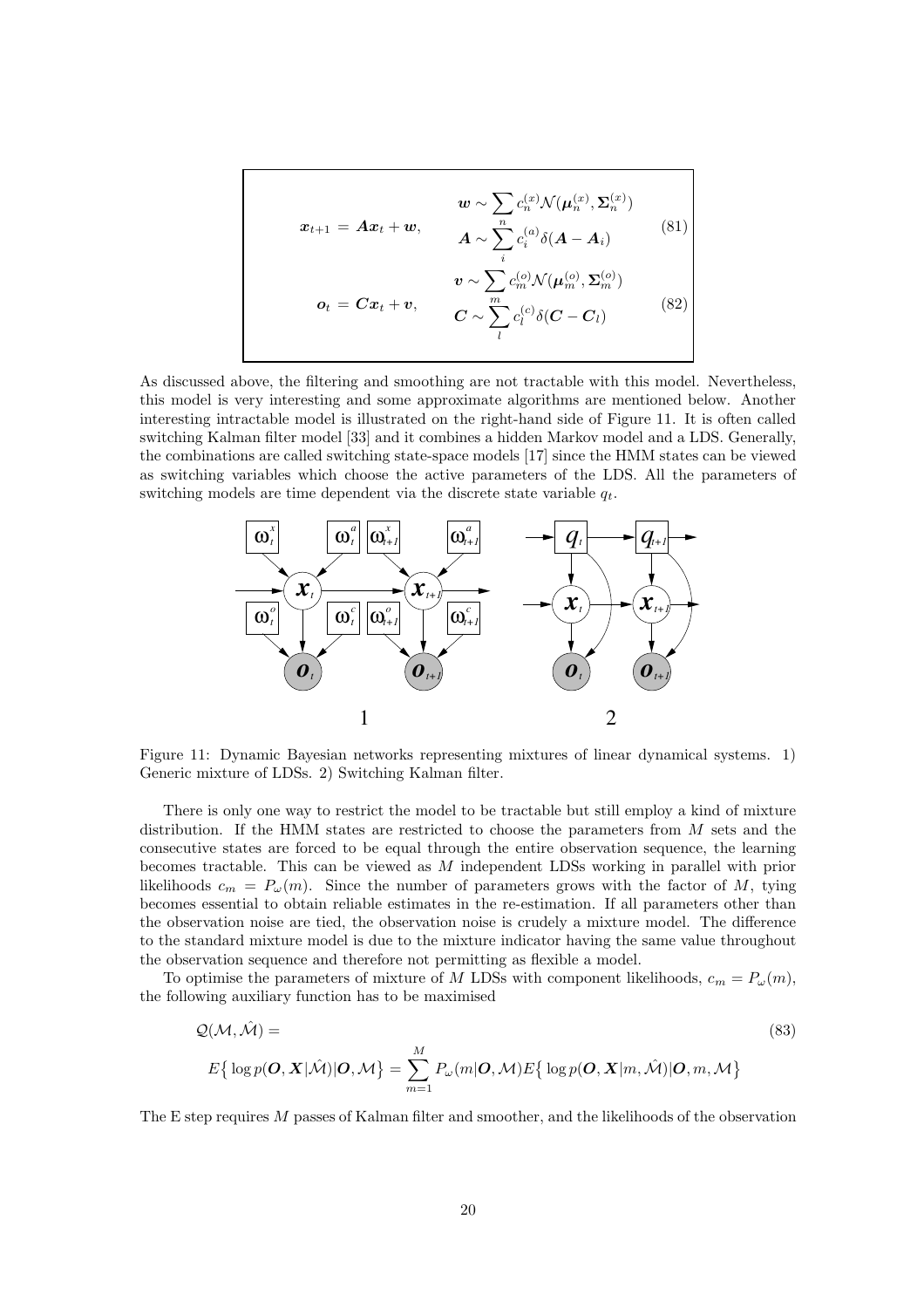sequence given the model,  $p(\mathbf{O}|\mathcal{M}^m)$ , are obtained. The component posteriors are then

$$
\gamma_m = P_{\omega}(m|\boldsymbol{O}, \mathcal{M}^1, \dots, \mathcal{M}^M) = \frac{c_m p(\boldsymbol{O}|\mathcal{M}^m)}{\sum_{l=1}^M c_l p(\boldsymbol{O}|\mathcal{M}^l)}
$$
(84)

The observation process is very similar to the shared factor analysis discussed in Section 3.2 apart from the component posteriors which are conditioned by the entire observation sequence. The re-estimation formula for the observation matrix can be derived in the usual fashion by first defining  $\hat{\boldsymbol{B}} = \hat{\boldsymbol{C}}'$  and the following statistics

$$
G_l = \sum_{m=1}^{M} \frac{1}{\sigma_{ml}^{(o)2}} \gamma_m \sum_{t=1}^{T} \hat{R}_m(t)
$$
\n(85)

$$
\mathbf{k}_{l} = \sum_{m=1}^{M} \frac{1}{\sigma_{ml}^{(o)2}} \gamma_{m} \sum_{t=1}^{T} (\mathbf{o}_{tl} - \mu_{ml}^{(o)}) \hat{\mathbf{x}}_{m}(t)
$$
(86)

where  $\sigma_{ml}^{(o)2}$  is the lth diagonal element of the observation noise covariance matrix  $\Sigma_{m}^{(o)}$ ,  $o_{tl}$  is the Ith element of the observation vector  $o_t$  and  $\mu_{ml}^{(o)}$  is the lth element of the observation noise mean vector  $\mu_m^{(o)}$ . Then the columns of the  $\hat{B}$  matrix can be obtained as follows

$$
\hat{\boldsymbol{b}}_l = \boldsymbol{G}_l^{-1} \boldsymbol{k}_l \tag{87}
$$

over all the p rows and the new observation matrix is  $\hat{C} = \begin{bmatrix} \hat{b}_1 \dots \hat{b}_p \end{bmatrix}$ . The component posteriors are also the maximum likelihood estimates for the new component prior likelihoods,  $\hat{c}_m = \gamma_m$ . Since the priors are subject to constraint,  $\sum_m c_m = 1$ , this can be derived using Lagrange multipliers as in Appendix C.2.

The re-estimation formulae for the observation noise parameters can be obtained easily noting that the component posteriors cancel since they do not depend on the time,  $t$ . The formulae can be represented as follows

$$
\hat{\boldsymbol{\mu}}_{m}^{(o)} = \frac{1}{T} \sum_{t=1}^{T} (\boldsymbol{o}_{t} - \hat{\boldsymbol{C}} \hat{\boldsymbol{x}}_{m}(t))
$$
\n
$$
\hat{\boldsymbol{\Sigma}}_{m}^{(o)} = \frac{1}{T} \sum_{t=1}^{T} \text{diag} \Big( \boldsymbol{o}_{t} \boldsymbol{o}_{t}^{\prime} - \left[ \hat{\boldsymbol{C}} \ \hat{\boldsymbol{\mu}}_{m}^{(o)} \right] \left[ \ \boldsymbol{o}_{t} \hat{\boldsymbol{x}}_{m}^{\prime}(t) \ \boldsymbol{o}_{t} \right]^{\prime}
$$
\n
$$
- \left[ \ \boldsymbol{o}_{t} \hat{\boldsymbol{x}}_{m}^{\prime}(t) \ \boldsymbol{o}_{t} \right] \left[ \hat{\boldsymbol{C}} \ \hat{\boldsymbol{\mu}}_{m}^{(o)} \right]^{\prime} + \left[ \hat{\boldsymbol{C}} \ \hat{\boldsymbol{\mu}}_{m}^{(o)} \right] \left[ \left[ \hat{\boldsymbol{R}}_{m}^{(t)} \ \hat{\boldsymbol{x}}_{m}^{(t)} \right] \right] \left[ \hat{\boldsymbol{C}} \ \hat{\boldsymbol{\mu}}_{m}^{(o)} \right]^{\prime} \Big)
$$
\n(89)

The re-estimation formulae for the state evolution process is simply obtained using the component posteriors as weights

$$
\left[\hat{\mathbf{A}}\hat{\boldsymbol{\mu}}^{(x)}\right] = \Big(\sum_{t=2}^{T} \sum_{m=1}^{M} \gamma_m \left[\hat{\boldsymbol{R}}_m^{(t-1)}(t) \hat{\boldsymbol{x}}_m(t)\right] \Big) \Big(\sum_{t=2}^{T} \sum_{m=1}^{M} \gamma_m \left[\hat{\boldsymbol{R}}_m^{(t-1)} \hat{\boldsymbol{x}}_m^{(t-1)}\right] \Big)^{-1} (90)
$$

$$
\hat{\boldsymbol{\Sigma}}^{(x)} = \frac{1}{T-1} \sum_{t=2}^{T} \sum_{m=1}^{M} \gamma_m \left( \hat{\boldsymbol{R}}_m(t) - \left[ \hat{\boldsymbol{A}} \hat{\boldsymbol{\mu}}^{(x)} \right] \left[ \hat{\boldsymbol{R}}_m^{(t-1)}(t) \hat{\boldsymbol{x}}_m(t) \right]^{\prime} \right) \tag{91}
$$

$$
\hat{\boldsymbol{\mu}}^{(i)} = \sum_{m=1}^{M} \gamma_m \hat{\boldsymbol{x}}_m(1) \tag{92}
$$

$$
\hat{\Sigma}^{(i)} = \sum_{m=1}^{M} \gamma_m \hat{\boldsymbol{R}}_m(1) - \hat{\boldsymbol{\mu}}^{(i)} \hat{\boldsymbol{\mu}}^{(i) \prime}
$$
\n(93)

where the noise covariance matrices are full but can be diagonalised as usual.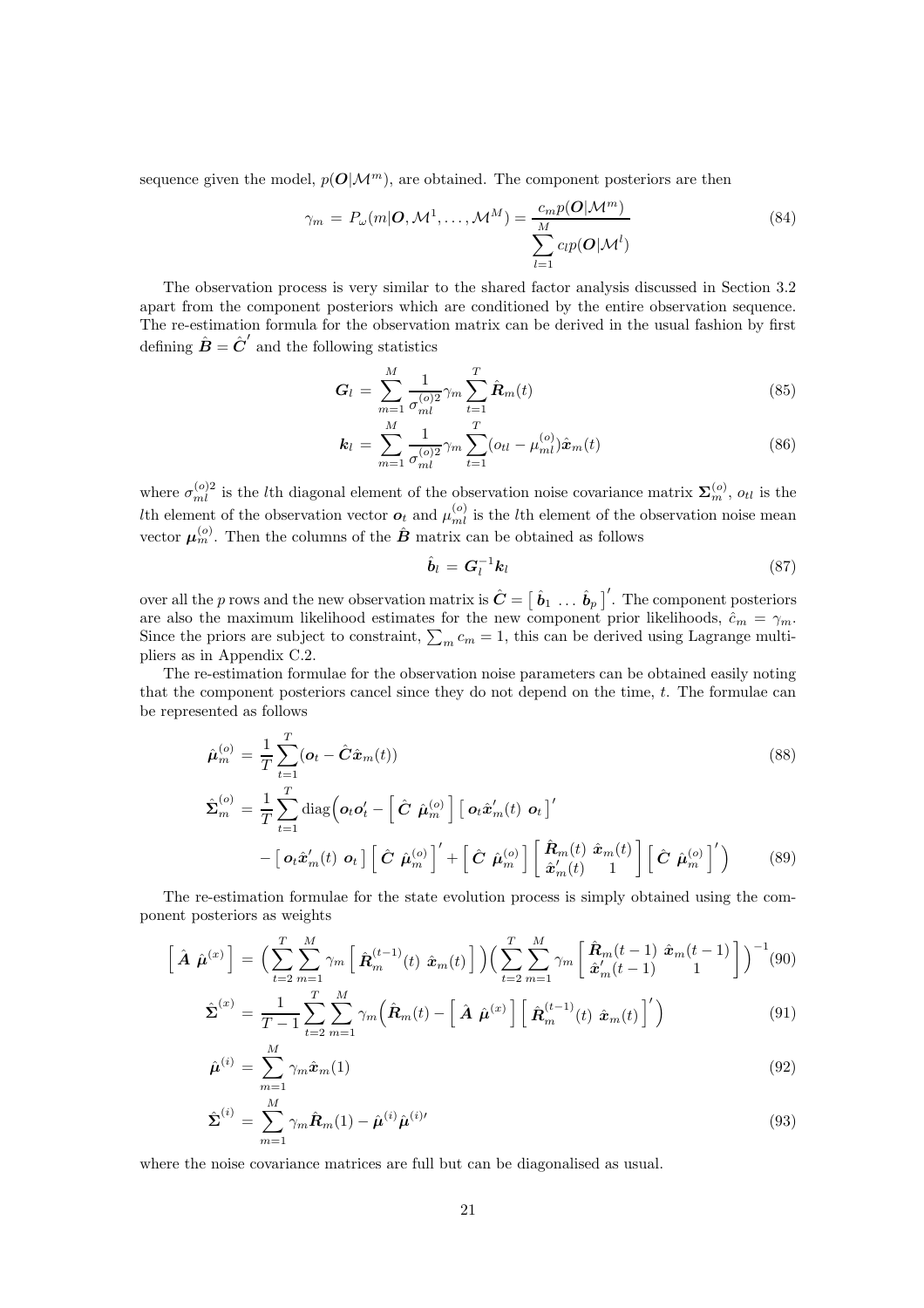#### 4.4 Sampling Approaches for Mixture Models

As noted above, using mixture models as the noise processes of a linear dynamical system leads to exponential growth in the state posteriors. Recently, in statistical signal processing [8, 9, 19] and computer vision [25, 24] Monte Carlo sampling methods have been employed in filtering problems with non-linear non-Gaussian models. These methods are based on a "particle cloud" representation in the posterior propagation. A set of  $N$  points sampled from the prior distribution are propagated through the system and the resulting  $N^2$  posterior samples are then re-sampled and weighted according to importance functions obtained from the model. Particle filtering can be used instead of Kalman filtering but the smoothing approaches presented in [8, 9] perform poorly in estimating  $p(x_t|\mathbf{O})$  when  $T-t$  is significant. More stable smoothing estimates have to be studied and developed.

An alternative way to deal with the mixture models is to propagate the posterior as usual resulting into  $M<sup>2</sup>$  mixture components and then apply Gaussian selection [13] to project these  $M<sup>2</sup>$  components back to M components. This is also an approximate method but it takes into account the fact that all the posteriors are always mixtures of Gaussians. Unfortunately, it is not possible to guarantee that the state posteriors obtained this way would increase the likelihood of the data after re-estimation of the model parameters but the validity of the approximation should be evaluated experimentally.

## 5 Hidden Markov Models

Hidden Markov models are based on a finite  $N<sub>s</sub>$  state machine with discrete initial state and transition probabilities,  $\pi_i$  and  $a_{ij}$  respectively, as well as state dependent observation distributions  $b_j(\boldsymbol{o}_t) = p(\boldsymbol{o}_t|j)$ . Mixtures of M Gaussians with mixture weights  $c_{jm} = P_{\omega}(m|j)$  are used as the generative model for each state in this paper so that a HMM can be described by the set of parameters  $\mathcal{M} = \{\forall j, i \in (1, N_s), m \in (1, M) : \pi_j, a_{ij}, c_{jm}, \mu_{jm}, \Sigma_{jm}\}.$  In speech recognition the initial state and the transition probabilities are restricted to form so called left to right models but in this paper a general formulation is used.

One of the main advantages of HMMs is the efficient segmentation which is carried out using Viterbi algorithm [41]. Training of HMMs is also very efficient using the EM framework and it is often referred to as the Baum-Welch algorithm [2, 3]. The major drawbacks are discontinuous state transitions which prevent trajectory interpretation of the feature elements, the state conditional independence assumption which states that given the state, the subsequent observation vectors are independent, and rather weak covariance modelling if diagonal covariance matrices are used.

Using mixture models as the state dependent observation distributions has yielded better performance in HMM based systems especially in speech recognition. There are three major reasons for that. Firstly, mixtures can model multi-modal distributions that might result from source classes with more than one distinct acoustic characteristics. Secondly, mixtures can model spatial correlation in the feature vectors and therefore several distributions with diagonal covariance matrices can approximate one distribution with full covariance matrix with fewer parameters. Thirdly, mixtures can be used to model non-symmetric distributions. In the limit Gaussian mixture models can represent arbitrary distributions that fulfil certain continuity requirements.

The p dimensional observation vector likelihood  $b_i(\mathbf{o}_t)$  is defined as the following mixture of Gaussians

$$
b_j(\mathbf{o}_t) = p(\mathbf{o}_t|j) = \sum_{m=1}^M c_{jm} \mathcal{N}(\mathbf{o}_t; \mathbf{\mu}_{jm}, \mathbf{\Sigma}_{jm})
$$
\n(94)

(95)

where  $\mu_{jm}$  and  $\Sigma_{jm}$  are the mean vector and covariance matrix associated with the state  $q_t = j$ and the mixture component  $\omega = m$ . The simplest continuous single mixture HMM is illustrated as a dynamic Bayesian network on the left-hand side of Figure 12. On the right-hand side is a mixture of Gaussians HMM.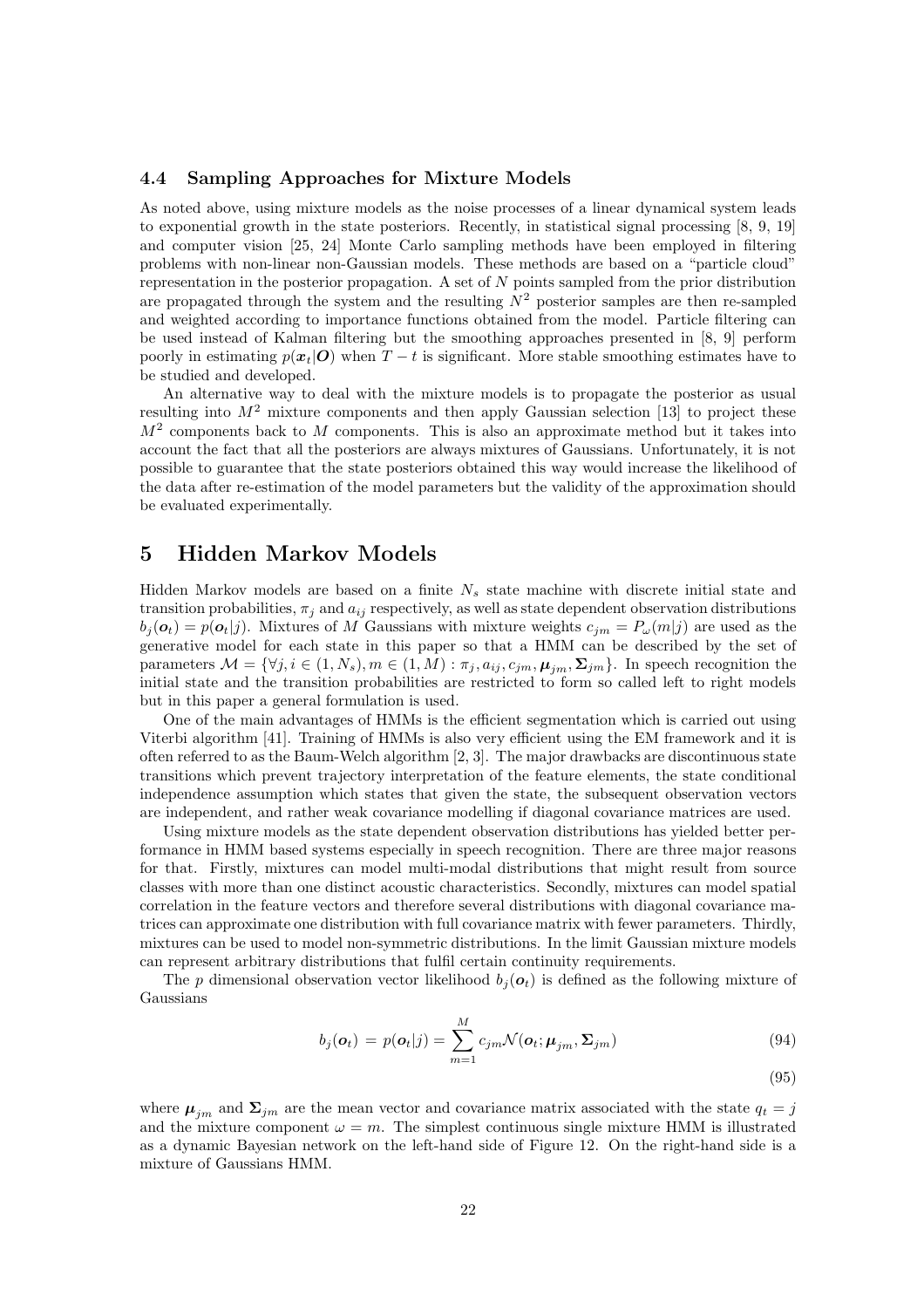

Figure 12: Bayesian networks representing hidden Markov models. 1) Single Gaussian continuous density HMM. 2) Mixture of Gaussians continuous density HMM.

The joint likelihood of an observation sequence,  $\mathbf{O} = \mathbf{o}_1, \mathbf{o}_2, \ldots, \mathbf{o}_T$ , and a HMM state sequence,  $Q = q_1, q_2, \ldots, q_T$ , can be represented as

$$
p(O,Q) = P(q_1) \prod_{t=2}^{T} P(q_t | q_{t-1}) \prod_{t=1}^{T} p(o_t | q_t)
$$
\n(96)

where  $P(q_1) = \pi_{q_1}$  are the initial state probabilities and  $P(q_t|q_{t-1}) = a_{q_{t-1}q_t}$  are the state transition probabilities.

#### 5.1 EM Algorithm for HMM

Learning the model parameters of hidden Markov models given only an observation sequence or a set of sequences can be carried out using the powerful expectation maximisation algorithm also known as Baum-Welch algorithm. The auxiliary function to be maximised can be represented as follows

$$
Q(\mathcal{M}, \hat{\mathcal{M}}) = E\{ \log p(\boldsymbol{O}, Q | \hat{\mathcal{M}}) | \boldsymbol{O}, \mathcal{M} \} = \sum_{\{Q_T\}} P(Q | \boldsymbol{O}, \mathcal{M}) \log p(\boldsymbol{O}, Q | \hat{\mathcal{M}})
$$
(97)

Since the state posteriors depend on discrete state transition probabilities, they are not Gaussians any more. Due to the finite number of possible state sequences, efficient likelihood calculation requires the use of dynamic programming. The sufficient statistics  $\gamma_j(t) = P_{q_t}(j|\mathbf{O}, \mathcal{M})$  and  $\xi_{ij}(t) = P_{q_{t-1},q_t}(i,j|\mathbf{O},\mathcal{M})$  for the M step can be obtained using the familiar forward-backward algorithm for HMMs [35]. The forward algorithm starts off as follows

$$
\alpha_j(1) = \pi_j b_j(\boldsymbol{\sigma}_1) \tag{98}
$$

where  $\alpha_j(t) = p(j, o_1, \ldots, o_t)$ . The rest of the forward variables are obtained by the following recursion

$$
\alpha_j(t) = b_j(\mathbf{o}_t) \sum_{i=1}^{N_s} a_{ij} \alpha_i(t-1)
$$
\n(99)

(100)

The joint likelihood of the observation sequence can be obtained using the forward variables at time T; i.e.,  $p(\boldsymbol{O}) = \sum_{j=1}^{Ns} \alpha_j(T)$ .

The backward algorithm starts off with  $\beta_i(T) = 1$  and the rest of the backward variables are obtained recursively as follows

$$
\beta_i(t-1) = \sum_{j=1}^{N_s} a_{ij} b_j(o_t) \beta_j(t)
$$
\n(101)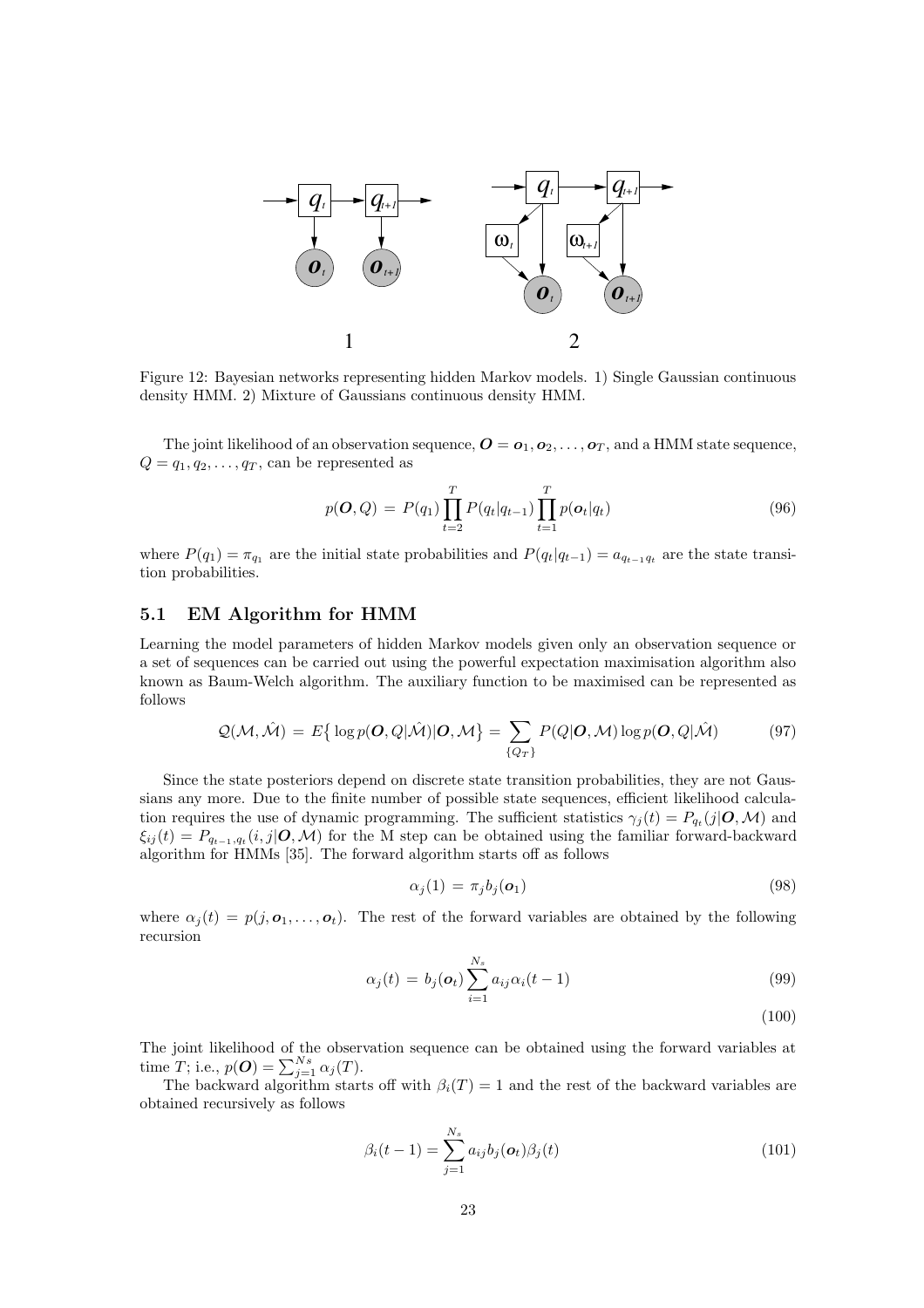where  $\beta_i(t) = p(\mathbf{o}_{t+1}, \dots, \mathbf{o}_T | i)$ .

Now, the sufficient statistics can be obtained easily as

$$
\gamma_j(t) = \frac{1}{p(\mathbf{O})} \alpha_j(t) \beta_j(t) \tag{102}
$$

$$
\xi_{ij}(t) = \frac{1}{p(\boldsymbol{O})} \alpha_i(t-1) a_{ij} b_j(\boldsymbol{o}_t) \beta_j(t) \tag{103}
$$

To update the mixture components the mixture posteriors  $\gamma_{jm}(t) = P_{q_t,\omega}(j,m|\mathbf{O},\mathcal{M})$  are needed. Since the mixture components can be regarded as additional states [31], the joint likelihood of being in state  $j$  and mixture component  $m$  is

$$
\gamma_{jm}(t) = \frac{1}{p(\boldsymbol{O})} c_{jm} b_{jm}(\boldsymbol{o}_t) \sum_{i=1}^{N_s} a_{ij} \alpha_i (t-1) \beta_j(t) \qquad (104)
$$

where  $b_{jm}(\boldsymbol{o}_t)$  is the posterior of the observation  $\boldsymbol{o}_t$  given the state j and the mixture component m.

The traditional derivation of the Baum-Welch algorithm can be found in [35]. A derivation more consistent with the notation used in this paper can be found in Appendix F by replacing the state dependent observation posteriors properly, and using  $o_t$  and  $o_t o'_t$  instead of  $\hat{x}_t$  and  $\hat{R}_t$ , respectively. The re-estimation formulae can be represented as follows

 $\overline{T}$ 

 $t=1$ 

 $t=1$ 

$$
\hat{\pi}_j = \frac{\gamma_j(1)}{\sum_{i=1}^{N_s} \gamma_i(1)}\tag{105}
$$

$$
\hat{a}_{ij} = \frac{\sum_{t=2}^{t=2} \xi_{ij}(t)}{\sum_{t=2}^{T} \gamma_i(t-1)}
$$
\n(106)

$$
\hat{c}_{jm} = \frac{\sum_{t=1}^{T} \gamma_{jm}(t)}{\sum \gamma_j(t)}
$$
\n(107)

$$
\hat{\boldsymbol{\mu}}_{jm} = \frac{\sum_{t=1}^{T} \gamma_{jm}(t) \boldsymbol{o}_t}{\sum_{j}^{T} \gamma_{jm}(t)}
$$
\n(108)

$$
\hat{\Sigma}_{jm} = \frac{\sum_{t=1}^{T} \gamma_{jm}(t) o_t o'_t}{\sum_{t=1}^{T} \gamma_{jm}(t)} - \hat{\mu}_j \hat{\mu}'_j
$$
\n(109)

provided all the parameters are update in the same iteration. Otherwise, the update formula 109 for the covariance matrices has to be modified slightly.

To reduce the number of model parameters and the computational complexity, the covariance matrices can be assumed to be diagonal. The validity of the assumption has been argued since there is often some spatial correlation between the feature vectors obtained via currently popular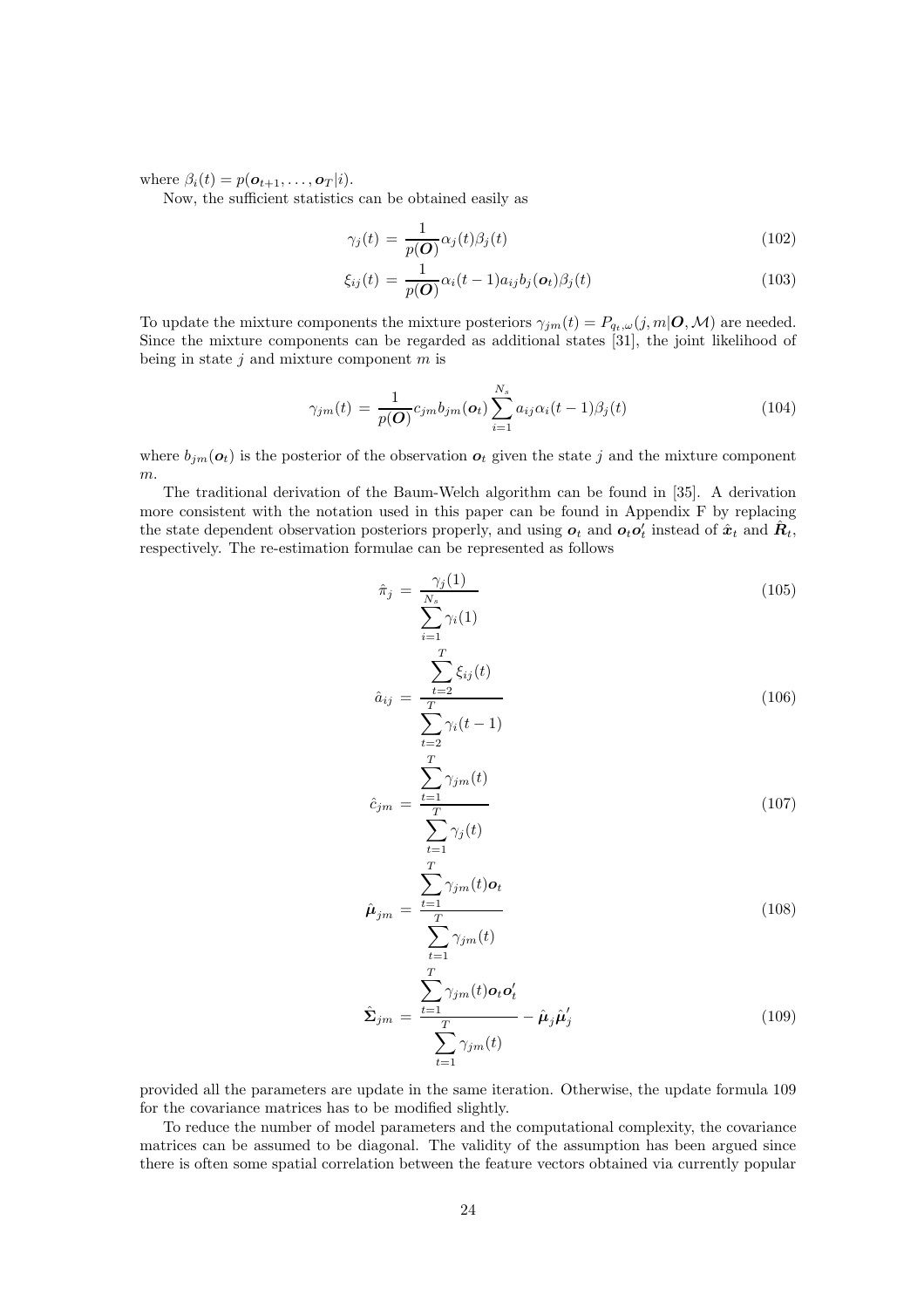parameterisation methods. Instead of full covariance matrices the correlation of the feature vectors can be modelled, e.g., using semi-tied full covariance matrices [12, 11]. The number of parameters per state in a standard diagonal covariance matrix HMM in speech recognition is  $(M-1)+M2p+1$ . The first term corresponds to the component priors, the second term to the state distribution parameters and the last to the state transition probability of a left to right HMM.

#### 5.2 Factor Analysed Hidden Markov Models

Factor analysis was combined with HMMs in [40] where all the covariance matrices are factored according to a standard factor analysis model presented in Section 3. This model and the corresponding mixture model can be illustrated as the dynamic Bayesian networks in Figure 13. It was argued that fewer model parameters than with full covariance systems can be used without significantly lowering the system performance. Nevertheless, the evaluation was done using simple alpha-digit and town name tasks. The number of model parameters in this case is huge since a separate observation matrix is attached to every component in the HMM system.



Figure 13: Bayesian networks representing hidden Markov models with factor analysed covariance matrices. 1) Single Gaussian continuous density case. 2) Mixture of Gaussians continuous density case.

Factor analysed HMMs (FAHMM) described in this paper are dynamic versions of the factor analysers with mixtures of factors and shared factor analysis presented in Sections 3.3 and 3.4. FAHMM is based on a HMM as a state evolution process and a factor analyser as an observation process. All the benefits of conventional HMMs are present and a better covariance modelling is achieved since the assumption of spatially uncorrelated feature vectors is removed. FAHMM allows also subspace modelling. The drawbacks of FAHMM include virtually the same as HMMs apart from the weak spatial covariance modelling. The generative model of FAHMM can be represented as follows

$$
\boldsymbol{x}_t \sim \mathcal{M}^{hmm}, \qquad \mathcal{M}^{hmm} = \{a_{ij}, c_{jn}^{(x)}, \boldsymbol{\mu}_{jn}^{(x)}, \boldsymbol{\Sigma}_{jn}^{(x)}\} \quad (110)
$$
\n
$$
\boldsymbol{v}_t \sim \sum_i c_{jm}^{(o)} \mathcal{N}(\boldsymbol{\mu}_{jm}^{(o)}, \boldsymbol{\Sigma}_{jm}^{(o)})
$$
\n
$$
\boldsymbol{o}_t = \boldsymbol{C}_t \boldsymbol{x}_t + \boldsymbol{v}_t, \qquad \qquad \boldsymbol{C}_t \sim \sum_i^m c_{jl}^{(c)} \delta(\boldsymbol{C}_t - \boldsymbol{C}_{jl}) \qquad (111)
$$

where the observation noise distributions and the observation matrices are state dependent. The observation matrices are delta distributed to guarantee the model to be a generalised linear Gaussian model as discussed in the case of a mixture of factor analysers in Section 3.2. Only a single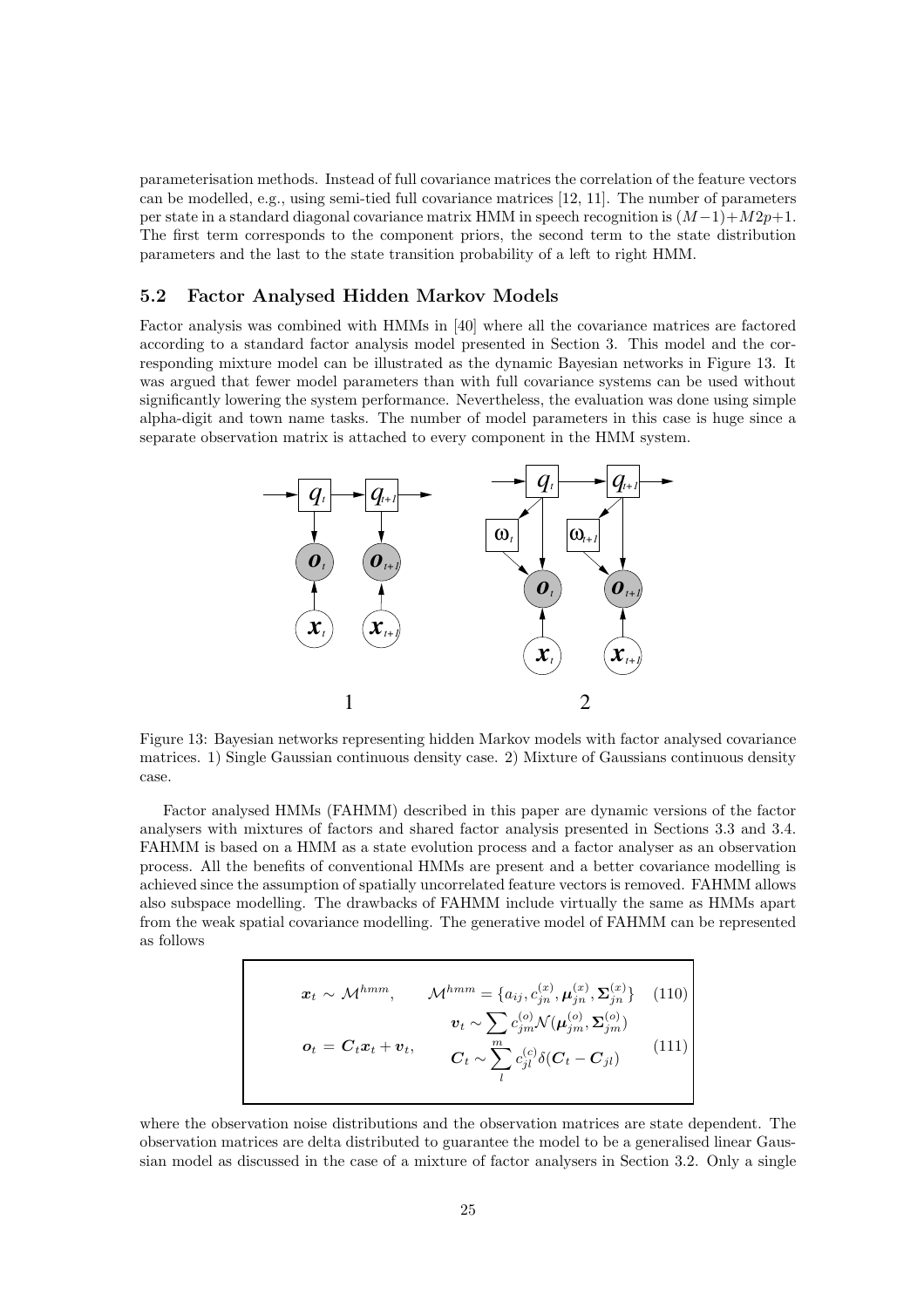component observation matrix distribution is used later in this paper. Therefore the observation matrix prior cancels out in the formulation. The dynamic Bayesian network corresponding to this model is illustrated in Figure 14.



Figure 14: Bayesian network representing a generic factor analysed hidden Markov model.

Since there are now two mixtures of Gaussians, the mixture weights for the state vector distributions are denoted as  $c_{jn}^{(x)} = P_{\omega^x|q_t}(n|j)$  and for the observation noise distributions as  $c_{jm}^{(o)} =$  $P_{\omega^o|q_t}(m|j)$ . The model parameters of FAHMM are  $\mathcal{M} = \{\forall j, i \in (1, N_s), n \in (1, M^{(x)}), m \in$  $(1, M^{(o)}): \pi_j, a_{ij}, c_{jn}^{(x)}, \boldsymbol{\mu}_{jn}^{(x)}, \boldsymbol{\Sigma}_{jn}^{(x)}, \boldsymbol{C}_j, c_{jm}^{(o)}, \boldsymbol{\mu}_{jm}^{(o)}, \boldsymbol{\Sigma}_{jm}^{(o)}\}$ . Since the reliable estimation of all the parameters requires a lot of data, sharing becomes important. The general model allows arbitrary sharing of the parameters to be used in many different levels. For example the observation matrix can be tied between several states, several models or even globally.

The joint likelihood of an observation sequence,  $\mathbf{O} = \mathbf{o}_1, \mathbf{o}_2, \ldots, \mathbf{o}_T$ , state vector sequence,  $X = x_1, x_2, \ldots, x_T$ , and HMM state sequence,  $Q = q_1, q_2, \ldots, q_T$ , can be represented as

$$
p(\boldsymbol{O}, \boldsymbol{X}, Q) = P(q_1) \prod_{t=2}^{T} P(q_t | q_{t-1}) \prod_{t=1}^{T} p(\boldsymbol{x}_t | q_t) p(\boldsymbol{o}_t | \boldsymbol{x}_t)
$$
(112)

where  $P(q_1) = \pi_{q_1}$  is the initial state probability and  $P(q_t|q_{t-1}) = a_{q_{t-1}q_t}$  are the state transition probabilities.

#### 5.3 EM Algorithm for FAHMM

In the expectation maximisation algorithm for factor analysed HMM the following auxiliary function has to be maximised

$$
\mathcal{Q}(\mathcal{M}, \hat{\mathcal{M}}) = E\{ \log p(\boldsymbol{O}, \boldsymbol{X}, Q | \hat{\mathcal{M}}) | \boldsymbol{O}, \mathcal{M} \}
$$
  
= 
$$
\sum_{\{Q_T\}} \int p(\boldsymbol{X} | \boldsymbol{O}, Q, \mathcal{M}) P(Q | \boldsymbol{O}, \mathcal{M}) \log p(\boldsymbol{O}, \boldsymbol{X}, Q | \hat{\mathcal{M}}) d\boldsymbol{X}
$$
(113)

where the posteriors for both the state vector and the discrete HMM state are needed.

The posterior probability of being in state j at time  $t \gamma_j(t) = P_{q_t}(j|\mathbf{O}, \mathcal{M})$ , and being in state j at time t and in state i at time  $t-1 \xi_{ij}(t) = P_{q_{t-1},q_t}(i,j|\boldsymbol{O},\mathcal{M})$  for the transition parameter re-estimation can be obtained using the same forward-backward algorithm as for HMMs presented in the previous section and using the following posterior of an observation

$$
b_j(\mathbf{o}_t) = \sum_{m=1}^{M^{(o)}} c_{jm}^{(o)} \sum_{n=1}^{M^{(x)}} c_{jn}^{(x)} \mathcal{N}(\mathbf{o}_t; \mathbf{C}_j \boldsymbol{\mu}_{jn}^{(x)} + \boldsymbol{\mu}_{jm}^{(o)}, \mathbf{C}_j \boldsymbol{\Sigma}_{jn}^{(x)} \mathbf{C}_j' + \boldsymbol{\Sigma}_{jm}^{(o)})
$$
(114)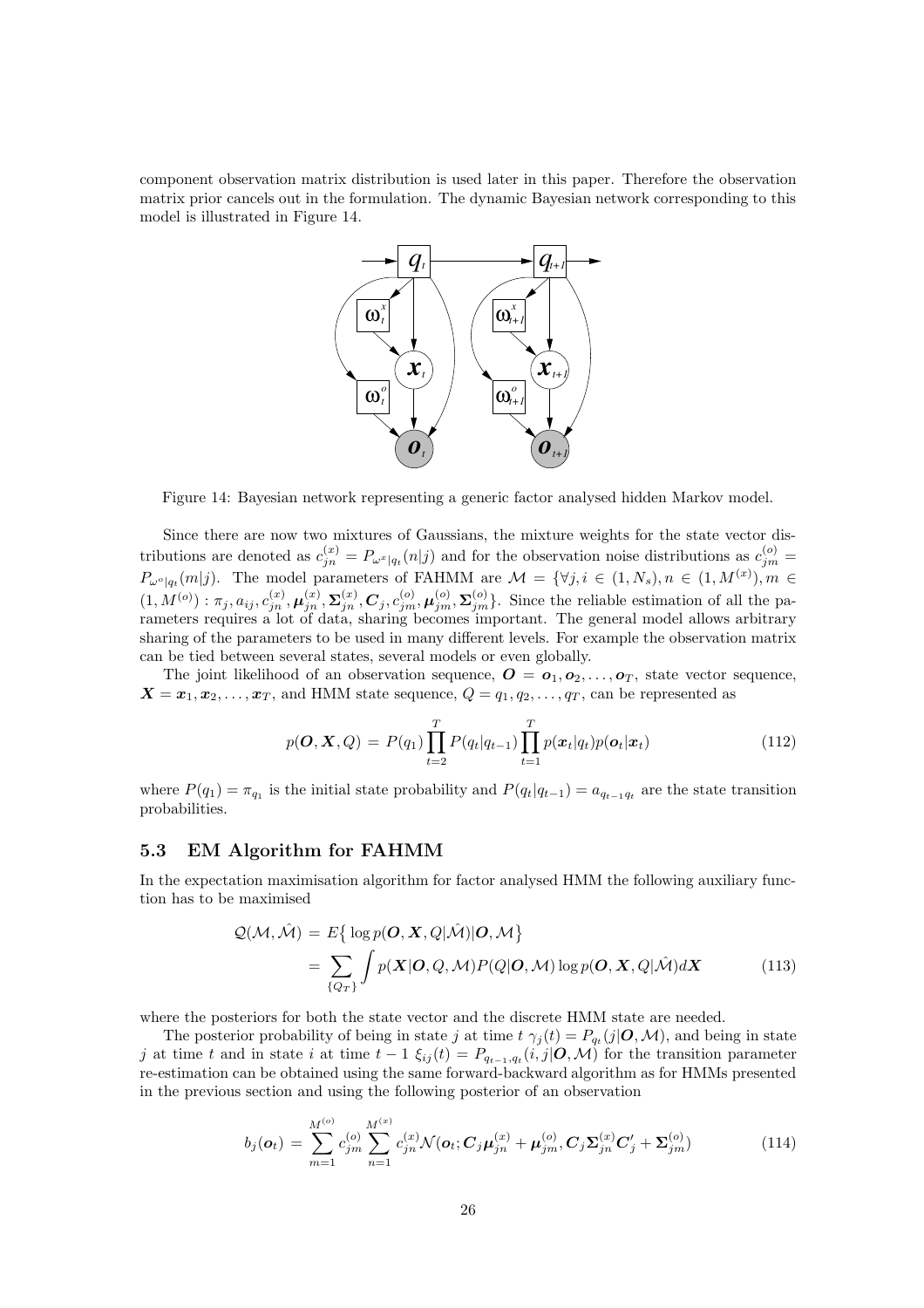The posterior of being in state  $j$ , state-space component  $n$  and observation space component m at time  $t \gamma_{imn}(t)$  is needed for the re-estimation of the other parameters. This can be obtained as in the standard HMMs using the forward and backward variables as follows

$$
\gamma_{jmn}(t) = \frac{1}{p(\mathbf{O})} c_{jm}^{(o)} c_{jn}^{(x)} b_{jmn}(\mathbf{o}_t) \sum_{i=1}^{N_s} a_{ij} \alpha_i (t-1) \beta_j(t) \tag{115}
$$

where  $b_{jmn}(\boldsymbol{\sigma}_t)$  is the posterior of an observation given both the mixture components; i.e., the Gaussian in Eq. 114.

The first and second order state vector posteriors are needed in the update formulae. The posteriors given both mixture components can be obtained as follows

$$
\hat{\bm{x}}_{jmn}(t) = \bm{\mu}_{jn}^{(x)} + \bm{K}_{jmn}(\bm{o}_t - \bm{C}_j \bm{\mu}_{jn}^{(x)} - \bm{\mu}_{jm}^{(o)})
$$
\n(116)

$$
\hat{\boldsymbol{R}}_{jmn}(t) = \boldsymbol{\Sigma}_{jn}^{(x)} - \boldsymbol{K}_{jmn} \boldsymbol{C}_j \boldsymbol{\Sigma}_{jn}^{(x)} + \hat{\boldsymbol{x}}_{jmn}(t) \hat{\boldsymbol{x}}'_{jmn}(t)
$$
\n(117)

where  $\bm{K}_{jmn} = \bm{\Sigma}_{jn}^{(x)} \bm{C}_j' (\bm{C}_j \bm{\Sigma}_{jn}^{(x)} \bm{C}_j' + \bm{\Sigma}_{jm}^{(o)})^{-1}$ . Now,  $\hat{\bm{x}}_{jmn}(t)$  corresponds to the expected state vector given the state, the mixture components, the observation sequence and the old model parameters  $E{\mathbf{x}_t|j, m, n, \mathbf{O}, \mathcal{M}}$ . The similarity to the mixtures of factors in Section 3.3 should be noted.

Re-estimation formulae are derived in Appendix F. The formulae for the state parameters are very similar to the normal HMM parameter estimation and can be written as follows

 $t=2$ 

$$
\hat{\pi}_j = \frac{\gamma_j(1)}{\sum_{i=1}^{N_s} \gamma_i(1)}\tag{118}
$$

$$
\hat{a}_{ij} = \frac{\sum_{t=2}^{T} \xi_{ij}(t)}{\sum \gamma_i(t-1)}
$$
\n(119)

$$
\hat{c}_{jn}^{x} = \frac{\sum_{t=1}^{T} \sum_{m=1}^{M^{(o)}} \gamma_{jmn}(t)}{\sum_{t=1}^{T} \gamma_j(t)}
$$
\n(120)

$$
\hat{\mu}_{jn}^{(x)} = \frac{\sum_{t=1}^{T} \sum_{m=1}^{M^{(o)}} \gamma_{jmn}(t)\hat{x}_{jmn}(t)}{\sum_{t=1}^{T} \sum_{j \mid mn}^{M^{(o)}} \gamma_{jmn}(t)}
$$
\n(121)

$$
t=1 \ m=1
$$
\n
$$
\hat{\Sigma}_{jn}^{(x)} = \text{diag}\left(\frac{\sum_{t=1}^{T} \sum_{m=1}^{M^{(o)}} \gamma_{jmn}(t) \hat{\mathbf{R}}_{jmn}(t)}{\sum_{t=1}^{T} \sum_{m=1}^{M^{(o)}} \gamma_{jmn}(t)} - \hat{\boldsymbol{\mu}}_{jn}^{(x)} \hat{\boldsymbol{\mu}}_{jn}^{(x)}\right)
$$
\n(122)

The observation parameter update formulae are the dynamic version of shared factor analysis and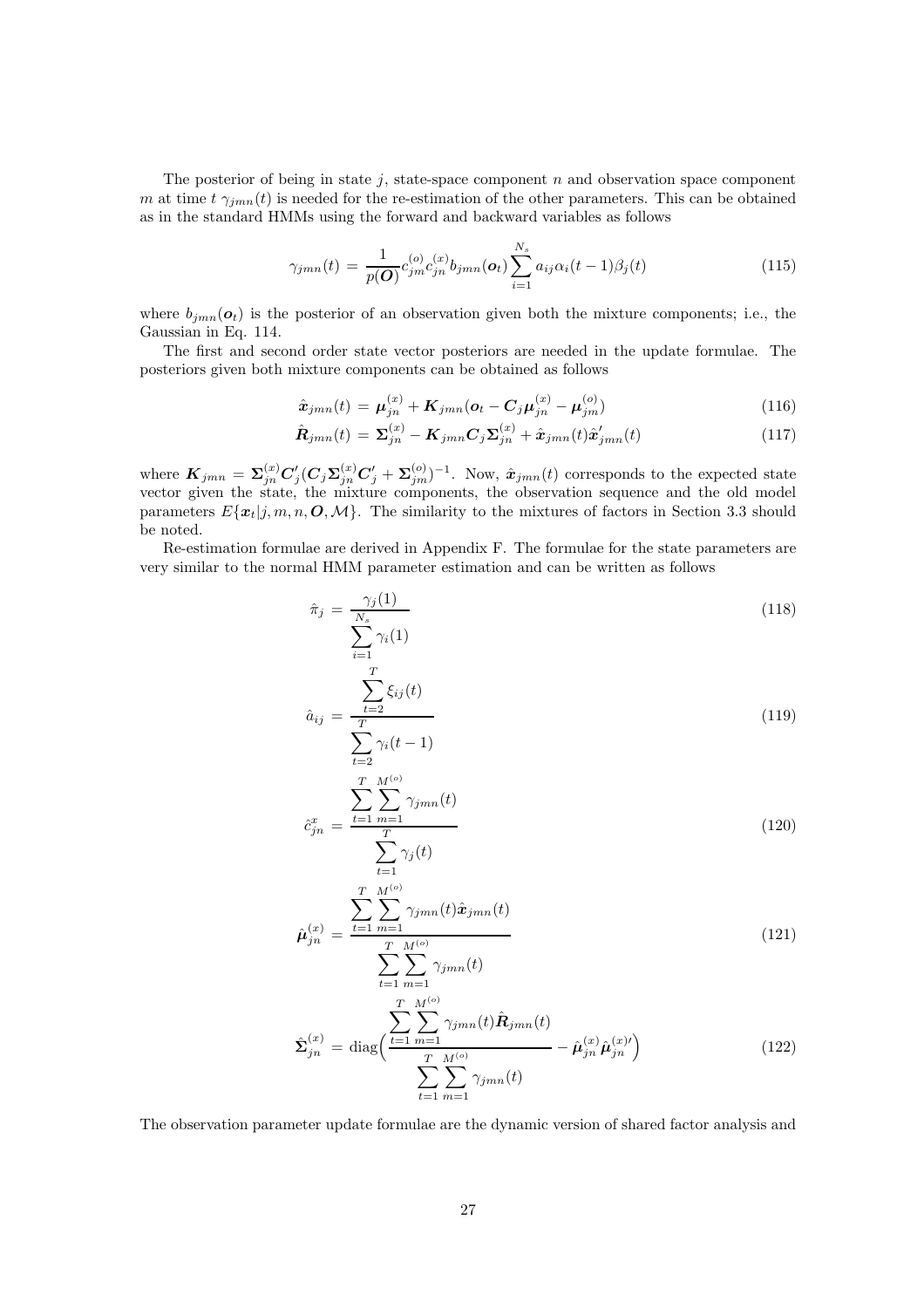a new matrix  $\hat{\boldsymbol{B}}_j = \hat{\boldsymbol{C}}'_j$  can be obtained defining the following statistics

$$
G_{jl} = \sum_{m=1}^{M^{(o)}} \frac{1}{\sigma_{jml}^{(o)2}} \sum_{t=1}^{T} \sum_{n=1}^{M^{(x)}} \gamma_{jmn}(t) \hat{\mathbf{R}}_{jmn}(t)
$$
(123)

$$
\boldsymbol{k}_{jl} = \sum_{m=1}^{M^{(o)}} \frac{1}{\sigma_{jml}^{(o)2}} \sum_{t=1}^{T} \sum_{n=1}^{M^{(x)}} \gamma_{jmn}(t) (\sigma_{tl} - \mu_{jml}^{(o)}) \hat{\boldsymbol{x}}_{jmn}(t)
$$
(124)

where  $\sigma_{jml}^{(o)2}$  is the lth diagonal element of the observation noise covariance matrix  $\Sigma_{jm}^{(o)}$ ,  $o_{tl}$  is the *lth* element of the observation vector  $o_t$  and  $\mu_{jml}^{(o)}$  is the *lth* elements of the observation noise mean vector  $\boldsymbol{\mu}_{jm}^{(o)}$ . The columns of the  $\hat{\boldsymbol{B}}$  matrix can be obtained as follows

$$
\hat{\boldsymbol{b}}_{jl} = \boldsymbol{G}_{jl}^{-1} \boldsymbol{k}_{jl} \tag{125}
$$

over all the p rows and the new observation matrix is  $\hat{\mathbf{C}}_j = [\hat{\mathbf{b}}_{j1} \dots \hat{\mathbf{b}}_{jp}]^T$ .

The re-estimation formulae for the observation noise parameters can be obtained in the usual way as follows

$$
\hat{c}_{jm}^{(o)} = \frac{\sum_{t=1}^{T} \sum_{n=1}^{M^{(x)}} \gamma_{jmn}(t)}{\sum \gamma_j(t)}
$$
\n(126)

$$
\hat{\mu}_{jm}^{(o)} = \frac{\sum_{t=1}^{T} \sum_{n=1}^{M^{(x)}} \gamma_{jmn}(t)(\mathbf{o}_t - \hat{C}_j \hat{\mathbf{x}}_{jmn}(t))}{\sum_{t=1}^{T} \sum_{n=1}^{M^{(x)}} \gamma_{jmn}(t)}
$$
\n
$$
\hat{\Sigma}_{jm}^{(o)} = \frac{1}{\sum_{t=1}^{T} \sum_{n=1}^{M^{(x)}} \gamma_{jmn}(t)} \sum_{t=1}^{T} \sum_{n=1}^{M^{(x)}} \gamma_{jmn}(t) \text{diag}\left(\mathbf{o}_t \mathbf{o}_t' - \left[\hat{C}_j \hat{\boldsymbol{\mu}}_{jm}^{(o)}\right] \left[\mathbf{o}_t \hat{\mathbf{x}}_{jmn}'(t) \mathbf{o}_t\right]'
$$
\n(127)

$$
-\left[\right. \boldsymbol{o}_{t} \hat{\boldsymbol{x}}'_{jmn}(t) \left.\boldsymbol{o}_{t}\right] \left[\right. \hat{\boldsymbol{C}}_{j} \left.\hat{\boldsymbol{\mu}}_{jm}^{(o)}\right]'\n+ \left[\right. \hat{\boldsymbol{C}}_{j} \left.\hat{\boldsymbol{\mu}}_{jm}^{(o)}\right] \left[\right. \left.\hat{\boldsymbol{\mu}}_{jmn}^{(m)}(t) \left.\hat{\boldsymbol{x}}_{jmn}^{(m)}(t)\right.\right] \left[\right. \hat{\boldsymbol{C}}_{j} \left.\hat{\boldsymbol{\mu}}_{jm}^{(o)}\right]'\right)\n(128)
$$

Now, diagonal covariance matrices have to be used to avoid a vast amount of parameters to be optimised and to make the easy observation parameter update possible. The diagonality of the HMM state dependent covariance matrices is not such a bad assumption anymore since the observation matrix is used to model the spatial covariance structure of the observations. The number of parameters per state in a FAHMM in speech recognition is  $(M^{(x)} - 1)(1 + 2k) + pk +$  $(M^{(o)}-1) + M^{(o)}2p + 1$ . The first term correspond to the state-space mixture priors and HMM state distribution statistics. One state-space distribution component can be again omitted due to the degeneracy of the factor analysis model as discussed in Section 3.3. The second term corresponds to the state dependent observation matrix, the third to the observation noise priors and the fourth for the distribution. The last term corresponds to the transition probability of a left to right HMM.

#### 5.4 Relationship Between FAHMM and STC

As noted in the section about factor analysis the observation noise spans the  $p - k$  nuisance dimensions making it a significant part of the model when  $k < p$ . If the dimensionality of the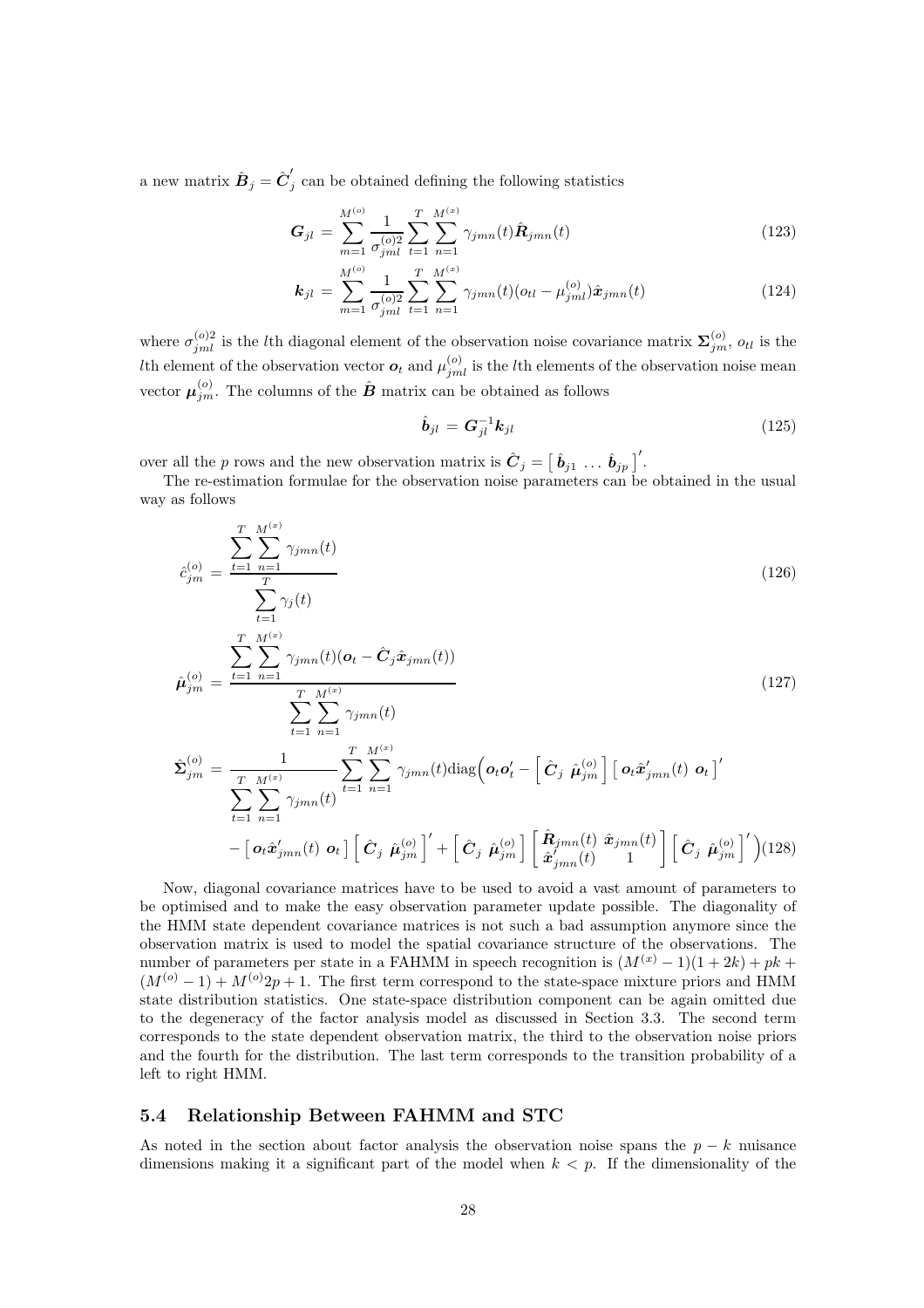observation and the state-space are the same, the observation noise can be cancelled without losing the identifiability of the system. However, in that case the observation equation becomes deterministic and it does not have any influence on the joint likelihood of the observation and state sequences. The re-estimation formulae change their form dramatically as well.

Since the observation equation is deterministic, the transform  $C_i$  can be subsumed to the state dependent HMM output covariance matrix and the usual semi-tied full covariance matrix [11] system results with a transform class for every unique state in the system. This model can also be regarded as a noiseless independent factor analysis [1] with the factorial mixture model replaced by a standard mixture of Gaussians. Since arbitrary sharing is possible in the FAHMM framework, the transform classes can be defined more reasonably. The optimisation and further characteristics of semi-tied covariance matrices is discussed in the following section dealing with linear discriminant analysis.

## 6 Linear Discriminant Analysis

An alternative dimension reduction scheme to factor analysis is linear discriminant analysis [26]. LDA is based on a linear transformation which projects the samples so that the within class variance is minimised and the between class variance maximised. Provided the classes are separable in some lower dimensional space, LDA finds the optimal projection and thus can be regarded as a dimension reduction scheme. However, not much is known about the generalisation of LDA from two dimensional case and the performance of such a scheme must be evaluated experimentally.

In traditional linear discriminant analysis, the within class covariance matrices are assumed to be the same. In [29] an extension to LDA was presented in which the restriction of the equal covariance matrices was removed and it is called heteroscedastic LDA (HLDA). The generative model for LDA can be represented in the framework of this paper by allowing more general densities at the state process than a single Gaussian. For example, mixture of Gaussians can represent multiple classes with mean vectors as the cluster centres.

The traditional linear discriminant analysis is illustrated in Figure 15 where two classes in  $p$ dimensional space  $(p = 2$  in the figure) are not easy to separate along the axis in the original space. Fortunately, there exists a transformation to lower dimensional space  $(k = 1$  in the figure) where the classes are easily separable. Dimension  $x_1$  in the figure represents the new space and dimension  $x_2$  represents the nuisance dimension where both classes are represented by a single Gaussian.

The optimisation of a static HLDA model parameters culminates into finding the new transformation matrix  $\hat{C}$ . Defining  $\hat{B} = (\hat{C}^{-1})'$ , the transformation can be optimised by maximising the following auxiliary function

$$
\mathcal{Q}_o(\mathcal{M}, \hat{\mathcal{M}}) = \frac{1}{2} \sum_{j,m} \gamma_m(j) \log \left( \frac{\mathrm{abs}(|\hat{\boldsymbol{B}}'|)^2}{\mathrm{abs}(|\mathrm{diag}(\hat{\boldsymbol{B}}'_{[k]} \boldsymbol{W}_m \hat{\boldsymbol{B}}_{[k]})|) \mathrm{abs}(|\mathrm{diag}(\hat{\boldsymbol{B}}'_{[p-k]} \hat{\boldsymbol{\Sigma}} \hat{\boldsymbol{B}}_{[p-k]})|)} \right) - \frac{p}{2} \sum_{j,m} \gamma_m(j) \left( \log(2\pi) + 1 \right)
$$
(129)

where  $\gamma_m(j)$  denotes the posterior of the mixture component m given the jth observation and the current model set. The sufficient statistics  $W_m$  and  $\Sigma$  are defined as follows

$$
\boldsymbol{W}_{m} = \frac{\sum_{j} \gamma_{m}(j) (\boldsymbol{o}_{j} - \hat{\boldsymbol{\mu}}_{m}) (\boldsymbol{o}_{j} - \hat{\boldsymbol{\mu}}_{m})'}{\sum_{j} \gamma_{m}(j)}
$$
(130)

$$
\hat{\Sigma} = \frac{\sum_{j,m} \gamma_m(j) (\hat{\boldsymbol{\mu}}_m - \hat{\boldsymbol{\mu}}) (\hat{\boldsymbol{\mu}}_m - \hat{\boldsymbol{\mu}})'}{\sum_{j,m} \gamma_m(j)} + \frac{\sum_{j,m} \gamma_m(j) (\boldsymbol{o}_j - \hat{\boldsymbol{\mu}}_m) (\boldsymbol{o}_j - \hat{\boldsymbol{\mu}}_m)'}{\sum_{j,m} \gamma_m(j)} \qquad (131)
$$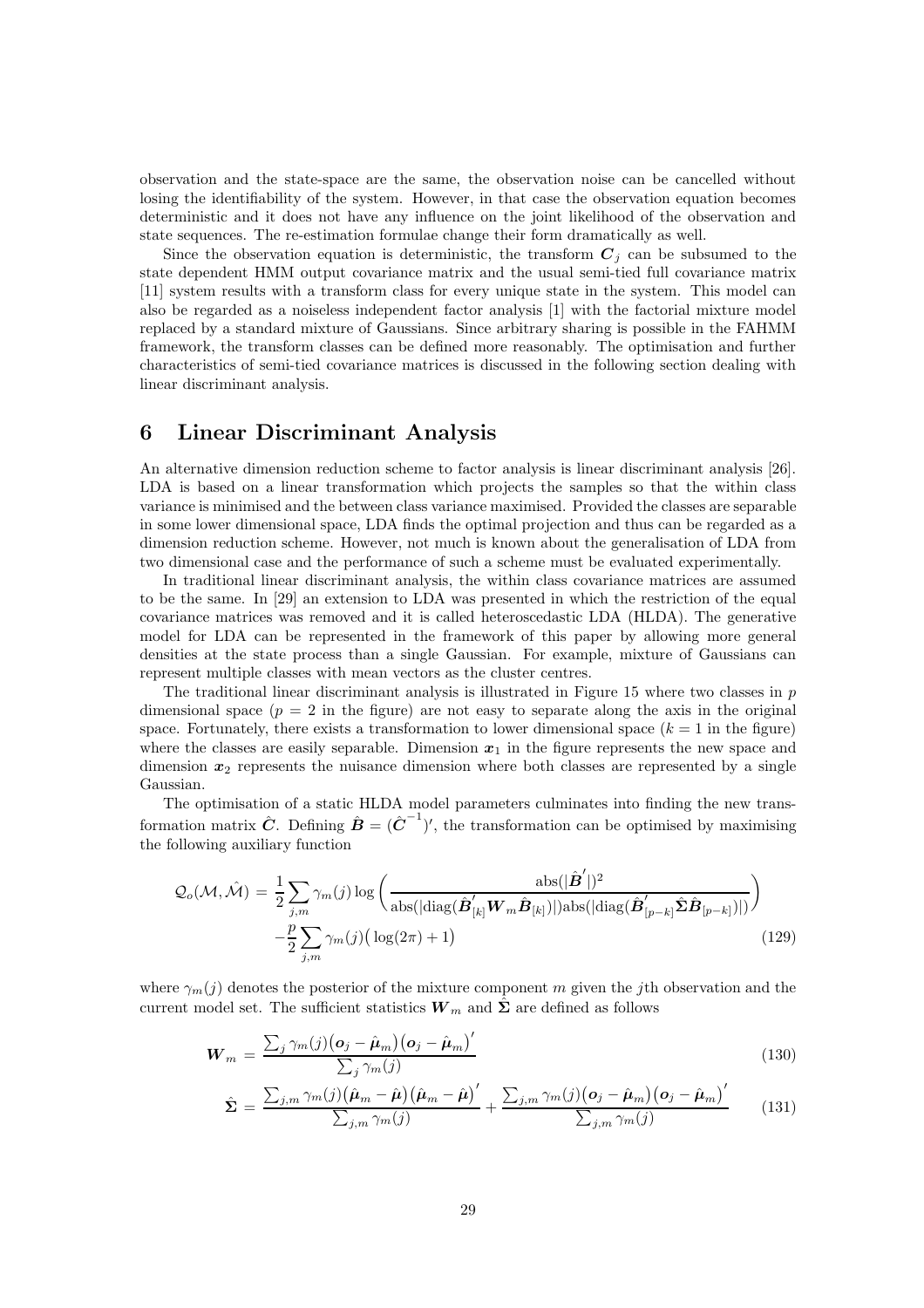

Figure 15: Linear discriminant analysis in case of two classes for which the original axes orientation is not optimal.

where

$$
\hat{\boldsymbol{\mu}}_{m} = \frac{\sum_{j} \gamma_{m}(j) \boldsymbol{o}_{j}}{\sum_{j} \gamma_{m}(j)}
$$
\n(132)

$$
\hat{\mu} = \frac{\sum_{j,m} \gamma_m(j) o_j}{\sum_{j,m} \gamma_m(j)}\tag{133}
$$

There exists a simple iterative scheme to optimise the columns of the matrix  $\hat{B}$  which was presented in [11]. The ML solutions for the state density mean vector and covariance matrix are

$$
\hat{\boldsymbol{\mu}}_m^{(x)} = \hat{\boldsymbol{B}}'_{[k]}\hat{\boldsymbol{\mu}}_m \tag{134}
$$

$$
\hat{\boldsymbol{\Sigma}}_{m}^{(x)} = \text{diag}\big(\hat{\boldsymbol{B}}'_{[k]} \boldsymbol{W}_{m} \hat{\boldsymbol{B}}_{[k]}\big) \tag{135}
$$

and the new observation noise parameters are simply

$$
\hat{\boldsymbol{\mu}}^{(o)} = \hat{\boldsymbol{\mu}}_{[p-k]} \tag{136}
$$

$$
\hat{\Sigma}^{(o)} = \hat{\Sigma}_{[p-k]} \tag{137}
$$

The benefit of the LDA and HLDA is that the likelihood is calculated only in the useful subspace and therefore, storage of the observation noise parameters is not needed.

#### 6.1 Linear Discriminant Analysis Hidden Markov Models

Finding a better subspace in HMM framework using linear discriminant analysis and HLDA was studied in [12, 21, 29]. In [12], the close relationship between semi-tied full covariance matrices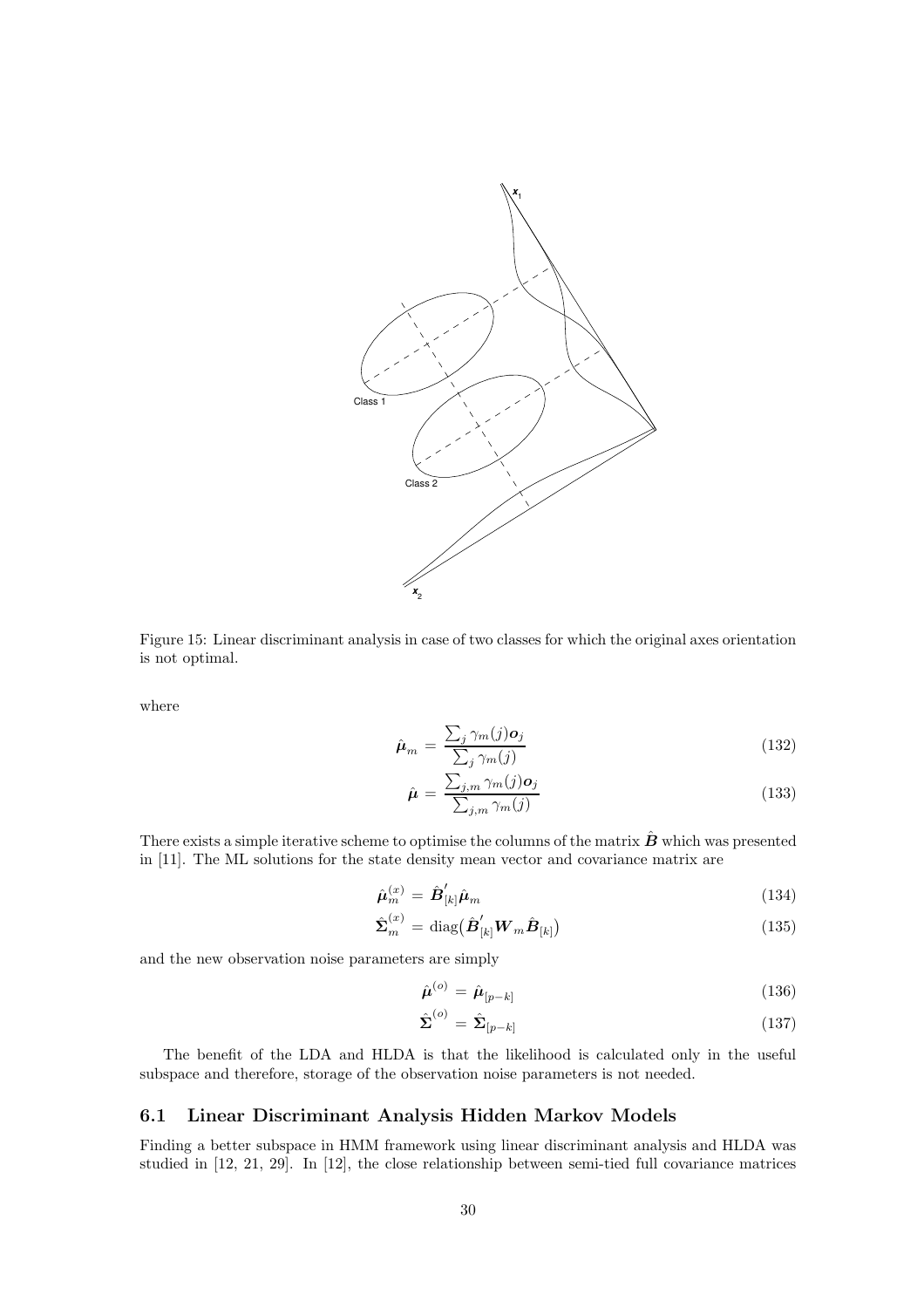(STC) and HLDA was presented. STC is based on class specific transformations which are applied to the state dependent output covariance matrices of a HMM. HMM with HLDA can be viewed as a STC model when the state-space and observation space have the same dimensionality,  $k = p$ , and there exists only one transform class.

A linear discriminant analysis HMM can be expressed with the following generative equations

$$
\boldsymbol{x}_t \sim \mathcal{M}^{hmm} \tag{138}
$$
\n
$$
\boldsymbol{o}_t = \boldsymbol{C} \begin{bmatrix} \boldsymbol{x}_t \\ \boldsymbol{v} \end{bmatrix}, \qquad \boldsymbol{v} \sim \mathcal{N}(\boldsymbol{\mu}^{(o)}, \boldsymbol{\Sigma}^{(o)}) \tag{139}
$$

where a single Gaussian observation noise is used. The generative model above can also be modified to represent other interesting models. If the observation noise is replaced by another state vector distributed according to a HMM, the equations define a two stream HMM with a linear mixing process. Depending on the form of the observation matrix, the model can represent an independent stream HMM or a factorial HMM [18]. As noted before, many interesting models based on linear discriminant analysis observation process are omitted in this paper.

The optimisation of the parameters of a HMM with HLDA observation process is the same as in the static case presented above. Only the observation indices must be replaced by time indices and the component posterior replaced by the joint likelihood of the current HMM state and the current mixture component given the observation sequence and the current model parameters. The posteriors can be obtained using the standard forward-backward recursions by replacing the posteriors of the observation given the HMM state accordingly.

#### 6.2 Dynamical Linear Discriminant Analysis

Dynamical Linear Discriminant Analysis (DLDA) is based on continuous hidden  $k$  dimensional state variable vectors,  $x_t$ , which evolve according to linear first-order Markov dynamics. A p dimensional observation vector,  $\boldsymbol{o}_t$  is generated from the current state by a linear observation process. DLDA can be described by the following two equations

$$
\boldsymbol{x}_{t+1} = \boldsymbol{A}\boldsymbol{x}_t + \boldsymbol{w}, \qquad \boldsymbol{w} \sim \mathcal{N}(\boldsymbol{\mu}^{(x)}, \boldsymbol{\Sigma}^{(x)}) \qquad (140)
$$
\n
$$
\boldsymbol{o}_t = \boldsymbol{C} \begin{bmatrix} \boldsymbol{x}_t \\ \boldsymbol{v} \end{bmatrix}, \qquad \boldsymbol{v} \sim \mathcal{N}(\boldsymbol{\mu}^{(o)}, \boldsymbol{\Sigma}^{(o)}) \qquad (141)
$$

where the relationship between the state vectors and the observation vectors is deterministic. Again, only a simple observation noise distribution is used. Defining  $\mathbf{B} = (\mathbf{C}^{-1})'$  the likelihood of two consecutive observations can be represented as

$$
p(\boldsymbol{o}_t|\boldsymbol{o}_{t-1}) = \mathrm{abs}|\boldsymbol{B}'|\mathcal{N}(\boldsymbol{B}'_{[k]}\boldsymbol{o}_t;\boldsymbol{A}\boldsymbol{B}'_{[k]}\boldsymbol{o}_{t-1} + \boldsymbol{\mu}^{(x)},\boldsymbol{\Sigma}^{(x)})\mathcal{N}(\boldsymbol{B}'_{[p-k]}\boldsymbol{o}_t;\boldsymbol{\mu}^{(o)},\boldsymbol{\Sigma}^{(o)}) \qquad (142)
$$

where  $B_{[k]}$  denotes the first k columns of the matrix B and an absolute value of the determinant of the transformation matrix has to be taken to guarantee non-negative likelihoods. The transposition in the definition of  $\bm{B}$  is needed to stick to our notation in the optimisation below. The likelihood of an observation sequence,  $\mathbf{O} = \mathbf{o}_1, \mathbf{o}_2, \dots, \mathbf{o}_T$ , is simply

$$
p(\boldsymbol{O}) = \prod_{t=2}^{T} p(\boldsymbol{o}_t | \boldsymbol{o}_{t-1})
$$
\n(143)

and the auxiliary function to be maximised is therefore defined by

$$
Q(\mathcal{M}, \hat{\mathcal{M}}) = \sum_{t=2}^{T} \log p(\boldsymbol{o}_t | \boldsymbol{o}_{t-1})
$$
\n(144)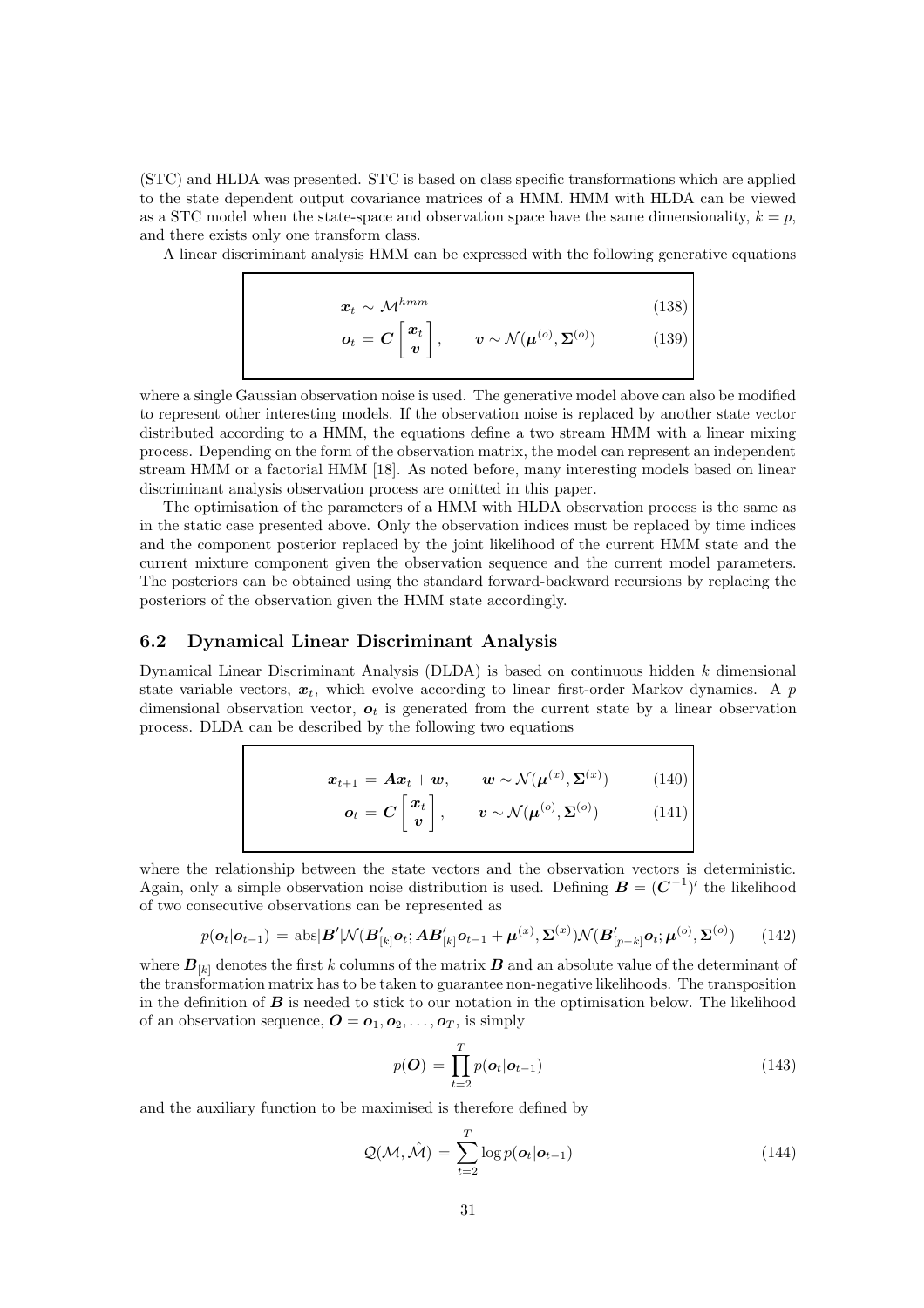Again, in the likelihood calculations the observation noise term can be ignored since it does not carry any class discriminating information.

#### 6.2.1 Parameter Optimisation

If diagonal state transition and observation noise covariance matrices are used, the parameter optimisation can be done easily row by row. It is shown in Appendix G that the column vectors  $1 \leq i \leq k$  of the matrix  $\hat{\boldsymbol{B}} = (\hat{\boldsymbol{C}}^{-1})'$  are given by

$$
\hat{\boldsymbol{b}}_i = \boldsymbol{k}_i \boldsymbol{G}_i^{-1} (\boldsymbol{k}_i + \delta \boldsymbol{c}_i) \tag{145}
$$

where  $c_i$  is a vector of the cofactors of the matrix  $\hat{B}$  corresponding to the elements in the vector  $\hat{b}_i$ ,  $\delta$  satisfies a usual quadratic expression in Eq. 289 and

$$
G_j = \frac{1}{\sigma_j^{(x)2}} \sum_{t=2}^{T} (\mathbf{o}_t \mathbf{o}_t' - a_{jj} \mathbf{o}_t \mathbf{o}_{t-1}' - a_{jj} \mathbf{o}_{t-1} \mathbf{o}_t + a_{jj}^2 \mathbf{o}_{t-1} \mathbf{o}_{t-1}')
$$
(146)

$$
\mathbf{k}_{j} = \frac{\mu_{j}^{(x)2}}{\sigma_{j}^{(x)2}} \sum_{t=2}^{T} (\mathbf{o}_{t} - a_{jj} \mathbf{o}_{t-1})
$$
(147)

where  $a_{jj}$  is the jth diagonal element of the state transition matrix **A**. The rest p – k columns of the matrix  $\hat{B}$  can be obtained by just replacing the statistics as follows

$$
G_j = \frac{1}{\sigma_{(j-k)}^{(o)2}} \sum_{t=2}^{T} o_t o_t' \qquad (148)
$$

$$
\mathbf{k}_{j} = \frac{\mu_{(j-k)}^{(o)2}}{\sigma_{(j-k)}^{(o)2}} \sum_{t=2}^{T} \mathbf{o}_{t}
$$
\n(149)

The state evolution parameters of DLDA can be obtained as follows

$$
\hat{A} = \left( \operatorname{diag} \left( \hat{B}'_{[k]} \left( \sum_{t=2}^{T} o_t o'_{t-1} \right) \hat{B}_{[k]} - \frac{1}{T-1} \hat{B}'_{[k]} \left( \sum_{t=2}^{T} o_t \right) \left( \sum_{t=2}^{T} o_{t-1} \right)' \hat{B}_{[k]} \right) \right) \n\left( \operatorname{diag} \left( \hat{B}'_{[k]} \left( \sum_{t=2}^{T} o_{t-1} o'_{t-1} \right) \hat{B}_{[k]} - \frac{1}{T-1} \hat{B}'_{[k]} \left( \sum_{t=2}^{T} o_{t-1} \right) \left( \sum_{t=2}^{T} o_{t-1} \right)' \hat{B}_{[k]} \right) \right)^{-1} \tag{150}
$$

$$
\hat{\mu}^{(x)} = \frac{1}{T-1} \sum_{t=2}^{T} (\hat{\boldsymbol{B}}'_{[k]} \boldsymbol{o}_t - \hat{\boldsymbol{A}} \hat{\boldsymbol{B}}'_{[k]} \boldsymbol{o}_{t-1})
$$
\n(151)

$$
\hat{\boldsymbol{\Sigma}}^{(x)} = \frac{1}{T-1} \sum_{t=2}^{T} \text{diag} \left( \hat{\boldsymbol{B}}'_{[k]} \boldsymbol{o}_t \boldsymbol{o}_t' \hat{\boldsymbol{B}}_{[k]} - \left[ \hat{\boldsymbol{A}} \hat{\boldsymbol{\mu}}^{(x)} \right] \left[ \hat{\boldsymbol{B}}'_{[k]} \boldsymbol{o}_t \boldsymbol{o}_{t-1}' \hat{\boldsymbol{B}}_{[k]} \hat{\boldsymbol{B}}'_{[k]} \boldsymbol{o}_t \right]^{\prime} \right)
$$
(152)

and finally the observation noise parameters can be re-estimated as follows

$$
\hat{\boldsymbol{\mu}}^{(o)} = \frac{1}{T-1} \hat{\boldsymbol{B}}'_{[p-k]} \sum_{t=2}^{T} \boldsymbol{o}_t
$$
\n(153)

$$
\hat{\Sigma}^{(o)} = \frac{1}{T-1} \sum_{t=2}^{T} \text{diag}(\hat{\boldsymbol{B}}'_{[p-k]} \boldsymbol{o}_t \boldsymbol{o}_t' \hat{\boldsymbol{B}}_{[p-k]} - \hat{\boldsymbol{\mu}}^{(o)} \hat{\boldsymbol{\mu}}^{(o)\prime})
$$
(154)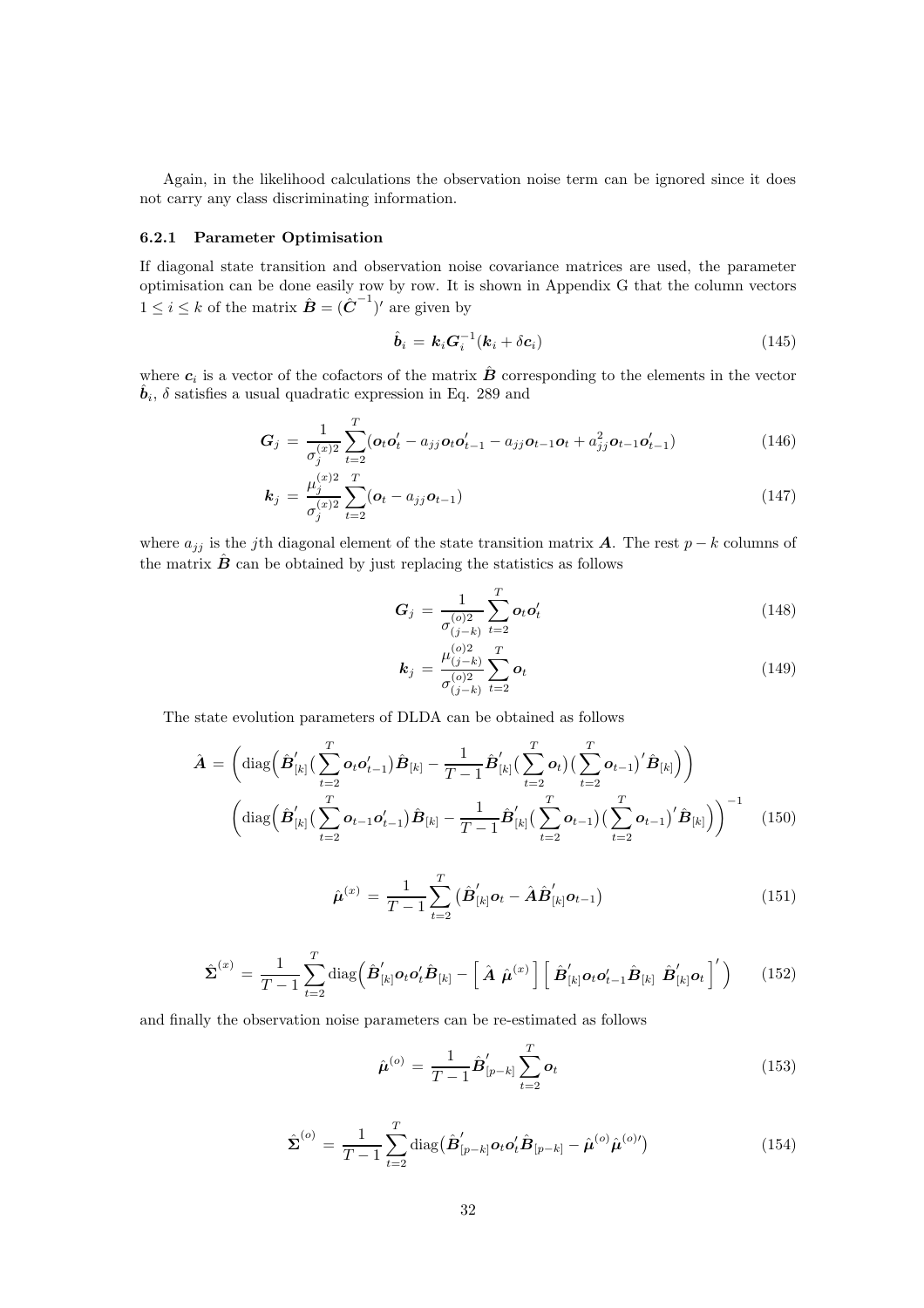### 7 Implementation Issues

In this section, some implementation issues are discussed. Firstly, there exists a nice result from matrix algebra that can be exploited in the inversion of the large matrices in case of models based on factor analysis observation process. Secondly, some issues in variance flooring and parameter tying are presented.

#### 7.1 Efficient E Step Calculation

A p by p matrix of the form  $R + STU$  has to be inverted in the E step of factor analysis based models reviewed in this paper; namely,  $K = C'(CC' + \Sigma^{(o)})^{-1}$  in case of factor analysis,  $K_m =$  $\mathbf{\Sigma}^{(x)}\mathbf{C}'(C\mathbf{\Sigma}^{(x)}C'+\mathbf{\Sigma}^{(o)})^{-1}$  in case of mixtures of factors,  $\boldsymbol{K}_{t} = \boldsymbol{\Sigma}_{t}^{t-1}\mathbf{C}'(C\mathbf{\Sigma}_{t}^{t-1}C'+\mathbf{\Sigma}^{(o)})^{-1}$ in case of linear dynamical systems and  $\boldsymbol{K}_{jmn} = \boldsymbol{\Sigma}_{jn}^{(x)} \boldsymbol{C}_j' (\boldsymbol{C}_j \boldsymbol{\Sigma}_{jn}^{(x)} \boldsymbol{C}_j' + \boldsymbol{\Sigma}_{jm}^{(o)})^{-1}$  in case of factor analysed HMMs. Since mostly diagonal covariance matrices are used, it is possible to use the following matrix inversion lemma to implement the inversion efficiently [23]

$$
(\boldsymbol{R} + \boldsymbol{STU})^{-1} = \boldsymbol{R}^{-1} - \boldsymbol{R}^{-1}\boldsymbol{S}(\boldsymbol{T}^{-1} + \boldsymbol{U}\boldsymbol{R}^{-1}\boldsymbol{S})^{-1}\boldsymbol{U}\boldsymbol{R}^{-1}
$$
(155)

where  $\boldsymbol{R}$  is replaced by a diagonal output noise covariance matrix in all the previous cases and is therefore easy to invert, and the k by k matrix  $(T^{-1} + U R^{-1} S)$  can be inverted more efficiently since  $k < p$  in case of subspace modelling.

Similar result for the determinants of the matrices of the form  $R + STU$  can be employed in the likelihood calculations. Since the matrices corresponding to  $\bf{R}$  and  $\bf{T}$  are often diagonal apart from LDSs where  $\Sigma_t^{t-1}$  is unfortunately not diagonal but is still in the subspace, the determinant

$$
|\mathbf{R} + \mathbf{STU}| = |\mathbf{R}||\mathbf{T}||\mathbf{T}^{-1} + \mathbf{U}\mathbf{R}^{-1}\mathbf{S}| \tag{156}
$$

can be obtained efficiently. The inverse  $(T^{-1} + U R^{-1} S)^{-1}$  in the subspace can be computed using Cholesky decomposition since the matrices are symmetric positive definite and the determinant  $|T^{-1} + UR^{-1}S|$  can be obtained as a by-product.

#### 7.2 Variance Flooring for FAHMMs

The number of Gaussian components in a large system based on FAHMMs is often huge. To guarantee that the covariance matrices are invertible after re-estimation, flooring of the variance components has to be considered. In a standard diagonal covariance HMM the global variance of the training data is first computed. If the *i*th component of a re-estimated variance,  $\sigma_{jmi}^{(o)2}$ , falls below a certain fraction of the corresponding global variance component,  $\sigma_{fi}^2$ , it is floored to  $\sigma_{fi}^2$ [42]. The floor is often chosen to be one hundredth of the global variance.

In case of factor analysed HMMs, there are two mixture distributions, one in state level and the other in observation level. In the experiments carried out so far, flooring was found to be an issue only with very few observation noise variance elements. The full covariance matrices  $C_j \Sigma_{jn}^{(x)} C'_j + \Sigma_{jm}^{(o)}$  have to be invertible for every combination of observation and state-space noise components. Since the matrices  $C_j \Sigma_{jn}^{(x)} C'_j$  are generally singular, even one zero variance element in a single observation noise component can make the full covariance matrix singular. This was found to happen very seldom with a context dependent large vocabulary speech recognition system when there was not enough training examples assigned to a particular state. The standard variance flooring scheme of HMM systems on the observation noise variances was found to be working without any dramatic influence on the training and recognition likelihood scores.

#### 7.3 Parameter Tying

As the number of model parameters is increased, more data is required to obtain reliable estimates in the re-estimation process. As discussed earlier, tying of the model parameters becomes important as the complexity of the models is increased. The parameter tying has only been seen in this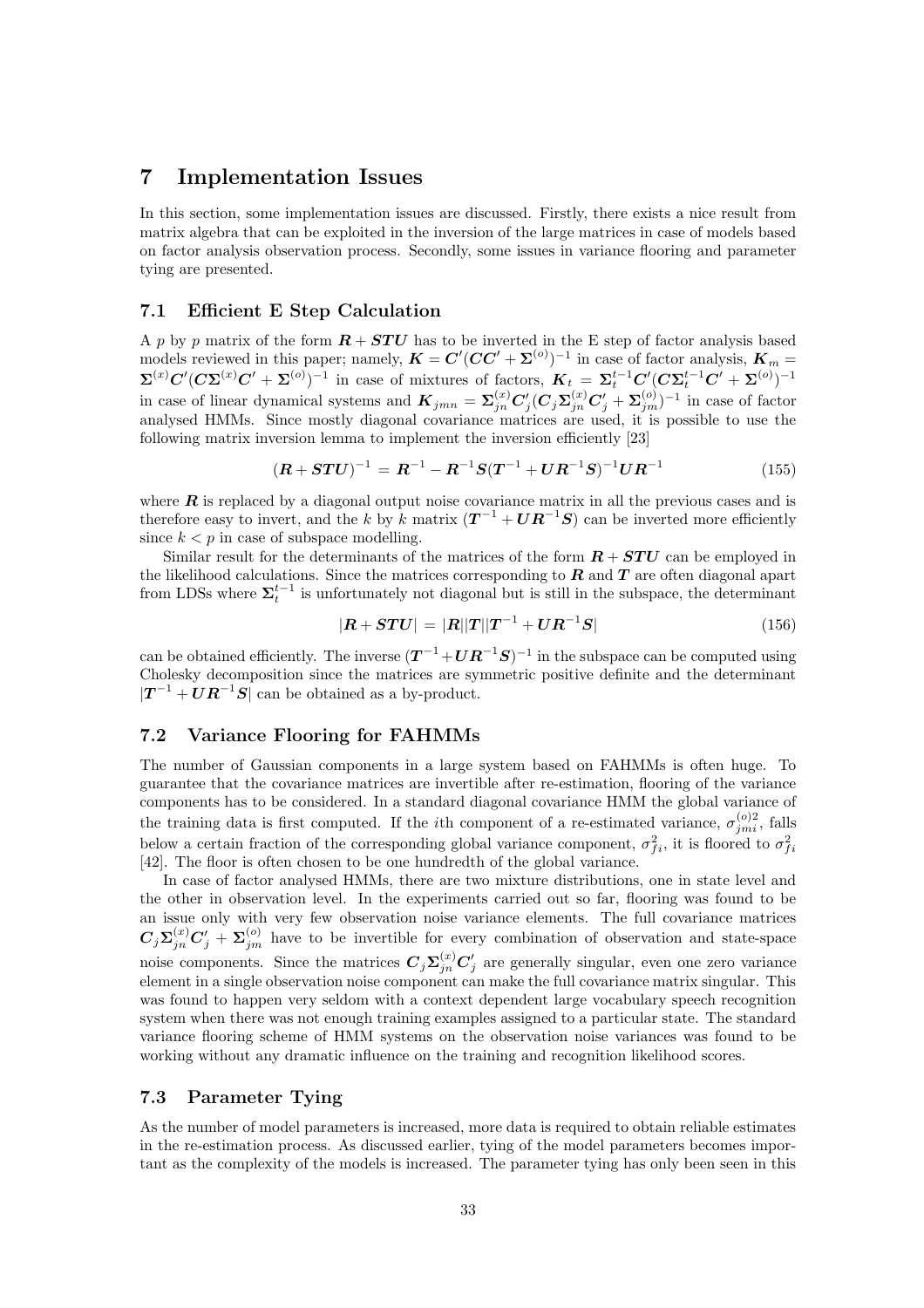paper in the re-estimation of the mixture of linear dynamical systems and the factor analysers with mixtures of observation processes. It is though possible to arbitrarily share any parameters in different levels of every model presented in this paper.

In general, the parameter tying requires simply accumulation of the sufficient statistics in the E step of the EM algorithm and the M step equations remain as usual. For example, if the observation matrices of single FAHMM over all the states are to be tied, the statistics  $G_l$  and  $k_l$ have to be summed over all the states  $j \in (1, N_s)$  before updating the parameters in the usual way. Also, parameters over several models can be tied similarly. For example, entire state parameters within several models can be tied as is often done in the tied state hidden Markov models in continuous speech recognition.

## 8 Conclusion

Several interesting linear Gaussian models have been presented in this paper. The models fall into category of general state-space models with assumptions on linearity and distributions which are either Gaussians or mixtures of Gaussians. The state vectors can be regarded as generated by a single distribution in case of static models or either linear first-order Gauss-Markov random process or hidden Markov (HMM) model in case of dynamic models.

This paper complements the attempt to unify the set of linear Gaussian models presented in [38] although both these papers have still not covered all the possible forms. Some variants of linear discriminant analysis (LDA) [12] have been omitted as well as all the possible combinations of LDA with different mixture assumptions. Instead, factor analysis models and factor analysed hidden Markov models were presented in very generic fashion combining the way of representing mixtures of factors such as used in independent factor analysis [1], and mixtures of factor analysis observation processes with different parameter sharing schemes such as used in mixtures of factor analysers [15] and shared factor analysis [22].

Factor analysed hidden Markov model (FAHMM) provides a very generic extension to currently very popular time-series model, the hidden Markov model. FAHMM is based on state vectors generated by a HMM and an observation process that performs shared factor analysis using the state vector elements as factors. FAHMMs provide a flexible framework for time-series modelling since all the advantages of HMMs are present such as efficient segmentation using Viterbi algorithm but, in addition, a variety of possible mixturing and tying schemes of the model parameters can be employed. An important benefit of FAHMMs in comparison to the standard diagonal covariance HMMs is the modelling of spatial correlation which is often present due to non-ideal feature extraction algorithms.

Several models suitable in segment model (SM) [34] framework have also been presented. It has been noted that the major drawback in the segment models using linear dynamical systems (LDSs) as the models for feature vector dynamics is the unimodal nature of the observations. It is well known that many feature vectors such as in speech recognition have multi-modal distributions due to the source and environment variability. In this paper, a form of mixture of LDSs where the parameters of several independent LDSs other than the observation noise parameters are tied so representing crudely a LDS with a mixture of Gaussians as the observation noise distribution. Other forms of LDSs with mixture model noise sources do not have tractable training schemes and some sort of approximate methods have to be considered such as particle filtering [8]. There are still many interesting alternatives to extend the class of models for feature dynamics in SM framework. It will be a worthwhile to investigate these models since all the promises of SMs have not yet been utilised.

## Acknowledgements

A-V.I. Rosti is funded by the Cambridge European Trust, EPSRC, Finnish Cultural Foundation, Nokia Foundation, Research Scholarship Foundation of Tampere, Tampere Chamber of Commerce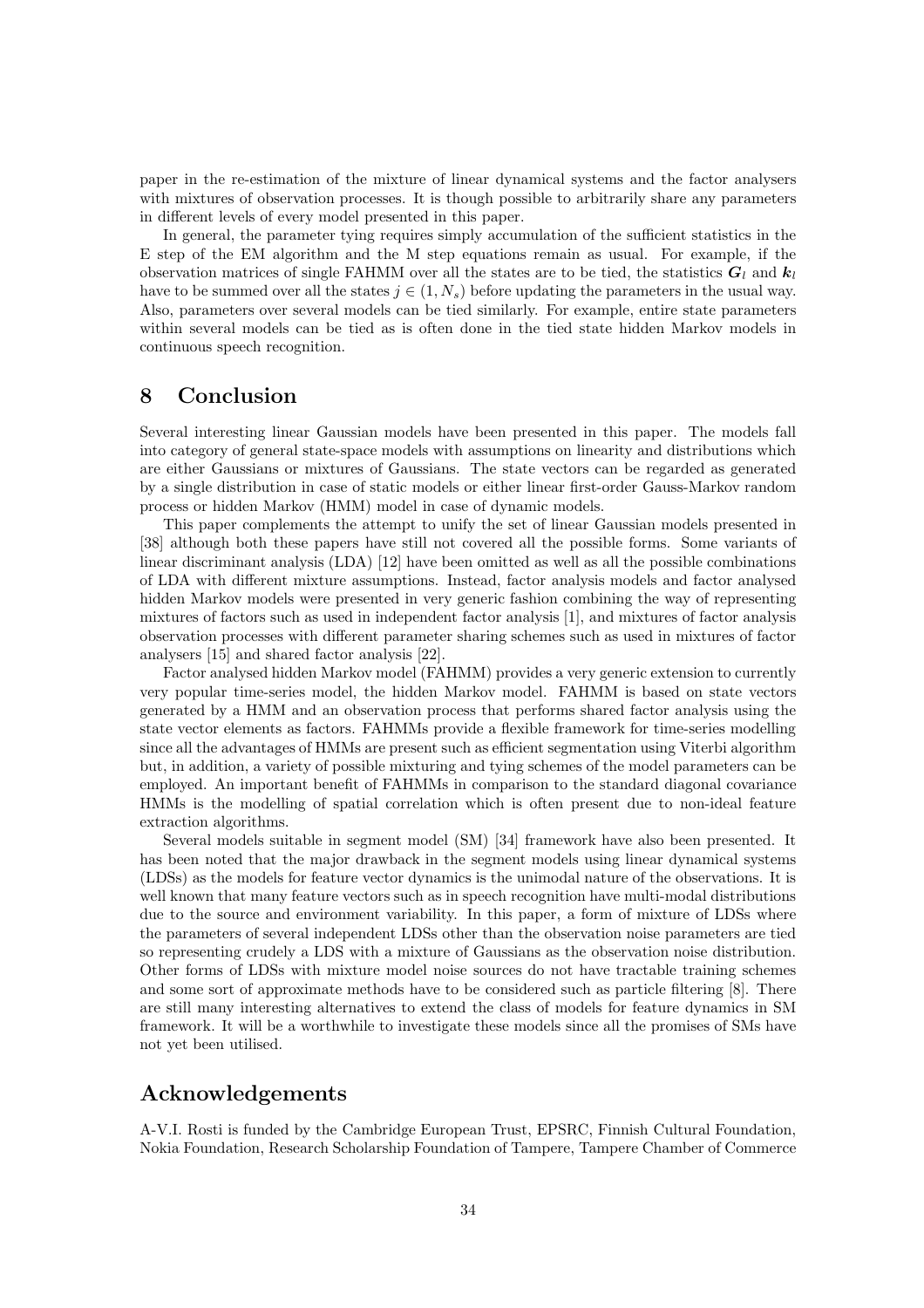and Industry, and Tampere Graduate School in Information Science and Engineering.

## References

- [1] H. Attias. Independent factor analysis. Neural Computation, 11(4):803–851, 1999.
- [2] L.E. Baum and T. Petrie. Statistical inference for probabilistic functions of finite state Markov chains. Annals of Mathematical Statistics, 37:1554–1563, 1966.
- [3] L.E. Baum, T. Petrie, G. Soules, and N. Weiss. A maximization technique occuring in the statistical analysis of probabilistic functions of Markov chains. Annals of Mathematical Statistics, 41(1):164–171, 1970.
- [4] C.S. Blackburn. Articulatory Methods for Speech Production and Recognition. PhD thesis, University of Cambridge, 1996.
- [5] A.P. Dempster, N.M. Laird, and D.B. Rubin. Maximum likelihood from incomplete data via the EM algorithm. Journal of the Royal Statistical Society, 39:1–38, 1977.
- [6] V. Digalakis. Segment-Based Stochastic Models of Spectral Dynamics for Continuous Speech Recognition. PhD thesis, Boston University, 1992.
- [7] V. Digalakis, J.R. Rohlicek, and M. Ostendorf. ML estimation of a stochastic linear system with the EM algorithm and its application to speech recognition. IEEE Transactions on Speech and Audio Processing, 1(4):431–442, 1993.
- [8] A. Doucet, S. Godsill, and C. Andrieu. On sequential Monte Carlo sampling methods for Bayesian filtering. Statistics and Computing, 10(3):197–208, 2000.
- [9] A. Doucet, S.J. Godsill, and M. West. Monte carlo filtering and smoothing with application to time-varying spectral estimation. In Proceedings International Conference on Acoustics, Speech and Signal Processing, pages 701–704, 2000.
- [10] K. Fukunaga. Introduction to Statistical Pattern Recognition. Academic Press, 2 edition, 1990.
- [11] M.J.F. Gales. Semi-tied covariance matrices for hidden Markov models. IEEE Transactions on Speech and Audio Processing, 7(3):272–281, 1999.
- [12] M.J.F. Gales. Maximum likelihood multiple subspace projections for hidden Markov models. IEEE Transactions on Speech and Audio Processing, 10(2):37–47, 2002.
- [13] M.J.F. Gales, K.M. Knill, and S.J. Young. State-based Gaussian selection in large vocabulary continuous speech recognition using HMMs. IEEE Transactions on Speech and Audio Processing, 7(2):152–161, 1999.
- [14] Z. Ghahramani. Learning dynamic Bayesian networks. In C.L. Giles and M. Gori, editors, Adaptive Processing of Sequences and Data Structures, volume 1387 of Lecture Notes in Computer Science, pages 168–197. Springer, 1998.
- [15] Z. Ghahramani and G. Hinton. The EM algorithm for mixtures of factor analyzers. Technical Report CRG-TR-96-1, Department of Computer Science, University of Toronto, 1996.
- [16] Z. Ghahramani and G. Hinton. Parameter estimation for linear dynamical systems. Technical Report CRG-TR-96-2, Department of Computer Science, University of Toronto, 1996.
- [17] Z. Ghahramani and G.E. Hinton. Variational learning for switching state-space models. Neural Computation, 12(4):963–996, 1998.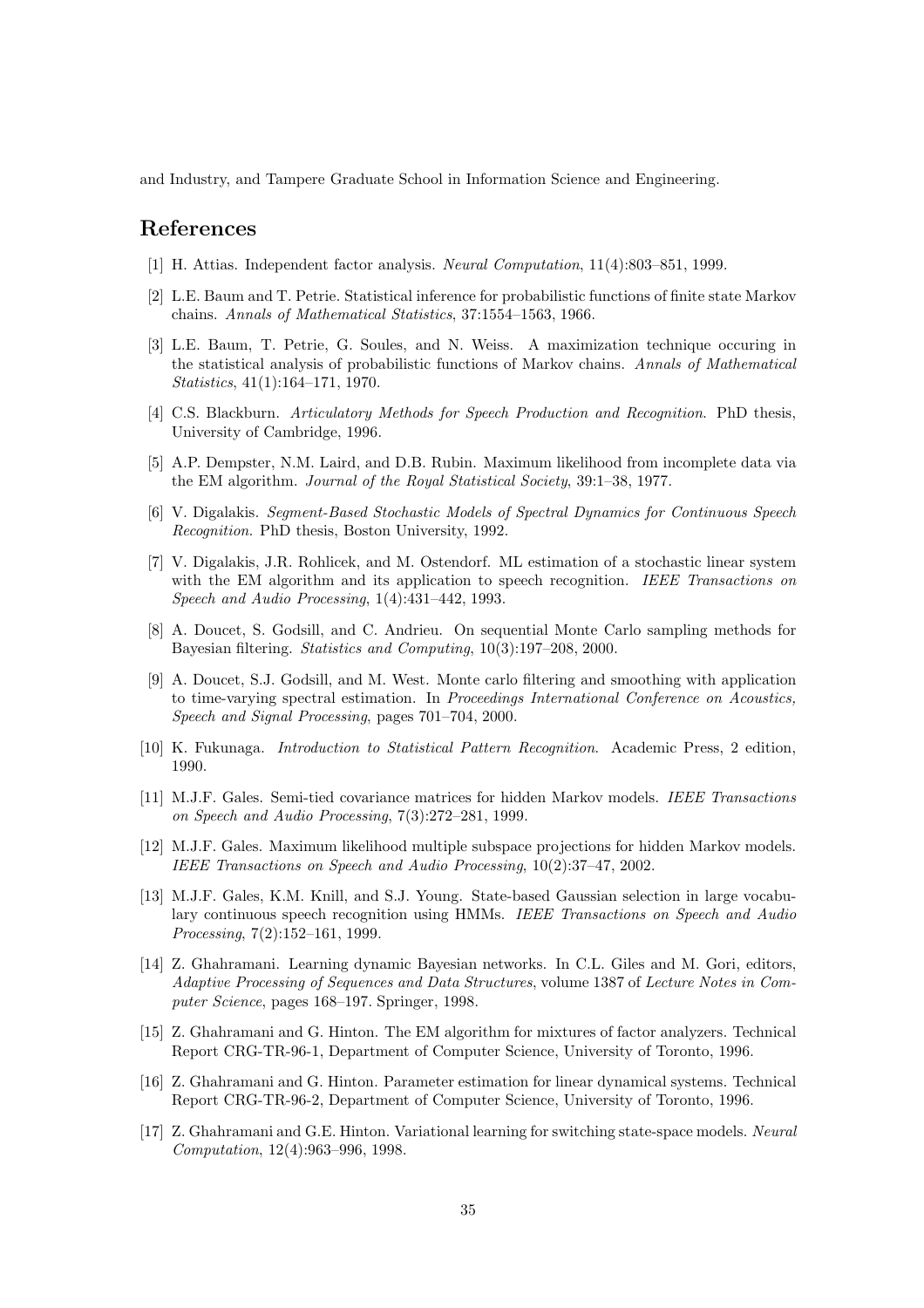- [18] Z. Ghahramani and M.I. Jordan. Factorial hidden Markov models. Machine Learning, 29:245– 273, 1997.
- [19] S. Godsill, A. Doucet, and M. West. Maximum a posteriori sequence estimation using Monte Carlo particle filters. Annals of the Institute of Statistical Mathematics, 52, 2001.
- [20] R.A. Gopinath. Constrained maximum likelihood modeling with gaussian distributions. In Proceedings Broadcast News Transcription and Understanding Workshop, 1998.
- [21] R.A. Gopinath. Maximum likelihood modeling with Gaussian distributions for classification. In Proceedings International Conference on Acoustics, Speech, and Signal Processing, volume 2, pages 661–664, 1998.
- [22] R.A. Gopinath, B. Ramabhadran, and S. Dharanipragada. Factor analysis invariant to linear transformations of data. In Proceedings International Conference on Speech and Language Processing, pages 397–400, 1998.
- [23] D.A. Harville. Matrix Algebra from a Statistician's Perspective. Springer, 1997.
- [24] M. Isard and A. Blake. Contour tracking by stochastic propagation of conditional density. In Proceedings European Conference on Computer Vision, volume 1, pages 343–356, 1996.
- [25] M. Isard and A. Blake. Condensation conditional density propagation for visual tracking. International Journal of Computer Vision, 29(1):5–28, 1998.
- [26] R.A. Johnson and D.W. Wichern. Applied Multivariate Statistical Analysis. Prentice Hall, 4 edition, 1998.
- [27] R.E. Kalman. A new approach to linear filtering and prediction problems. Transactions of the American Society of Mechanical Engineering, Series D, Journal of Basic Engineering, 82:35–45, 1960.
- [28] R.E. Kalman and R.S. Bucy. New results in linear filtering and prediction theory. Transactions of the American Society of Mechanical Engineering, Series D, Journal of Basic Engineering, 83:95–108, 1961.
- [29] N. Kumar. Investigation of Silicon-Auditory Models and Generalization of Linear Discriminant Analysis for Improved Speech Recognition. PhD thesis, Johns Hopkins University, 1997.
- [30] C.J. Leggetter and P.C. Woodland. Maximum likelihood linear regression for speaker adaptation of continuous density HMMs. Computer Speech and Language, 9(2):171–185, 1995.
- [31] L.A. Liporace. Maximum likelihood estimation for multivariate observations of Markov sources. IEEE Transactions on Information Theory, IT-28(5):729–734, 1982.
- [32] T.P. Minka. From hidden Markov models to linear dynamical systems. Technical Report #531, Vision and Modeling Group, MIT Media Laboratory, 1999. Available at http://vismod.www.media.mit.edu/~tpminka/papers/learning.html.
- [33] K. Murphy. Learning switching Kalman filter models. Technical Report 98-10, Compaq Cambridge Research Lab., 1998. Available at http://www.cs.berkeley.edu/~murphyk/publ.html.
- [34] M. Ostendorf, V. Digalakis, and O. Kimball. From HMM's to segment models: A unified view of stochastic modeling for speech recognition. IEEE Transactions on Speech and Audio Processing, 4(5):360–378, 1996.
- [35] L.R. Rabiner. A tutorial on hidden Markov models and selected applications in speech recognition. Proceedings of the IEEE, 77(2):257–285, 1989.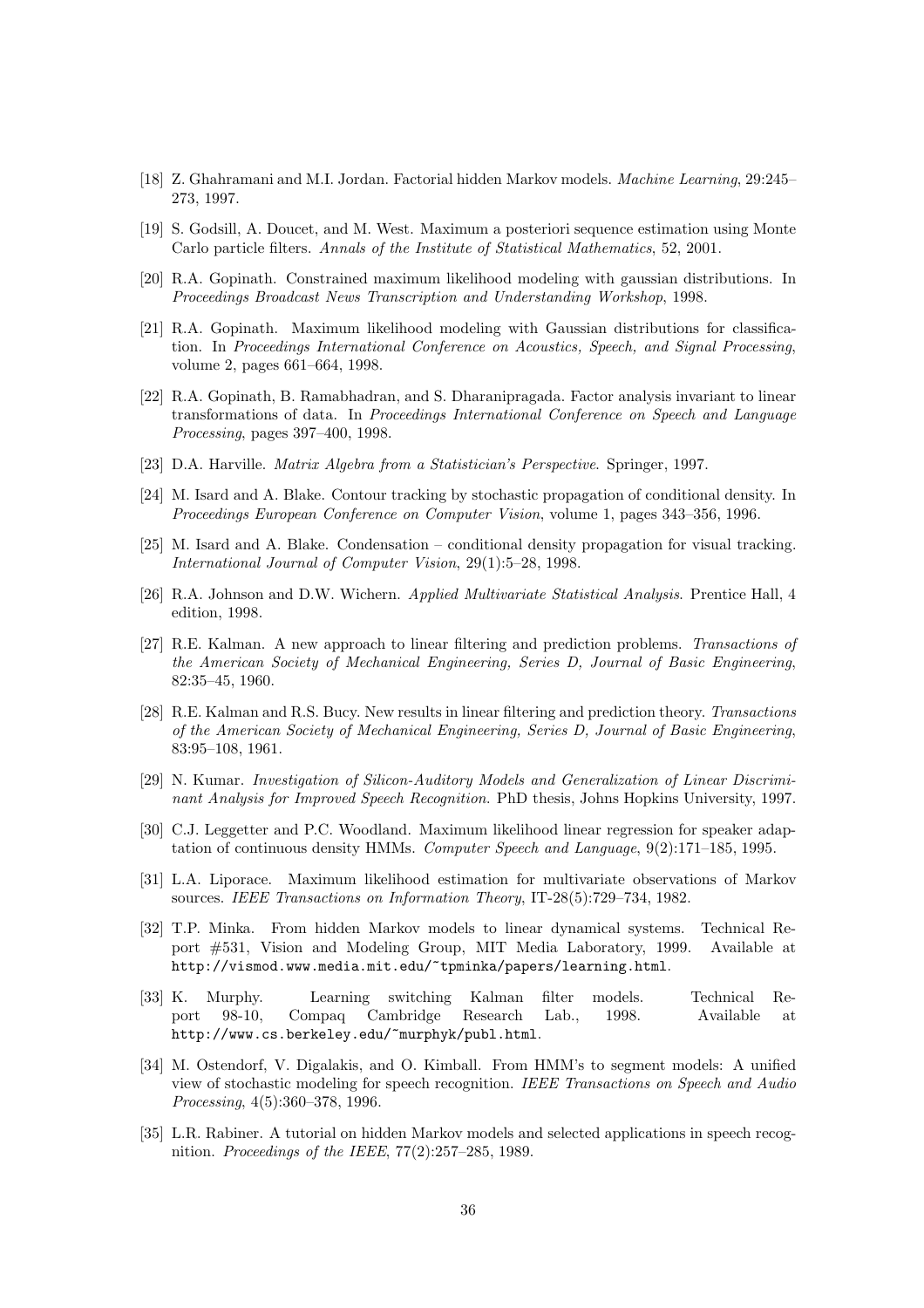- [36] H.E. Rauch. Solutions to the linear smoothing problem. IEEE Transactions on Automatic Control, 8:371–372, 1963.
- [37] H.E. Rauch, F. Tung, and C.T. Striebel. Maximum likelihood estimates of linear dynamic systems. American Institute of Aeronautics and Astronautics Journal, 3(8):1445–1450, 1965.
- [38] S. Roweis and Z. Ghahramani. A unifying review of linear Gaussian models. Neural Computation, 11(2):305–345, 1999.
- [39] D.B. Rubin and D.T. Thayer. EM algorithms for ML factor analysis. Psychometrika, 47(1):69-76, 1982.
- [40] L. Saul and M. Rahim. Maximum likelihood and minimum classification error factor analysis for automatic speech recognition. IEEE Transactions on Speech and Audio Processing, 8(2):115–125, 1999.
- [41] A.J. Viterbi. Error bounds for convolutional codes and an asymptotically optimal decoding algorithm. IEEE Transactions on Information Theory, IT-13:260–269, 1967.
- [42] S. Young, D. Kershaw, J. Odell, D. Ollason, V. Valtchev, and P. Woodland. The HTK Book (for HTK Version 3.0). Cambridge University, 2000.
- [43] R.S. Zemel. A Minimum Description Length Framework for Unsupervised Learning. PhD thesis, University of Toronto, 1994.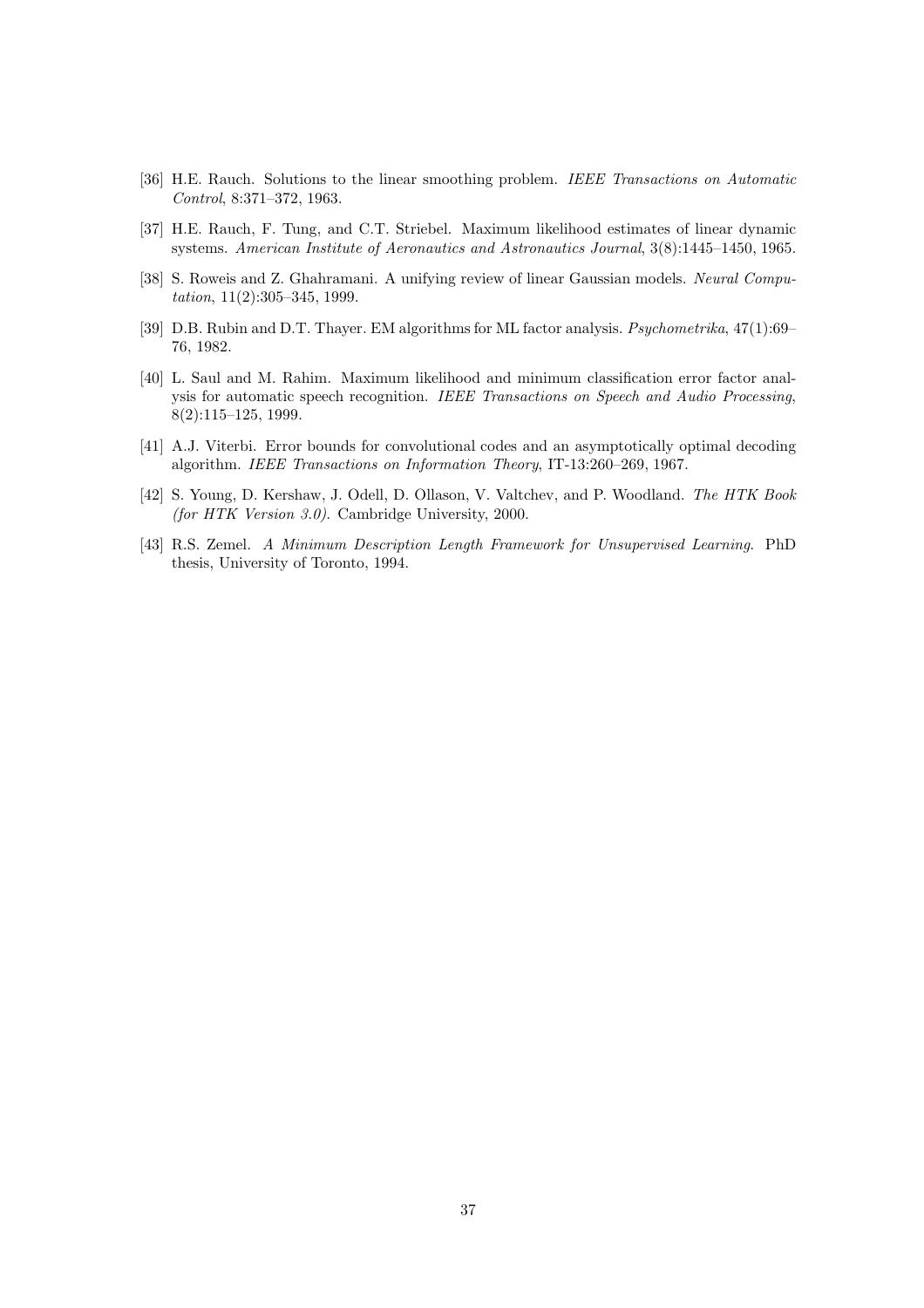## A Useful Results from Matrix Algebra

This appendix reviews some useful results from the matrix algebra for the derivations in the following appendices. First, inversion formulae for partitioned matrices are presented and then conditional density of two multivariate Gaussians is derived.

#### A.1 Inverting Partitioned Matrices

Let A represent an arbitrary  $(n+m)$  by  $(n+m)$  matrix with the following partitioning

$$
\mathbf{A} = \begin{bmatrix} \mathbf{A}_1 & \mathbf{A}_2 \\ \mathbf{A}_3 & \mathbf{A}_4 \end{bmatrix} \tag{157}
$$

where  $A_1$  is an n by n matrix,  $A_2$  an n by m matrix,  $A_3$  an m by n matrix and  $A_4$  an m by m matrix. Suppose that  $A_1$  is non-singular. The matrix  $A$  is singular if and only if the n by n matrix

$$
(A|A_4) = A_1 - A_2 A_4^{-1} A_3 \tag{158}
$$

is non-singular [23]. The matrix  $(A|A_4)$  is called the Schur complement of  $A_4$  in A and the following two identities apply

$$
\begin{bmatrix}\nA_1 & A_2 \\
A_3 & A_4\n\end{bmatrix}^{-1} = \begin{bmatrix}\n(A|A_4)^{-1} & -(A|A_4)^{-1}A_2A_4^{-1} \\
-A_4^{-1}A_3(A|A_4)^{-1} & A_4^{-1}+A_4^{-1}A_3(A|A_4)^{-1}A_2A_4^{-1}\n\end{bmatrix}
$$
\n(159)

$$
= \begin{bmatrix} \mathbf{0} & \mathbf{0} \\ \mathbf{0} & \mathbf{A}_4^{-1} \end{bmatrix} + \begin{bmatrix} I_n \\ -\mathbf{A}_4^{-1} \mathbf{A}_3 \end{bmatrix} (\mathbf{A}|\mathbf{A}_4)^{-1} \begin{bmatrix} I_n \\ -\mathbf{A}_2 \mathbf{A}_4^{-1} \end{bmatrix}' \tag{160}
$$

#### A.2 Conditioning Multivariate Gaussians

Let x and y be p and k dimensional Gaussian distributed random vectors with mean vectors,  $\mu_x$ and  $\mu_y$ , and covariance matrices,  $\Sigma_x$  and  $\Sigma_y$ , respectively. Suppose also that x and y are also jointly Gaussian with  $\Sigma_{yx}$  and  $\Sigma_{xy}$  as their cross covariance matrices. The joint distribution can be represented as follows

$$
p(\boldsymbol{x}, \boldsymbol{y}) = \mathcal{N}(\begin{bmatrix} \boldsymbol{x} \\ \boldsymbol{y} \end{bmatrix}; \begin{bmatrix} \boldsymbol{\mu_x} \\ \boldsymbol{\mu_y} \end{bmatrix}, \begin{bmatrix} \boldsymbol{\Sigma_x} & \boldsymbol{\Sigma_{xy}} \\ \boldsymbol{\Sigma_{yx}} & \boldsymbol{\Sigma_y} \end{bmatrix})
$$
(161)

It should be noted that  $\Sigma_{yx} = \Sigma'_{xy}$ .

The posterior distribution of x given y is obtained by the definition,  $p(x|y) = p(x, y)/p(y)$ ,

$$
p(\mathbf{x}|\mathbf{y}) = (2\pi)^{-\frac{(p+k)}{2}} \Big| \left[ \sum_{\mathbf{y}|\mathbf{x}} \sum_{\mathbf{y}|\mathbf{x}} \mathbf{y} \right] \Big|^{-\frac{1}{2}} \exp \Big\{ -\frac{1}{2} \Big[ \frac{x - \mu_x}{y - \mu_y} \Big]' \Big[ \sum_{\mathbf{y}|\mathbf{x}} \sum_{\mathbf{x}|\mathbf{y}} \mathbf{y} \Big]^{-1} \Big[ \frac{x - \mu_x}{y - \mu_y} \Big] \Big\}
$$

$$
\Big/ \Big( (2\pi)^{-\frac{k}{2}} |\Sigma_{\mathbf{y}}|^{-\frac{1}{2}} \exp \Big\{ -\frac{1}{2} (\mathbf{y} - \mu_y)' \Sigma_{\mathbf{y}}^{-1} (\mathbf{y} - \mu_y) \Big\} \Big) \tag{162}
$$

$$
= (2\pi)^{-\frac{p}{2}} |\Sigma_{xx} - \Sigma_{xy} \Sigma_y^{-1} \Sigma_{yx}|^{-\frac{1}{2}} \exp\left\{-\frac{1}{2}\gamma\right\} \tag{163}
$$

where the last determinant is obtained using the following identity for partitioned matrices [23]

$$
\left| \begin{bmatrix} \Sigma_x & \Sigma_{xy} \\ \Sigma_{yx} & \Sigma_y \end{bmatrix} \right| = |\Sigma_y| |\Sigma_{xx} - \Sigma_{xy} \Sigma_y^{-1} \Sigma_{yx}| \tag{164}
$$

and the definition of the scalar  $\gamma$  is

$$
\gamma = \left[\frac{x - \mu_x}{y - \mu_y}\right]' \left[\frac{\Sigma_x}{\Sigma_{yx}} \frac{\Sigma_{xy}}{\Sigma_y}\right]^{-1} \left[\frac{x - \mu_x}{y - \mu_y}\right] - (y - \mu_y)' \Sigma_y^{-1} (y - \mu_y) \tag{165}
$$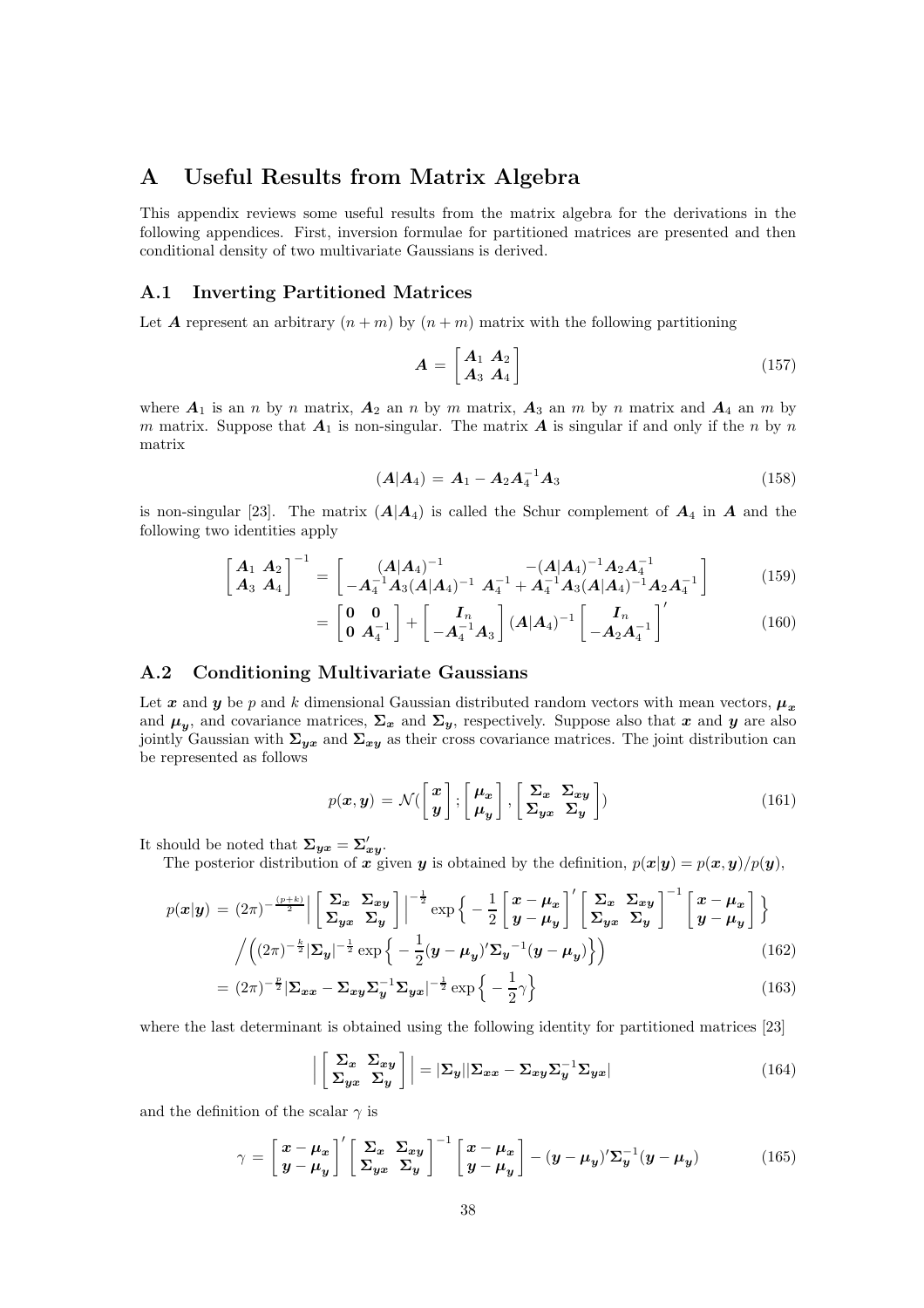The partitioned joint covariance matrix, denoted by  $\Sigma$  below, can be inverted by using the identity in Eq. 160. Obviously, the first term in the right hand side of the identity cancels the last term in Eq. 165 and therefore it simplifies to the following form

$$
\gamma = \left( (\boldsymbol{x} - \boldsymbol{\mu}_x)' - (\boldsymbol{y} - \boldsymbol{\mu}_y)' \boldsymbol{\Sigma}_y^{-1} \boldsymbol{\Sigma}_{yx} \right) (\boldsymbol{\Sigma} | \boldsymbol{\Sigma}_y)^{-1} \left( (\boldsymbol{x} - \boldsymbol{\mu}_x) - \boldsymbol{\Sigma}_{xy} \boldsymbol{\Sigma}_y^{-1} (\boldsymbol{y} - \boldsymbol{\mu}_y) \right) \tag{166}
$$

which is the Mahalanobis distance between the vectors  $x$  and  $\mu_{x|y} = \mu_x + \Sigma_{xy} \Sigma_y^{-1} (y - \mu_y)$  with covariance matrix  $\Sigma_{x|y} = (\Sigma | \Sigma_y) = \Sigma_x - \Sigma_{xy} \Sigma_y^{-1} \Sigma_{yx}$ .

Indeed, by substituting  $\gamma$  back into Eq. 163 it is obvious that the posterior distribution of x given  $y$  is Gaussian distributed with mean vector  $\mu_{x|y}$  and covariance matrix  $\Sigma_{x|y}$ ; i.e.,

$$
p(\mathbf{x}|\mathbf{y}) = \mathcal{N}(\mathbf{x}; \boldsymbol{\mu}_{\mathbf{x}} + \boldsymbol{\Sigma}_{\mathbf{x}\mathbf{y}} \boldsymbol{\Sigma}_{\mathbf{y}}^{-1} (\mathbf{y} - \boldsymbol{\mu}_{\mathbf{y}}), \boldsymbol{\Sigma}_{\mathbf{x}} - \boldsymbol{\Sigma}_{\mathbf{x}\mathbf{y}} \boldsymbol{\Sigma}_{\mathbf{y}}^{-1} \boldsymbol{\Sigma}_{\mathbf{y}\mathbf{x}})
$$
(167)

## B Derivation of the EM Algorithm for Factor Analysis

The expectation maximisation algorithm for factor analysis is presented in this appendix. The derivation of this standard algorithm was first done in [39]. Here the derivation is presented to keep the paper self contained and using generic matrix manipulation. In the E step, the sufficient statistics required in the M step are obtained. The M step is very generic in that only few modifications are needed in the EM algorithms for the other models with factor analysis observation process.

#### B.1 E Step for Factor Analysis

The state posteriors have to be obtained in the E step of the EM algorithm. It is easy to see from the factor analysis observation equation in Eq. 11 that the likelihood of the observation vector, $o_j$ , can be obtained as follows

$$
p(\boldsymbol{o}_j) = \mathcal{N}(\boldsymbol{o}_j; \boldsymbol{\mu}^{(o)}, \mathbf{CC}' + \boldsymbol{\Sigma}^{(o)})
$$
\n(168)

and since the observation and the state vector are also jointly Gaussian with the following joint density

$$
p(\boldsymbol{o}_j, \boldsymbol{x}) = \mathcal{N}(\begin{bmatrix} \boldsymbol{o}_j \\ \boldsymbol{x} \end{bmatrix}; \begin{bmatrix} \boldsymbol{\mu}^{(o)} \\ \mathbf{0} \end{bmatrix}, \begin{bmatrix} \boldsymbol{CC'} + \boldsymbol{\Sigma}^{(o)} & \boldsymbol{C} \\ \boldsymbol{C'} & \boldsymbol{I} \end{bmatrix})
$$
(169)

and the state posteriors can be obtained using Eq. 167

$$
p(\boldsymbol{x}|\boldsymbol{o}_j) = \mathcal{N}(\boldsymbol{x}; \boldsymbol{K}(\boldsymbol{o}_j - \boldsymbol{\mu}^{(o)}), \boldsymbol{I} - \boldsymbol{K}\boldsymbol{C})
$$
\n(170)

where  $K = C'(CC' + \Sigma^{(o)})^{-1}$ .

The required first and second-order sufficient statistics can be now represented as follows

$$
\hat{\boldsymbol{x}}(j) = E\{\boldsymbol{x}|\boldsymbol{o}_j, \mathcal{M}\} = \boldsymbol{K}(\boldsymbol{o}_j - \boldsymbol{\mu}^{(o)})
$$
\n(171)

$$
\hat{\boldsymbol{R}}(j) = E\{\boldsymbol{x}\boldsymbol{x}'|\boldsymbol{o}_j, \mathcal{M}\} = \boldsymbol{I} - \boldsymbol{K}\boldsymbol{C} + \hat{\boldsymbol{x}}(j)\hat{\boldsymbol{x}}'(j)
$$
(172)

where  $M$  is added to show explicitly that the old model parameters are used.

#### B.2 M Step for Factor Analysis

To find the new parameters,  $\hat{\mathcal{M}} = (\hat{\mathbf{C}}, \hat{\boldsymbol{\mu}}^{(o)}, \hat{\boldsymbol{\Sigma}}^{(o)})$ , for the observation process the following auxiliary function has to be maximised

$$
Q_o(\mathcal{M}, \hat{\mathcal{M}}) =
$$
\n
$$
-\frac{1}{2} \sum_{j=1}^N \left( \log |\hat{\Sigma}^{(o)}| + E \left\{ (\mathbf{o}_j - \hat{C}\mathbf{x} - \hat{\boldsymbol{\mu}}^{(o)})' \Sigma^{(o)-1} (\mathbf{o}_j - \hat{C}\mathbf{x} - \hat{\boldsymbol{\mu}}^{(o)}) \middle| \mathbf{O}, \mathcal{M} \right\} \right)
$$
\n(173)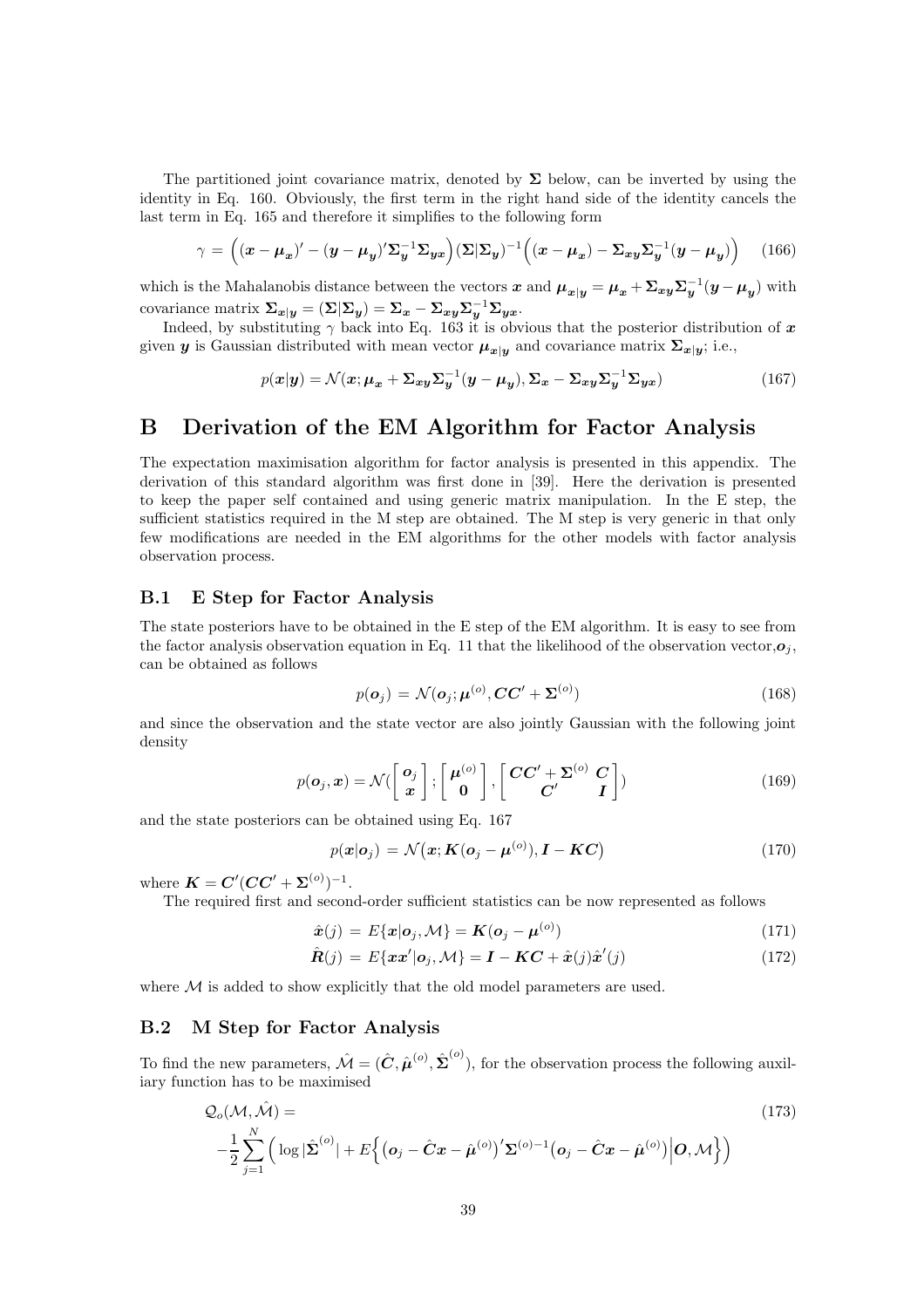Differentiating Eq. 173 with respect to  $\hat{\mu}^{(o)}$  and equating the resulting expression to zero

$$
\frac{\partial \mathcal{Q}_o(\mathcal{M}, \hat{\mathcal{M}})}{\partial \hat{\boldsymbol{\mu}}^{(o)}} = \hat{\boldsymbol{\Sigma}}^{(o)-1} \sum_{j=1}^N (\boldsymbol{o}_j - \hat{\boldsymbol{C}} \hat{\boldsymbol{x}}(j) - \hat{\boldsymbol{\mu}}^{(o)}) = \mathbf{0}
$$
(174)

$$
\hat{\mu}^{(o)} = \frac{1}{N} \sum_{j=1}^{N} (o_j - \hat{C}\hat{x}(j))
$$
\n(175)

Differentiating Eq. 173 with respect to  $\hat{C}$ , substituting the above ML estimate of the observation noise mean and setting the resulting equation to zero, the new observation matrix can be solved using only the sufficient statistics from the E step as follows

$$
\frac{\partial \mathcal{Q}_o(\mathcal{M}, \hat{\mathcal{M}})}{\partial \hat{\mathbf{C}}} = \hat{\Sigma}^{(o)-1} \sum_{j=1}^N (\mathbf{o}_j \hat{\mathbf{x}}'(j) - \hat{\boldsymbol{\mu}}^{(o)} \hat{\mathbf{x}}'(j) - \hat{\mathbf{C}} \hat{\mathbf{R}}(j)) = \mathbf{0}
$$
(176)

$$
\hat{C} = \Big(\sum_{j=1}^{N} \mathbf{o}_j \hat{\mathbf{x}}'(j) - \frac{1}{N} \sum_{j=1}^{N} \mathbf{o}_t \sum_{j=1}^{N} \hat{\mathbf{x}}'(j) \Big) \Big(\sum_{j=1}^{N} \hat{\mathbf{R}}(j) - \frac{1}{N} \sum_{j=1}^{N} \hat{\mathbf{x}}(j) \sum_{j=1}^{N} \hat{\mathbf{x}}'(j) \Big)^{-1} (177)
$$

When re-estimating the model parameters, the observation matrix has to be updated before the observation noise mean vector or they can be re-estimated simultaneously using matrix notation. By redefining the following sums of the sufficient statistics

$$
\Gamma_1 = \sum_{j=1}^N \mathbf{o}_j \hat{\mathbf{x}}'(j) \quad, \Gamma_2 = \sum_{j=1}^N \hat{\mathbf{R}}(j)
$$

$$
\zeta_1 = \sum_{j=1}^N \mathbf{o}_j \quad, \zeta_2 = \sum_{j=1}^N \hat{\mathbf{x}}(j)
$$
(178)

it can be checked that the parameters  $\hat{C}$  and  $\hat{\mu}^{(o)}$  can be maximised simultaneously as follows

$$
\left[\hat{\mathbf{C}}\ \hat{\boldsymbol{\mu}}^{(o)}\right] = \left(\sum_{j=1}^N \left[\ \boldsymbol{o}_j \hat{\boldsymbol{x}}'(j)\ \boldsymbol{o}_j\ \right]\right) \left(\sum_{j=1}^N \left[\begin{array}{c} \hat{\mathbf{R}}(j)\ \hat{\boldsymbol{x}}(j)\ 1 \end{array}\right]\right)^{-1} = \left[\ \mathbf{\Gamma}_1\ \boldsymbol{\zeta}_1\ \right] \left[\begin{array}{c} \mathbf{\Gamma}_2\ \boldsymbol{\zeta}_2\\ \boldsymbol{\zeta}_2'\ N \end{array}\right]^{-1} \tag{179}
$$

Now, the Schur's complement,  $(\Gamma|N)$ , in Eq. 160 for the matrix to be inverted is

$$
(\Gamma|N) = \Gamma_2 - \frac{1}{N}\zeta_2\zeta_2'
$$
\n(180)

and the first element of the matrix product in Eq. 179 is

$$
\mathbf{\Gamma}_1(\mathbf{\Gamma}|N)^{-1} - \frac{1}{N}\boldsymbol{\zeta}_1\boldsymbol{\zeta}_2'(\mathbf{\Gamma}|N)^{-1} = \left(\mathbf{\Gamma}_1 - \frac{1}{N}\boldsymbol{\zeta}_1\boldsymbol{\zeta}_2'\right)\left(\mathbf{\Gamma}_2 - \frac{1}{N}\boldsymbol{\zeta}_2\boldsymbol{\zeta}_2'\right)^{-1} \tag{181}
$$

which is exactly the ML estimate for  $\hat{C}$ . The second element of the matrix product in Eq. 179 is

$$
-\frac{1}{N}\Gamma_1(\Gamma|N)^{-1}\zeta_2 + \frac{1}{N}\zeta_1 + \frac{1}{N^2}\zeta_1\zeta_2'(\Gamma|N)^{-1}\zeta_2
$$
  
= 
$$
\frac{1}{N}(\zeta_1 - (\Gamma_1(\Gamma|N)^{-1} - \frac{1}{N}\zeta_1\zeta_2'(\Gamma|N)^{-1})\zeta_2)
$$
 (182)

which is exactly the ML estimate for  $\hat{\boldsymbol{\mu}}^{(o)}$ .

To find the new observation noise covariance matrix, it is easier to differentiate Eq. 173 with respect to the inverse of  $\hat{\Sigma}^{(o)}$  as follows

$$
\frac{\partial \mathcal{Q}_o(\mathcal{M}, \hat{\mathcal{M}})}{\partial \hat{\Sigma}^{(o)-1}} = \frac{1}{2} \sum_{j=1}^N \left( \hat{\Sigma}^{(o)} - E \Big\{ \big( \mathbf{o}_j - \hat{C} \mathbf{x} - \hat{\boldsymbol{\mu}}^{(o)} \big) \big( \mathbf{o}_j - \hat{C} \mathbf{x} - \hat{\boldsymbol{\mu}}^{(o)} \big) \Big\} \Big| \mathbf{O}, \mathcal{M} \Big\} \right) = \mathbf{0} \quad (183)
$$

$$
\hat{\Sigma}^{(o)} = \frac{1}{N} \sum_{j=1}^{N} \text{diag} \left( \boldsymbol{o}_j \boldsymbol{o}_j' - \left[ \hat{\boldsymbol{C}} \ \hat{\boldsymbol{\mu}}^{(o)} \right] \left[ \ \boldsymbol{o}_j \hat{\boldsymbol{x}}'(j) \ \boldsymbol{o}_j \right]' \right) \tag{184}
$$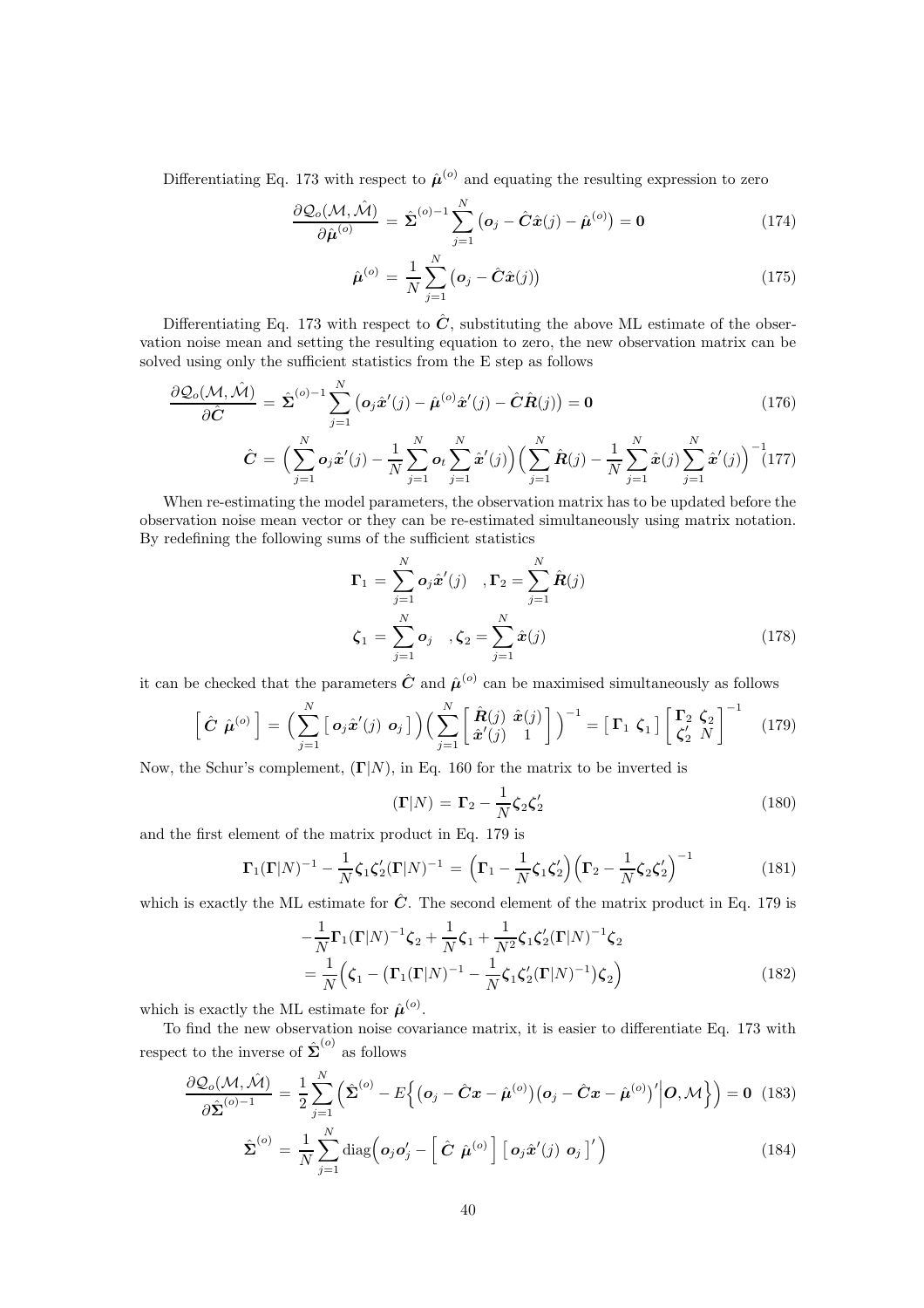where the ML estimates of the observation matrix and noise mean vector must be used. The last form is obtained by noting that the terms inside the expectation in Eq. 183 can be reorganised as follows

$$
\mathbf{o}_j \mathbf{o}'_j - \left[\hat{\mathbf{C}} \hat{\boldsymbol{\mu}}^{(o)}\right] \left[\mathbf{o}_j \hat{\mathbf{x}}'(j) \mathbf{o}_j\right]' - \left[\mathbf{o}_j \hat{\mathbf{x}}'(j) \mathbf{o}_j\right] \left[\hat{\mathbf{C}} \hat{\boldsymbol{\mu}}^{(o)}\right]' + \left[\hat{\mathbf{C}} \hat{\boldsymbol{\mu}}^{(o)}\right] \left[\hat{\mathbf{R}}(j) \hat{\mathbf{x}}(j)\right] \left[\hat{\mathbf{C}} \hat{\boldsymbol{\mu}}^{(o)}\right]'
$$
\n(185)

and substituting the first term of Eq. 179 in place of  $\left[ \hat{C} \hat{\mu}^{(o)} \right]$ .

## C Derivation of the EM Algorithm for Mixtures of Factors Factor Analyser

The expectation maximisation algorithm for factor analysis with mixtures of factors is presented in this appendix. The E step is a bit more complicated than in general factor analysis. The M step is very generic and can be applied to the factor analysed hidden Markov models as well.

#### C.1 E Step for Mixtures of Factors

The joint posterior of the observation and the state vectors given the mixture component can be written as

$$
p(\boldsymbol{o}_j, \boldsymbol{x}|n) = \mathcal{N}\left(\begin{bmatrix} \boldsymbol{o}_j \\ \boldsymbol{x} \end{bmatrix}; \begin{bmatrix} \boldsymbol{C}\boldsymbol{\mu}_n^{(x)} + \boldsymbol{\mu}^{(o)} \\ \boldsymbol{\mu}_n^{(x)} \end{bmatrix}, \begin{bmatrix} \boldsymbol{C}\boldsymbol{\Sigma}_n^{(x)}\boldsymbol{C}' + \boldsymbol{\Sigma}^{(o)} & \boldsymbol{C}\boldsymbol{\Sigma}_n^{(x)} \\ \boldsymbol{\Sigma}_n^{(x)}\boldsymbol{C}' & \boldsymbol{\Sigma}_n^{(x)} \end{bmatrix}\right) (186)
$$

Using the conditioning of multivariate Gaussians presented in Appendix A.2 the posterior of the state vector given the observation and the mixture component is

$$
p(\boldsymbol{x}|\boldsymbol{o}_j, n) = \mathcal{N}(\boldsymbol{x}; \boldsymbol{\mu}_n^{(x)} + \boldsymbol{K}_n(\boldsymbol{o}_j - \boldsymbol{C}\boldsymbol{\mu}_n^{(x)} - \boldsymbol{\mu}^{(o)}), \boldsymbol{\Sigma}_n^{(x)} - \boldsymbol{K}_n \boldsymbol{C} \boldsymbol{\Sigma}_n^{(x)})
$$
(187)

where  $K_n = \Sigma_n^{(x)} C' (C \Sigma_n^{(x)} C' + \Sigma^{(o)-1})$  and the sufficient statistics needed for the E step are

$$
\hat{\boldsymbol{x}}_{jn} = E\{\boldsymbol{x}|\boldsymbol{o}_j, n\} = \boldsymbol{\mu}_n^{(x)} + \boldsymbol{K}_n(\boldsymbol{o}_j - \boldsymbol{C}\boldsymbol{\mu}_n^{(x)} - \boldsymbol{\mu}^{(o)})
$$
(188)

$$
\hat{\boldsymbol{R}}_{jn} = E\{\boldsymbol{x}\boldsymbol{x}'|\boldsymbol{o}_j, n\} = \boldsymbol{\Sigma}_n^{(x)} - \boldsymbol{K}_n \boldsymbol{C} \boldsymbol{\Sigma}_n^{(x)} + \hat{\boldsymbol{x}}_{jn} \hat{\boldsymbol{x}}'_{jn}
$$
(189)

In case of fully tied observation process the posteriors of the state vector given the observation has to be obtained. These are easily obtained using the mixture component posteriors and the above state posteriors as follows

$$
\hat{\boldsymbol{x}}_j = E\{\boldsymbol{x}|\boldsymbol{o}_j\} = \sum_{n=1}^{M^{(x)}} P(n|\boldsymbol{o}_j) E\{\boldsymbol{x}|\boldsymbol{o}_j, n\} = \sum_{n=1}^{M^{(x)}} \gamma_{jn} \hat{\boldsymbol{x}}_{jn}
$$
(190)

$$
\hat{\boldsymbol{R}}_{j} = E\{\boldsymbol{x}\boldsymbol{x}'|\boldsymbol{o}_{j}\} = \sum_{n=1}^{M^{(x)}} P(n|\boldsymbol{o}_{j})E\{\boldsymbol{x}\boldsymbol{x}'|\boldsymbol{o}_{j}, n\} = \sum_{n=1}^{M^{(x)}} \gamma_{jn}\hat{\boldsymbol{R}}_{jn}
$$
(191)

#### C.2 M Step for the Mixture Component Priors

To find the new mixture component priors,  $\hat{c}_n^{(x)}$ , the following auxiliary function has to be maximised

$$
\mathcal{Q}_{\omega}(\mathcal{M}, \hat{\mathcal{M}}) = \sum_{j=1}^{N} \sum_{n=1}^{M^{(x)}} \gamma_{jn} \log \hat{c}_n^{(x)}
$$
(192)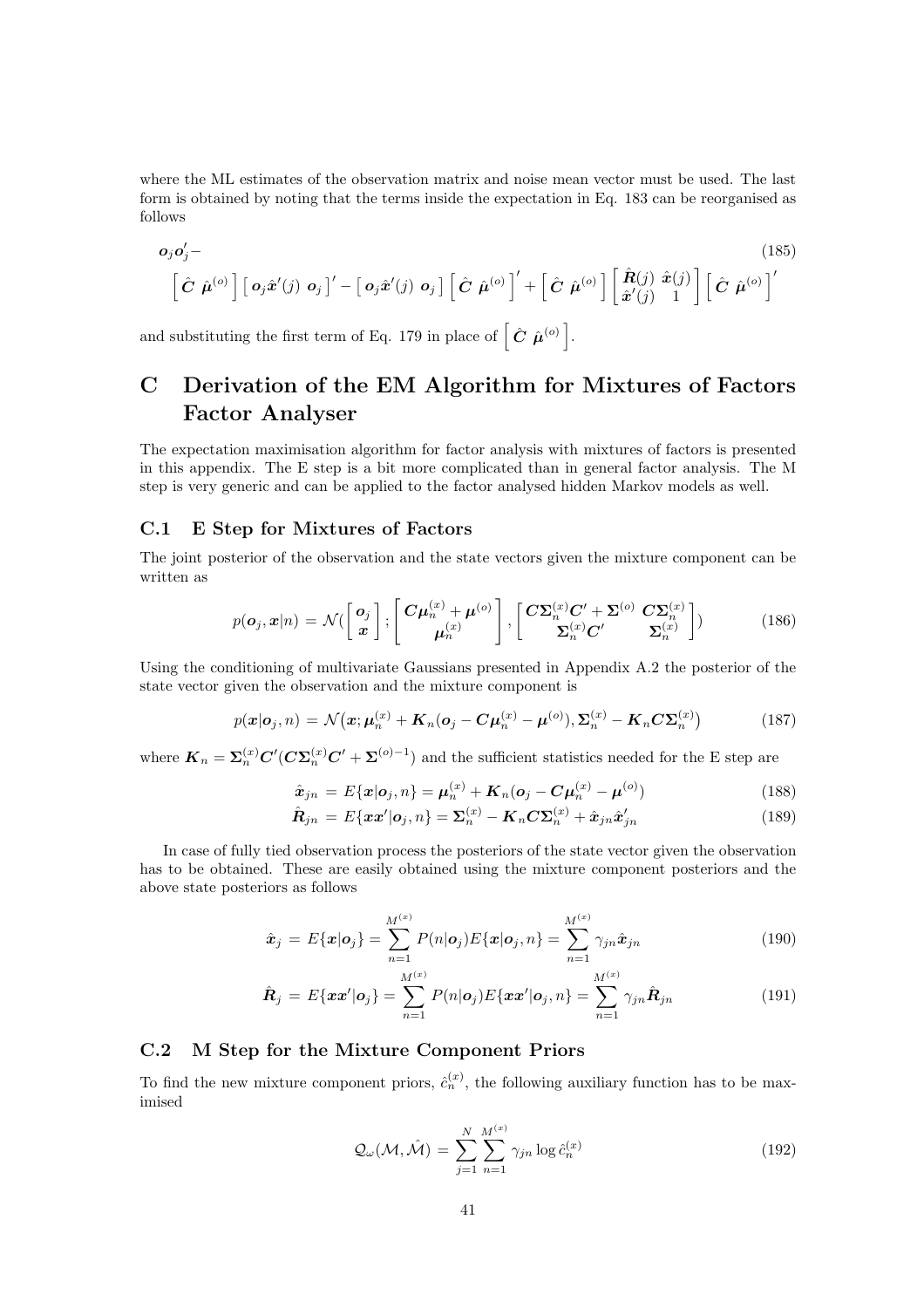which is not possible by just setting the first derivative to zero since the logarithm is monotonically increasing function. The constraint  $\sum_{n=1}^{M^{(x)}} \hat{c}_n^{(x)} = 1$  can be used to find the maximum using Lagrange method. By introducing a Lagrange multiplier  $\lambda$ , the maximisation of Eq. 192 is equivalent to maximising the following function

$$
\mathcal{L}(\hat{c}_n^{(x)}, \lambda) = \sum_{j=1}^N \sum_{n=1}^{M^{(x)}} \gamma_{jn} \log \hat{c}_n^{(x)} - \lambda (\sum_{n=1}^{M^{(x)}} \hat{c}_n^{(x)} - 1)
$$
(193)

Differentiating the above equation with respect to  $\hat{c}_n^{(x)}$  and  $\lambda$  and setting the derivatives to zeroes lead to the following pair of equations

$$
\sum_{j=1}^{N} \gamma_{jn} \frac{1}{\hat{c}_n^{(x)}} - \lambda = 0
$$
\n(194)

$$
\sum_{n=1}^{M^{(x)}} \hat{c}_n^{(x)} - 1 = 0 \tag{195}
$$

By eliminating  $\lambda$ , the new component priors can be found as follows

$$
\hat{c}_n^{(x)} = \frac{1}{N} \sum_{j=1}^N \gamma_{jn} \tag{196}
$$

#### C.3 M Step for Mixtures of Factors

To find the new state parameters,  $\hat{\mathcal{M}} = (\hat{\boldsymbol{\mu}}_n^{(x)}, \hat{\boldsymbol{\Sigma}}_n^{(x)}$  $\binom{m}{n}$ , the following auxiliary function has to be maximised

$$
Q_s(\mathcal{M},\hat{\mathcal{M}}) = -\frac{1}{2} \sum_{j=1}^N \sum_{n=1}^{M^{(x)}} \gamma_{jn} \Big( \log |\hat{\boldsymbol{\Sigma}}_n^{(x)}| + E \Big\{ (\boldsymbol{x} - \hat{\boldsymbol{\mu}}_n^{(x)})' \hat{\boldsymbol{\Sigma}}_n^{(x)-1} (\boldsymbol{x} - \hat{\boldsymbol{\mu}}_n^{(x)}) \Big| \boldsymbol{o}_j, n, \mathcal{M} \Big\} \Big) (197)
$$

Differentiating Eq. 197 with respect to the mixture component mean vector,  $\hat{\boldsymbol{\mu}}_n^{(x)}$ , and setting the resulting equation to zero, the new mean vectors can be solved using the sufficient statistics from the E step as follows

$$
\frac{\partial \mathcal{Q}_s(\mathcal{M}, \hat{\mathcal{M}})}{\partial \hat{\boldsymbol{\mu}}_n^{(x)}} = \hat{\boldsymbol{\Sigma}}_n^{(x)-1} \sum_{j=1}^N \gamma_{jn} (\hat{\boldsymbol{\mu}}_n^{(x)} - \hat{\boldsymbol{x}}_{jn}) = \mathbf{0}
$$
(198)

$$
\hat{\boldsymbol{\mu}}_n^{(x)} = \frac{\sum_{j=1}^N \gamma_{jn} \hat{\boldsymbol{x}}_{jn}}{\sum_{j=1}^N \gamma_{jn}}
$$
\n(199)

To find the new state noise covariance matrix, it is easier to differentiate Eq. 197 with respect to the inverse of  $\hat{\Sigma}_n^{(x)}$  as follows

$$
\frac{\partial \mathcal{Q}_s(\mathcal{M}, \hat{\mathcal{M}})}{\partial \hat{\boldsymbol{\Sigma}}_n^{(x)-1}} = \frac{1}{2} \sum_{j=1}^N \gamma_{jn} \left( \hat{\boldsymbol{\Sigma}}_n^{(x)} - (\hat{\boldsymbol{R}}_{jn} - \hat{\boldsymbol{x}}_{jn} \hat{\boldsymbol{\mu}}_n^{(x)\prime} - \hat{\boldsymbol{\mu}}_n^{(x)} \hat{\boldsymbol{x}}_{jn}^{\prime} + \hat{\boldsymbol{\mu}}_n^{(x)} \hat{\boldsymbol{\mu}}_n^{(x)\prime} ) \right) = \mathbf{0} \qquad (200)
$$

$$
\hat{\boldsymbol{\Sigma}}_n^{(x)} = \frac{\sum_{j=1}^N \gamma_{jn} \hat{\boldsymbol{R}}_{jn}}{\sum_{j=1}^N \gamma_{jn}} - \hat{\boldsymbol{\mu}}_n^{(x)} \hat{\boldsymbol{\mu}}_n^{(x)} \tag{201}
$$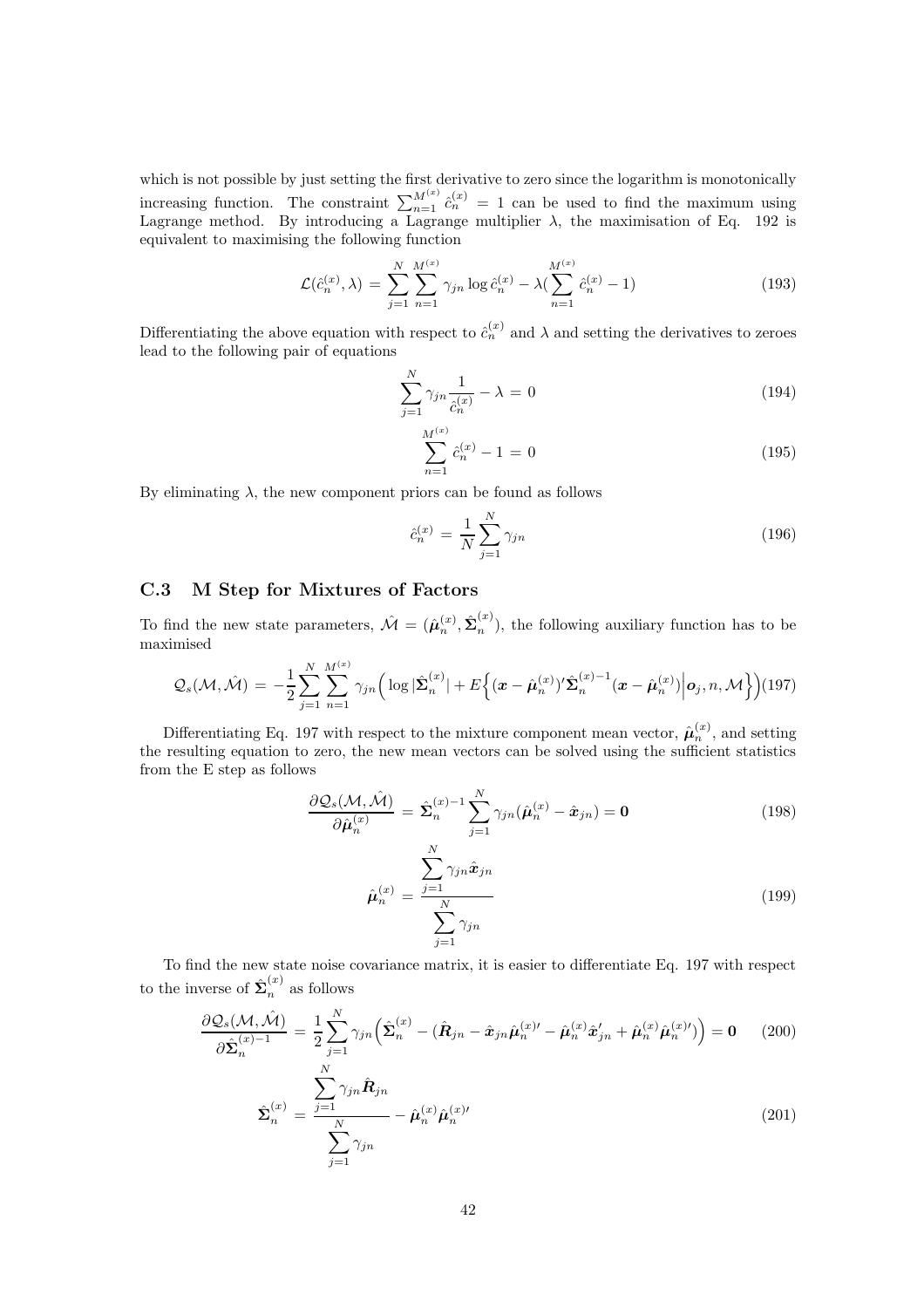## D Derivation of the EM Algorithm for Shared Factor Analysis

The expectation maximisation algorithm for shared factor analysis is presented in this appendix. It was first introduced in [22] but the derivation is in a simple consistent form. The E step is very similar to the factor analysis but the statistics have to be estimated for each component and the component posteriors have to be obtained as well. The M step is again very generic and can be applied to the mixture of linear dynamical systems as well as factor analysed hidden Markov models.

#### D.1 E Step for Shared Factor Analysis

In addition to the state posteriors, the component posteriors have to be estimated as follows

$$
\gamma_{jm} = P_{\omega}(m|\mathbf{o}_j, \mathcal{M}) = \frac{c_m^{(o)} p(\mathbf{o}_j|m, \mathcal{M})}{\sum_{l=1}^{M^{(o)}} c_l^{(o)} p(\mathbf{o}_j|l, \mathcal{M})}
$$
(202)

where the component posterior of the observation is simply

$$
p(\mathbf{o}_j|m,\mathcal{M}) = \mathcal{N}(\mathbf{o}_j;\boldsymbol{\mu}_m^{(o)},\mathbf{CC'}+\boldsymbol{\Sigma}_m^{(o)})
$$
\n(203)

The state posteriors can be obtained like in the factor analysis by defining the state posteriors given the observation and the mixture component as follows

$$
\hat{\boldsymbol{x}}_{jm} = \boldsymbol{K}_m(\boldsymbol{o}_j - \boldsymbol{\mu}_m) \tag{204}
$$

$$
\hat{\boldsymbol{R}}_{jm} = \boldsymbol{I} - \boldsymbol{K}_m \boldsymbol{C} + \hat{\boldsymbol{x}}_{jm} \hat{\boldsymbol{x}}'_{jm} \tag{205}
$$

where  $\bm{K}_m = \bm{C}' (\bm{C} \bm{C}' + \bm{\Sigma}_m^{(o)})^{-1}$ .

#### D.2 M Step for Shared Factor Analysis

To find the new parameters,  $\hat{\mathcal{M}} = (\hat{\mathbf{C}}, \hat{\boldsymbol{\mu}}_m^{(o)}, \hat{\boldsymbol{\Sigma}}_m^{(o)})$ , for the observation process the following auxiliary function has to be maximised

$$
Q_o(\mathcal{M}, \hat{\mathcal{M}}) =
$$
\n
$$
-\frac{1}{2} \sum_{j=1}^N \sum_{m=1}^{M^{(o)}} \gamma_{jm} \left( \log |\hat{\Sigma}_m^{(o)}| + E \left\{ \left( \mathbf{o}_j - \hat{C} \mathbf{x} - \hat{\boldsymbol{\mu}}_m^{(o)} \right)^{\prime} \hat{\Sigma}_m^{(o)-1} \left( \mathbf{o}_j - \hat{C} \mathbf{x} - \hat{\boldsymbol{\mu}}_m^{(o)} \right) \middle| \mathbf{O}, \mathcal{M} \right\} \right)
$$
\n(206)

The M step in case of mixture models is not as elegant as before since the optimisation of the observation matrix cannot be done without using the old model parameters. In case of full covariance matrices the optimisation is a bit difficult. Fortunately, if diagonal covariance matrices were used, the auxiliary function can be rewritten ignoring all terms independent of the observation matrix and defining  $\hat{\boldsymbol{B}} = \hat{\boldsymbol{C}}'$  as follows

$$
\mathcal{Q}'_o(\mathcal{M}, \hat{\mathcal{M}}) = -\frac{1}{2} \sum_{l=1}^p \left( \hat{\boldsymbol{b}}_l' \boldsymbol{G}_l \hat{\boldsymbol{b}}_l - 2 \hat{\boldsymbol{b}}_l' \boldsymbol{k}_l \right)
$$
(207)

where  $\hat{\boldsymbol{b}}_l$  is the *l*<sup>th</sup> column of the matrix  $\hat{\boldsymbol{B}}$  and

$$
G_l = \sum_{m=1}^{M^{(o)}} \frac{1}{\sigma_{ml}^{(o)2}} \sum_{j=1}^{N} \gamma_{jm} \hat{\mathbf{R}}_{jm}
$$
(208)

$$
\mathbf{k}_{l} = \sum_{m=1}^{M^{(o)}} \frac{1}{\sigma_{ml}^{(o)2}} \sum_{j=1}^{N} \gamma_{jm} (o_{jl} - \mu_{ml}^{(o)}) \hat{\mathbf{x}}_{jm}
$$
(209)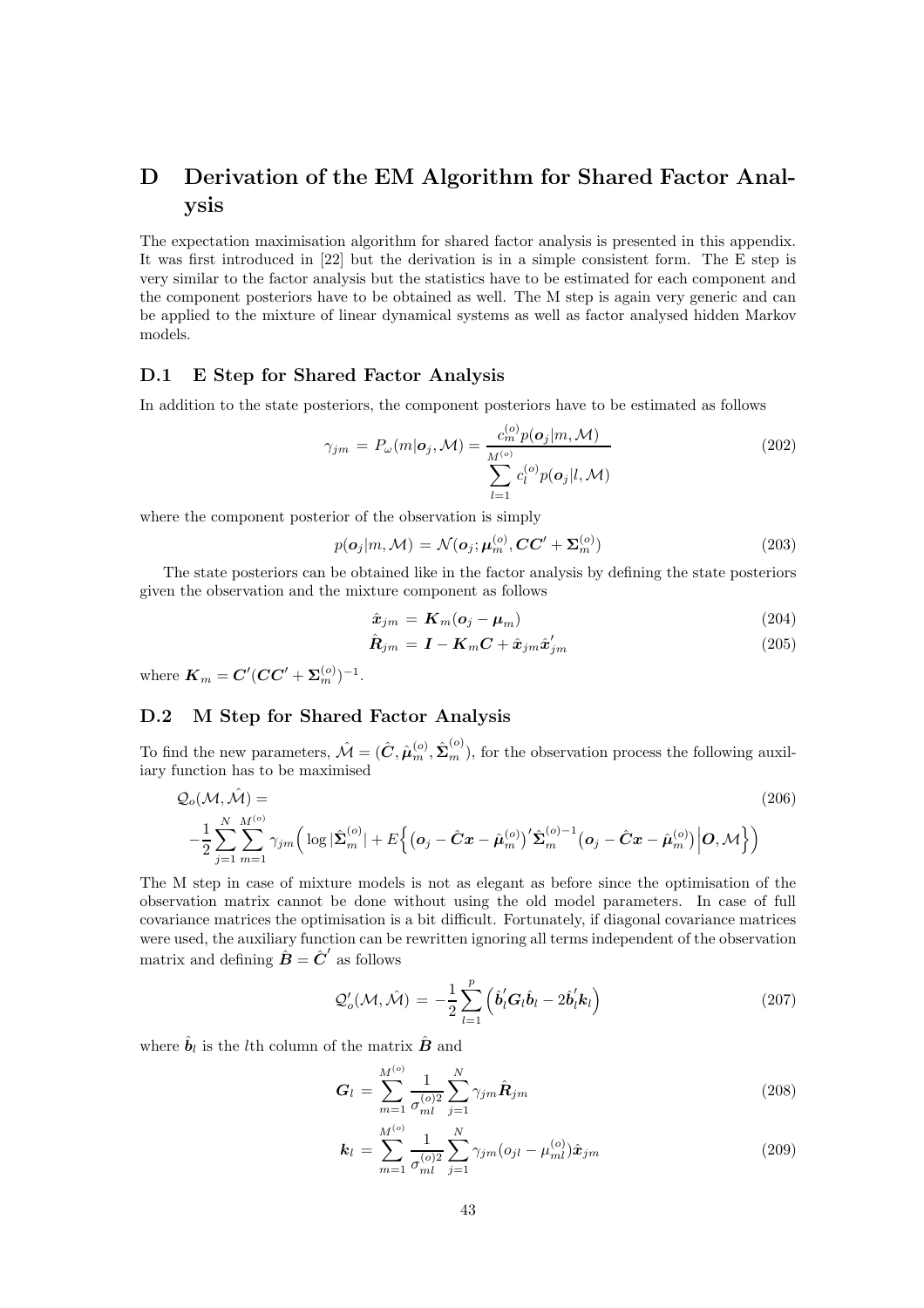where  $\sigma_{ml}^{(o)2}$  is the lth diagonal element of the observation noise covariance matrix  $\Sigma_{m}^{(o)}$ ,  $o_{jl}$  is the Ith element of the observation vector  $o_j$  and  $\mu_{ml}^{(o)}$  is the lth element of the observation noise mean vector  $\boldsymbol{\mu}_m^{(o)}$ .

Differentiating the auxiliary function in Eq. 207 with respect to  $\hat{b}_l$  and equating the resulting expression to zero, the vectors  $\hat{\boldsymbol{b}}_l$  can be re-estimated as follows

$$
\frac{\partial \mathcal{Q}'_o(\mathcal{M}, \hat{\mathcal{M}})}{\partial \hat{\boldsymbol{b}}_l} = \boldsymbol{k}_l - \boldsymbol{G}_l \hat{\boldsymbol{b}}_l = \mathbf{0}
$$
\n(210)

$$
\hat{\boldsymbol{b}}_l = \boldsymbol{G}_l^{-1} \boldsymbol{k}_l \tag{211}
$$

which are the row vectors of the new observation matrix  $\hat{C}$ .

Differentiating Eq. 206 with respect to the component observation mean vectors and equating the resulting expression to zero, the new estimates for the means can be obtained as follows

$$
\frac{\partial \mathcal{Q}_o(\mathcal{M}, \hat{\mathcal{M}})}{\partial \hat{\boldsymbol{\mu}}_m^{(o)}} = \hat{\boldsymbol{\Sigma}}_m^{(o)-1} \sum_{j=1}^N \gamma_{jm} (\boldsymbol{o}_j - \hat{\boldsymbol{C}} \hat{\boldsymbol{x}}_{jm} - \hat{\boldsymbol{\mu}}_m^{(o)}) = \mathbf{0}
$$
(212)

$$
\hat{\boldsymbol{\mu}}_{m}^{(o)} = \frac{\sum_{j=1}^{N} \gamma_{jm} (\boldsymbol{o}_j - \hat{\boldsymbol{C}} \hat{\boldsymbol{x}}_{jm})}{\sum_{j=1}^{N} \gamma_{jm}}
$$
\n(213)

To find the new component observation noise covariance matrices, it is easier to differentiate Eq. 206 with respect to the inverse of  $\Sigma_m^{(o)}$  as follows

$$
\frac{\partial \mathcal{Q}_{o}(\mathcal{M}, \hat{\mathcal{M}})}{\partial \hat{\Sigma}_{m}^{(o)-1}} = \qquad (214)
$$
\n
$$
\frac{1}{2} \sum_{j=1}^{N} \gamma_{jm} \left( \hat{\Sigma}_{m}^{(o)} - E \Big\{ \big( \mathbf{o}_{j} - \hat{C} \mathbf{x} - \hat{\boldsymbol{\mu}}_{m}^{(o)} \big) \big( \mathbf{o}_{j} - \hat{C} \mathbf{x} - \hat{\boldsymbol{\mu}}_{m}^{(o)} \big) \Big| \mathbf{O}, \mathcal{M} \Big\} \right) = \mathbf{0}
$$
\n
$$
\hat{\Sigma}_{m}^{(o)} = \frac{1}{N} \sum_{j=1}^{N} \gamma_{jm} \text{diag} \big( \mathbf{o}_{j} \mathbf{o}_{j}^{\prime} - \Big[ \hat{C} \ \hat{\boldsymbol{\mu}}_{m}^{(o)} \Big] \Big[ \mathbf{o}_{j} \hat{\mathbf{x}}_{jm}^{\prime} \ \mathbf{o}_{j} \Big] \Big\vert \mathbf{O}_{j} \hat{\mathbf{C}}_{j}^{\prime} \mathbf{o}_{j} \Big] \Big\vert \mathbf{O}_{j} \hat{\mathbf{x}}_{jm}^{\prime} \ \mathbf{o}_{j} \Big\vert \mathbf{O}_{j} \left( \hat{\mathbf{C}} \ \hat{\boldsymbol{\mu}}_{m}^{(o)} \right) \Big[ \mathbf{o}_{j} \hat{\mathbf{x}}_{jm}^{\prime} \ \mathbf{o}_{j} \Big] \mathbf{O}_{j} \tag{215}
$$

Unfortunately, this expression cannot be further simplified due to the form of the observation matrix re-estimation formula.

## E Derivation of the EM Algorithm for Linear Dynamical System

Derivation of the Kalman filter and smoother recursions as well as the M step of the EM algorithm for a linear dynamical system are presented in this appendix. The Kalman filter and smoother recursions are derived using the generic forward-backward algorithm and conditioning multivariate Gaussians as described in App. A.2. The M step is rather straightforward maximisation of quadratic matrix forms. The derivation presented here is very similar to [16] but more attention is paid to the matrix notation used in this paper.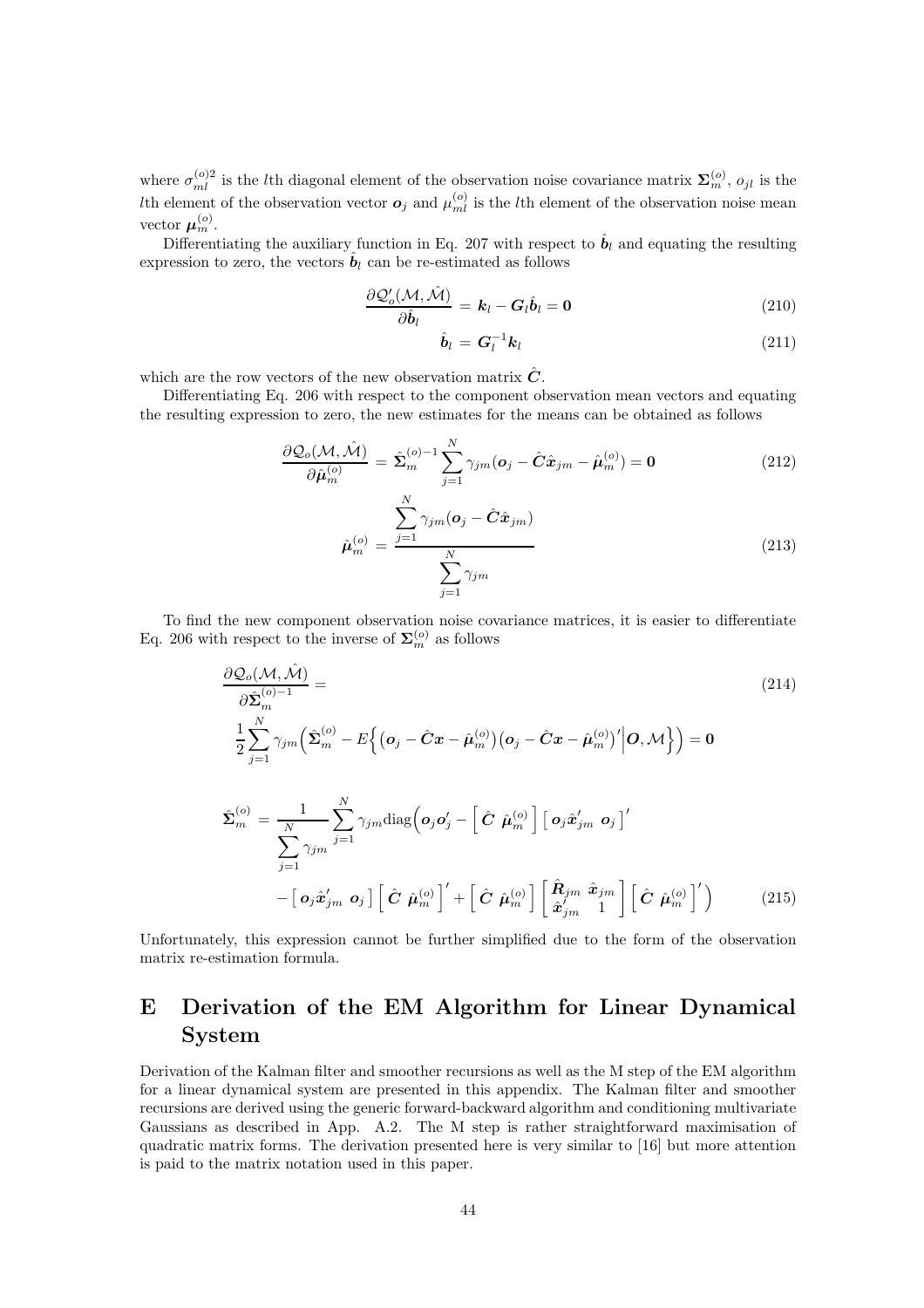#### E.1 Kalman Filter

Following the derivation in [32] so called generic scaled forward-backward algorithm is used. Let the forward variable,  $\alpha_x(t)$ , be defined as follows

$$
\alpha_{\boldsymbol{x}}(t) = p(\boldsymbol{x}_t, \boldsymbol{o}_1, \dots, \boldsymbol{o}_t) = p(\boldsymbol{o}_1, \dots, \boldsymbol{o}_t) p(\boldsymbol{x}_t | \boldsymbol{o}_1, \dots, \boldsymbol{o}_t) = \Big(\prod_{\tau=1}^t \kappa_{\tau}\Big) \hat{\alpha}_{\boldsymbol{x}}(t) \tag{216}
$$

where  $\kappa_t = p(\boldsymbol{o}_t | \boldsymbol{o}_1, \dots, \boldsymbol{o}_{t-1})$  are the scaling factors and  $\hat{\alpha}_x(t) = p(x_t | \boldsymbol{o}_1, \dots, \boldsymbol{o}_t)$  are the scaled forward variables. Both the scaling factors and forward variables are Gaussian distributed due to the linear Gaussian model assumption. Let  $\mathbf{x}^{(\tau)}(t)$  denote  $E\{\mathbf{x}_t|\mathbf{o}_1,\ldots,\mathbf{o}_\tau\}$  and  $\mathbf{\Sigma}^{(\tau)}(t)$  denote  $E\{(\bm{x}_t-\bm{x}^{(\tau)}(t))(\bm{x}_t-\bm{x}^{(\tau)}(t))|\bm{o}_1,\ldots,\bm{o}_\tau\}$  then the scaled forward variable is distributed as

$$
\hat{\alpha}_{\boldsymbol{x}}(t) = \mathcal{N}\big(\boldsymbol{x}_t; \boldsymbol{x}^{(t)}(t), \boldsymbol{\Sigma}^{(t)}(t)\big) \tag{217}
$$

Using the first-order Markov property and the state conditional independence of the observations in Eqs. 51 and 52 the forward variable,  $\alpha_x(t)$ , can be rewritten in the following recursive form

$$
\alpha_{\boldsymbol{x}}(t) = p(\boldsymbol{x}_t, \boldsymbol{o}_1, \dots, \boldsymbol{o}_t) = p(\boldsymbol{o}_t | \boldsymbol{x}_t) p(\boldsymbol{x}_t, \boldsymbol{o}_1, \dots, \boldsymbol{o}_{t-1})
$$
\n(218)

$$
= p(\boldsymbol{o}_t|\boldsymbol{x}_t) \int p(\boldsymbol{x}_t, \boldsymbol{x}_{t-1} = \boldsymbol{z}, \boldsymbol{o}_1, \dots, \boldsymbol{o}_{t-1}) d\boldsymbol{z}
$$
\n(219)

$$
= p(\boldsymbol{o}_t|\boldsymbol{x}_t) \int p(\boldsymbol{x}_t|\boldsymbol{x}_{t-1}=\boldsymbol{z}) p(\boldsymbol{x}_{t-1}=\boldsymbol{z},\boldsymbol{o}_1,\ldots,\boldsymbol{o}_{t-1}) d\boldsymbol{z}
$$
(220)

$$
= p(\boldsymbol{o}_t|\boldsymbol{x}_t) \int p(\boldsymbol{x}_t|\boldsymbol{x}_{t-1} = \boldsymbol{z}) \Big(\prod_{\tau=1}^{t-1} \kappa_\tau\Big) \hat{\alpha}_{\boldsymbol{z}}(t-1) d\boldsymbol{z} \tag{221}
$$

$$
\kappa_t \hat{\alpha}_{\mathbf{x}}(t) = p(\mathbf{o}_t|\mathbf{x}_t) \int p(\mathbf{x}_t|\mathbf{x}_{t-1} = \mathbf{z}) \hat{\alpha}_{\mathbf{z}}(t-1) d\mathbf{z}
$$
\n(222)

which starts off with the initial value  $\hat{\alpha}_x(1) = p(x_1|\mathbf{o}_1)$ . All the terms in Eq. 222 can be expressed with Gaussians as follows

$$
\kappa_t \hat{\alpha}_{\boldsymbol{x}}(t) = \qquad (223)
$$
\n
$$
\mathcal{N}(\boldsymbol{o}_t; \boldsymbol{C}\boldsymbol{x}_t + \boldsymbol{\mu}^{(o)}, \boldsymbol{\Sigma}^{(o)}) \int \mathcal{N}(\boldsymbol{x}_t; \boldsymbol{A}\boldsymbol{z} + \boldsymbol{\mu}^{(x)}, \boldsymbol{\Sigma}^{(x)}) \mathcal{N}(\boldsymbol{z}; \boldsymbol{x}^{(t-1)}(t-1), \boldsymbol{\Sigma}^{(t-1)}(t-1)) \, d\boldsymbol{z}
$$

where the both terms inside the integral are also jointly Gaussian as follows

$$
p(\mathbf{z}, \mathbf{x}_t) = \mathcal{N}\left(\begin{bmatrix} \mathbf{z} \\ \mathbf{x}_t \end{bmatrix}; \begin{bmatrix} \mathbf{x}^{(t-1)}(t-1) \\ \mathbf{A}\mathbf{x}^{(t-1)}(t-1) + \mathbf{\mu}^{(x)} \end{bmatrix}, \begin{bmatrix} \mathbf{\Sigma}^{(t-1)}(t-1) & \mathbf{\Sigma}^{(t-1)}(t-1) \mathbf{A}' \\ \mathbf{A}\mathbf{\Sigma}^{(t-1)}(t-1) & \mathbf{A}\mathbf{\Sigma}^{(t-1)}(t-1) \mathbf{A}' + \mathbf{\Sigma}^{(x)} \end{bmatrix}\right)
$$
(224)

and since the integration is carried out with respect to  $z$  the term on the right hand side reduces to the probability of  $x_t$  and by defining  $x^{(t-1)}(t) = Ax^{(t-1)}(t-1) + \mu^{(x)}$  and  $\Sigma^{(t-1)}(t) =$  $A\Sigma^{(t-1)}(t-1)A' + \Sigma^{(x)}$ , Eq. 223 becomes

$$
\kappa_t \hat{\alpha}_{\boldsymbol{x}}(t) = \mathcal{N}(\boldsymbol{o}_t; \boldsymbol{C}\boldsymbol{x}_t + \boldsymbol{\mu}^{(o)}, \boldsymbol{\Sigma}^{(o)}) \mathcal{N}(\boldsymbol{x}_t; \boldsymbol{x}^{(t-1)}(t), \boldsymbol{\Sigma}^{(t-1)}(t))
$$
(225)

$$
= p(\boldsymbol{o}_t|\boldsymbol{x}_t, \boldsymbol{o}_1, \dots, \boldsymbol{o}_{t-1})p(\boldsymbol{x}_t|\boldsymbol{o}_1, \dots, \boldsymbol{o}_{t-1})
$$
\n(226)

which is not yet in the required form but can be transformed to it by using the Bayes' formula as follows

$$
p(\boldsymbol{o}_t|\boldsymbol{x}_t,\boldsymbol{o}_1,\ldots,\boldsymbol{o}_{t-1})p(\boldsymbol{x}_t|\boldsymbol{o}_1,\ldots,\boldsymbol{o}_{t-1})=p(\boldsymbol{o}_t|\boldsymbol{o}_1,\ldots,\boldsymbol{o}_{t-1})p(\boldsymbol{x}_t|\boldsymbol{o}_1,\ldots,\boldsymbol{o}_t)
$$
(227)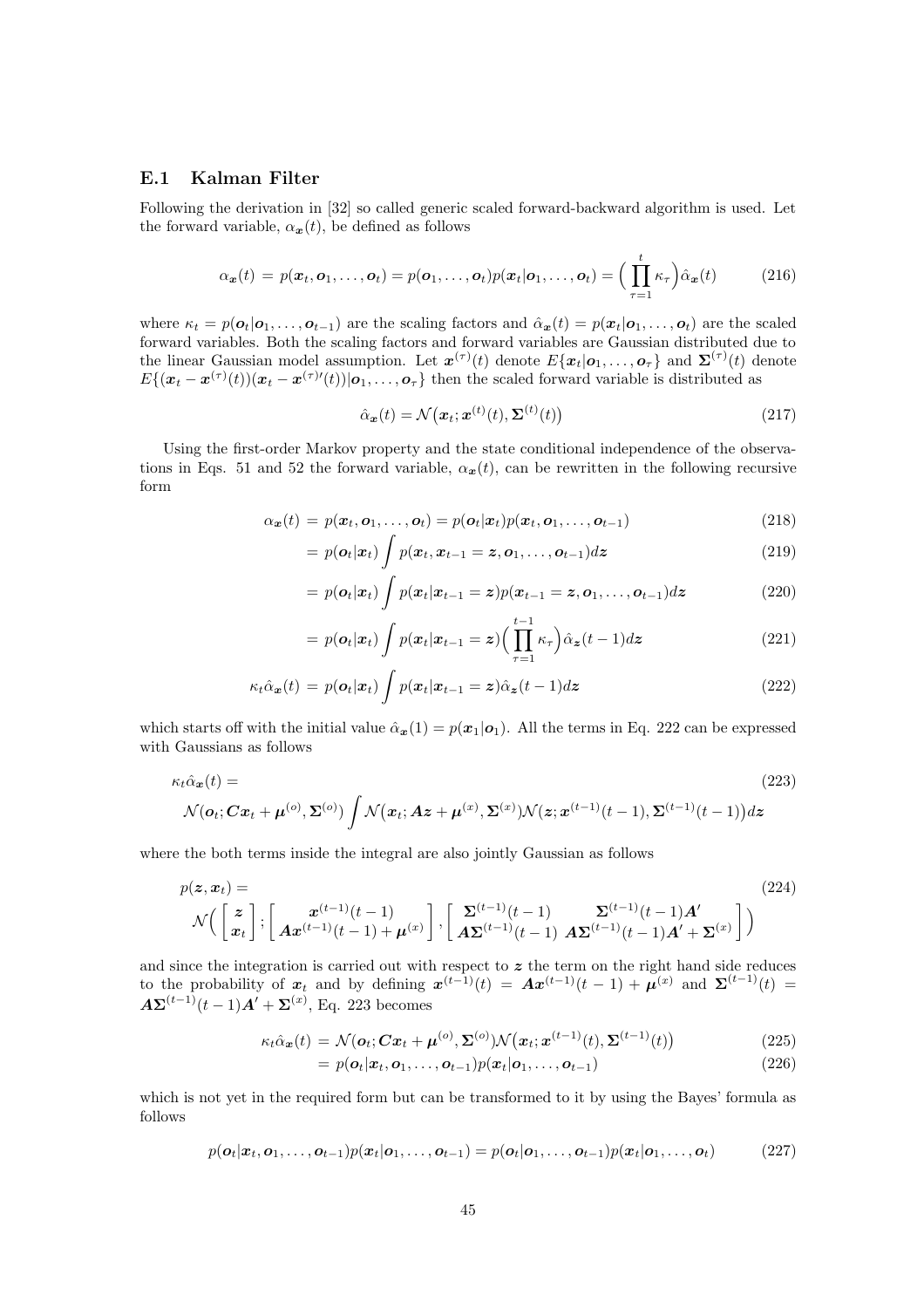and noticing that  $o_t$  and  $x_t$  are also jointly Gaussian

$$
p(\boldsymbol{o}_t, \boldsymbol{x}_t) = \mathcal{N}\Big(\begin{bmatrix} \boldsymbol{x}_t \\ \boldsymbol{o}_t \end{bmatrix}; \begin{bmatrix} \boldsymbol{x}^{(t-1)}(t) \\ \boldsymbol{Cx}^{(t-1)}(t) + \boldsymbol{\mu}^{(o)} \end{bmatrix}, \begin{bmatrix} \boldsymbol{\Sigma}^{(t-1)}(t) & \boldsymbol{\Sigma}^{(t-1)}(t)\boldsymbol{C}' \\ \boldsymbol{C}\boldsymbol{\Sigma}^{(t-1)}(t) & \boldsymbol{C}\boldsymbol{\Sigma}^{(t-1)}(t)\boldsymbol{C}' + \boldsymbol{\Sigma}^{(o)} \end{bmatrix}\Big)
$$
(228)

The latter form in Eq. 227 can be easily obtained by applying the conditioning of two multivariate Gaussians in Eq. 167. Therefore Eq. 225 becomes

$$
\kappa_t \hat{\alpha}_{\mathbf{x}}(t) = \mathcal{N}(\mathbf{o}_t; \mathbf{C} \mathbf{x}^{(t-1)}(t) + \boldsymbol{\mu}^{(o)}, \mathbf{C} \mathbf{\Sigma}^{(t-1)}(t) \mathbf{C}' + \mathbf{\Sigma}^{(o)})
$$
(229)  

$$
\mathcal{N}(\mathbf{x}_t; \mathbf{x}^{(t-1)}(t) + \mathbf{K}(t)(\mathbf{o}_t - \mathbf{C} \mathbf{x}^{(t-1)}(t) - \boldsymbol{\mu}^{(o)}), \mathbf{\Sigma}^{(t-1)}(t) - \mathbf{K}(t) \mathbf{C} \mathbf{\Sigma}^{(t-1)}(t))
$$

where  $\mathbf{K}(t) = \mathbf{\Sigma}^{(t-1)}(t) \mathbf{C}' (\mathbf{C} \mathbf{\Sigma}^{(t-1)}(t) \mathbf{C}' + \mathbf{\Sigma}^{(o)})^{-1}$  and which is now the product of the probability of the current observation given the history up to the time instant t and the scaled forward variable as defined earlier.

#### E.2 Kalman Smoother

The backward variable is defined as usual

$$
\beta_{\boldsymbol{x}}(t) = (230)
$$
\n
$$
p(\boldsymbol{o}_{t+1}, \dots, \boldsymbol{o}_T | \boldsymbol{x}_t) = p(\boldsymbol{o}_{t+1}, \dots, \boldsymbol{o}_T | \boldsymbol{o}_1, \dots, \boldsymbol{o}_t) \frac{p(\boldsymbol{o}_{t+1}, \dots, \boldsymbol{o}_T | \boldsymbol{x}_t)}{p(\boldsymbol{o}_{t+1}, \dots, \boldsymbol{o}_T | \boldsymbol{o}_1, \dots, \boldsymbol{o}_t)} \Big( \prod_{\tau=t+1}^T \kappa_{\tau} \Big) \hat{\beta}_{\boldsymbol{x}}(t)
$$

where  $\kappa_t = p(\mathbf{o}_t | \mathbf{o}_1, \dots, \mathbf{o}_{t-1})$  are the same scaling factors as the ones used with the forward variables. Using again the first-order Markov property and the state conditional independence of the observations in Eqs. 51 and 52 the backward variable,  $\beta_x(t-1)$ , can be rewritten in the following recursive form

$$
\beta_{\boldsymbol{x}}(t-1) = \int p(\boldsymbol{x}_t = \boldsymbol{z}, \boldsymbol{o}_t, \dots, \boldsymbol{o}_T | \boldsymbol{x}_{t-1}) d\boldsymbol{z}
$$
\n(231)

$$
= \int p(\boldsymbol{x}_t = \boldsymbol{z}|\boldsymbol{x}_{t-1}) p(\boldsymbol{o}_t|\boldsymbol{x}_t = \boldsymbol{z}) p(\boldsymbol{o}_{t+1} \dots, \boldsymbol{o}_T|\boldsymbol{x}_t = \boldsymbol{z}) d\boldsymbol{z}
$$
(232)

$$
= \int p(\boldsymbol{x}_t = \boldsymbol{z} | \boldsymbol{x}_{t-1}) p(\boldsymbol{o}_t | \boldsymbol{x}_t = \boldsymbol{z}) \Big( \prod_{\tau=t+1}^T \kappa_\tau \Big) \hat{\beta}_{\boldsymbol{z}}(t) d \boldsymbol{z} \tag{233}
$$

$$
\hat{\beta}_{\boldsymbol{x}}(t-1) = \frac{1}{\kappa_t} \int p(\boldsymbol{x}_t = \boldsymbol{z} | \boldsymbol{x}_{t-1}) p(\boldsymbol{o}_t | \boldsymbol{x}_t = \boldsymbol{z}) \hat{\beta}_{\boldsymbol{z}}(t) d\boldsymbol{z}
$$
\n(234)

The Kalman smoother estimates,  $\hat{\mathbf{x}}(t)$  and  $\hat{\mathbf{\Sigma}}(t)$ , are the mean vector and covariance matrix of the state vector,  $x_t$ , given the entire observation sequence, O. Therefore it can be represented as the product of the scaled forward and backward variables as follows

$$
\hat{\alpha}_{\boldsymbol{x}}(t)\hat{\beta}_{\boldsymbol{x}}(t) = p(\boldsymbol{x}_t|\boldsymbol{o}_1,\ldots,\boldsymbol{o}_t) \frac{p(\boldsymbol{o}_{t+1},\ldots,\boldsymbol{o}_T|\boldsymbol{x}_t)}{p(\boldsymbol{o}_{t+1},\ldots,\boldsymbol{o}_T|\boldsymbol{o}_1,\ldots,\boldsymbol{o}_t)} \tag{235}
$$

$$
= p(\boldsymbol{x}_t|\boldsymbol{O}) = \mathcal{N}(\boldsymbol{x}_t; \hat{\boldsymbol{x}}(t), \hat{\boldsymbol{\Sigma}}(t))
$$
\n(236)

The backward recursion can be derived by substituting 53, 54, 217, 225, 234 and 236 into the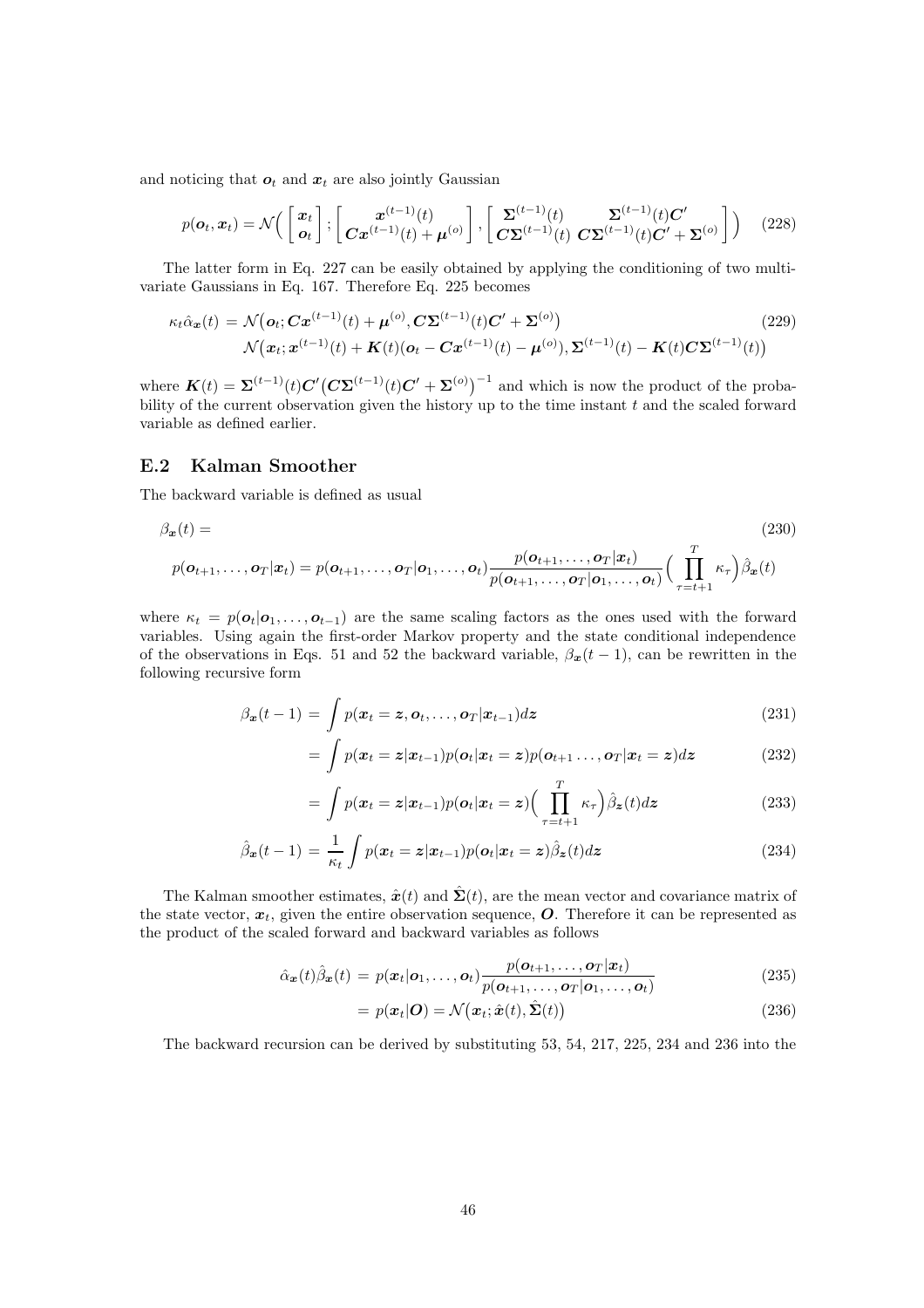product of the scaled forward and backward variables and doing some algebra as follows

$$
\hat{\alpha}_{\boldsymbol{x}}(t)\hat{\beta}_{\boldsymbol{x}}(t) = \mathcal{N}(\boldsymbol{x}_t; \boldsymbol{x}^{(t)}(t), \boldsymbol{\Sigma}^{(t)}(t)) \int \mathcal{N}(\boldsymbol{z}; \boldsymbol{A}\boldsymbol{x}_t + \boldsymbol{\mu}^{(x)}, \boldsymbol{\Sigma}^{(x)}) \mathcal{N}(\boldsymbol{o}_{t+1}; \boldsymbol{C}\boldsymbol{z}, \boldsymbol{\Sigma}^{(o)}) \tag{237}
$$
\n
$$
\mathcal{N}(\boldsymbol{z}; \hat{\boldsymbol{x}}(t+1), \hat{\boldsymbol{\Sigma}}(t+1))
$$

$$
\frac{\mathcal{N}(z;\hat{x}(t+1),\hat{\Sigma}(t+1))}{\kappa_{t+1}\hat{\alpha}_{z}(t+1)}dz
$$
\n
$$
= \int \mathcal{N}(x_{t};x^{(t)}(t) + J(t)(z - Ax^{(t)}(t) - \mu^{(x)}), \Sigma^{(t)}(t) - J(t)A\Sigma^{(t)}(t)) \quad (238)
$$

$$
\mathcal{N} \big(\boldsymbol{z}; \hat{\boldsymbol{x}}(t+1), \hat{\boldsymbol{\Sigma}}(t+1) \big) d \boldsymbol{z}
$$

$$
= \mathcal{N}(\boldsymbol{x}_t; \boldsymbol{x}^{(t)}(t) + \boldsymbol{J}(t)(\hat{\boldsymbol{x}}(t+1)) - \boldsymbol{x}^{(t)}(t+1)),
$$
\n(239)

$$
\Sigma^{(t)}(t) + \mathbf{J}(t)(\hat{\Sigma}(t+1) - \Sigma^{(t)}(t+1))\mathbf{J}'(t)
$$
\n(240)

where  $J(t) = \Sigma^{(t)}(t)A'(\Sigma^{(t)}(t+1))^{-1}$  and Kalman smoother recursions result obviously.

The cross covariance of two consecutive state vectors is also required. It can be obtained by the scaled forward and backward variables as follows

$$
p(\boldsymbol{x}_{t-1}, \boldsymbol{x}_t | \boldsymbol{O}) = \frac{1}{\kappa_t} \hat{\alpha}_{\boldsymbol{x}}(t-1) p(\boldsymbol{x}_t | \boldsymbol{x}_{t-1}) p(\boldsymbol{o}_t | \boldsymbol{x}_t) \hat{\beta}_{\boldsymbol{x}_t}(t)
$$
(241)

Since the current state and the previous state are jointly Gaussian it is easy to obtain the cross covariance matrix  $\hat{\Sigma}^{(t-1)}(t) = \hat{\Sigma}(t) \mathbf{J}'(t-1)$ .

#### E.3 M Step

To find the new parameters,  $\hat{\mathcal{M}} = (\hat{\mathbf{C}}, \hat{\boldsymbol{\mu}}^{(o)}, \hat{\boldsymbol{\Sigma}}^{(o)})$ , for the observation process the following auxiliary function has to be maximised

$$
Q_o(\mathcal{M}, \hat{\mathcal{M}}) =
$$
\n
$$
-\frac{1}{2} \sum_{t=1}^T \left( \log |\hat{\Sigma}^{(o)}| + E \left\{ (\boldsymbol{o}_t - \hat{\boldsymbol{C}} \boldsymbol{x}_t - \hat{\boldsymbol{\mu}}^{(o)})' \hat{\Sigma}^{(o)-1} (\boldsymbol{o}_t - \hat{\boldsymbol{C}} \boldsymbol{x}_t - \hat{\boldsymbol{\mu}}^{(o)}) \middle| \boldsymbol{O}, \mathcal{M} \right\} \right)
$$
\n(242)

which is exactly the same as Eq. 173 in the M step for the factor analysis except the index is time,  $t$ , rather than a set index,  $j$ . So, the derivation follows directly from Appendix B.2 by replacing N with  $T$  and  $j$  with  $t$ .

To find the new parameters,  $\hat{\mathcal{M}} = (\hat{\mathbf{A}}, \hat{\boldsymbol{\mu}}^{(x)}, \hat{\boldsymbol{\Sigma}}^{(x)})$ , for the state evolution process the following auxiliary function has to be maximised

$$
Q_x(\mathcal{M}, \hat{\mathcal{M}}) =
$$
\n
$$
-\frac{1}{2} \sum_{t=2}^T \left( \log |\hat{\Sigma}^{(x)}| + E \left\{ \left( \boldsymbol{x}_t - \hat{\boldsymbol{A}} \boldsymbol{x}_{t-1} - \hat{\boldsymbol{\mu}}^{(x)} \right)^{\prime} \hat{\Sigma}^{(x)-1} \left( \boldsymbol{x}_t - \hat{\boldsymbol{A}} \boldsymbol{x}_{t-1} - \hat{\boldsymbol{\mu}}^{(x)} \right) \middle| \boldsymbol{O}, \mathcal{M} \right\} \right)
$$
\n(243)

To find the new state evolution noise mean vector the auxiliary function in Eq. 243 can be differentiated with respect to  $\hat{\boldsymbol{\mu}}^{(x)}$  as follows

$$
\frac{\partial \mathcal{Q}_x(\mathcal{M}, \hat{\mathcal{M}})}{\partial \hat{\boldsymbol{\mu}}^{(x)}} = \hat{\boldsymbol{\Sigma}}^{(x)-1} \sum_{t=2}^T (\hat{\boldsymbol{x}}(t) - \hat{\boldsymbol{A}} \hat{\boldsymbol{x}}(t-1) - \hat{\boldsymbol{\mu}}^{(x)}) = \mathbf{0}
$$
(244)

$$
\hat{\mu}^{(x)} = \frac{1}{T-1} \sum_{t=2}^{T} (\hat{x}(t) - \hat{A}\hat{x}(t-1))
$$
\n(245)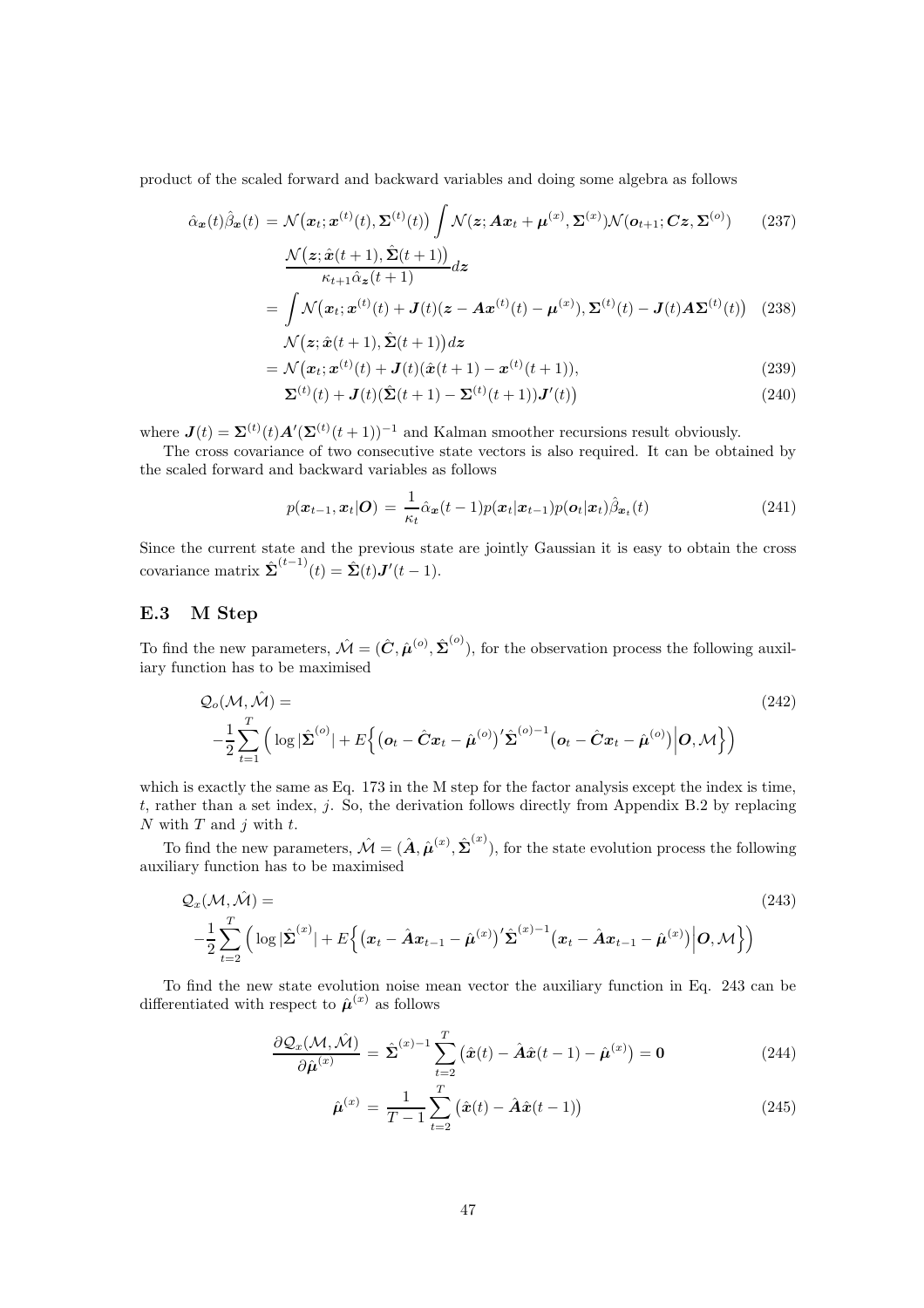Differentiating Eq. 243 with respect to  $\hat{\boldsymbol{A}}$  and setting the resulting equation to zero the new state transition matrix can be solved using only the sufficient statistics from the E step as follows

$$
\frac{\partial \mathcal{Q}_x(\mathcal{M}, \hat{\mathcal{M}})}{\partial \hat{A}} = \hat{\Sigma}^{(x)-1} \sum_{t=2}^T (\hat{\mathbf{R}}^{(t-1)}(t) - \hat{\boldsymbol{\mu}}^{(x)} \hat{\mathbf{x}}'(t-1) - \hat{\mathbf{A}} \hat{\mathbf{R}}(t-1)) = \mathbf{0} \tag{246}
$$
\n
$$
\hat{\mathbf{A}} = \Big(\sum_{t=2}^T \hat{\mathbf{R}}^{(t-1)}(t) - \frac{1}{T-1} \sum_{t=2}^T \hat{\mathbf{x}}(t) \sum_{t=2}^T \hat{\mathbf{x}}'(t-1) \Big)
$$
\n
$$
\Big(\sum_{t=2}^T \hat{\mathbf{R}}(t-1) - \frac{1}{T-1} \sum_{t=2}^T \hat{\mathbf{x}}(t-1) \sum_{t=2}^T \hat{\mathbf{x}}'(t-1) \Big)^{-1} \tag{247}
$$

When re-estimating the model parameters, the state evolution matrix has to be updated before the state evolution noise mean vector or they can be re-estimated simultaneously using matrix notation. By defining the following sums of the sufficient statistics

 $T-1$ 

$$
\Gamma_3 = \sum_{t=2}^T \hat{\mathbf{R}}^{(t-1)}(t) , \Gamma_4 = \sum_{t=2}^T \hat{\mathbf{R}}(t-1)
$$
  

$$
\zeta_3 = \sum_{t=2}^T \hat{\mathbf{x}}(t) , \zeta_4 = \sum_{t=2}^T \hat{\mathbf{x}}(t-1)
$$
 (248)

it can can be checked that the parameters  $\hat{A}$  and  $\hat{\mu}^{(x)}$  can be estimated simultaneously as follows

$$
\left[\hat{\mathbf{A}}\hat{\boldsymbol{\mu}}^{(x)}\right] = \left(\sum_{t=2}^{T} \left[\hat{\mathbf{R}}^{(t-1)}(t)\hat{\mathbf{x}}(t)\right]\right) \left(\sum_{t=2}^{T} \left[\hat{\mathbf{R}}^{(t-1)}(t-1)\hat{\mathbf{x}}(t-1)\right]\right)^{-1} = \left[\Gamma_3 \zeta_3\right] \left[\begin{matrix} \Gamma_4 & \zeta_4 \\ \zeta_4' & T-1 \end{matrix}\right]^{-1}
$$
\n(249)

Now, the Schur's complement,  $(\Gamma|T-1)$ , in Eq. 159 for the matrix to be inverted is

$$
(\Gamma|T-1) = \Gamma_4 - \frac{1}{T-1}\zeta_4 \zeta_4'
$$
\n(250)

and the first element of the matrix product in Eq. 249 is

$$
\Gamma_3(\Gamma|T-1)^{-1} - \frac{1}{T-1}\zeta_3\zeta_4'(\Gamma|T-1)^{-1} = \left(\Gamma_3 - \frac{1}{T-1}\zeta_3\zeta_4'\right)\left(\Gamma_4 - \frac{1}{T}\zeta_4\zeta_4'\right)^{-1} \tag{251}
$$

which is exactly the ML estimate for  $\hat{A}$ . The second element of the matrix product in Eq. 249 is

$$
-\frac{1}{T-1}\Gamma_3(\Gamma|T-1)^{-1}\zeta_4 + \frac{1}{T-1}\zeta_3 + \frac{1}{(T-1)^2}\zeta_3\zeta_4'(\Gamma|T-1)^{-1}\zeta_4 = (252)
$$

$$
\frac{1}{T-1}\Big(\zeta_3 - \left(\Gamma_3(\Gamma|T-1)^{-1} - \frac{1}{T-1}\zeta_3\zeta_4'(\Gamma|T-1)^{-1}\right)\zeta_4\Big)
$$

which is exactly the ML estimate for  $\hat{\boldsymbol{\mu}}^{(x)}$ .

To find the new state evolution noise covariance matrix, the auxiliary function in Eq. 243 can be differentiated with respect to the inverse of  $\hat{\Sigma}^{(x)}$  as follows

$$
\frac{\partial \mathcal{Q}_x(\mathcal{M}, \hat{\mathcal{M}})}{\partial \hat{\Sigma}^{(x)-1}} = \qquad (253)
$$
\n
$$
\frac{1}{2} \sum_{t=2}^T \left( \hat{\Sigma}^{(x)} - E \left\{ \left( \boldsymbol{x}_t - \hat{\boldsymbol{A}} \boldsymbol{x}_{t-1} - \hat{\boldsymbol{\mu}}^{(x)} \right) \left( \boldsymbol{x}_t - \hat{\boldsymbol{A}} \boldsymbol{x}_{t-1} - \hat{\boldsymbol{\mu}}^{(x)} \right)' \middle| \boldsymbol{O}, \mathcal{M} \right\} \right) = \mathbf{0}
$$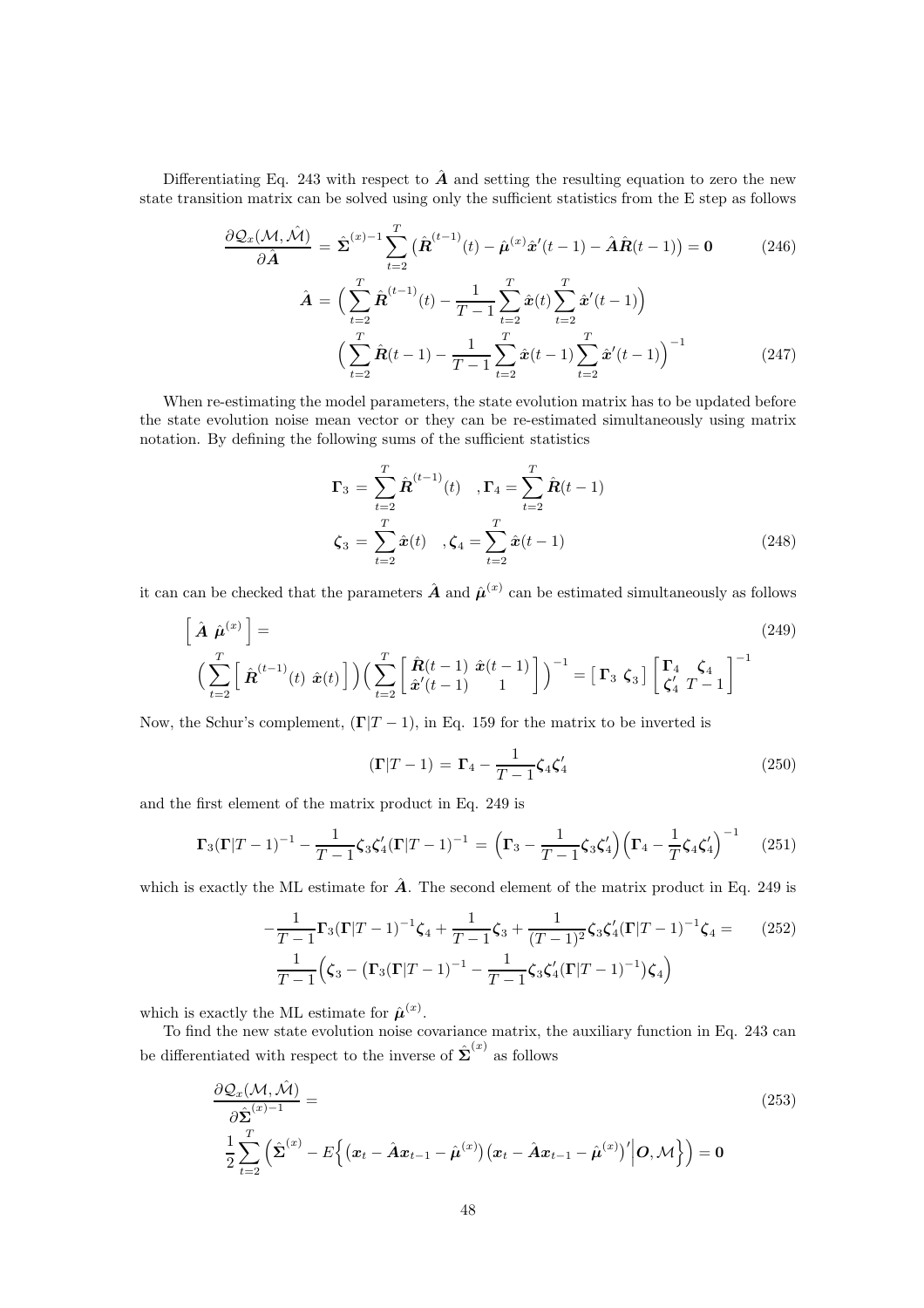$$
\hat{\Sigma}^{(x)} = \frac{1}{T-1} \sum_{t=2}^{T} \left( \hat{\boldsymbol{R}}(t) - \left[ \hat{\boldsymbol{A}} \hat{\boldsymbol{\mu}}^{(x)} \right] \left[ \hat{\boldsymbol{R}}^{(t-1)}(t) \hat{\boldsymbol{x}}(t) \right]' \right)
$$
(254)

where the last form is obtained by noting that the terms inside the expectation in Eq. 254 can be reorganised as follows

$$
\hat{\boldsymbol{R}}(t) - \left[\hat{\boldsymbol{A}}\hat{\boldsymbol{\mu}}^{(x)}\right] \left[\hat{\boldsymbol{R}}^{(t-1)}(t)\hat{\boldsymbol{x}}(t)\right]'
$$
\n
$$
- \left[\hat{\boldsymbol{R}}^{(t-1)}(t)\hat{\boldsymbol{x}}(t)\right] \left[\hat{\boldsymbol{A}}\hat{\boldsymbol{\mu}}^{(x)}\right]' + \left[\hat{\boldsymbol{A}}\hat{\boldsymbol{\mu}}^{(x)}\right] \left[\hat{\boldsymbol{x}}^{(t-1)}(t-1)\hat{\boldsymbol{x}}(t-1)\right] \left[\hat{\boldsymbol{A}}\hat{\boldsymbol{\mu}}^{(x)}\right]'
$$
\n(255)

and substituting the first term in Eq. 249 into the place of  $\left[ \hat{A} \hat{\mu}^{(o)} \right]$ .

To find the new parameters,  $\hat{\mathcal{M}} = (\hat{\boldsymbol{\mu}}^{(i)}, \hat{\boldsymbol{\Sigma}}^{(i)})$ , for the initial state distribution the following auxiliary function has to be maximised

$$
\mathcal{Q}_i(\mathcal{M},\hat{\mathcal{M}}) = -\frac{1}{2}\log|\hat{\boldsymbol{\Sigma}}^{(i)}| - \frac{1}{2}E\left\{(\boldsymbol{x}_1 - \hat{\boldsymbol{\mu}}^{(i)})'\hat{\boldsymbol{\Sigma}}^{(i)-1}(\boldsymbol{x}_1 - \hat{\boldsymbol{\mu}}^{(i)})\Big|\boldsymbol{O},\mathcal{M}\right\}
$$
(256)

Differentiating 256 with respect to the initial state mean vector  $\hat{\boldsymbol{\mu}}^{(i)}$  yields

$$
\frac{\partial \mathcal{Q}_i(\mathcal{M}, \hat{\mathcal{M}})}{\partial \hat{\mu}^{(i)}} = \hat{\Sigma}^{(i)-1}(\hat{x}(1) - \hat{\mu}^{(i)}) = \mathbf{0}
$$
\n(257)

$$
\hat{\boldsymbol{\mu}}^{(i)} = \hat{\boldsymbol{x}}(1) \tag{258}
$$

and with respect to the inverse of the initial state covariance matrix  $\hat{\Sigma}^{(i)}$  yields

$$
\frac{\partial \mathcal{Q}_i(\mathcal{M}, \hat{\mathcal{M}})}{\partial \hat{\Sigma}^{(i)-1}} = \frac{1}{2} \hat{\Sigma}^{(i)} - \frac{1}{2} (\hat{\mathbf{R}}(1) - \hat{\mathbf{x}}(1) \hat{\boldsymbol{\mu}}^{(i)\prime} - \hat{\boldsymbol{\mu}}^{(i)} \hat{\mathbf{x}}(1) \hat{\boldsymbol{\mu}}^{(i)\prime}) + \hat{\boldsymbol{\mu}}^{(i)} \hat{\boldsymbol{\mu}}^{(i)\prime}) = \mathbf{0}
$$
(259)

$$
\hat{\Sigma}^{(i)} = \hat{R}(1) - \hat{\mu}^{(i)} \hat{\mu}^{(i)\prime}
$$
\n(260)

## F Derivation of the EM Algorithm for FAHMM

The expectation maximisation algorithm for factor analysed hidden Markov models is presented in this appendix. The E step is very similar to the hidden Markov models except for the different observation posteriors given the current state. The M step is also a combination of the hidden Markov model, the mixtures of factors and shared factor analysis provided the correct statistics are used.

#### F.1 E Step

The state posterior  $p(x_t|j, n)$  and the observation posterior  $p(o_t|x_t, j, m)$  are defined as the following two Gaussians

$$
p(\boldsymbol{x}_t|j,n) = \mathcal{N}(\boldsymbol{x}_t; \boldsymbol{\mu}_{jn}^{(\boldsymbol{x})}, \boldsymbol{\Sigma}_{jn}^{(\boldsymbol{x})})
$$
\n(261)

$$
p(\boldsymbol{o}_t|\boldsymbol{x}_t, j, m) = \mathcal{N}(\boldsymbol{o}_t; \boldsymbol{C}_j\boldsymbol{x}_t + \boldsymbol{\mu}_{jm}^{(o)}, \boldsymbol{\Sigma}_{jm}^{(o)})
$$
(262)

where  $\mu_{jn}^{(x)}$  and  $\Sigma_{jn}^{(x)}$  are the mean vector and covariance matrix associated with the state j and mixture component n.  $C_j$  is a p by k observation matrix and  $\mu_{jm}^{(o)}$ ,  $\Sigma_{jm}^{(o)}$  are the observation noise mean vector and covariance matrix. Since the state vectors and observations are also jointly Gaussian given the state and the mixture components it is easy to obtain the posterior distribution of an observation  $o_t$  using again the conditioning of multivariate Gaussians as follows

$$
p(\boldsymbol{o}_t|j,m,n) = \mathcal{N}(\boldsymbol{o}_t; \boldsymbol{C}_j \boldsymbol{\mu}_{jn}^{(x)} + \boldsymbol{\mu}_{jm}^{(o)}, \boldsymbol{C}_j \boldsymbol{\Sigma}_{jn}^{(x)} \boldsymbol{C}_j' + \boldsymbol{\Sigma}_{jm}^{(o)})
$$
(263)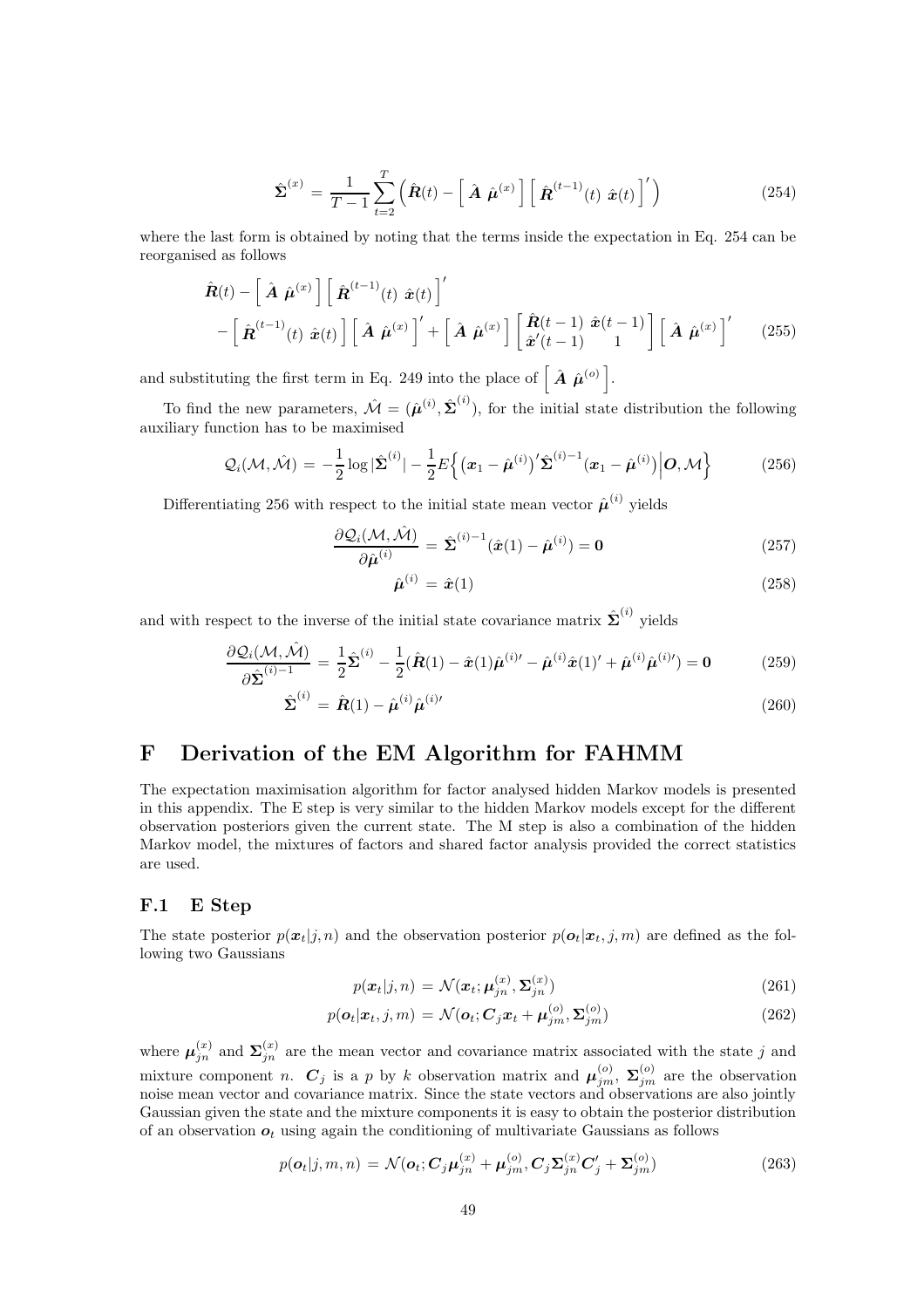It should be noted that various independence assumptions have been applied. Now, the likelihood of the observation given only the state can be marginalised by using the mixture priors and summing over the mixture components as follows

$$
b_j(\boldsymbol{o}_t) = \sum_{m=1}^{M^{(o)}} c_{jm}^{(o)} \sum_{n=1}^{M^{(x)}} c_{jn}^{(x)} p(\boldsymbol{o}_t | j, m, n)
$$
(264)

The state posteriors,  $\gamma_j(t)$  and  $\xi_{ij}(t)$ , can be obtained using the forward-backward algorithm in the usual way. To find the joint likelihood of the state and the state and observation mixture components,  $\gamma_{jmn}(t)$ , the forward and backward variables are used as usual

$$
\gamma_{jmn}(t) = \frac{1}{p(\mathbf{O})} c_{jm}^{(o)} c_{jn}^{(x)} b_{jmn}(\mathbf{o}_t) \sum_{i=1}^{N_s} a_{ij} \alpha_i (t-1) \beta_j(t)
$$
(265)

where  $b_{jmn}(\boldsymbol{o}_t) = p(\boldsymbol{o}_t|j, m, n)$ .

The first and second-order sufficient statistics  $\hat{x}_{jmn}(t) = E\{x_t|j,m,n,O\}$  and  $\hat{R}_{jmn}(t) =$  $E\{\mathbf{x}_t\mathbf{x}_t'|j, m, n, \mathbf{O}\}\)$  for the M step can be obtained by using the independence assumption of HMMs as follows

$$
p(\mathbf{x}_t|j, m, n, \mathbf{O}) =
$$
\n
$$
\frac{p(\mathbf{o}_t, \mathbf{x}_t|j, m, n)}{p(\mathbf{o}_t|j, m, n)} = \mathcal{N}(\mathbf{x}_t; \boldsymbol{\mu}_{jn}^{(x)} + \mathbf{K}_{jmn}(\mathbf{o}_t - \mathbf{C}_j\boldsymbol{\mu}_{jn}^{(x)} - \boldsymbol{\mu}_{jm}^{(o)}), \boldsymbol{\Sigma}_{jn}^{(x)} - \mathbf{K}_{jmn}\mathbf{C}_j\boldsymbol{\Sigma}_{jn}^{(x)})
$$
\n(266)

where  $K_{jmn} = \sum_{jn}^{(x)} C'_j (C_j \Sigma_{jn}^{(x)} C'_j + \Sigma_{jm}^{(o)})^{-1}$ . Again, the joint Gaussianity of the observations and the state vectors were used as well as the conditioning of multivariate Gaussians as described in Appendix A.2. The statistics are then

$$
\hat{\boldsymbol{x}}_{jmn}(t) = \boldsymbol{\mu}_{jn}^{(x)} + \boldsymbol{K}_{jmn}(\boldsymbol{o}_t - \boldsymbol{C}_j\boldsymbol{\mu}_{jn}^{(x)} - \boldsymbol{\mu}_{jm}^{(o)})
$$
\n(267)

$$
\hat{\boldsymbol{R}}_{jmn}(t) = \boldsymbol{\Sigma}_{jn}^{(x)} - \boldsymbol{K}_{jmn} \boldsymbol{C}_j \boldsymbol{\Sigma}_{jn}^{(x)} + \hat{\boldsymbol{x}}_{jmn}(t) \hat{\boldsymbol{x}}'_{jmn}(t)
$$
(268)

#### F.2 M Step

To find the new parameters,  $\hat{\mathcal{M}} = (\hat{\pi}_j, \hat{a}_{ij})$ , for the HMM state transition matrix the following auxiliary function has to be maximised

$$
Q_s(\mathcal{M}, \hat{\mathcal{M}}) = \sum_{j=1}^{N_s} P_{q_1}(j|\mathbf{O}, \mathcal{M}) \log \hat{\pi}_j + \sum_{t=2}^T \sum_{i=1}^{N_s} \sum_{j=1}^{N_s} P_{q_{t-1}, q_t}(i, j|\mathbf{O}, \mathcal{M}) \log \hat{a}_{ij}
$$
(269)

It is not possible to maximise the above expression by setting its first derivative with respect to the parameters to zero but Lagrange multipliers can be used since  $\hat{\pi}_j$  and  $\hat{a}_{ij}$  are subject to constraints  $\sum_{j=1}^{N_s} \hat{\pi}_j = 1$  and  $\forall i : \sum_{j=1}^{N_s} \hat{a}_{ij} = 1$ , respectively. The derivation follows closely to the derivation of the new mixture priors in a mixture of factor analysers presented in Appendix C.2. Defining  $\gamma_j(t) = P_{q_t}(j|\mathbf{O}, \mathcal{M})$  and  $\xi_{ij}(t) = P_{q_{t-1}, q_t}(i, j|\mathbf{O}, \mathcal{M})$  the ML estimates for  $\hat{\pi}_j$  and  $\hat{a}_{ij}$  are

$$
\hat{\pi}_j = \frac{\gamma_j(1)}{\sum_{i=1}^{N_s} \gamma_i(1)}\tag{270}
$$

$$
\hat{a}_{ij} = \frac{\sum_{t=2}^{T} \xi_{ij}(t)}{\sum_{t=2}^{T} \gamma_i(t-1)}
$$
\n(271)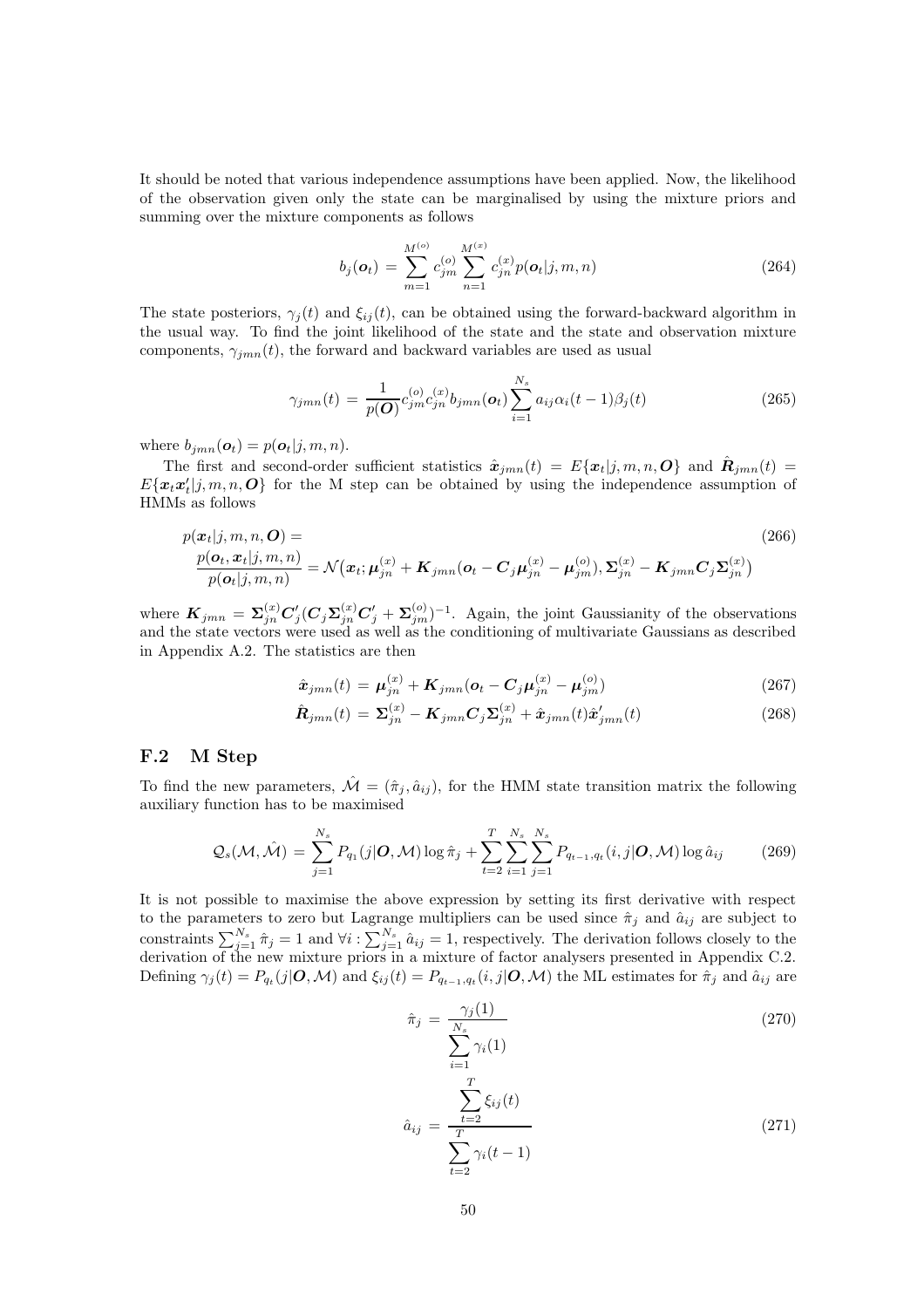To find the new parameters,  $\hat{\mathcal{M}} = (\hat{\boldsymbol{\mu}}_{jn}^{(x)}, \hat{\boldsymbol{\Sigma}}_{jn}^{(x)})$  $j_n^{(\infty)}$ , for the HMM state vector distributions the following auxiliary function has to be maximised

$$
Q_x(\mathcal{M}, \hat{\mathcal{M}}) = (272)
$$
\n
$$
-\frac{1}{2} \sum_{t=1}^T \sum_{j=1}^{N_s} \sum_{m=1}^{M^{(c)}} \sum_{n=1}^{M^{(x)}} \gamma_{jmn}(t) \Big( \log |\hat{\Sigma}_{jn}^{(x)}| + E \Big\{ (\boldsymbol{x}_t - \hat{\boldsymbol{\mu}}_{jn}^{(x)})' \hat{\Sigma}_{jn}^{(x)-1} (\boldsymbol{x}_t - \hat{\boldsymbol{\mu}}_{jn}^{(x)}) \Big| \boldsymbol{O}, j, m, n, \mathcal{M} \Big\} \Big)
$$
\n(272)

where  $\gamma_{jmn}(t) = P_{q_t,\omega^o,\omega^x}(j,m,n|\boldsymbol{O},\mathcal{M}).$ 

Differentiating the auxiliary function with respect to the state mean vectors yields

$$
\frac{\partial \mathcal{Q}_x(\mathcal{M}, \hat{\mathcal{M}})}{\partial \hat{\boldsymbol{\mu}}_{jn}^{(x)}} = \hat{\boldsymbol{\Sigma}}_{jn}^{(x)-1} \sum_{t=1}^T \sum_{m=1}^{M^{(c)}} \gamma_{jmn}(t) \big(\hat{\boldsymbol{\mu}}_{jn}^{(x)} - \hat{\boldsymbol{x}}_{jmn}(t)\big) = \mathbf{0}
$$
\n(273)

$$
\hat{\mu}_{jn}^{(x)} = \frac{\sum_{t=1}^{T} \sum_{m=1}^{N} \gamma_{jmn}(t)\hat{\boldsymbol{x}}_{jmn}(t)}{\sum_{t=1}^{T} \sum_{m=1}^{M^{(o)}} \gamma_{jmn}(t)}
$$
\n(274)

and with respect to the inverse covariance matrices yields

$$
\frac{\partial \mathcal{Q}_{x}(\mathcal{M}, \hat{\mathcal{M}})}{\partial \hat{\Sigma}_{jn}^{(x)-1}} =
$$
\n
$$
\frac{1}{2} \sum_{t=1}^{T} \sum_{m=1}^{M^{(o)}} \gamma_{jmn}(t) \left( \hat{\Sigma}_{jn}^{(x)} - (\hat{\mathbf{R}}_{jmn}(t) - \hat{\mathbf{x}}_{jmn}(t)) \hat{\mu}_{jn}^{(x)} - \hat{\mu}_{jn}^{(x)} \hat{\mathbf{x}}_{jmn}^{(x)}(t) + \hat{\mu}_{jn}^{(x)} \hat{\mu}_{jn}^{(x)} \right) = \mathbf{0}
$$
\n
$$
\hat{\Sigma}_{jn}^{(x)} = \frac{\sum_{t=1}^{T} \sum_{m=1}^{M^{(o)}} \gamma_{jmn}(t) \hat{\mathbf{R}}_{jmn}(t)}{\sum_{t=1}^{T} \sum_{m=1}^{M^{(o)}} \gamma_{jmn}(t)} - \hat{\mu}_{jn}^{(x)} \hat{\mu}_{jn}^{(x)'} \tag{276}
$$

To find the new parameters,  $\hat{\mathcal{M}} = (\hat{\mathbf{C}}_j, \hat{\boldsymbol{\mu}}_{jm}^{(o)}, \hat{\boldsymbol{\Sigma}}_{jm}^{(o)})$ , for the observation process, exactly the same auxiliary function as in case of shared factor analysis in Eq. 206 has to be maximised provided the sufficient statistics are replaced accordingly and the state-space component is marginalised by summing over  $n$ .

## G Optimisation of Dynamical Linear Discriminant Analysis

The algorithm for the optimisation of the parameters of a dynamical linear discriminant analysis is presented in this appendix. The algorithm differs from the expectation maximisation algorithm presented in previous chapters in that there are no latent variables present.

#### G.1 Observation Matrix Optimisation

To find the new transformation matrix,  $\hat{C}$ , the following auxiliary function has to be maximised

$$
Q_o(\mathcal{M}, \hat{\mathcal{M}}) = (277)
$$
\n
$$
\frac{1}{2} \sum_{t=2}^{T} \left( \log(|\hat{\mathbf{B}}'|^2) - (\hat{\mathbf{B}}'_{[k]}\mathbf{o}_t - \mathbf{A}\hat{\mathbf{B}}'_{[k]}\mathbf{o}_{t-1} - \boldsymbol{\mu}^{(x)})'\mathbf{\Sigma}^{(x)-1}(\hat{\mathbf{B}}'_{[k]}\mathbf{o}_t - \mathbf{A}\hat{\mathbf{B}}'_{[k]}\mathbf{o}_{t-1} - \boldsymbol{\mu}^{(x)}) - (\hat{\mathbf{B}}'_{[p-k]}\mathbf{o}_t - \boldsymbol{\mu}^{(o)})'\mathbf{\Sigma}^{(o)-1}(\hat{\mathbf{B}}'_{[p-k]}\mathbf{o}_t - \boldsymbol{\mu}^{(o)})\right)
$$
\n(277)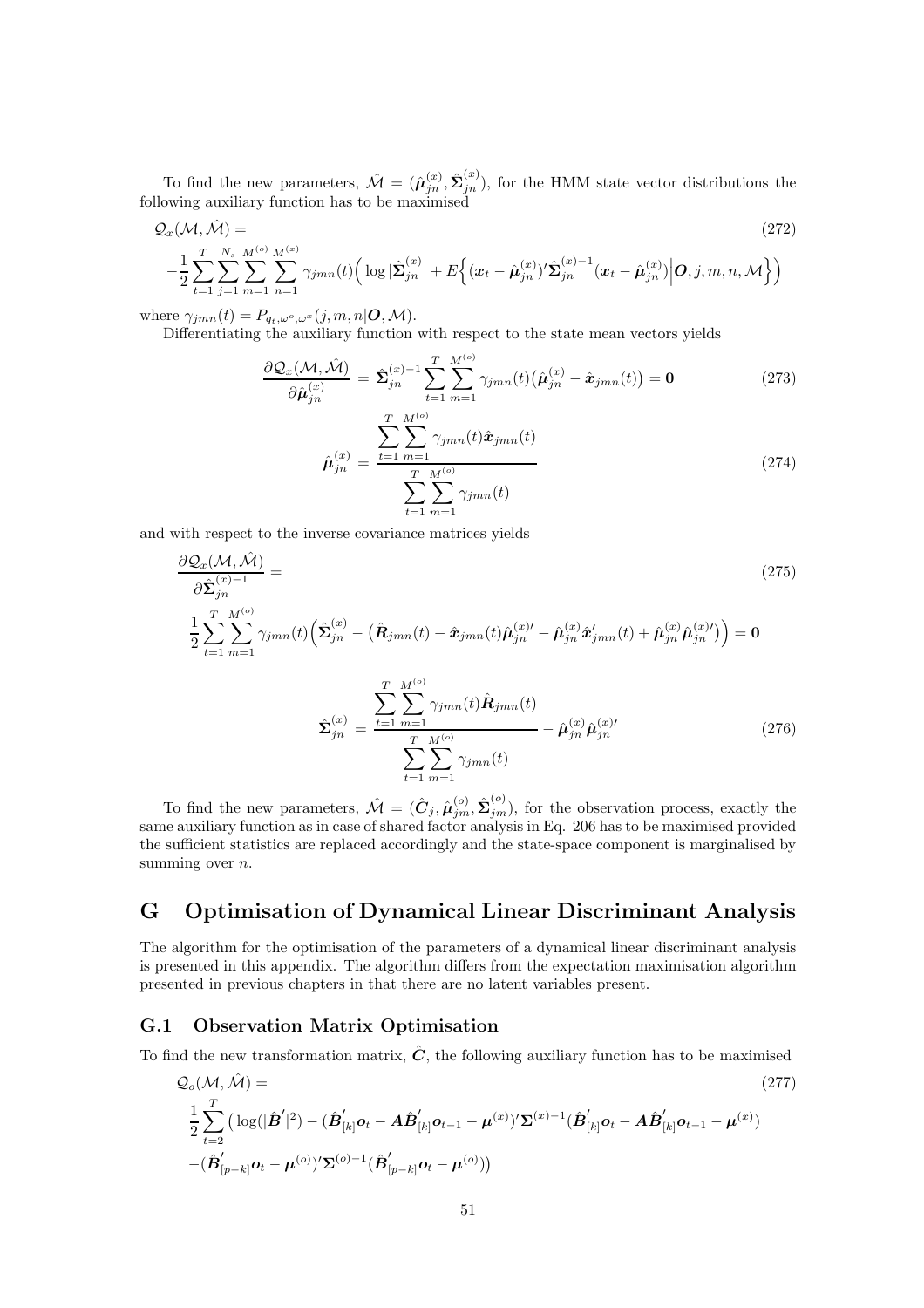where  $\hat{\bm{B}} = (\hat{\bm{C}}^{-1})'$ . The optimisation can now be done one column of  $\hat{\bm{B}}$  at a time easily if diagonal transition matrix is used. The auxiliary function can be then rewritten as follows

$$
Q_o(\mathcal{M}, \hat{\mathcal{M}}) = (278)
$$
  

$$
(T-1)\log(\hat{\boldsymbol{b}}_i' \boldsymbol{c}_i) - \frac{1}{2} \sum_{j=1}^k (\hat{\boldsymbol{b}}_j' \boldsymbol{G}_j^{(x)} \hat{\boldsymbol{b}}_j - 2\hat{\boldsymbol{b}}_j' \boldsymbol{k}_j^{(x)}) - \frac{1}{2} \sum_{j=k+1}^p (\hat{\boldsymbol{b}}_j' \boldsymbol{G}_j^{(o)} \hat{\boldsymbol{b}}_j - 2\hat{\boldsymbol{b}}_j' \boldsymbol{k}_j^{(o)})
$$
 (278)

where  $c_i$  is a vector of the cofactors of the matrix  $\hat{B}$  corresponding to the elements in the vector  $\boldsymbol{b}_i$  and

$$
G_j^{(x)} = \frac{1}{\sigma_j^{(x)2}} \sum_{t=2}^T (\boldsymbol{o}_t \boldsymbol{o}_t' - a_{jj} \boldsymbol{o}_t \boldsymbol{o}_{t-1}' - a_{jj} \boldsymbol{o}_{t-1} \boldsymbol{o}_t + a_{jj}^2 \boldsymbol{o}_{t-1} \boldsymbol{o}_{t-1}')
$$
(279)

$$
\mathbf{k}_{j}^{(x)} = \frac{\mu_{j}^{(x)2}}{\sigma_{j}^{(x)2}} \sum_{t=2}^{T} (\mathbf{o}_{t} - a_{jj} \mathbf{o}_{t-1})
$$
\n(280)

$$
G_j^{(o)} = \frac{1}{\sigma_{(j-k)}^{(o)2}} \sum_{t=2}^T o_t o_t'
$$
 (281)

$$
\mathbf{k}_{j}^{(o)} = \frac{\mu_{(j-k)}^{(o)2}}{\sigma_{(j-k)}^{(o)2}} \sum_{t=2}^{T} \mathbf{o}_{t}
$$
\n(282)

where  $\mu_j^{(x)2}$  and  $\mu_j^{(o)2}$  are the jth elements of the observation and state evolution noise mean vectors  $\boldsymbol{\mu}^{(x)}$  and  $\boldsymbol{\mu}^{(o)}$ , respectively,  $\sigma_i^{(x)2}$  $j^{(x)2},\ \sigma_j^{(o)2}$  $j_j^{(0)2}$  and  $a_{jj}$  are the j<sup>th</sup> diagonal elements of the observation and state evolution noise covariance, and the state transition matrices, respectively.

For the rows  $1 \leq i \leq k$ , differentiating the auxiliary function with respect to  $b_i$  yields

$$
\frac{\partial \mathcal{Q}_o(\mathcal{M}, \hat{\mathcal{M}})}{\partial \hat{\boldsymbol{b}}_i} = (T - 1) \frac{\boldsymbol{c}_i}{\hat{\boldsymbol{b}}_i' \boldsymbol{c}_i} - \boldsymbol{G}_i^{(x)} \hat{\boldsymbol{b}}_i + \boldsymbol{k}_i^{(x)} = \mathbf{0}
$$
(283)

and after rearranging yields

$$
\hat{b}_{i}\hat{b}_{i}'c_{i} = G_{i}^{(x)-1}k_{i}^{(x)}\hat{b}_{i}'c_{i} + (T-1)G_{i}^{(x)-1}c_{i}
$$
\n(284)

Since  $\hat{b}_i'c_i$  is a scalar and considering the direction of the vector  $\hat{b}_i$ , it can be represented as follows

$$
\hat{\boldsymbol{b}}_i = \delta \boldsymbol{G}_i^{(x)-1} (\lambda \boldsymbol{k}_i^{(x)} + \boldsymbol{c}_i)
$$
\n(285)

and the values for  $\delta$  and  $\lambda$  have to be found. Substituting this expression into Eq. 284, multiplying by  $\bm{G}_i^{(x)}$  $i^{(x)}$  from the left and rearranging yields

$$
\delta(\lambda \delta - 1)(\lambda \mathbf{k}_{i}^{(x)} + \mathbf{c}_{i}')\mathbf{G}_{i}^{(x)-1}\mathbf{c}_{i}\mathbf{k}_{i}^{(x)} = ((T - 1) - \delta^{2}(\lambda \mathbf{k}_{i}^{(x)} + \mathbf{c}_{i}')\mathbf{G}_{i}^{(x)-1}\mathbf{c}_{i})\mathbf{c}_{i}
$$
(286)

which holds always if and only if

$$
\lambda \delta = 1 \tag{287}
$$

$$
(T-1) = \delta^2(\lambda \mathbf{k}_i^{(x)\prime} + \mathbf{c}_i')\mathbf{G}_i^{(x)-1}\mathbf{c}_i
$$
\n(288)

and these can be expressed as one simple quadratic equation

$$
\delta^2 c_i' G_i^{(x)-1} c_i + \delta k_i^{(x)} G_i^{(x)-1} c_i - (T-1) = 0
$$
\n(289)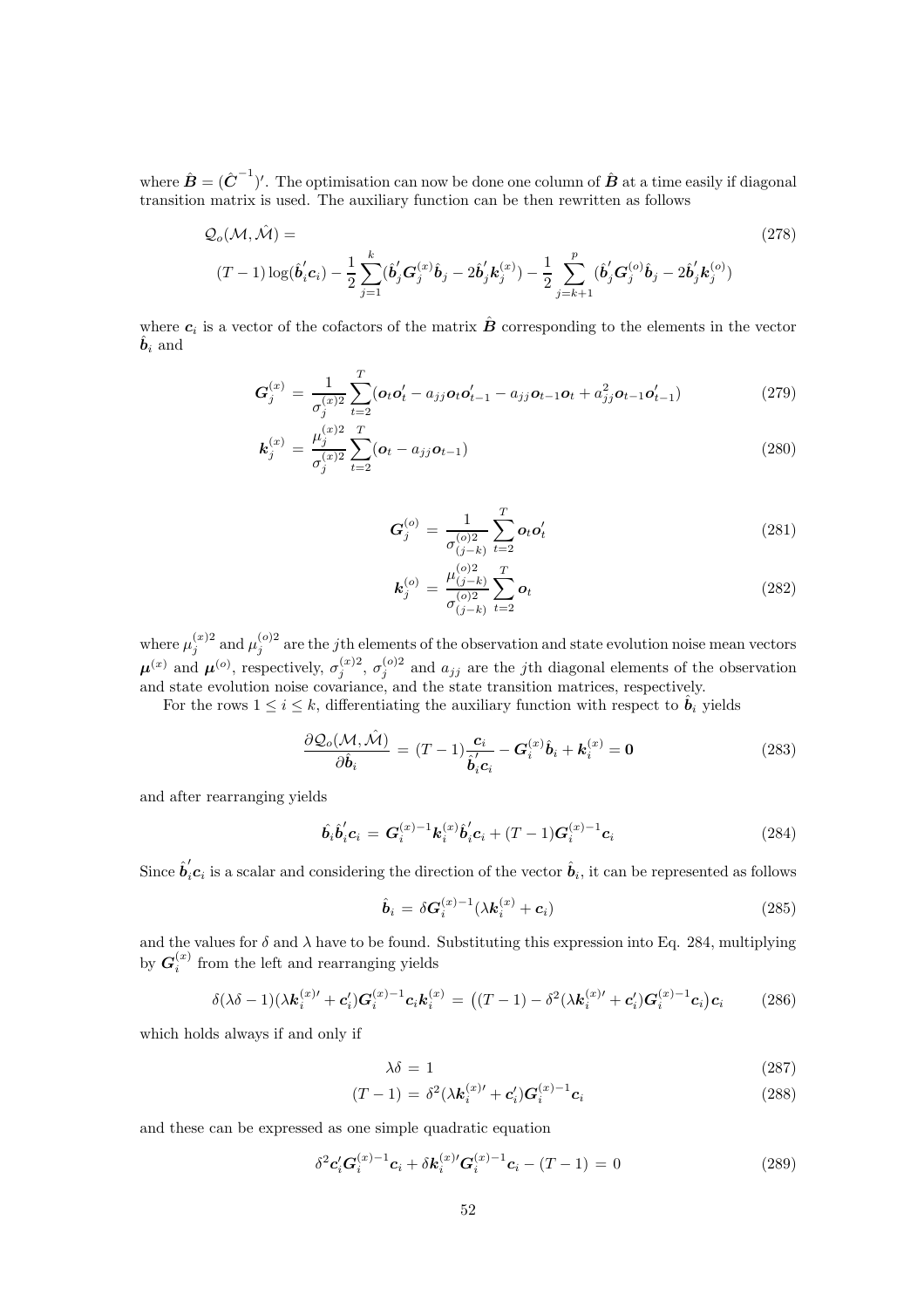It can be shown that both roots of this equation are maxima. Now that knowing  $\delta$  and  $\lambda$ , the vector  $\boldsymbol{b}_i$  can be expressed as

$$
\hat{b}_i = k_i^{(x)} G_i^{(x)-1} (k_i^{(x)} + \delta c_i)
$$
\n(290)

and the auxiliary function for the *i*th row ignoring all the terms independent of  $\delta$  can be represented as follows

$$
\mathcal{Q}_o^{(i)}(\mathcal{M}, \hat{\mathcal{M}}) = (T - 1)\log(|\delta \epsilon_1 + \epsilon_2|) - \frac{1}{2}\delta^2 \epsilon_1
$$
\n(291)

where  $\epsilon_1 = c_i' G_i^{(x)-1} c_i$  and  $\epsilon_2 = k_i^{(x)'} G_i^{(x)-1} c_i$ . Since it is not possible to ensure that  $\epsilon_2 > 0$ , the value of  $\delta$  is selected that maximises  $\mathcal{Q}^{(i)}_{o}(\mathcal{M}, \hat{\mathcal{M}})$ .

For the rows  $k + 1 \le i \le p$ , the optimisation is exactly the same as above except for using the values  $G_i^{(o)}$  $\binom{(o)}{i}$  and  $k_i^{(o)}$  $i_i^{(o)}$  instead of  $G_i^{(x)}$  $\binom{x}{i}$  and  $\boldsymbol{k}_i^{(x)}$  $\binom{x}{i}$ .

#### G.2 Observation Noise Parameter Optimisation

To find the new parameters,  $\hat{\mathcal{M}} = (\hat{\Sigma}^{(o)}, \hat{\mu}^{(o)})$ , for the observation noise, the following auxiliary function has to be maximised

$$
\mathcal{Q}_{v}(\mathcal{M},\hat{\mathcal{M}}) = -\frac{1}{2} \sum_{t=2}^{T} \left( \log |\hat{\boldsymbol{\Sigma}}^{(o)}| + (\hat{\boldsymbol{B}}'_{[p-k]} \boldsymbol{o}_t - \hat{\boldsymbol{\mu}}^{(o)})' \hat{\boldsymbol{\Sigma}}^{(o)-1} (\hat{\boldsymbol{B}}'_{[p-k]} \boldsymbol{o}_t - \hat{\boldsymbol{\mu}}^{(o)}) \right)
$$
(292)

To find the new observation noise mean vector the auxiliary function in Eq. 292 has to be differentiated with respect to  $\hat{\boldsymbol{\mu}}^{(o)}$  as follows

$$
\frac{\partial \mathcal{Q}_{v}(\mathcal{M},\hat{\mathcal{M}})}{\partial \hat{\boldsymbol{\mu}}^{(o)}} = \hat{\boldsymbol{\Sigma}}^{(o)-1} \sum_{t=2}^{T} (\hat{\boldsymbol{B}}'_{[p-k]} \boldsymbol{o}_t - \hat{\boldsymbol{\mu}}^{(o)}) = \mathbf{0}
$$
\n(293)

$$
\hat{\boldsymbol{\mu}}^{(o)} = \frac{1}{T-1} \hat{\boldsymbol{B}}'_{[p-k]} \sum_{t=2}^{T} \boldsymbol{o}_t
$$
\n(294)

To find the new observation noise covariance matrix, the auxiliary function in Eq. 292 has to be differentiated with respect to the inverse of  $\hat{\Sigma}^{(o)}$  as follows

$$
\frac{\partial \mathcal{Q}_{v}(\mathcal{M},\hat{\mathcal{M}})}{\partial \hat{\Sigma}^{(o)-1}} = \qquad (295)
$$
\n
$$
\frac{1}{2} \sum_{t=2}^{T} \left( \hat{\Sigma}^{(o)} - \left( \hat{\boldsymbol{B}}'_{[p-k]} \boldsymbol{o}_t \boldsymbol{o}_t' \hat{\boldsymbol{B}}_{[p-k]} - \hat{\boldsymbol{\mu}}^{(o)} \boldsymbol{o}_t' \hat{\boldsymbol{B}}_{[p-k]} - \hat{\boldsymbol{B}}'_{[p-k]} \boldsymbol{o}_t \hat{\boldsymbol{\mu}}^{(o)\prime} + \hat{\boldsymbol{\mu}}^{(o)} \hat{\boldsymbol{\mu}}^{(o)\prime} \right) \right) = \mathbf{0}
$$

$$
\hat{\Sigma}^{(o)} = \frac{1}{T-1} \sum_{t=2}^{T} \text{diag}(\hat{\boldsymbol{B}}'_{[p-k]} \boldsymbol{o}_t \boldsymbol{o}_t' \hat{\boldsymbol{B}}_{[p-k]} - \boldsymbol{\mu}^{(o)} \boldsymbol{\mu}^{(o) \prime})
$$
(296)

#### G.3 State Evolution Process Parameter Optimisation

To find the new parameters,  $\hat{\mathcal{M}} = (\hat{\mathbf{A}}, \hat{\boldsymbol{\Sigma}}^{(x)}, \hat{\boldsymbol{\mu}}^{(x)})$ , for the state evolution process the following auxiliary function has to be maximised

$$
Q_s(\mathcal{M}, \hat{\mathcal{M}}) = \qquad (297)
$$
\n
$$
-\frac{1}{2} \sum_{t=2}^T \left( \log |\hat{\Sigma}^{(x)}| + (\hat{B}_{[k]}' \mathbf{o}_t - \hat{A} \hat{B}_{[k]}' \mathbf{o}_{t-1} - \hat{\boldsymbol{\mu}}^{(x)})' \hat{\Sigma}^{(o)-1} (\hat{B}_{[k]}' \mathbf{o}_t - \hat{A} \hat{B}_{[k]}' \mathbf{o}_{t-1} - \hat{\boldsymbol{\mu}}^{(x)}) \right)
$$